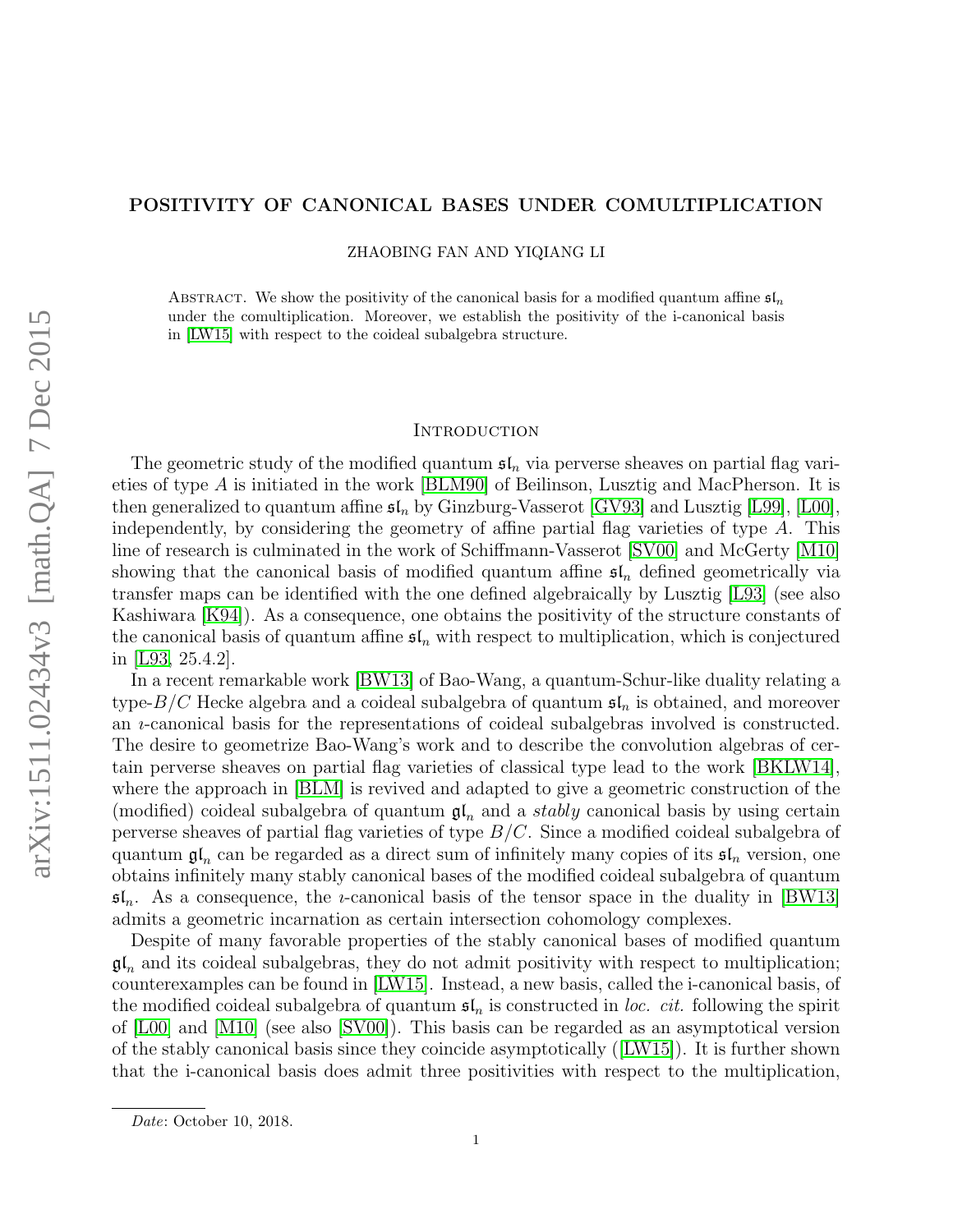### 2 ZHAOBING FAN AND YIQIANG LI

a bilinear form of geometric origin in *loc. cit.* and its action on the *u*-canonical basis of a tensor space.

In this article, we establish three more positivities of i-canonical bases, in addition to the previous ones in [\[LW15\]](#page-44-0), mainly with respect to the coideal subalgebra structure. To be more precise, let  $\mathbb{B}$  be the canonical basis of modified quantum  $\mathfrak{sl}_n$ , say  $\dot{\mathbb{U}}$ , and  $\mathbb{B}^i$  its coideal analogue in the modified coideal subalgebra  $\dot{\mathbb{U}}^i$ . We note that notations in the introduction are slightly different from the main body of the paper. One can define in a natural way an algebra homomorphism  $\mathbb{A}^i : \dot{\mathbb{U}}^i \to (\dot{\mathbb{U}}^i \otimes \dot{\mathbb{U}})^{\wedge}$ , where the target is a certain variant of the tensor algebra  $\dot{\mathbb{U}}^i \otimes \dot{\mathbb{U}}$ , which is an idempotented version of the coideal structure coming from the comultiplication of quantum  $\mathfrak{sl}_n$ . (See [\(59\)](#page-35-0), [\(77\)](#page-43-0) for precise definitions.) In particular, if  $a \in \mathbb{B}^i$ , one has

$$
\mathbb{A}^{\mathbf{i}}(a) = \sum_{b \in \mathbb{B}^{\mathbf{i}}, c \in \mathbb{B}} n_a^{b,c} b \otimes c, \quad n_a^{b,c} \in \mathbb{Z}[v, v^{-1}].
$$

The positivity with respect to the idempotented coideal structure further says that

**Positivity A** (Theorem [4.3.1,](#page-36-0) [5.2.1\)](#page-44-11). The structure constant  $n_a^{b,c}$  is in  $\mathbb{Z}_{\geq 0}[v, v^{-1}]$ .

A degenerate version of  $\mathbb{A}^i$  induces an imbedding  $i : \dot{\mathbb{U}}^i \to (\dot{\mathbb{U}})^{\wedge}$ , which reflects the subalgebra structure of the ordinary coideal subalgebra in quantum  $\mathfrak{sl}_n$ . (See [\(68\)](#page-38-0), [\(78\)](#page-44-12).) The positivity with respect to the idempotented subalgebra structure says that

<span id="page-1-0"></span>**Positivity B** (Joint with Weiqiang Wang; Theorem [4.4.1,](#page-38-1) [5.2.2\)](#page-44-13). If  $i(a) = \sum_{b \in B} g_{b,a} b$ ,  $\forall a \in \mathbb{B}^{\mathsf{i}}, \text{ then } g_{b,a} \in \mathbb{Z}_{\geq 0}[v, v^{-1}].$ 

As a second degeneration of  $\mathbb{A}^i$ , we make a direct connection between the geometric type A duality of  $\left[GL92\right]$  and type  $B/C$  duality of  $\left[BKLW14\right]$ , which reveals yet another positivity:

**Positivity C** (Theorem [3.5.3\)](#page-31-0). The *i*-canonical basis in a tensor space is a positive sum of the canonical basis in the same tensor space.

As is shown, these positivities are boiled down to a geometric interpretation of the coideal structure coming from the comultiplication of quantum  $\mathfrak{sl}_n$ . To this end, we also establish a geometric realization of the comultiplication of quantum affine  $\mathfrak{sl}_n$ , and we obtain the following positivity on quantum affine  $\mathfrak{sl}_n$ :

**Positivity D** (Theorem [2.4.2\)](#page-19-0). The canonical basis of modified quantum affine  $\mathfrak{sl}_n$  admits positivity with respect to the idempotented comultiplication.

The proof of the positivity result on quantum affine  $\mathfrak{sl}_n$  consists of two parts since the geometrically defined comultiplication on the affine Schur algebra level is a composition of a hyperbolic localization [\[B03\]](#page-44-15) and a twist of a certain  $v$ -power. The positivity on the former is well-known by [\[B03\]](#page-44-15), (see also [\[L00\]](#page-44-4), [\[SV00\]](#page-45-0)), while we show that in the latter it sends a canonical basis to a canonical basis up to a v-power. Note that the second step is trivial in the ordinary quantum  $\mathfrak{sl}_n$  case, but non-trivial in the affine case as far as we can see: because at some point, we have to invoke the multiplication formula of a semisimple generator of Du-Fu [\[DF13\]](#page-44-16), for which we provide a new geometric proof. These arguments are contained in the first two sections, with the first section devoted to quantum  $\mathfrak{sl}_n$  and the second one to its affine version.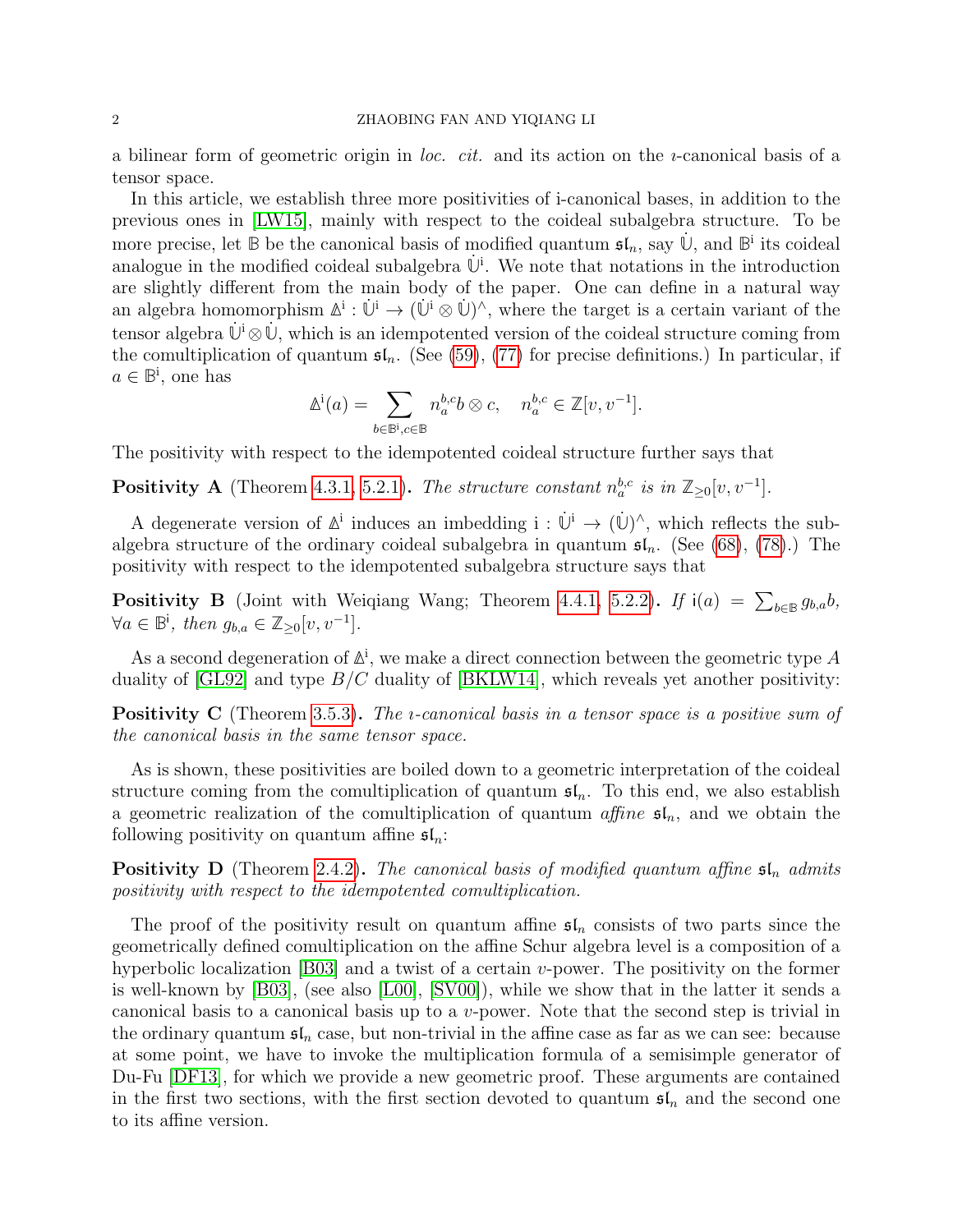The argument of the proof on quantum affine  $\mathfrak{sl}_n$  also applies with modifications to the various positivities of the i-canonical basis, which occupies the last three sections. The third section treats the results on the i-Schur-algebra level, and the fourth section lifting the results on the i-Schur-algebra level to the projective limit level for n being odd. The last section collects similar results for *n* even. The transfer maps used in  $[LW15]$  are constructed geometrically in these sections and the reader can find the proof of [\[LW15,](#page-44-0) Lemma 4.3] in Proposition [3.6.1.](#page-32-0)

Note that we work over the partial flag varieties of type B for the i-canonical basis and following the treatment of type A in  $[LO0]$ ,  $[M10]$ . One can obtain the same results via partial flag varieties of type  $C$  by using the principle in [\[BKLW14\]](#page-44-9).

In [\[FLLLW\]](#page-44-17), we shall construct and investigate geometrically the i-canonical basis of modified coideal subalgebras of quantum affine  $\mathfrak{sl}_n$  among others.

We refer to  $[ES13]$  and  $[FL14]$  for the interactions of type D partial flag varieties, coideal subalgebras and type  $D$  duality. In a forthcoming paper, we will present a type  $D$  picture similar to the positivity results on i-canonical basis in this paper.

Acknowledgement. Part of the work is done while Y.L. was enjoying the stay at University of Virginia during October 20-24, 2014. He is grateful for the invitation of Weiqiang Wang and the hospitality of the university. We also thank Weiqiang Wang for allowing us to include the joint work Positivity [B](#page-1-0) in the paper. While preparing the paper, Professor George Lusztig informed us that Grojnowski proved Theorem [1.6.5](#page-11-0) around twenty years ago in an unpublished short paper, we thank him for notifying us.

### CONTENTS

| Introduction                                                            |    |
|-------------------------------------------------------------------------|----|
| 1. Positivity for quantum $\mathfrak{sl}_n$                             | 3  |
| 2. Positivity for quantum affine $\mathfrak{sl}_n$                      | 13 |
| 3. Coproduct for the <i>Schur algebras</i>                              | 21 |
| 4. Positivity for the modified coideal subalgebra $\mathbb{U}^{\jmath}$ | 35 |
| $i$ -version<br>5.                                                      | 41 |
| References                                                              | 45 |

### 1. POSITIVITY FOR QUANTUM  $\mathfrak{sl}_n$

<span id="page-2-0"></span>In this section, we shall present a proof of the positivity of the canonical basis of quantum  $\mathfrak{sl}_n$  with respect to comultiplication.

<span id="page-2-1"></span>1.1. Convolution. Let G be a group, and X a G-set. The G-action on X thus induces a diagonal G-action on the product  $\mathcal{X} \times \mathcal{X}$ . Let A be a unital commutative ring. We consider the set  $\mathcal{A}_G(\mathcal{X} \times \mathcal{X})$  of all A-valued G-invariant functions on  $\mathcal{X} \times \mathcal{X}$  supported on finitely many G-orbits. Assume that any G-orbit  $\mathcal{O}$  in  $\mathcal{X} \times \mathcal{X}$  has the property that the set  $\mathcal{X}_{\mathcal{O}}^x = \{y \in \mathcal{X} | (x, y) \in \mathcal{O}\}\$ is finite for one and hence any fixed x in X. Then  $\mathcal{A}_G(\mathcal{X} \times \mathcal{X})$  is a free A-module with a basis indexed by the G-orbits in  $\mathcal{X} \times \mathcal{X}$ , and further an associative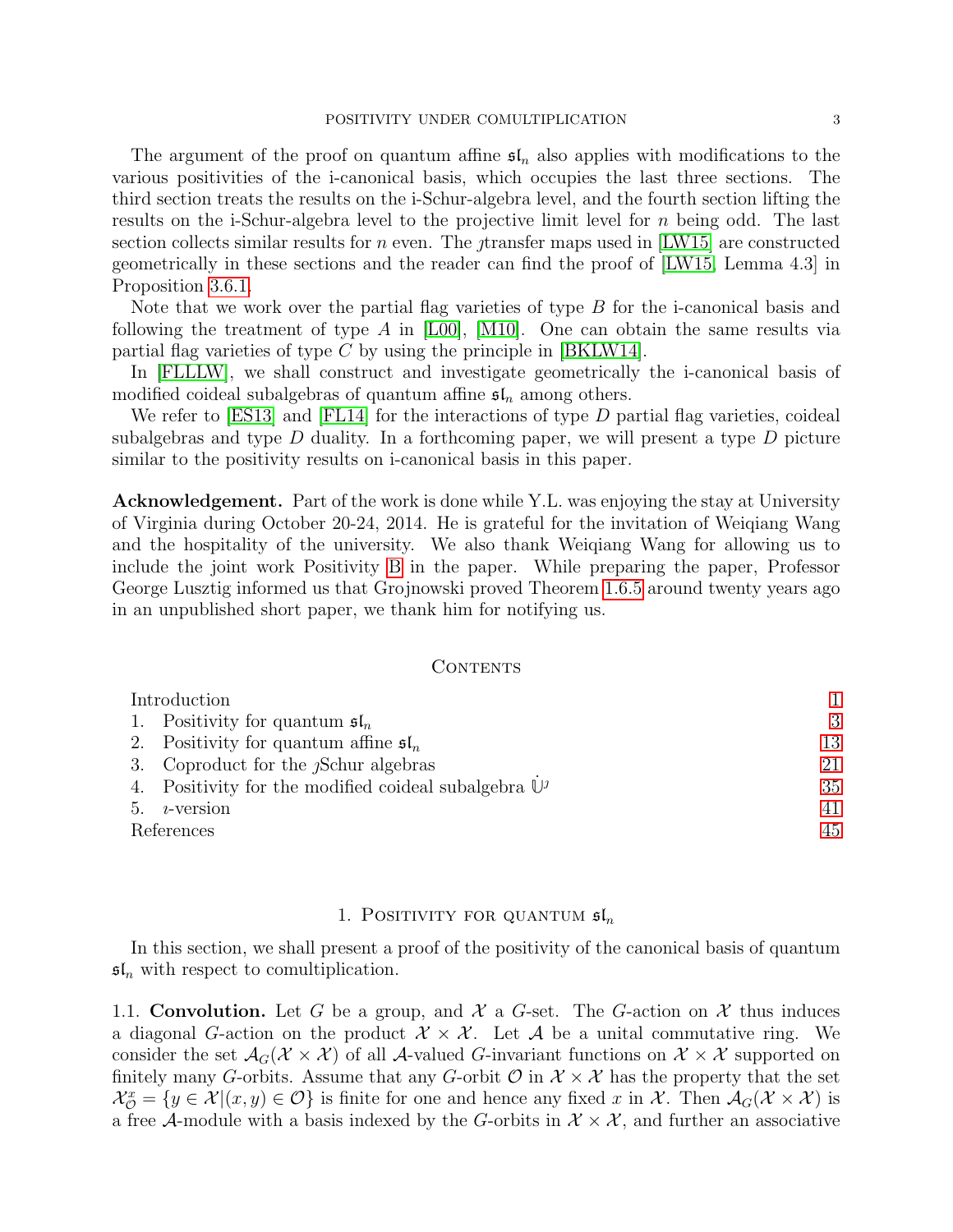### 4 ZHAOBING FAN AND YIQIANG LI

A-algebra with multiplication as follows. For any  $f_1, f_2 \in \mathcal{A}_G(\mathcal{X} \times \mathcal{X})$ , the function  $f_1 * f_2$ is defined by

(1) 
$$
f_1 * f_2(x_1, x_3) = \sum_{x_2 \in \mathcal{X}} f_1(x_1, x_2) f_2(x_2, x_3), \quad \forall x_1, x_3 \in \mathcal{X}.
$$

Let 1 be the characteristic function of the diagonal  $\{(x, x)|x \in \mathcal{X}\}\$ . By definition, 1 is the unit of the algebra  $(\mathcal{A}_G(\mathcal{X}\times\mathcal{X}), *)$ . For convenience, we will simply use the notation  $\mathcal{A}_G(\mathcal{X} \times \mathcal{X})$  to represent the algebra  $(\mathcal{A}_G(\mathcal{X} \times \mathcal{X}), *)$ .

<span id="page-3-1"></span>1.2. **v-Schur algebra.** Let  $\mathbb{F}_q$  be a finite field of q elements and of odd characteristic. Let

(2) 
$$
\mathbf{v} = \sqrt{q}, \quad \mathcal{A} = \mathbb{Z}[\mathbf{v}, \mathbf{v}^{-1}].
$$

We fix a pair  $(n, d)$  of irrelevant positive integers. Consider the set  $X_d$  of n-step partial flags in a fixed d-dimensional vector space  $\mathbb{F}_q^d$  over  $\mathbb{F}_q$  of the form

<span id="page-3-4"></span>
$$
V = (0 \equiv V_0 \subseteq V_1 \subseteq \cdots \subseteq V_{n-1} \subseteq V_n \equiv \mathbb{F}_q^d).
$$

Denote by  $G_d = GL(\mathbb{F}_q^d)$  the general linear group over  $\mathbb{F}_q$  of rank d. Let  $G_d$  act from the left on the set  $X_d$ . By the general setting in Section [1.1,](#page-2-1) we have a unital associative algebra

<span id="page-3-3"></span>
$$
\mathbf{S}_d \equiv \mathcal{A}_{\mathbf{G}_d}(X_d \times X_d).
$$

It is well-known that the algebra  $S_d$  is the v-Schur algebra of type  $A_{n-1}$  ([\[BLM\]](#page-44-10)).

The definitions of these objects depend on the integer  $n$ , but it is suppressed since it never changes, except at Section [5](#page-40-0) where we use notations  $X_{d,n}$ ,  $\mathbf{S}_{d,n}$ , etc.

<span id="page-3-2"></span>1.3. Coproduct on  $S_d$ . Now consider a triple  $(d, d', d'')$  of positive integers such that  $d'$  +  $d'' = d$ . We fix an isomorphism of vector spaces  $\mathbb{F}_q^{d'} \oplus \mathbb{F}_q^{d''} \simeq \mathbb{F}_q^d$ . Let  $\pi'$  be the projection of  $\mathbb{F}_q^d$  to  $\mathbb{F}_q^{d'}$  $\mathbf{q}^d$ . Let  $\pi''$  be the operation of intersection with  $\mathbb{F}_q^{d''}$  $q''$ , i.e.,  $\pi''(W) = W \cap \mathbb{F}_q^{d''}$  $\frac{d''}{q}$  for any subspace W in  $\mathbb{F}_q^d$ . Given a flag V in  $X_d$ , the notations  $\pi'(V)$  and  $\pi''(V)$  are thus meaningful. For any  $(V', V'') \in X_{d'} \times X_{d''}$ , we set

$$
Z_{V',V''} = \{ V \in X_d | \pi'(V) = V', \pi''(V) = V'' \}.
$$

Note that we can identify  $S_{d'} \otimes S_{d''}$  with the algebra  $\mathcal{A}_{\mathbf{G}_{d'} \times \mathbf{G}_{d''}}(X_{d'} \times X_{d'} \times X_{d''} \times X_{d''})$ . We define a linear map

<span id="page-3-0"></span>
$$
\Delta: \mathbf{S}_d \to \mathbf{S}_{d'} \otimes \mathbf{S}_{d''}
$$

by  $\widetilde{\Delta}(f)(V',\tilde{V}',V'',\tilde{V}'') = \sum_{\tilde{V} \in Z_{\tilde{V}',\tilde{V}''}} f(V,\tilde{V}),$  for any quadruple  $(V',\tilde{V}',V'',\tilde{V}'') \in X_{d'} \times$  $X_{d'} \times X_{d''} \times X_{d''}$  where V is a fixed element in  $Z_{V',V''}$ . (It can be shown that the definition is independent of the choice of  $V$ .) The following result can be found in [\[L00,](#page-44-4) 2.2], which is credited back to Grojnowski.

**Proposition 1.3.1.** The map  $\tilde{\Delta}$  in [\(4\)](#page-3-0) is a well-defined algebra homomorphism over A.

Let  $|W|$  denote the dimension of the vector space W over  $\mathbb{F}_q$ . We use the notation  $W_1 \overset{a}{\subset} W_2$ to denote  $W_1 \subset W_2$  and dim  $W_2/W_1 = a$ . Similarly, we define the notation  $W_1 \stackrel{a}{\supset} W_2$ . We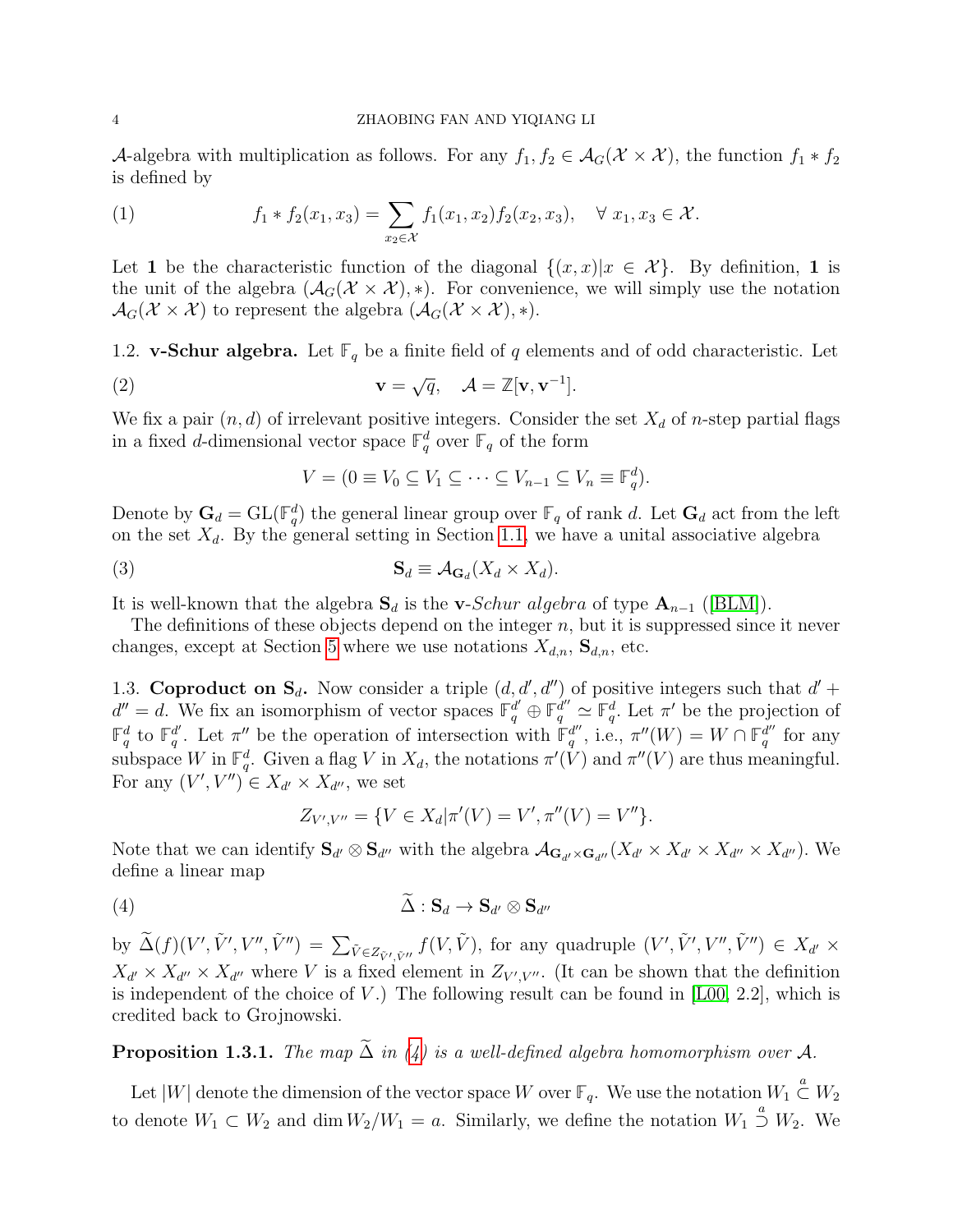#### POSITIVITY UNDER COMULTIPLICATION 5

define the following functions in  $\mathbf{S}_d$ . For any  $i \in [1, n-1]$ ,  $a \in [1, n]$ ,

(5)  
\n
$$
\mathbf{E}_{i}(V,V') = \begin{cases}\n\mathbf{v}^{-|V'_{i+1}/V'_{i}|}, & \text{if } V_{i} \subset V'_{i}, V_{j} = V_{j'}, \forall j \neq i; \\
0, & \text{otherwise.} \n\end{cases}
$$
\n(5)  
\n
$$
\mathbf{F}_{i}(V,V') = \begin{cases}\n\mathbf{v}^{-|V'_{i}/V'_{i-1}|}, & \text{if } V_{i} \supset V'_{i}, V_{j} = V_{j'}, \forall j \neq i; \\
0, & \text{otherwise,} \n\end{cases}
$$
\n
$$
\mathbf{H}_{a}^{\pm 1}(V,V') = \mathbf{v}^{\pm |V_{a}/V_{a-1}|} \delta_{V,V'}, \quad \forall V, V' \in X_{d}.
$$
\n
$$
\mathbf{K}_{i}^{\pm 1} = \mathbf{H}_{i+1}^{\pm 1} \mathbf{H}_{i}^{\mp 1}.
$$

Notices that if the subscript d is replaced by d' or d'', the functions defined above are in  $S_{d'}$ or  $\mathbf{S}_{d''}$ , respectively, and will be denoted by  $\mathbf{H}'_a$ ,  $\mathbf{K}'_i$ ,  $\mathbf{E}'_i$ ,  $\mathbf{F}'_i$  or  $\mathbf{H}''_a$ ,  $\mathbf{K}''_i$ ,  $\mathbf{E}''_i$  and  $\mathbf{F}''_i$ . (This convention will be used in any similar situation appearing later.) The following lemma is due to Lusztig [\[L00,](#page-44-4) Lemma 1.6].

<span id="page-4-0"></span>**Lemma 1.3.2.** For any  $i \in [1, n-1]$ , we have

$$
\widetilde{\Delta}(\mathbf{E}_i)=\mathbf{E}'_i\otimes \mathbf{H}''_{i+1}+\mathbf{H}'^{-1}_{i+1}\otimes \mathbf{E}''_i, \ \widetilde{\Delta}(\mathbf{F}_i)=\mathbf{F}'_i\otimes \mathbf{H}''^{-1}_i+\mathbf{H}'_i\otimes \mathbf{F}''_i, \ \widetilde{\Delta}(\mathbf{K}_i)=\mathbf{K}'_i\otimes \mathbf{K}''_i.
$$

Note that the functions  $\mathbf{E}_i$  and  $\mathbf{F}_i$  correspond to the functions in [\[L99,](#page-44-3) 2.4] in the notations  $F_i$  and  $E_i$ , respectively. Let

<span id="page-4-4"></span>(6) 
$$
\Lambda_{d,n} = \{ \mathbf{a} = (a_1, \cdots, a_n) \in \mathbb{Z}_{\geq 0}^n | a_1 + \cdots + a_n = d \}.
$$

We can decompose  $X_d$  as follows.

$$
X_d = \sqcup_{\mathbf{a} \in \Lambda_{d,n}} X_d(\mathbf{a}), \quad X_d(\mathbf{a}) = \{ V \in X_d | |V_i / V_{i-1}| = a_i, \forall 1 \le i \le n \}.
$$

Let  $\mathbf{S}_d(\mathbf{b}, \mathbf{a})$  be the subspace of  $\mathbf{S}_d$  spanned by all functions on  $X_d(\mathbf{b}) \times X_d(\mathbf{a})$ . Let

$$
\widetilde{\Delta}_{\mathbf{b}',\mathbf{a}',\mathbf{b}'',\mathbf{a}''}: \mathbf{S}_d(\mathbf{b},\mathbf{a}) \to \mathbf{S}_{d'}(\mathbf{b}',\mathbf{a}') \otimes \mathbf{S}_{d''}(\mathbf{b}'',\mathbf{a}'')
$$

be the linear map obtained from  $\widetilde{\Delta}$  by restricting  $\widetilde{\Delta}$  to the subspace  $S_d(b, a)$  and projecting down to the component  $S_{d'}(b', a') \otimes S_{d''}(b'', a'')$ . Then we have

$$
\Delta = \oplus \Delta_{\mathbf{b}',\mathbf{a}',\mathbf{b}'',\mathbf{a}'},
$$

where the sum runs over  $\mathbf{b}, \mathbf{a}, \mathbf{b}', \mathbf{a}', \mathbf{b}'', \mathbf{a}''$  such that  $\mathbf{a}, \mathbf{b} \in \Lambda_{d,n}$ ,  $\mathbf{a}', \mathbf{b}' \in \Lambda_{d',n}$ ,  $\mathbf{a}'', \mathbf{b}'' \in \Lambda_{d'',n}$ and  $\mathbf{b} = \mathbf{b}' + \mathbf{b}''$  and  $\mathbf{a} = \mathbf{a}' + \mathbf{a}''$ . We set

<span id="page-4-1"></span>(7) 
$$
\Delta_{\mathbf{b}',\mathbf{a}',\mathbf{b}'',\mathbf{a}''} = \mathbf{v}^{\sum_{1 \leq i \leq j \leq n} b'_i b''_j - a'_i a''_j} \widetilde{\Delta}_{\mathbf{b}',\mathbf{a}',\mathbf{b}'',\mathbf{a}'}, \quad \Delta_{\mathbf{v}} = \oplus \Delta_{\mathbf{b}',\mathbf{a}',\mathbf{b}'',\mathbf{a}''}.
$$

The following is a refinement of Lemma [1.3.2.](#page-4-0)

<span id="page-4-2"></span>**Proposition 1.3.3.** The linear map  $\Delta_{\mathbf{v}}$  in [\(7\)](#page-4-1) is an algebra homomorphism. Moreover,

<span id="page-4-3"></span>(8)  
\n
$$
\Delta_{\mathbf{v}}(\mathbf{E}_{i}) = \mathbf{E}'_{i} \otimes \mathbf{K}''_{i} + 1 \otimes \mathbf{E}''_{i},
$$
\n
$$
\Delta_{\mathbf{v}}(\mathbf{F}_{i}) = \mathbf{F}'_{i} \otimes 1 + \mathbf{K}'^{-1}_{i} \otimes \mathbf{F}''_{i},
$$
\n
$$
\Delta_{\mathbf{v}}(\mathbf{K}_{i}) = \mathbf{K}'_{i} \otimes \mathbf{K}''_{i}, \qquad \forall 1 \leq i \leq n - 1.
$$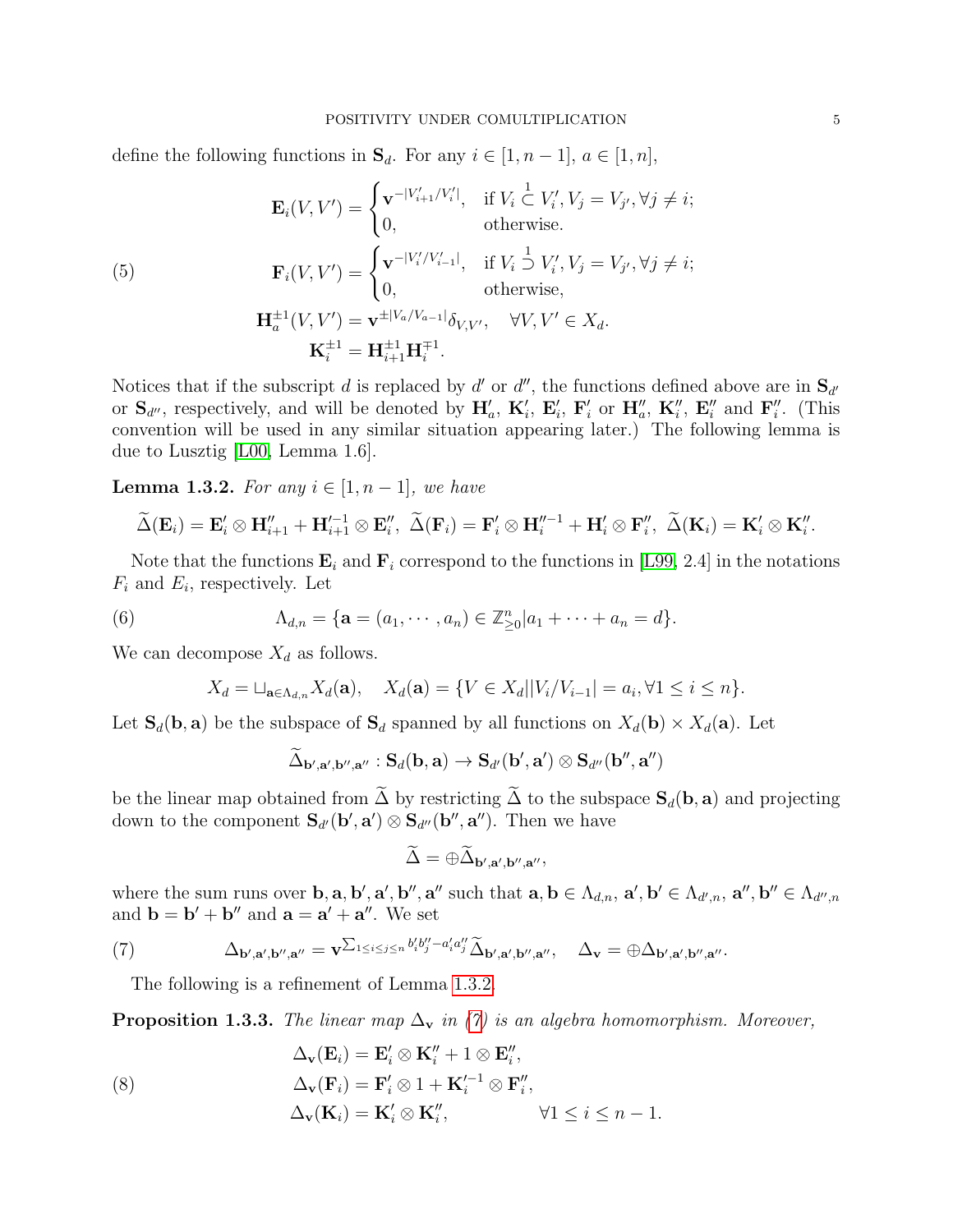*Proof.* It is straightforward to see that  $\Delta_{\mathbf{v}}$  is an algebra homomorphism. We proceed to the proof of the equalities in the proposition. Suppose that a quadruple  $(\mathbf{b}', \mathbf{a}', \mathbf{b}'', \mathbf{a}'')$  satisfies the conditions that  $b'_k = a'_k - \delta_{k,i} + \delta_{k,i+1}$  and  $b''_k = a''_k$  for some i and for all  $1 \leq k \leq n$ . Then

$$
\sum_{1 \le i \le j \le n} b_i' b_j'' - a_i' a_j'' = \sum_{1 \le k \le j \le n} (b_k' - a_k') a_j'' = - \sum_{i \le j \le n} a_j'' + \sum_{i+1 \le j \le n} a_j'' = -a_i''.
$$

So if  $(V', \tilde{V}', V'', \tilde{V}'') \in X_{d'} \times X_{d'} \times X_{d''} \times X_{d''}$ , then

$$
\Delta_{\mathbf{b}',\mathbf{a}',\mathbf{b}'',\mathbf{a}''}(V',\tilde{V}',V'',\tilde{V}'')=\mathbf{v}^{-a''_i}\mathbf{E}'_i\otimes \mathbf{H}''_{i+1}(V',\tilde{V}',V'',\tilde{V}'')=\mathbf{E}'_i\otimes \mathbf{K}''_i(V',\tilde{V}',V'',\tilde{V}'').
$$

On the other hand, if  $(\mathbf{b}', \mathbf{a}', \mathbf{b}'', \mathbf{a}'')$  is a quadruple subject to  $b'_k = a'_k$  and  $b''_k = a''_k$  $\delta_{i,k} + \delta_{i+1,k}$  for some i and for all  $1 \leq k \leq n$ , then  $\sum_{1 \leq i \leq j \leq n} b_i' b_j'' - a_i' a_j'' = a_{i+1}'$ . Thus if  $(V', \tilde{V}', V'', \tilde{V}'') \in X_{d'} \times X_{d'} \times X_{d''} \times X_{d''}$ , then

$$
\Delta_{\mathbf{b}',\mathbf{a}',\mathbf{b}'',\mathbf{a}''}(V',\tilde{V}',V'',\tilde{V}'')=\mathbf{v}^{a_{i+1}'}\mathbf{H}_{i+1}'^{-1}\otimes \mathbf{E}_i''(V',\tilde{V}',V'',\tilde{V}'')=1\otimes \mathbf{E}_i''(V',\tilde{V}',V'',\tilde{V}'').
$$

Altogether, we have  $\Delta_{\mathbf{v}}(\mathbf{E}_i) = \mathbf{E}'_i \otimes \mathbf{K}''_i + 1 \otimes \mathbf{E}''_i$ , which is the first equality in the lemma.

If the quadruple  $(\mathbf{b}', \mathbf{a}', \mathbf{b}'', \mathbf{a}'')$  satisfies that  $b'_k = a'_k + \delta_{k,i} - \delta_{k,i+1}$  and  $b''_k = a''_k$  for some i and for all  $1 \leq k \leq n$ , then the twist  $\sum_{1 \leq i \leq j \leq n} b'_i b''_j - a'_i a''_j$  is equal to  $a''_i$ . So after the twist, it makes the first term  $\mathbf{F}'_i \otimes \mathbf{H}''^{-1}$  of  $\widetilde{\Delta}(\mathbf{F}_i)$  in Lemma [1.3.2](#page-4-0) into  $\mathbf{F}'_i \otimes 1$ . Meanwhile, if  $(\mathbf{b}', \mathbf{a}', \mathbf{b}'', \mathbf{a}'')$  is a quadruple subject to  $b'_k = a'_k$  and  $b''_k = a''_k + \delta_{i,k} - \delta_{i+1,k}$  for some i and for all  $1 \leq k \leq n$ , then  $\sum_{1 \leq i \leq j \leq n} b'_i b''_j - a'_i a''_j = -a'_{i+1}$ . Hence after the twist, the second term  $\mathbf{H}'_i \otimes \mathbf{F}''_i$  in  $\widetilde{\Delta}(\mathbf{F}_i)$  becomes  $\mathbf{K}'^{-1} \otimes \mathbf{F}''_i$ . This verifies the second equality in the lemma. Since the twist is zero if  $\mathbf{b}' = \mathbf{a}'$  and  $\mathbf{b}'' = \mathbf{a}''$ , the third equality holds.

**Remark 1.3.4.** Note that if we write  $(\mathbf{E}_i, \mathbf{F}_i, \mathbf{K}_i)$  as  $(\mathbf{F}_i, \mathbf{E}_i, \mathbf{K}_i^{-1})$ , we have the conventional comultiplication.

For the rest of this section, we give a second interpretation of  $\Delta$  to be used in the proof of Proposition [1.5.3.](#page-8-0) Fix  $V \in X_d(\mathbf{b})$  and set  $P_{\mathbf{b}} = \text{Stab}_{\mathbf{G}_d}(V)$ . Then  $P_{\mathbf{b}}$  acts via  $\mathbf{G}_d$  on  $X_d(\mathbf{b})$ . Consider the imbedding

$$
i_{\mathbf{b},\mathbf{a}}: X_d(\mathbf{a}) \to X_d(\mathbf{b}) \times X_d(\mathbf{a}), \quad \tilde{V} \mapsto (V, \tilde{V}).
$$

It induces a bijection between  $P_{\bf b}$ -orbits in the domain and  ${\bf G}_d$ -orbits in the range of  $i_{\bf b,a}$ . Hence the pullback (restriction)

(9) 
$$
i_{\mathbf{b},\mathbf{a}}^* : \mathcal{A}_{\mathbf{G}_d}(X_d(\mathbf{b}) \times X_d(\mathbf{a})) \to \mathcal{A}_{P_{\mathbf{b}}}(X_d(\mathbf{a}))
$$

of the imbedding  $i_{\mathbf{b},\mathbf{a}}$  is an isomorphism of  $\mathcal{A}$ -modules.

Recall now that we fix a triple  $(V, V', V'')$  in the definition of  $\tilde{\Delta}$  in [\(4\)](#page-3-0). We assume that  $V \in X_d(\mathbf{b}), V' \in X_{d'}(\mathbf{b'})$  and  $V'' \in X_{d''}(\mathbf{b''})$  so that  $\mathbf{b'} + \mathbf{b''} = \mathbf{b}$ . We also define  $P_{\mathbf{b'}}$  and  $P_{\mathbf{b''}}$ similar to  $P_{\mathbf{b}}$ . Thus we have similar isomorphisms

$$
\begin{aligned} i^*_{\mathbf{b}',\mathbf{a}'} : \mathcal{A}_{\mathbf{G}_{d'}}(X_{d'}(\mathbf{b}') \times X_{d'}(\mathbf{a}')) &\rightarrow \mathcal{A}_{P_{\mathbf{b}'}}(X_{d'}(\mathbf{a}')), \\ i^*_{\mathbf{b}'',\mathbf{a}''} : \mathcal{A}_{\mathbf{G}_{d''}}(X_{d''}(\mathbf{b}'') \times X_{d''}(\mathbf{a}'')) &\rightarrow \mathcal{A}_{P_{\mathbf{b}''}}(X_{d''}(\mathbf{a}'')). \end{aligned}
$$

Consider the subset of  $X_d(\mathbf{a})$ :

<span id="page-5-0"></span>(10) 
$$
X^+_{\mathbf{a},\mathbf{a}',\mathbf{a}''} = \{ \tilde{V} \in X_d(\mathbf{a}) | \pi'(\tilde{V}) \in X_{d'}(\mathbf{a}'), \pi''(\tilde{V}) \in X_{d''}(\mathbf{a}'') \}.
$$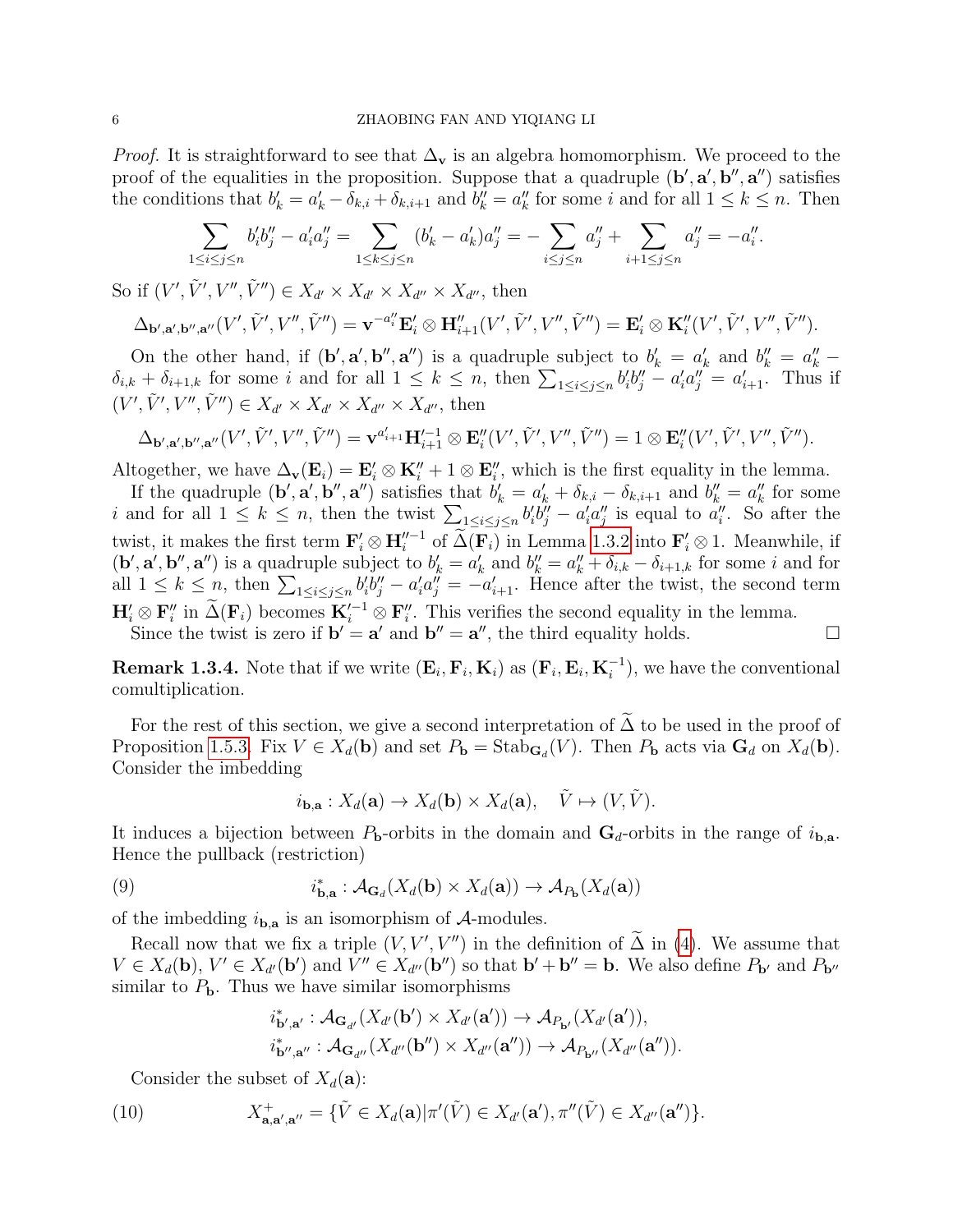Then we have the following diagram

$$
X_d(\mathbf{a}) \xleftarrow{\iota} X^+_{\mathbf{a},\mathbf{a}',\mathbf{a}''} \xrightarrow{\pi} X_{d'}(\mathbf{a}') \times X_{d''}(\mathbf{a}''),
$$

where *i* is the natural inclusion and  $\pi(\tilde{V}) = (\pi'(\tilde{V}), \pi''(\tilde{V}))$ . Thus the composition of the pullback  $\iota^*$  of  $\iota$  followed by the pushforward  $\pi_!$  of  $\pi$  defines a linear map

<span id="page-6-1"></span>(11) 
$$
\pi_! \iota^* : \mathcal{A}_{P_{\mathbf{b}}}(X_d(\mathbf{a})) \to \mathcal{A}_{P_{\mathbf{b}'} \times P_{\mathbf{b}''}}(X_{d'}(\mathbf{a}') \times X_{d''}(\mathbf{a}'')),
$$

where  $\pi_!$  is defined by  $\pi_!(f)(\tilde{V}', \tilde{V}'') = \sum_{x \in X^+_{\mathbf{a},\mathbf{a}',\mathbf{a}''}:\pi(x) = (\tilde{V}', \tilde{V}'') } f(x)$ , for all  $\tilde{V}', \tilde{V}''$ . Clearly, we have an isomorphism of A-modules

$$
\mathcal{A}_{P_{\mathbf{b}'}\times P_{\mathbf{b}''}}(X_{d'}(\mathbf{a}')\times X_{d''}(\mathbf{a}''))\cong \mathcal{A}_{P_{\mathbf{b}'}}(X_{d'}(\mathbf{a}'))\otimes \mathcal{A}_{P_{\mathbf{b}''}}(X_{d''}(\mathbf{a}'')).
$$

The following lemma makes connection between  $\tilde{\Delta}$  and  $\pi_! \iota^*$ .

<span id="page-6-2"></span>**Lemma 1.3.5.** We have the following commutative diagram.

$$
\mathcal{A}_{\mathbf{G}_d}(X_d(\mathbf{b}) \times X_d(\mathbf{a})) \xrightarrow{\qquad \qquad i^*_{\mathbf{b},\mathbf{a}} \qquad \qquad} \mathcal{A}_{P_{\mathbf{b}}}(X_d(\mathbf{a}))
$$
\n
$$
\Delta_{\mathbf{b}',\mathbf{a}',\mathbf{b}'',\mathbf{a}''} \Bigg|_{\mathcal{A}_{\mathbf{G}_{d'}}(X_{d'}(\mathbf{b}') \times X_{d'}(\mathbf{a}'))} \xrightarrow{\qquad \qquad i^*_{\mathbf{b}',\mathbf{a}'} \otimes i^*_{\mathbf{b}'',\mathbf{a}''}} \mathcal{A}_{P_{\mathbf{b}'}}(X_{d'}(\mathbf{a}')) \otimes \mathcal{A}_{P_{\mathbf{b}''}}(X_{d''}(\mathbf{a}'')).
$$
\n
$$
\mathcal{A}_{\mathbf{G}_{d''}}(X_{d''}(\mathbf{b}'') \times X_{d''}(\mathbf{a}''))} \xrightarrow{\qquad \qquad i^*_{\mathbf{b}',\mathbf{a}'} \otimes i^*_{\mathbf{b}''},\mathbf{a}''}} \mathcal{A}_{P_{\mathbf{b}'}}(X_{d'}(\mathbf{a}')) \otimes \mathcal{A}_{P_{\mathbf{b}''}}(X_{d''}(\mathbf{a}'')).
$$

*Proof.* For any  $f \in \mathcal{A}_{\mathbf{G}_d}(X_d(\mathbf{b}) \times X_d(\mathbf{a}))$  and  $(\tilde{V}', \tilde{V}'') \in X_{d'}(\mathbf{a}') \times X_{d''}(\mathbf{a}'')$ , we have  $\pi_!\iota^*i^*_{\mathbf{b},\mathbf{a}}(f)(\widetilde{V}',\widetilde{V}'') = \sum$  $_{V\in Z_{\widetilde{V}',\widetilde{V}''}$  $i_{\mathbf{b},\mathbf{a}}^*(f)(\widetilde{V}) = \sum$  $_{V\in Z_{\widetilde{V}',\widetilde{V}''}$  $f(V, V)$  $= \widetilde{\Delta}_{\mathbf{b}',\mathbf{a}',\mathbf{b}'',\mathbf{a}''}(f)(V',\widetilde{V}',V'',\widetilde{V}'')$  $=(i^*_{\mathbf{b}',\mathbf{a}'}\otimes i^*_{\mathbf{b}'',\mathbf{a}''})\circ\widetilde{\Delta}_{\mathbf{b}',\mathbf{a}',\mathbf{b}'',\mathbf{a}''}(f)(\widetilde{V}',\widetilde{V}'').$ 

The lemma is thus proved.

**Remark 1.3.6.** Note that  $\pi$  is a vector bundle of rank  $\sum_{1 \leq i < j \leq n} a'_i a''_j$ , which is closely related to the twist in [\(7\)](#page-4-1).

<span id="page-6-0"></span>1.4. **Transfer map.** To a pair  $(V, V')$  in  $X_d$ , we can associate an n by n matrix  $M = (m_{ij})$ with coefficients in  $\mathbb{Z}_{\geq 0}$  by

<span id="page-6-4"></span>(12) 
$$
m_{ij} = \left| \frac{V_i \cap V'_j}{V_{i-1} \cap V'_j + V_i \cap V'_{j-1}} \right|, \quad \forall i, j \in [1, n].
$$

Let  $\Xi_d$  be the set of all matrices obtained this way. The set  $\Xi_d$  can be characterized by  $M \in \Xi_d$  if and only if  $m_{ij} \in \mathbb{Z}_{\geq 0}$  and  $\sum_{1 \leq i,j \leq n} m_{ij} = d$ . It is shown in [\[BLM90\]](#page-44-1) that the set  $\Xi_d$  parameterizes the  $\mathbf{G}_d$ -orbits in  $X_d \times \widetilde{X}_d$ . Let  $\eta_M$  be the characteristic function of the  $\mathbf{G}_d$ -orbit in  $X_d \times X_d$  indexed by M, for any  $M \in \Xi_d$ . Let

<span id="page-6-3"></span>
$$
\chi: \mathbf{S}_n \to \mathcal{A}
$$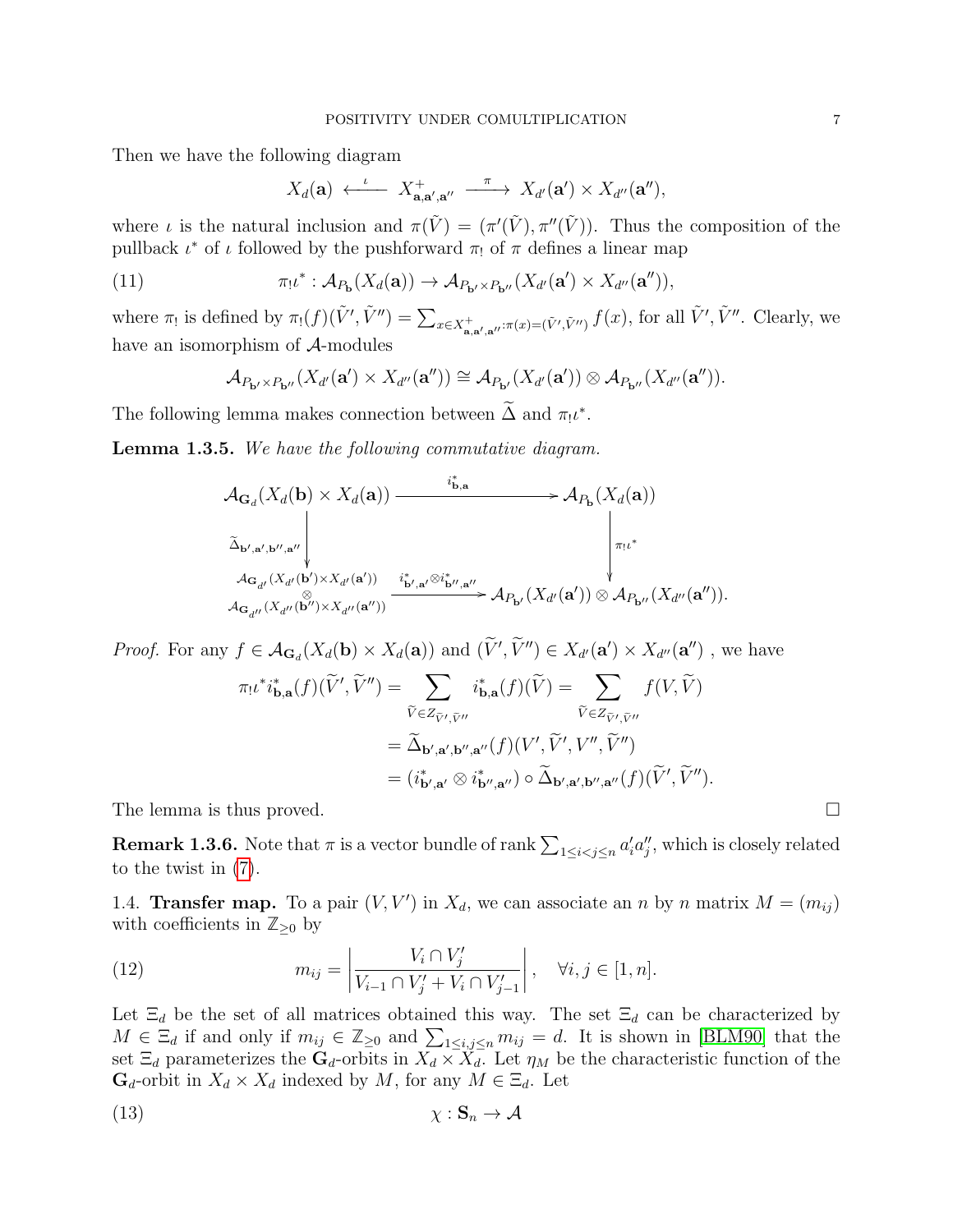be the algebra homomorphism defined by  $\chi(\eta_M) = \det(M)$ , for all  $M \in \Xi_n$ . (Here d is taken to be *n*.) Let  $\xi$  :  $\mathbf{S}_{d-n} \to \mathbf{S}_{d-n}$  be the A-algebra isomorphism defined by

$$
\xi(f)(V,V') = \mathbf{v}^{-\sum_{i=1}^{n}(|V_i| - |V'_i|)} f(V,V'), \quad \forall f \in \mathbf{S}_{d-n}, \ V, V' \in X_d.
$$

The transfer map

(14) 
$$
\phi_{d,d-n,\mathbf{v}} : \mathbf{S}_d \to \mathbf{S}_{d-n}, \quad \forall d \geq n,
$$

is defined to be the composition  $S_d \xrightarrow{\Delta_v} S_{d-n} \otimes S_n \xrightarrow{\xi \otimes \chi} S_{d-n} \otimes A = S_{d-n}$ . The following lemma is quoted from [\[L00,](#page-44-4) Lemma 1.10].

<span id="page-7-0"></span>**Lemma 1.4.1.** For any  $i \in [1, n-1]$ , we have  $\phi_{d,d-n,\mathbf{v}}(\mathbf{E}_i) = \mathbf{E}'_i$ ,  $\phi_{d,d-n,\mathbf{v}}(\mathbf{F}_i) = \mathbf{F}'_i$  and  $\phi_{d,d-n,\mathbf{v}}(\mathbf{K}_i^{\pm 1}) = \mathbf{K}'^{\pm 1}_i.$ 

<span id="page-7-1"></span>1.5. Generic version. Recall from [\[BLM90\]](#page-44-1) that one can construct an associative algebra  $\mathbb{S}_d$  over  $\mathbb{A} = \mathbb{Z}[v, v^{-1}]$  such that

$$
\mathbf{S}_d = \mathcal{A} \otimes_{\mathbb{A}} \mathbb{S}_d,
$$

where A is regarded as an  $\mathbb{A}$ -module with v acting as **v**. More precisely,  $\mathbb{S}_d$  is a free  $\mathbb{A}$ module spanned by the symbols  $\zeta_M$  for  $M \in \Xi_d$  in Section [1.4.](#page-6-0) The multiplication on  $\mathcal{S}_d$  is defined so that if  $\zeta_{M_1}\zeta_{M_2} = \sum_{M\in\Xi_d} c_{M_1,M_2}^M(v)\zeta_M$ ,  $c_{M_1,M_2}^M(v) \in A$ , then  $\eta_{M_1}\eta_{M_2} =$  $\sum_{M\in\Xi_d} c_{M_1,M_2}^M(v)|_{v=v}\eta_M$ , in  $\mathbf{S}_d$ . In particular,  $\mathbb{S}_d$  has analogous elements of  $\mathbf{E}_i$ ,  $\mathbf{F}_i$  and  $\mathbf{K}_i^{\pm 1}$ , which we will use the same notations to denote them. For a matrix  $M = (m_{ij}) \in \Xi_d$ , we set

$$
\text{ro}(M) = \left(\sum_{j=1}^n m_{ij}\right)_{1 \le i \le n} \quad \text{and} \quad \text{co}(M) = \left(\sum_{i=1}^n m_{ij}\right)_{1 \le j \le n}.
$$

Then we have a decomposition

$$
\mathbb{S}_d = \oplus_{\mathbf{b},\mathbf{a}\in\Lambda_{d,n}} \mathbb{S}_d(\mathbf{b},\mathbf{a}), \quad \mathbb{S}_d(\mathbf{b},\mathbf{a}) = \mathrm{span}_{\mathbb{A}} \{ \zeta_M | \mathrm{ro}(M) = \mathbf{b}, \mathrm{co}(M) = \mathbf{a} \}.
$$

Note that  $\mathcal{S}_d(\mathbf{b}, \mathbf{a})$  is nothing but the generic version of  $\mathbf{S}_d(\mathbf{b}, \mathbf{a})$ .

By using the monomial basis in [\[BLM90,](#page-44-1) Theorem 3.10], one can show that  $\mathcal{S}_d$  enjoys the same results for  $S_d$  from the previous sections. Let us state them for later usages. The following is the generic version of Proposition [1.3.3.](#page-4-2)

<span id="page-7-2"></span>**Proposition 1.5.1.** Suppose that  $d' + d'' = d$ . There is a unique algebra homomorphism

<span id="page-7-3"></span>
$$
\Delta: \mathbb{S}_d \to \mathbb{S}_{d'} \otimes \mathbb{S}_{d''}
$$

such that  $A \otimes_{\mathbb{A}} \mathbb{\Delta} = \Delta_{\mathbf{v}}$  and satisfies the condition [\(8\)](#page-4-3).

The following is the generic version of Lemma [1.4.1,](#page-7-0) which is due to Lusztig [\[L00\]](#page-44-4).

**Proposition 1.5.2.** There is a unique algebra homomorphism

$$
\phi_{d,d-n} : \mathbb{S}_d \to \mathbb{S}_{d-n}
$$

such that  $A \otimes_{\mathbb{A}} \phi_{d,d-n} = \phi_{d,d-n,\mathbf{v}}$  and

$$
\phi_{d,d-n}(\mathbf{E}_i)=\mathbf{E}'_i, \ \phi_{d,d-n}(\mathbf{F}_i)=\mathbf{F}'_i, \ \phi_{d,d-n}(\mathbf{K}_i^{\pm 1})=\mathbf{K}'_i^{\pm 1}, \quad \forall 1 \leq i \leq n-1,
$$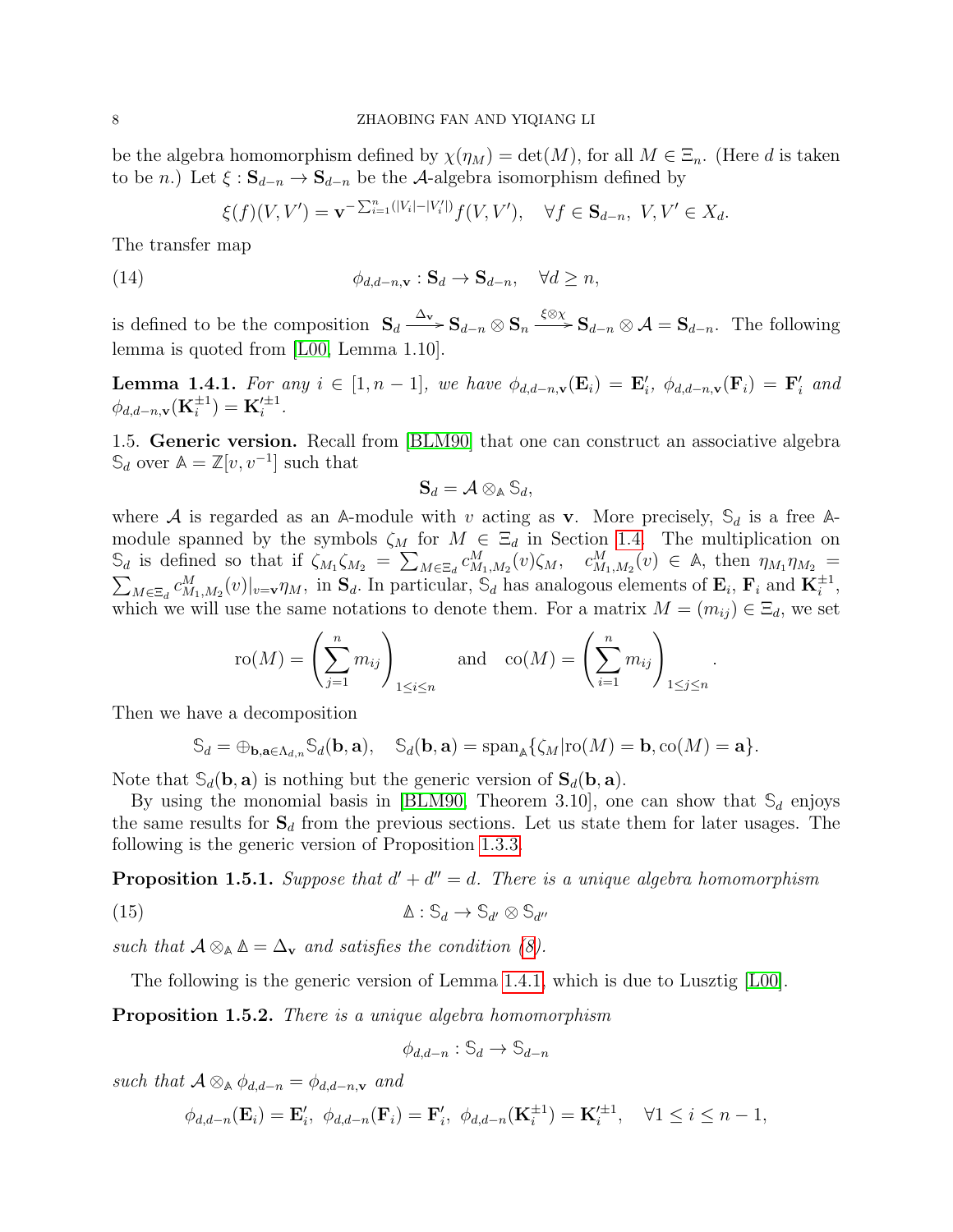Recall the canonical basis  $\mathbb{B}_d \equiv \{\{B\}_d | B \in \Xi_d\}$  of  $\mathbb{S}_d$  from [\[BLM90\]](#page-44-1). We can write

<span id="page-8-1"></span>(16) 
$$
\mathbb{A}_{\mathbf{b}',\mathbf{a}',\mathbf{b}'',\mathbf{a}''}(\{B\}_d) = \sum_{B' \in \Xi_{d'},B'' \in \Xi_{d''}} c_B^{B',B''}\{B'\}_{d'} \otimes \{B''\}_{d''}, \quad c_B^{B',B''} \in \mathbb{A}.
$$

We have the following proposition.

# <span id="page-8-0"></span> $\textbf{Proposition 1.5.3.} \ \ c_B^{B',B''} \in \mathbb{Z}_{\geq 0} [v,v^{-1}] .$

*Proof.* It suffices to show the generic version of  $\tilde{\Delta}$  has a similar positivity. To establish the latter positivity, we switch from the finite field  $\mathbb{F}_q$  to its algebraic closure  $\overline{\mathbb{F}_q}$ . Let  $\overline{\mathbf{G}}_d$  be the general linear group over  $\overline{\mathbb{F}_q}$  whose  $\mathbb{F}_q$ -points form  $\mathbf{G}_d$ . Similarly, we define an algebraic variety  $\overline{\mathbf{X}}_d(\mathbf{a})$  over  $\overline{\mathbb{F}_q}$  for  $X_d(\mathbf{a})$ . We set  $\overline{\mathbf{G}}_m = GL(1, \overline{\mathbb{F}_q})$ . For  $d' + d'' = d$ , we fix an isomorphism  $\overline{\mathbb{F}_q}^d \cong \overline{\mathbb{F}_q}^{d'} \oplus \overline{\mathbb{F}_q}^{d''}$ . Via the isomorphism, we fix an imbedding  $\overline{\mathbf{G}}_m \to \overline{\mathbf{G}}_d$  defined by  $t \mapsto (1_{\overline{\mathbb{F}_q}^{d'}} , t1_{\overline{\mathbb{F}_q}^{d''}})$ . Thus  $\mathbf{G}_m$  acts on  $\mathbf{X}_d(\mathbf{a})$  via the imbedding. It is straightforward to see that the fixed-point set of  $\overline{\mathbf{G}}_m$  in  $\overline{\mathbf{X}}_d(\mathbf{a})$  is  $\sqcup_{\mathbf{a}'+\mathbf{a}''=\mathbf{a}}\overline{\mathbf{X}}_{d'}(\mathbf{a}')\times\overline{\mathbf{X}}_{d''}(\mathbf{a}'')$ . Moreover, the attracting set of  $\overline{\mathbf{X}}_{d'}(\mathbf{a}')\times\overline{\mathbf{X}}_{d''}(\mathbf{a}''),$  i.e., those points x such that  $\lim_{t\to 0}t.x\in\overline{\mathbf{X}}_{d'}(\mathbf{a}')\times\overline{\mathbf{X}}_{d''}(\mathbf{a}''),$  is exactly the algebraic variety whose  $\mathbb{F}_q$ -point is  $X^+_{\mathbf{a},\mathbf{a}',\mathbf{a}''}$  in [\(10\)](#page-5-0). Thus, the linear map  $\pi_1\iota^*$  in [\(11\)](#page-6-1) is the function version of the hyperbolic localization functor attached to the data  $(\overline{\mathbf{X}}_d(\mathbf{a}), \overline{\mathbf{G}}_m)$ in [\[B03\]](#page-44-15). On the other hand, the function  $i_{\mathbf{b},\mathbf{a}}^*(\{A\}_d)$  is nothing but the function version of the intersection cohomology complex attached to the  $P_{\mathbf{b}}$ -orbit in  $X_d(\mathbf{a})$  indexed by A. Now the result in [\[B03\]](#page-44-15) says that a hyperbolic localization functor sends a simple perverse sheaf to a semisimple complex. Therefore, we have the positivity for the generic version of  $\pi_! \iota^*$ , hence for the generic version of  $\Delta$  and therefore the proposition.  $\Box$ 

<span id="page-8-3"></span>1.6. **Positivity for**  $\dot{\mathbb{U}}$ . By definition, the quantum  $\mathfrak{sl}_n$ , denoted by  $\mathbb{U} \equiv \mathbb{U}(\mathfrak{sl}_n)$ , is an associative algebra over  $\mathbb{Q}(v)$  generated by the generators:

$$
\mathbb{E}_i, \mathbb{F}_i, \mathbb{K}_i, \mathbb{K}_i^{-1}, \quad \forall 1 \le i \le n-1,
$$

and subject to the following relations. For  $1 \leq i, j \leq n-1$ ,

<span id="page-8-2"></span>(17)  
\n
$$
\mathbb{K}_{i} \mathbb{K}_{i}^{-1} = \mathbb{K}_{i}^{-1} \mathbb{K}_{i} = 1,
$$
\n
$$
\mathbb{K}_{i} \mathbb{K}_{j} = \mathbb{K}_{j} \mathbb{K}_{i},
$$
\n
$$
\mathbb{K}_{i} \mathbb{E}_{j} = v^{2\delta_{i,j} - \delta_{i,j+1} - \delta_{i,j-1}} \mathbb{E}_{j} \mathbb{K}_{i},
$$
\n
$$
\mathbb{K}_{i} \mathbb{F}_{j} = v^{-2\delta_{i,j} + \delta_{i,j+1} + \delta_{i,j-1}} \mathbb{F}_{j} \mathbb{K}_{i},
$$
\n
$$
\mathbb{E}_{i} \mathbb{F}_{j} - \mathbb{F}_{j} \mathbb{E}_{i} = \delta_{i,j} \frac{\mathbb{K}_{i} - \mathbb{K}_{i}^{-1}}{v - v^{-1}},
$$
\n
$$
\mathbb{E}_{i}^{2} \mathbb{E}_{j} + \mathbb{E}_{j} \mathbb{E}_{i}^{2} = (v + v^{-1}) \mathbb{E}_{i} \mathbb{E}_{j} \mathbb{E}_{i}, \text{ if } |i - j| = 1,
$$
\n
$$
\mathbb{F}_{i}^{2} \mathbb{F}_{j} + \mathbb{F}_{j} \mathbb{F}_{i}^{2} = (v + v^{-1}) \mathbb{F}_{i} \mathbb{F}_{j} \mathbb{F}_{i}, \text{ if } |i - j| = 1,
$$
\n
$$
\mathbb{E}_{i} \mathbb{E}_{j} = \mathbb{E}_{j} \mathbb{E}_{i}, \text{ if } |i - j| \neq 1,
$$
\n
$$
\mathbb{F}_{i} \mathbb{F}_{j} = \mathbb{F}_{j} \mathbb{F}_{i}, \text{ if } |i - j| \neq 1.
$$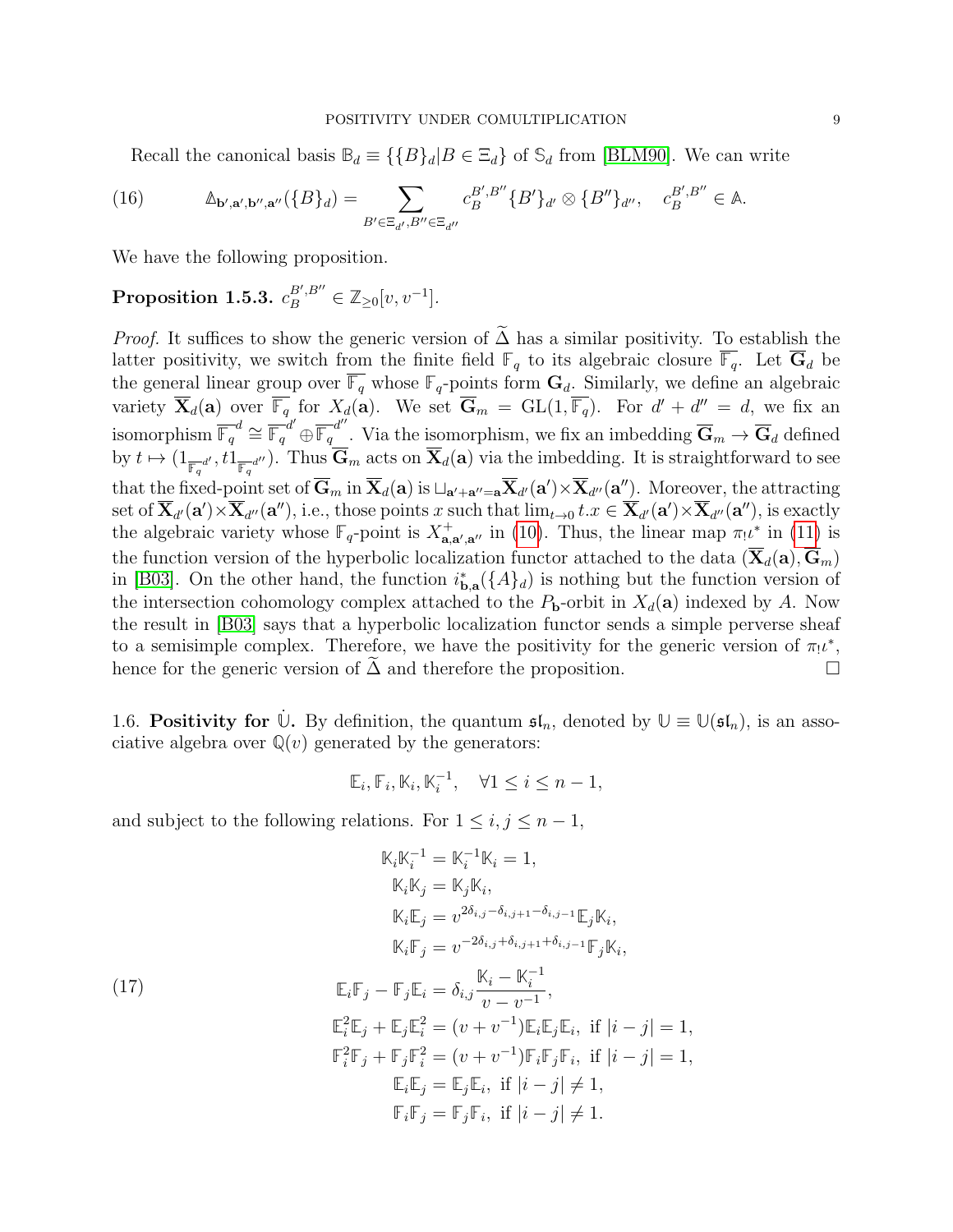Moreover, **U** admits a Hopf-algebra structure, whose comultiplication is defined by

<span id="page-9-0"></span>(18) 
$$
\Delta(\mathbb{E}_{i}) = \mathbb{E}_{i} \otimes \mathbb{K}_{i} + 1 \otimes \mathbb{E}_{i},
$$

$$
\Delta(\mathbb{F}_{i}) = \mathbb{F}_{i} \otimes 1 + \mathbb{K}_{i}^{-1} \otimes \mathbb{F}_{i},
$$

$$
\Delta(\mathbb{K}_{i}) = \mathbb{K}_{i} \otimes \mathbb{K}_{i}, \quad \forall 1 \leq i \leq n - 1.
$$

**Remark 1.6.1.** If one rewrites  $\mathbb{E}_i$ ,  $\mathbb{F}_i$ , and  $\mathbb{K}_i$  as  $E_i$ ,  $F_i$ , and  $K_i K_{i+1}^{-1}$ , respectively, then the resulting presentation is a subalgebra of the quantum  $\mathfrak{gl}_n$  used in [\[BKLW14,](#page-44-9) 4.3].

It is well-known from [\[BLM90\]](#page-44-1) that the assignments

$$
\mathbb{E}_i \mapsto \mathbf{E}_i, \mathbb{F}_i \mapsto \mathbf{F}_i, \mathbb{K}_{\pm i} \mapsto \mathbf{K}_{\pm i}, \quad \forall 1 \le i \le n-1,
$$

define a surjective algebra homomorphism

<span id="page-9-1"></span>
$$
\phi_d: \mathbb{U} \to \mathbb{Q}(v)\mathbb{S}_d,
$$

where  $_{\mathbb{Q}(v)}\mathbb{S}_d$  is the algebra obtained from  $\mathbb{S}_d$  in Section [1.5](#page-7-1) by extending the ground ring  $\mathbb{A}$ to  $\mathbb{Q}(v)$ . By using Proposition [1.5.1,](#page-7-2) [\(18\)](#page-9-0) and tracing along the generators, we obtain the following commutative diagram.

<span id="page-9-2"></span>(20)  
\n
$$
\begin{array}{ccc}\n & \downarrow & \searrow & \vee \\
 & \downarrow & \downarrow \phi_{d'} \otimes \phi_{d'} \\
 & \downarrow & \downarrow \phi_{d'} \otimes \phi_{d'} \\
 & \downarrow & \downarrow \phi_{d'} \otimes \phi_{d'} \\
 & \downarrow & \downarrow \phi_{d'} \otimes \phi_{d'}\n\end{array}
$$

where  $d' + d'' = d$  and  $\Delta$  for  $_{\mathbb{Q}(v)}\mathbb{S}_d$  is defined as in [\(15\)](#page-7-3).

We define an equivalence relation  $\sim$  on  $\mathbb{Z}^n$  by  $\mu \sim \nu$  if and only if  $\mu - \nu = p(1, \dots, 1)$  for some  $p \in \mathbb{Z}$ . Let

$$
\mathbb{X}=\mathbb{Z}^n/\sim,
$$

be the set of all equivalence classes. Let  $\overline{\mu}$  denote the equivalence class of  $\mu \in \mathbb{Z}^n$ . Let

$$
\mathbb{Y} = \{ \nu \in \mathbb{Z}^n \mid \sum_{1 \le i \le n} \nu_i = 0 \}.
$$

Then the standard dot product on  $\mathbb{Z}^n$  induces a pairing  $\cdot : \mathbb{Y} \times \mathbb{X} \to \mathbb{Z}$ . Set  $I = \{1, \dots, n-1\}$ . We define two injective maps  $I \to \mathbb{Y}$ ,  $I \to \mathbb{X}$ , by  $i \mapsto -s_i + s_{i+1}, i \mapsto -\overline{s_i} + \overline{s_{i+1}}$ ,  $\forall 1 \leq$  $i \leq n-1$ , respectively, where  $s_i$  is the *i*-th standard basis element in  $\mathbb{Z}^n$ . We thus obtain a root datum of type  $A_{n-1}$  in [\[L93,](#page-44-6) 2.2]. It is both *X*-regular and *Y*-regular.

Recall from [\[L93,](#page-44-6) 23.1.1] that  $\mathbb{U}$  admits a decomposition  $\mathbb{U} = \bigoplus_{\nu \in \mathbb{Z}[I]} \mathbb{U}(\nu)$  defined by the following rules:

$$
\mathbb{U}(\nu')\mathbb{U}(\nu'') \subseteq \mathbb{U}(\nu' + \nu''), \ \mathbb{K}_{\pm i} \in \mathbb{U}(0), \ \mathbb{E}_i \in \mathbb{U}(i), \ \mathbb{F}_i \in \mathbb{U}(-i).
$$

For a triple  $\nu', \nu'', \nu$  in  $\mathbb{Z}[I]$  such that  $\nu' + \nu'' = \nu$ , we can have a linear map

$$
\mathbb{A}_{\nu',\nu''}: \mathbb{U}(\nu) \to \mathbb{U}(\nu') \otimes \mathbb{U}(\nu''),
$$

obtained from  $\Delta$  by restricting to  $\mathbb{U}(\nu)$  and projecting to  $\mathbb{U}(\nu') \otimes \mathbb{U}(\nu'')$ . Moreover, the restriction of the algebra homomorphism  $\phi_d$  in [\(19\)](#page-9-1) to  $\mathbb{U}(\nu)$  induces a linear map, still denoted by  $\phi_d$ ,

$$
\phi_d: \mathbb{U}(\nu) \to \oplus_{\overline{\mathbf{b}} - \overline{\mathbf{a}} = \nu} \mathbb{Q}(v) \mathbb{S}_d(\mathbf{b}, \mathbf{a}).
$$

where  $\mathbb{Z}[I]$  is treated as a subset in  $\mathbb{X}$  via the imbedding  $I \to \mathbb{X}$ .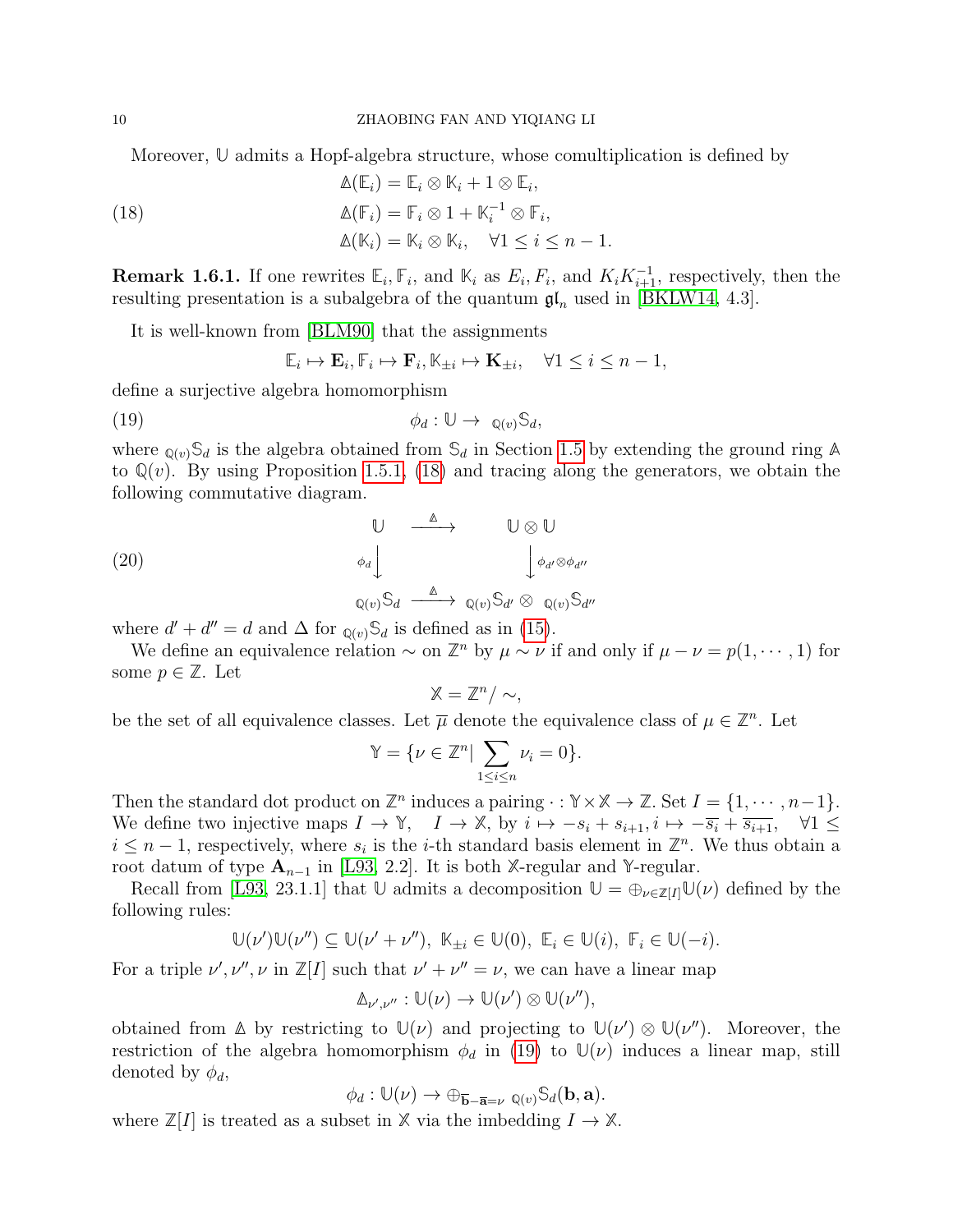**Lemma 1.6.2.** The commutative diagram  $(20)$  can be refined to the following commutative diagram.

<span id="page-10-0"></span>(21)  
\n
$$
\bigcup (\nu)
$$
\n
$$
\xrightarrow{\phi_d} \downarrow \qquad \qquad \bigcup (\nu') \otimes \mathbb{U}(\nu'')
$$
\n
$$
\xrightarrow{\phi_d} \downarrow \qquad \qquad \downarrow \phi_{d'} \otimes \phi_{d''}
$$
\n
$$
\oplus_{\overline{\mathbf{b}} - \overline{\mathbf{a}} = \nu} \mathbb{Q}(v) \mathbb{S}_d(\mathbf{b}, \mathbf{a}) \xrightarrow{\oplus \mathbb{A}_{\mathbf{b}', \mathbf{a}', \mathbf{b}'', \mathbf{a}''}} \oplus_{\overline{\mathbf{b}'+ \mathbf{b}'' = \mathbf{b}, \mathbf{a}'+ \mathbf{a}'' = \mathbf{a} \atop \overline{\mathbf{b}' - \overline{\mathbf{a}'} = \nu''}} \mathbb{Q}(v) \mathbb{S}_{d'}(\mathbf{b}', \mathbf{a}') \otimes \mathbb{Q}(v) \mathbb{S}_{d''}(\mathbf{b}'', \mathbf{a}'')
$$

where  $\mathbb{A}_{\mathbf{b}',\mathbf{a}',\mathbf{b}'',\mathbf{a}''}$  is defined similar to [\(7\)](#page-4-1).

Now set

$$
\dot{\mathbb{U}} = \bigoplus_{\overline{\mu}, \overline{\lambda} \in \mathbb{X}} \overline{\mu} \mathbb{U}_{\overline{\lambda}},
$$
\n
$$
\overline{\mu} \mathbb{U}_{\overline{\lambda}} = \mathbb{U} / \left( \sum_{1 \le i \le n-1} (\mathbb{K}_i - v^{-\mu_i + \mu_{i+1}}) \mathbb{U} + \sum_{1 \le i \le n-1} \mathbb{U} (\mathbb{K}_i - v^{-\lambda_i + \lambda_{i+1}}) \right).
$$

This is the modified/idempotented form of **U** defined in [\[L93,](#page-44-6) 23.1.1], see also [\[BLM90\]](#page-44-1). Recall from [\[L93,](#page-44-6) 23.1.5], the comultiplication **∆** induces a linear map

(22) 
$$
\mathbb{A}_{\overline{\mu'},\overline{\lambda'},\overline{\mu''},\overline{\lambda''}}:\ \overline{\mu}\mathbb{U}_{\overline{\lambda}}\to \ \overline{\mu'}\mathbb{U}_{\overline{\lambda'}}\otimes \ \overline{\mu''}\mathbb{U}_{\overline{\lambda''}},
$$

and makes the following diagram commutative.

<span id="page-10-1"></span>(23)  
\n
$$
\begin{array}{ccc}\n\mathbb{U}(\nu) & \xrightarrow{\mathbb{\Delta}_{\nu',\nu''}} & \mathbb{U}(\nu') \otimes \mathbb{U}(\nu'') \\
\downarrow^{\pi_{\overline{\mu},\overline{\lambda}}}\n\downarrow & & \downarrow^{\pi_{\overline{\mu'},\overline{\lambda'}}\otimes \pi_{\overline{\mu''},\overline{\lambda''}}} \\
-\n\end{array}
$$
\n
$$
\begin{array}{ccc}\n\pi_{\overline{\mu},\overline{\lambda}} & \xrightarrow{\mathbb{\Delta}_{\overline{\mu'},\overline{\lambda'},\overline{\mu''},\overline{\lambda''}}}\n\downarrow^{\pi_{\overline{\mu'},\overline{\lambda'}}}\n\downarrow^{\pi_{\overline{\mu'},\overline{\lambda'}}}\n\downarrow^{\pi_{\overline{\mu'}}}\n\mathbb{U}_{\overline{\lambda''}}\n\end{array}
$$

where  $\overline{\mu} - \overline{\lambda} = \nu$ ,  $\overline{\mu'} - \overline{\lambda'} = \nu'$ ,  $\overline{\mu''} - \overline{\lambda''} = \nu''$ , and  $\pi_{\overline{\mu},\overline{\lambda}}$  is the projection from  $\overline{\nu}$  to  $\overline{\mu} \mathbb{U}_{\overline{\lambda}}$ .

We write  $1_{\overline{\lambda}} = \pi_{\overline{\lambda},\overline{\lambda}}(1)$ . It is well-known that  $\dot{\mathbb{U}}$  and  $_{\mathbb{Q}(v)}\mathbb{S}_d$  are U-bimodules. So the notations  $\mathbb{E}_i 1_{\overline{\lambda}}$  and  $\mathbb{F}_i 1_{\overline{\lambda}}$  in  $\dot{\mathbb{U}}$  are meaningful, and so are  $\mathbb{E}_i \zeta_M$ ,  $\mathbb{F}_i \zeta_M$  in  $\mathbb{Q}(v) \mathbb{S}_d$  where the notation  $\zeta_M$  is from Section [1.5.](#page-7-1) Recall from [\[L00\]](#page-44-4) (see also [\[LW15\]](#page-44-0)) that there is a surjective algebra homomorphism  $\widetilde{\phi}_d : \dot{\mathbb{U}} \to \mathbb{Q}_{(v)}\mathbb{S}_d$  defined by

$$
\widetilde{\phi}_d(1_{\overline{\lambda}}) = \begin{cases}\n\zeta_{M_{\mathbf{a}}}, & \text{if } \overline{\lambda} = \overline{\mathbf{a}}, \text{ for some } \mathbf{a} \in \Lambda_{d,n}, \\
0, & \text{o.w.} \n\end{cases}
$$
\n
$$
\widetilde{\phi}_d(\mathbb{E}_i 1_{\overline{\lambda}}) = \begin{cases}\n\mathbb{E}_i \zeta_{M_{\mathbf{a}}}, & \text{if } \overline{\lambda} = \overline{\mathbf{a}}, \text{ for some } \mathbf{a} \in \Lambda_{d,n}, \\
0, & \text{o.w.} \n\end{cases}
$$
\n
$$
\widetilde{\phi}_d(\mathbb{F}_i 1_{\overline{\lambda}}) = \begin{cases}\n\mathbb{F}_i \zeta_{M_{\mathbf{a}}}, & \text{if } \overline{\lambda} = \overline{\mathbf{a}}, \text{ for some } \mathbf{a} \in \Lambda_{d,n}, \\
0, & \text{o.w.} \n\end{cases}
$$

where  $M_{\mathbf{a}}$  is the diagonal matrix whose diagonal is **a**. Moreover,  $\widetilde{\phi}_d$  induces a linear map, still denoted by  $\phi_d$ ,

$$
\widetilde{\phi}_d: \ \overline{\mathbf{b}}\mathbb{U}_{\overline{\mathbf{a}}}\to \mathbb{Q}_{(v)}\mathbb{S}_d(\mathbf{b},\mathbf{a}).
$$

By definition, we have the following lemma.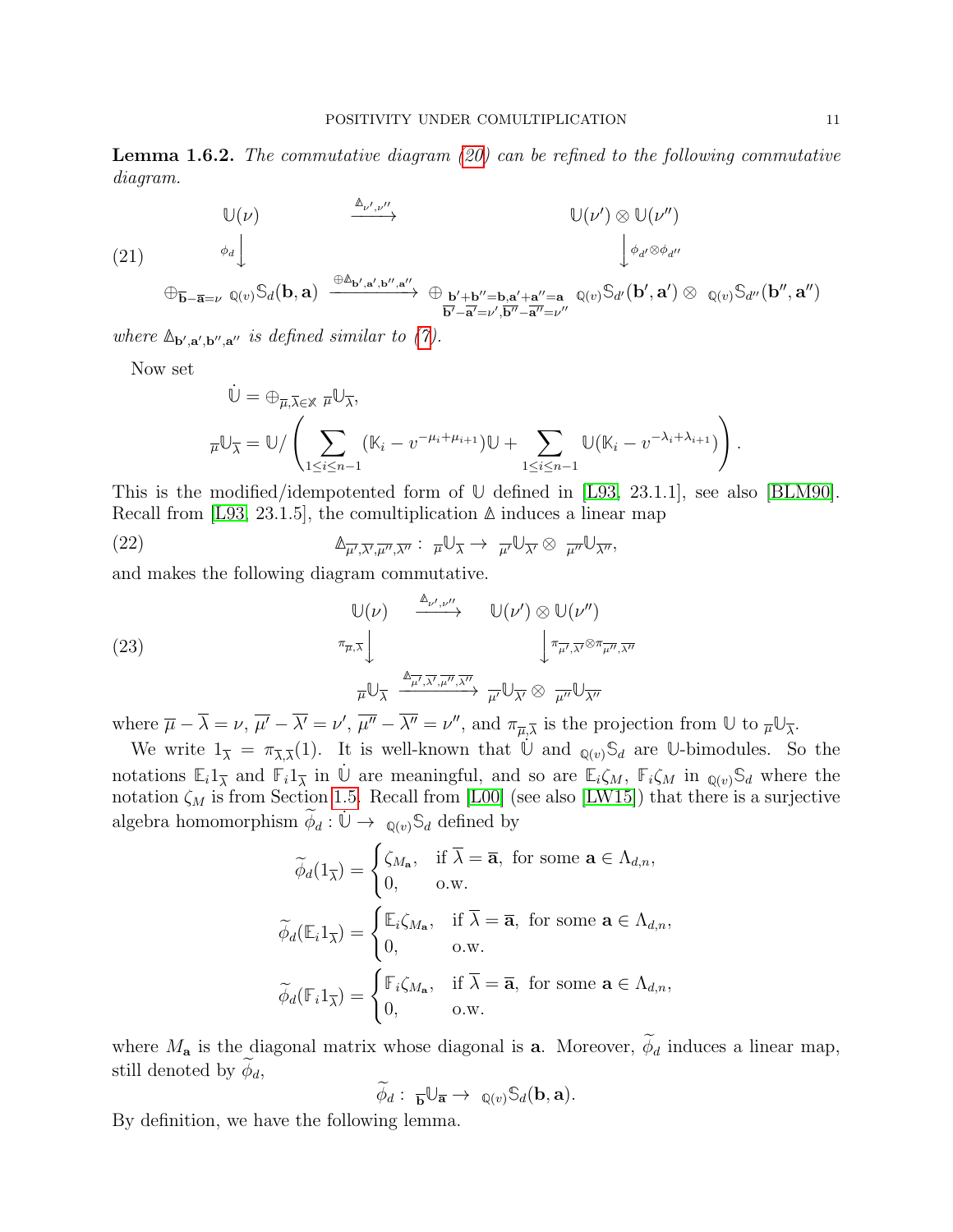**Lemma 1.6.3.** If  $\overline{\mu} = \overline{\mathbf{b}}, \overline{\lambda} = \overline{\mathbf{a}}$  and  $\overline{\mu} - \overline{\lambda} = \nu$ , then the following diagram is commutative.

<span id="page-11-1"></span>(24)  
\n
$$
\begin{array}{ccc}\n & \mathbb{U}(\nu) & \longrightarrow & \overline{\mu}\mathbb{U}_{\overline{\lambda}} \\
 & \phi_d \downarrow & & \widetilde{\phi}_d \downarrow \\
 & \oplus_{\overline{\mathbf{b}}-\overline{\mathbf{a}}=\nu} \mathbb{Q}(v) \mathbb{S}_d(\mathbf{b}, \mathbf{a}) & \longrightarrow & \mathbb{Q}(v) \mathbb{S}_d(\mathbf{b}, \mathbf{a})\n\end{array}
$$

where the bottom row is the natural projection.

Note that  $\overline{\mathbf{b}} - \overline{\mathbf{a}} \in \mathbb{Z}[I] \subseteq \mathbb{X}$ . By piecing together [\(21\)](#page-10-0), [\(23\)](#page-10-1) and [\(24\)](#page-11-1), we have the following cube.

<span id="page-11-2"></span>(25)  
\n
$$
\mathbb{U}(\nu) \xrightarrow{\pi_{\overline{\mu}, \overline{\lambda}} \rightarrow \overline{\mu} \mathbb{U}_{\overline{\lambda}}} \longrightarrow \mathbb{U}(\nu') \otimes \mathbb{U}(\nu'') \xrightarrow{\pi_{\overline{\mu}, \overline{\lambda}} \rightarrow \overline{\mu} \mathbb{U}_{\overline{\lambda'}} \mathbb{U}_{\overline{\lambda''}}} \mathbb{U}_{\overline{\lambda''}} \longrightarrow \mathbb{U}(\nu') \otimes \mathbb{U}(\nu'') \xrightarrow{\pi_{\overline{\mu}, \overline{\lambda}} \rightarrow \overline{\mu} \mathbb{U}_{\overline{\lambda'}} \mathbb{U}_{\overline{\lambda''}}} \mathbb{U}_{\overline{\lambda''}} \longrightarrow \mathbb{U}(\nu') \otimes \mathbb{U}(\nu'') \xrightarrow{\pi_{\overline{\mu}, \overline{\lambda}} \rightarrow \overline{\mu} \mathbb{U}_{\overline{\lambda'}} \mathbb{U}_{\overline{\lambda''}}}
$$
\n
$$
\oplus \mathbb{S}_d(\mathbf{b}, \mathbf{a}) \xrightarrow{\pi_{\overline{\mu}, \overline{\lambda}} \rightarrow \overline{\mu} \mathbb{U}_{\overline{\lambda}} \longrightarrow \mathbb{U}(\nu') \otimes \mathbb{U}(\nu'') \xrightarrow{\pi_{\overline{\mu}, \overline{\lambda}} \rightarrow \overline{\mu} \mathbb{U}_{\overline{\lambda''}} \mathbb{U}_{\overline{\lambda''}}
$$

where each of the  $S$  in the bottom square has a subscript  $\mathbb{Q}(v)$  on the left. In [\(25\)](#page-11-2), the front square is [\(21\)](#page-10-0), the top square is [\(23\)](#page-10-1), the two side squares are [\(24\)](#page-11-1) and the commutativity of the bottom square is obvious. Since  $\pi_{\overline{\mu},\overline{\lambda}}$  is surjective and each square is commutative except the one in the back, we have immediately the following proposition by diagram-chasing.

<span id="page-11-3"></span>**Proposition 1.6.4.** The square in the back of the cube [\(25\)](#page-11-2) is commutative.

<span id="page-11-4"></span>(26)  
\n
$$
\overline{b} \bigcup_{\overline{a}} \xrightarrow{\Delta_{\overline{b'}, \overline{a'}, \overline{b''}, \overline{a''}}}
$$
\n
$$
\overline{b'} \bigcup_{\overline{a'} \otimes \overline{b''}} \bigcup_{\overline{a''}} \overline{b''} \bigcup_{\overline{a''}} \overline{b''} \bigcup_{\overline{a''}} \overline{b''} \bigcup_{\overline{a''}} \overline{b''} \bigcup_{\overline{a''}} \overline{b''} \bigcup_{\overline{a''}} \overline{b''} \bigcup_{\overline{a''}} \overline{b''} \bigcup_{\overline{a''}} \overline{b''} \bigcup_{\overline{a''}} \overline{b''} \bigcup_{\overline{a''}} \overline{b''} \bigcup_{\overline{a''}} \overline{b''} \bigcup_{\overline{a''}} \overline{b''} \bigcup_{\overline{a''}} \overline{b''} \bigcup_{\overline{a''}} \overline{b''} \bigcup_{\overline{a''}} \overline{b''} \bigcup_{\overline{a''}} \overline{b''} \bigcup_{\overline{a''}} \overline{b''} \bigcup_{\overline{a''}} \overline{b''} \bigcup_{\overline{a''}} \overline{b''} \bigcup_{\overline{a''}} \overline{b''} \bigcup_{\overline{a''}} \overline{b''} \bigcup_{\overline{a''}} \overline{b''} \bigcup_{\overline{a''}} \overline{b''} \bigcup_{\overline{a''}} \overline{b''} \bigcup_{\overline{a''}} \overline{b''} \bigcup_{\overline{a''}} \overline{b''} \bigcup_{\overline{a''}} \overline{b''} \bigcup_{\overline{a''}} \overline{b''} \bigcup_{\overline{a''}} \overline{b''} \bigcup_{\overline{a''}} \overline{b''} \bigcup_{\overline{a''}} \overline{b''} \bigcup_{\overline{a''}} \overline{b''} \bigcup_{\overline{a''}} \overline{b''} \bigcup_{\overline{a''}} \overline{b''} \bigcup_{\overline{a''}} \overline{b''} \bigcup_{\overline{a''}} \overline{b''} \bigcup_{\overline{a''}} \overline{b''} \bigcup_{
$$

By using Proposition [1.6.4,](#page-11-3) we can prove the following positivity of the canonical basis of  $\mathbb{U} = \mathbb{U}(\mathfrak{sl}_n)$  with respect to the comultiplication. Let **B** be the canonical basis of  $\mathbb{U}$  defined in [\[L93,](#page-44-6) 25.2.4].

<span id="page-11-0"></span>**Theorem 1.6.5** (Grojnowski). Let  $b \in \mathbb{B}$ . If  $\mathbb{A}_{\overline{\mu'},\overline{\lambda'},\overline{\mu''},\overline{\lambda''}}(b) = \sum_{b',b''} \hat{m}_b^{b',b''}$  $b^{\prime}, b^{\prime\prime}b^{\prime}\otimes b^{\prime\prime}$ , then  $\hat{m}_b^{b',b''} \in \mathbb{Z}_{\geq 0}[v,v^{-1}].$ 

*Proof.* Let  $\mathcal{I} = \{ (b', b'') | \hat{m}_b^{b', b''} \}$  $b^{(b, b)}$   $\neq$  0}. Clearly,  $\#\mathcal{I} < \infty$ . By [\[M10,](#page-44-5) Proposition 7.8], we can find  $d$ ,  $d'$  and  $d''$  large enough such that

$$
\widetilde{\phi}_d(b) = \{B\}_d, \ \widetilde{\phi}_{d'}(b') = \{B'\}_{d'}, \ \widetilde{\phi}_{d''}(b'') = \{B''\}_{d''}, \ \ \forall (b', b'') \in \mathcal{I},
$$

where  ${B}_d$ ,  ${B'}_{d'}$  and  ${B''}_{d''}$  are certain canonical basis elements in  $S_d$ ,  $S_{d'}$  and  $S_{d''}$ , respectively. Then by [\(26\)](#page-11-4), we have

<span id="page-11-5"></span>
$$
(27) \qquad (\widetilde{\phi}_{d'}\otimes \widetilde{\phi}_{d''})\mathbb{A}_{\overline{\mathbf{b}',\mathbf{a}',\mathbf{b}'',\mathbf{a}''}}(b)=\sum_{(b',b'')\in\mathcal{I}}\hat{m}_{b}^{b',b''}\{B'\}_{d'}\otimes\{B''\}_{d''}=\mathbb{A}_{\mathbf{b}',\mathbf{a}',\mathbf{b}'',\mathbf{a}''}(\{B\}_{d}).
$$

By comparing [\(16\)](#page-8-1) with [\(27\)](#page-11-5),  $\hat{m}_{b}^{b',b''} = c_{B}^{B',B''}$  $B'_{B}$  and hence the theorem by Proposition [1.5.3.](#page-8-0)  $\Box$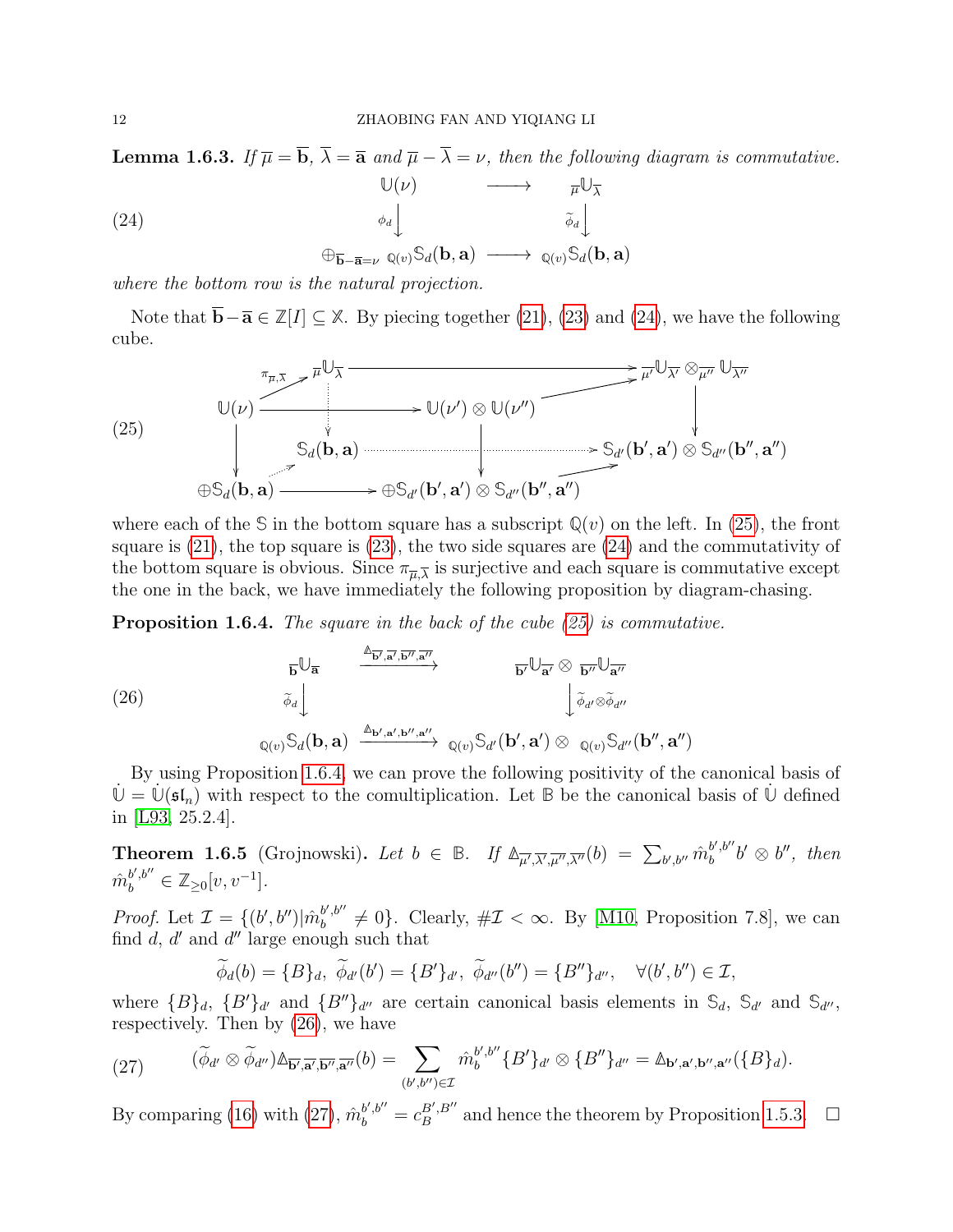Remark 1.6.6. Theorem [1.6.5](#page-11-0) is conjectured in [\[L93,](#page-44-6) Conjecture 25.4.2] for all symmetric Cartan data.

### 2. POSITIVITY FOR QUANTUM AFFINE  $\mathfrak{sl}_n$

<span id="page-12-0"></span>In this section, we shall lift the positivity result on quantum  $\mathfrak{sl}_n$  in the previous section to its affine analogue. We provide a new proof of the multiplication formula of Du-Fu [\[DF13\]](#page-44-16).

2.1. **Results from [L00].** Similar to the previous section, we fix a pair  $(d, n)$  of non-negative integers. We set

$$
\widehat{\Lambda}_{d,n} = \{ \lambda = (\lambda_i)_{i \in \mathbb{Z}} \in \mathbb{Z}_{\geq 0}^{\mathbb{Z}} | \lambda_i = \lambda_{i+n}, \forall i \in \mathbb{Z}; \sum_{1 \leq i \leq n} \lambda_i = d \}.
$$

Let  $\widehat{\Xi}_d$  be the set of all  $\mathbb{Z} \times \mathbb{Z}$  matrices  $A = (a_{ij})_{i,j \in \mathbb{Z}}$  such that  $a_{ij} \in \mathbb{Z}_{\geq 0}$ ,  $a_{ij} = a_{i+n,j+n}$ , and  $\sum_{1 \leq i \leq n; j \in \mathbb{Z}} a_{ij} = d$ . To each matrix  $A \in \Xi_d$ , we can associate  $r(A)$  and  $c(A)$  in  $\Lambda_{d,n}$  by  $r(A)_i = \sum_{j \in \mathbb{Z}} a_{ij}$  and  $c(A)_j = \sum_{i \in \mathbb{Z}} a_{ij}$  for all  $i, j \in \mathbb{Z}$ .

We need to switch the ground field from  $\mathbb{F}_q$  to the local field  $\mathbb{F}_q((\varepsilon))$ . Let  $\mathbb{F}_q[[\varepsilon]]$  be the subring of  $\mathbb{F}_q((\varepsilon))$  of all formal power series over  $\mathbb{F}_q$ . Suppose that **V** is a d-dimensional vector space over  $\mathbb{F}_q((\varepsilon))$ . A free  $\mathbb{F}_q[[\varepsilon]]$ -module  $\mathcal L$  in V is called a lattice if  $\mathbb{F}_q((\varepsilon))\otimes_{\mathbb{F}_q[[\varepsilon]]} \mathcal L = V$ . A lattice chain  $\mathbf{L} = (\mathbf{L}_i)_{i \in \mathbb{Z}}$  of period n is a sequence of lattices  $\mathbf{L}_i$  in V such that  $\mathbf{L}_i \subseteq \mathbf{L}_{i+1}$  and  $\mathbf{L}_i = \varepsilon \mathbf{L}_{i+n}$  for all  $i \in \mathbb{Z}$ . Let  $\hat{X}_d$  be the collection of all lattice chains in **V**. Let  $\hat{\mathbf{G}}_d = GL(\mathbf{V})$ act from the left on  $\widehat{X}_d$  in the canonical way. Then we can form the algebra

$$
\widehat{\mathbf{S}}_d = \mathcal{A}_{\widehat{\mathbf{G}}_d}(\widehat{X}_d \times \widehat{X}_d),
$$

which is the so-called affine **v**-Schur algebra. It is well-known that the  $\mathbf{G}_d$ -orbits in  $X_d \times X_d$ are parameterized by  $\widehat{\Xi}_d$  via the assignment  $(\mathbf{L}, \mathbf{L}') \mapsto A$ , where  $a_{ij} = \begin{bmatrix} 1 & i & j \end{bmatrix}$  $\frac{\mathbf{L}_i\cap \mathbf{L}_j'}{\mathbf{L}_{i-1}\cap \mathbf{L}_j'+\mathbf{L}_i\cap \mathbf{L}_{j-1}'}$  for all  $i, j \in \mathbb{Z}$ . So we have

$$
\widehat{\mathbf{S}}_d = \text{span}_{\mathcal{A}} \{ e_A | A \in \widehat{\Xi}_d \},
$$

where  $e_A$  is the characteristic function of the  $\hat{G}_d$ -orbit indexed by A. Furthermore, we have  $\mathbf{S}_d = \bigoplus_{\mathbf{b}, \mathbf{a} \in \widehat{\Lambda}_{d,n}} \mathbf{S}_d(\mathbf{b}, \mathbf{a})$  where  $\mathbf{S}_d(\mathbf{b}, \mathbf{a})$  is spanned by  $e_A$  such that  $r(A) = \mathbf{b}$  and  $c(A) = \mathbf{a}$ .

If one lifts the functions to the sheaf level, one gets the generic version  $\hat{S}_d$  of  $\hat{S}_d$  such that  $\mathcal{A} \otimes_{\mathbb{A}} \widehat{\mathbb{S}}_d = \widehat{\mathbf{S}}_d$ . By abuse of notation, we write  $e_A$  for the unique function x in  $\widehat{\mathbb{S}}_d$  such that  $\mathcal{A} \otimes_{\mathbb{A}} x = e_A$  (for all q).

The standard basis of  $\hat{S}_d$  consists of elements  $[A] = v^{-d_A} e_A$  where  $d_A = \sum_{\substack{1 \leq i \leq n \\ i \geq k, j < l}} a_{ij} a_{kl}$ . Recall the Bruhat order  $\preceq$  on  $\widehat{\Xi}_d$  from [\[L00\]](#page-44-4):  $A \preceq B$  if and only if

$$
\sum_{i\geq r, j\leq s} a_{rs} \leq \sum_{i\geq r, j\leq s} b_{rs}, \quad \forall i < j \in \mathbb{Z}; \quad \sum_{i\leq r, j\geq s} a_{rs} \leq \sum_{i\leq r, j\geq s} b_{rs}, \quad \forall i > j \in \mathbb{Z}.
$$

Following [\[L00\]](#page-44-4), one can associate a bar involution ¯ : **<sup>S</sup>**b<sup>d</sup> <sup>→</sup> **<sup>S</sup>**<sup>b</sup> <sup>P</sup> <sup>d</sup> such that [A] = [A] +  $A' \leq A, A' \neq A$   $C_{A,A'}[A']$  where  $C_{A,A'} \in A$ .

The canonical basis  ${A}_d$  for all  $A \in \widehat{\Xi}_d$  of  $\widehat{\mathcal{S}}_d$  is defined by the properties that  $\overline{A}_d = {A}_d$ and  $\{A\}_d = [A] + \sum_{A' \preceq A, A' \neq A} P_{A, A'}[A']$  where  $P_{A, A'} \in v^{-1} \mathbb{Z}[v^{-1}]$ .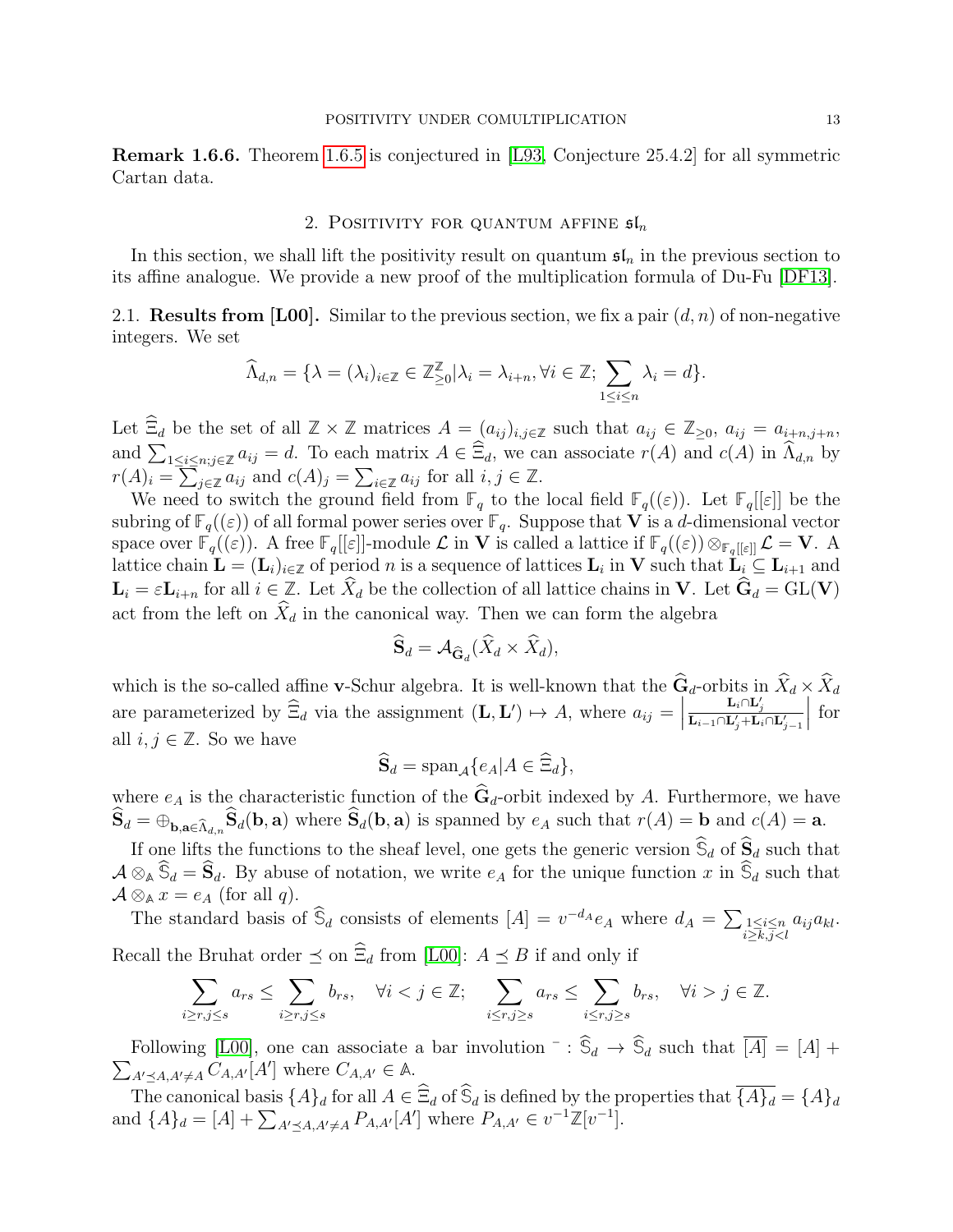Let  $E^{i,j}$  be the  $\mathbb{Z} \times \mathbb{Z}$  matrix whose  $(k, l)$ -th entry is 1 if  $(k, l) = (i, j) \mod n$ , and zero otherwise. For any  $i \in \mathbb{Z}$ , we define the following elements in  $\widehat{S}_d$ :

(28) 
$$
\mathbf{E}_{i} = \sum_{A-E^{i+1,i} \text{ diagonal}} [A], \quad \mathbf{F}_{i} = \sum_{A-E^{i,i+1} \text{ diagonal}} [A],
$$

$$
\mathbf{H}_{i}^{\pm 1} = \sum_{A \text{ diagonal}} v^{\pm c(A)_{i}}[A], \quad \mathbf{K}_{i}^{\pm 1} = \mathbf{H}_{i+1}^{\pm 1} \mathbf{H}_{i}^{\mp 1}, \quad \forall i \in \mathbb{Z}.
$$

By periodicity, we have  $\mathbf{E}_i = \mathbf{E}_{i+n}$ ,  $\mathbf{F}_i = \mathbf{F}_{i+n}$ ,  $\mathbf{H}_i^{\pm 1} = \mathbf{H}_{i+n}^{\pm 1}$ , and  $\mathbf{K}_i^{\pm 1} = \mathbf{K}_{i+n}^{\pm 1}$ , for all  $i \in \mathbb{Z}$ . The following lemma is from [\[L00\]](#page-44-4).

<span id="page-13-0"></span>**Lemma 2.1.1.** There is an algebra homomorphism  $\Delta : \mathbb{S}_d \to \mathbb{S}_{d'} \otimes \mathbb{S}_{d''}$  for  $d' + d'' = d$  with

,

$$
\widetilde{\Delta}(\mathbf{E}_i) = \mathbf{E}'_i \otimes \mathbf{H}''_{i+1} + \mathbf{H}'^{-1}_{i+1} \otimes \mathbf{E}''_i
$$

$$
\widetilde{\Delta}(\mathbf{F}_i) = \mathbf{F}'_i \otimes \mathbf{H}''^{-1}_i + \mathbf{H}'_i \otimes \mathbf{F}''_i,
$$

$$
\widetilde{\Delta}(\mathbf{K}_i) = \mathbf{K}'_i \otimes \mathbf{K}''_i, \quad \forall i \in \mathbb{Z}.
$$

2.2. The coproduct  $\Delta$ . Recall the algebra homomorphism from Lemma [2.1.1.](#page-13-0) If  $\mathbf{b} = \mathbf{b}' + \mathbf{b}''$ and  $\mathbf{a} = \mathbf{a}' + \mathbf{a}'', \text{ let } \Delta_{\mathbf{b}', \mathbf{a}', \mathbf{b}'', \mathbf{a}''} : \hat{\mathbb{S}}_d(\mathbf{b}, \mathbf{a}) \to \hat{\mathbb{S}}_{d'}(\mathbf{b}', \mathbf{a}') \otimes \hat{\mathbb{S}}_{d''}(\mathbf{b}'', \mathbf{a}'')$  be the composition of the restriction of  $\hat{S}_d$  to  $\hat{S}_d(\mathbf{b}, \mathbf{a})$  and the projection to the component  $\hat{S}_{d'}(\mathbf{b}', \mathbf{a}') \otimes \hat{S}_{d''}(\mathbf{b}'', \mathbf{a}'')$ . We set

(29) 
$$
\Delta^{\dagger}_{\mathbf{b}',\mathbf{a}',\mathbf{b}'',\mathbf{a}''} = v^{\sum_{1 \leq i \leq j \leq n} b'_i b''_j - a'_i a''_j} \widetilde{\Delta}_{\mathbf{b}',\mathbf{a}',\mathbf{b}'',\mathbf{a}'}, \quad \Delta^{\dagger} = \bigoplus \Delta^{\dagger}_{\mathbf{b}',\mathbf{a}',\mathbf{b}'',\mathbf{a}''},
$$

where the sum runs over all quadruples  $(\mathbf{b}', \mathbf{a}', \mathbf{b}'', \mathbf{a}'')$  where  $\mathbf{b}', \mathbf{a}' \in \widehat{\Lambda}_{d',n}$  and  $\mathbf{b}'', \mathbf{a}'' \in \widehat{\Lambda}_{d'',n}$ .

<span id="page-13-1"></span>**Proposition 2.2.1.** The linear map  $\Delta_{\mathbf{v}}^{\dagger}$  in [\(32\)](#page-14-0) is an algebra homomorphism. Moreover,

$$
\Delta^{\dagger}(\mathbf{E}_{i}) = v^{\delta_{i,n}d''}\mathbf{E}'_{i} \otimes \mathbf{K}''_{i} + 1 \otimes v^{-\delta_{i,n}d'}\mathbf{E}''_{i},
$$
  

$$
\Delta^{\dagger}(\mathbf{F}_{i}) = v^{-\delta_{i,n}d''}\mathbf{F}'_{i} \otimes 1 + \mathbf{K}'^{-1}_{i} \otimes v^{\delta_{i,n}d'}\mathbf{F}''_{i},
$$
  

$$
\Delta^{\dagger}(\mathbf{K}_{i}) = \mathbf{K}'_{i} \otimes \mathbf{K}''_{i}, \quad \forall i \in [1, n].
$$

*Proof.* The case when  $i \in [1, n-1]$  is proved in the same manner as the finite case in Proposition [1.3.3.](#page-4-2) We now prove the case when  $i = n$ . Suppose that  $\mathbf{b}'' = \mathbf{a}''$ , and  $(\mathbf{b}', \mathbf{a}')$  is chosen such that  $b'_i = a'_i - \delta_{i,n} + \delta_{i,1}$  for all  $1 \leq i \leq n$ . Then the twist  $\sum_{1 \leq i \leq j \leq n} b'_i b''_j - a'_i a''_j$ is equal to  $d'' - a''_n$ . This implies that the term  $\mathbf{E}'_i \otimes \mathbf{H}''_{i+1}$  in  $\widetilde{\Delta}(\mathbf{E}_i)$  becomes  $v^{\delta_{i,n}d''}\mathbf{E}'_i \otimes \mathbf{K}''_i$ . For the term  $\mathbf{H}_{i+1}^{\prime-1} \otimes \mathbf{E}_i^{\prime\prime}$  in  $\widetilde{\Delta}(\mathbf{E}_i)$ , the twist contributes  $a_i^{\prime} - d^{\prime}$  for a quadruple  $(\mathbf{b}', \mathbf{a}', \mathbf{b}'', \mathbf{a}'')$ such that  $\mathbf{b}' = \mathbf{a}'$  and  $b_i'' = a_i'' - \delta_{i,n} + \delta_{i,1}$  for all  $1 \le i \le n$ . The formula for  $\Delta^{\dagger}(\mathbf{E}_i)$  is proved.

The proof for the formula  $\Delta^{\dagger}(\mathbf{F}_i)$  is entirely similar. The formula for  $\Delta^{\dagger}(\mathbf{K}_i)$  is obvious.  $\Box$ 

We set

<span id="page-13-3"></span>(30) 
$$
\varepsilon_i(A) = \sum_{r \leq i < s} a_{r,s} - \sum_{r > i \geq s} a_{r,s}, \quad \forall i \in \mathbb{Z}, A \in \widehat{\Xi}_d.
$$

We define a linear map

<span id="page-13-2"></span>(31) 
$$
\xi_{d,i,c} : \widehat{\mathbb{S}}_d \to \widehat{\mathbb{S}}_d, \quad \forall i, c \in \mathbb{Z},
$$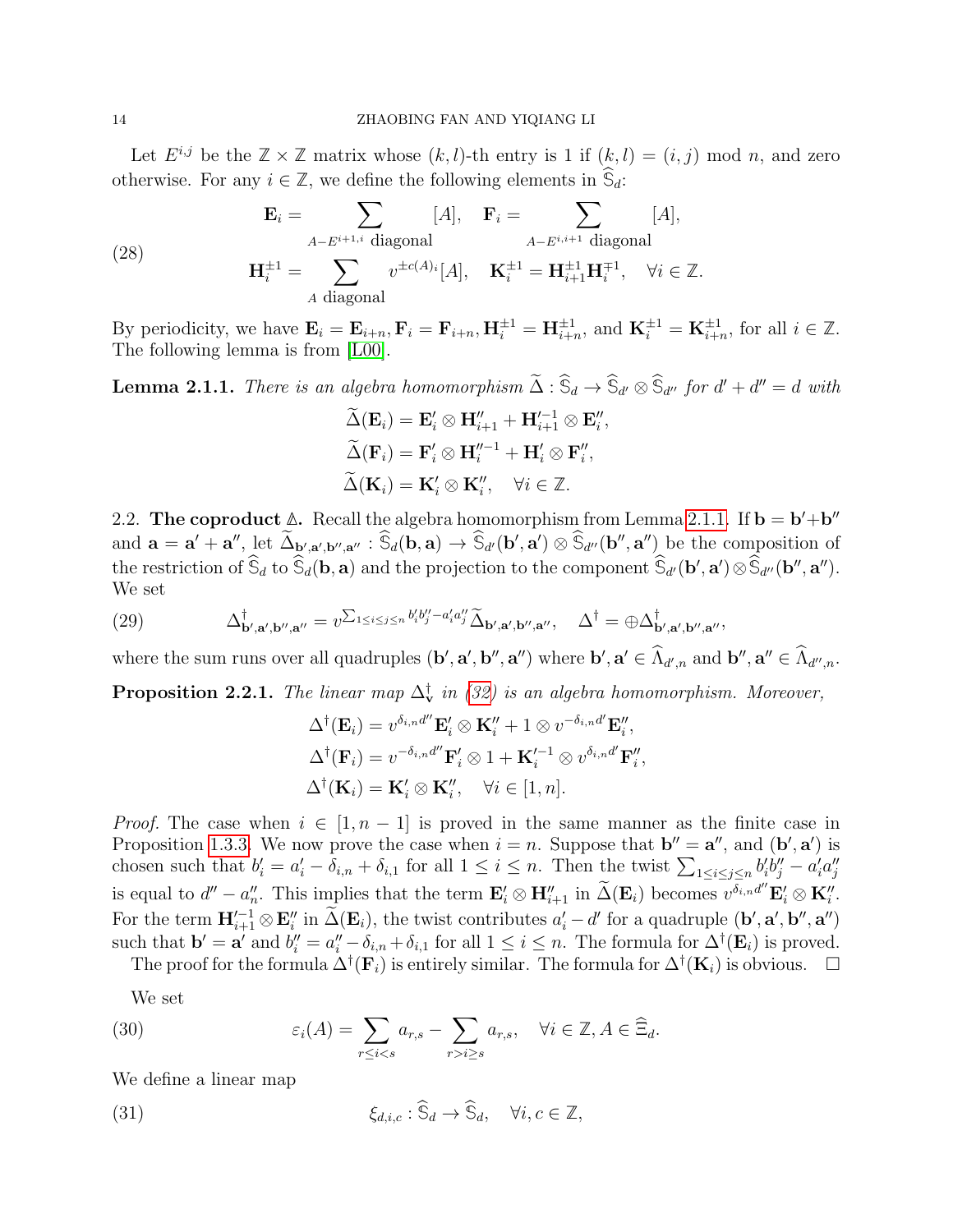<span id="page-14-0"></span>by  $\xi_{d,i,c}([A]) = v^{c\epsilon_i(A)}[A]$ . By [\[L00\]](#page-44-4),  $\xi_{d,i,c}$  is an algebra isomorphism with inverse  $\xi_{d,i,-c}$ . Set  $\Delta : \mathbb{S}_d \to \mathbb{S}_{d'} \otimes \mathbb{S}_{d''}$ 

to be the composition  $\widehat{S}_d \xrightarrow{\Delta^{\dagger}} \widehat{S}_{d'} \otimes \widehat{S}_{d''} \xrightarrow{\xi_{d',n,d''} \otimes \xi_{d'',n,-d'}} \widehat{S}_{d'} \otimes \widehat{S}_{d''}.$ 

Proposition 2.2.2. The linear map **∆** in [\(32\)](#page-14-0) is an algebra homomorphism. Moreover,

$$
\mathbb{A}(\mathbf{E}_i) = \mathbf{E}'_i \otimes \mathbf{K}''_i + 1 \otimes \mathbf{E}''_i,
$$
  

$$
\mathbb{A}(\mathbf{F}_i) = \mathbf{F}'_i \otimes 1 + \mathbf{K}'_i^{-1} \otimes \mathbf{F}''_i,
$$
  

$$
\mathbb{A}(\mathbf{K}_i) = \mathbf{K}'_i \otimes \mathbf{K}''_i, \quad \forall i \in \mathbb{Z}.
$$

*Proof.* We have  $\xi_{d,n,c}(\mathbf{E}_i) = v^{-c\delta_{i,n}} \mathbf{E}_i$ ,  $\xi_{d,n,c}(\mathbf{F}_i) = v^{c\delta_{i,n}} \mathbf{F}_i$  and  $\xi_{d,n,c}(\mathbf{K}_i) = \mathbf{K}_i$ . Proposition follows from these computations and the formulas in Proposition [2.2.1.](#page-13-1)  $\Box$ 

2.3. The compatibility of  $\xi_{d,i,c}$  and the canonical basis. We have

<span id="page-14-1"></span>**Theorem 2.3.1.**  $\xi_{d,i,c}(\{A\}_d) = v^{c\epsilon_i(A)}\{A\}_d$  where  $\xi_{d,i,c}$  is in [\(31\)](#page-13-2).

Theorem [2.3.1](#page-14-1) follows from the following critical observation.

<span id="page-14-2"></span>**Theorem 2.3.2.** Write 
$$
\{A\}_d = \sum_{A' \preceq A} P_{A,A'}[A']
$$
. If  $P_{A,A'} \neq 0$ , then  $\varepsilon_i(A) = \varepsilon_i(A')$  for all *i*.

We make two remarks before we prove Theorem [2.3.2.](#page-14-2)

<span id="page-14-5"></span>**Remark 2.3.3.** The algebra isomorphism  $\prod_{1 \leq i \leq n} \xi_{d,i,-1}$  is the linear map  $\xi$  in [\[L00,](#page-44-4) 1.7]. In view of Theorem [2.3.1,](#page-14-1) we have  $\xi({A}_d) = v^{-\sum_{1 \leq i \leq n} \varepsilon_i(A)} {A}_d$ .

**Remark 2.3.4.** Even if  $A' \prec A$ ,  $\varepsilon_i(A')$  may not be the same as  $\varepsilon_i(A)$ . For example, take  $A' = 2 \sum_{1 \leq i \leq n} E^{i,i}$  and  $A = \sum_{1 \leq i \leq n} E^{i,i} + E^{i,i+1}$ . Then we have  $A' \prec A$ ,  $\varepsilon_i(A') = 0$  and  $\varepsilon_i(A) = 1$  for all  $1 \leq i \leq n$ .

The remaining part of this section is devoted to the proof of Theorem [2.3.2.](#page-14-2) The main ingredient is a connection between the numerical data  $\varepsilon_i(A)$  in [\(30\)](#page-13-3) and the multiplication formulas in [\[DF13\]](#page-44-16), which we shall recall and provide a new proof. Before we state the formula, we need to recall a lemma from [\[S06,](#page-45-1) Section 2.2] as follows.

<span id="page-14-3"></span>**Lemma 2.3.5.** Let V be a finite dimensional vector space over **F**<sub>q</sub>. Fix a flag  $(V_i)_{1 \leq i \leq n}$ in V such that  $|V_i/V_{i-1}| = l_i$  for all  $1 \leq i \leq n$ . The number of subspaces  $W \subset V$  such that  $|W \cap V_i| = \sum_{j=1}^i a_j$  for all  $1 \leq i \leq n$  is given by  $q^{\sum_{n \geq i > j \geq 1} a_i(l_j - a_j)} \prod_{i=1}^n \begin{bmatrix} l_i \\ a_i \end{bmatrix}$  $a_i$ 1 where  $\lceil l_i$  $a_i$ 1  $= \prod_{1 \leq j \leq a_i}$  $q^{l_i-j+1}-1$  $\frac{-j+1}{q^j-1}$ .

The following multiplication formula in  $\widehat{\mathbb{S}}_d$  is first obtained in [\[DF13\]](#page-44-16). To a matrix  $T =$  $(t_{ij})_{i,j\in\mathbb{Z}}$ , we set  $\check{T}=(\check{t}_{ij})_{i,j\in\mathbb{Z}}$  where  $\check{t}_{ij}=t_{i-1,j}$ .

<span id="page-14-4"></span>**Proposition 2.3.6.** (1) Suppose that  $A = (a_{ij})$ ,  $B = (b_{ij}) \in \widehat{\Xi}_d$  satisfy that  $c(B) = r(A)$ and  $B - \sum_{i=1}^{n} \alpha_i E^{i,i+1}$  is diagonal for some  $\alpha_i \in \mathbb{Z}_{\geq 0}$ . We have

$$
e_B * e_A = \sum_T q^{\sum_{1 \le i \le n, j > l} (a_{ij} - t_{i-1,j}) t_{i,l}} \prod_{1 \le i \le n, j \in \mathbb{Z}} \begin{bmatrix} a_{ij} + t_{ij} - t_{i-1,j} \\ t_{ij} \end{bmatrix} e_{A+T-\check{T}},
$$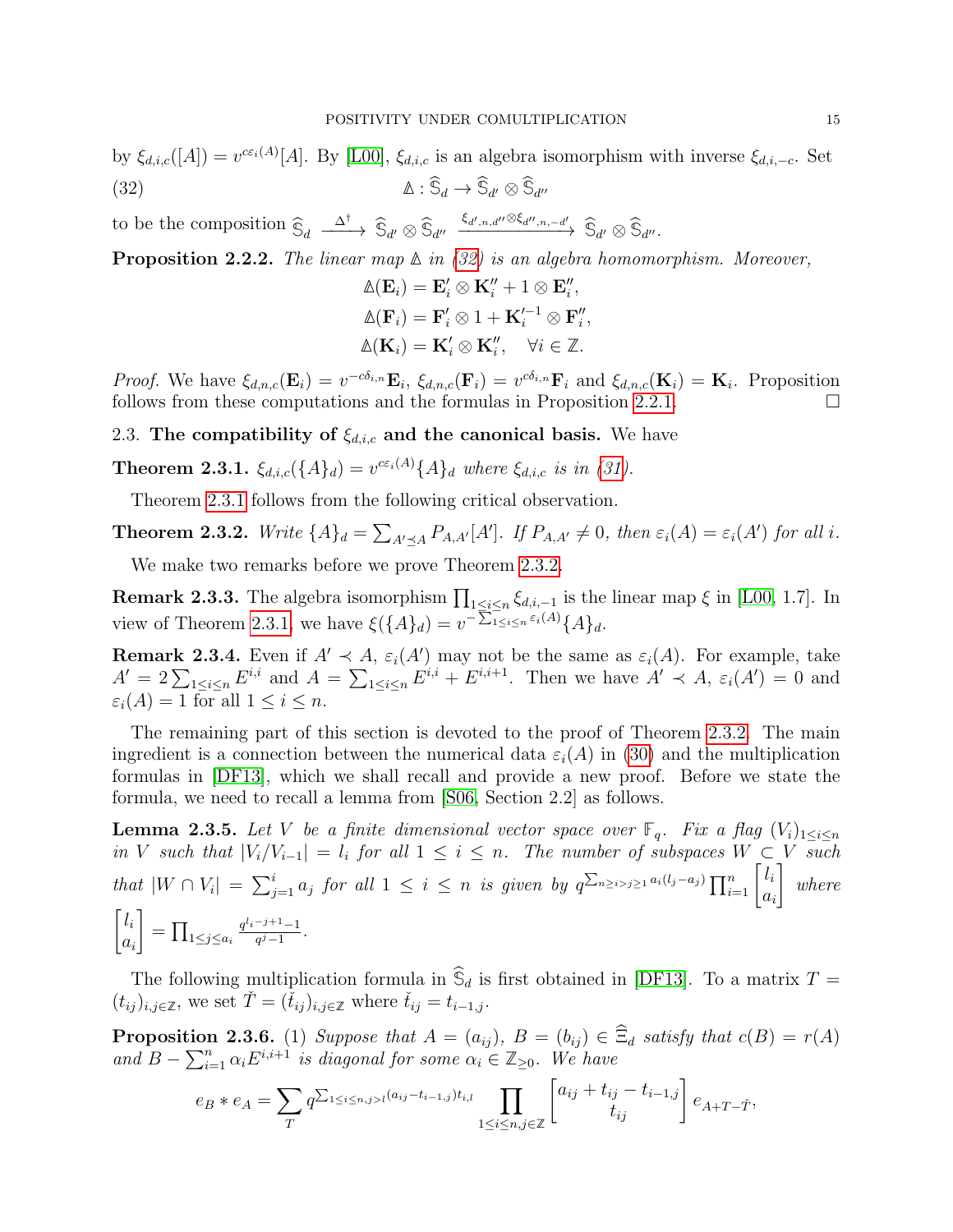where the sum runs over all  $T=(t_{ij})$  such that  $t_{i+n,j+n}=t_{ij}$  and  $r(T)_i=\alpha_i$  for all  $1\leq i\leq n$ . (2) If  $C \in \widehat{\Xi}_d$  satisfies that  $c(C) = r(A)$  and  $C - \sum_{i=1}^n \beta_i E^{i+1,i}$  is diagonal, then

$$
e_C * e_A = \sum_T q^{\sum_{1 \le i \le n, j < l} (a_{ij} - t_{ij}) t_{i-1,l}} \prod_{1 \le i \le n, j \in \mathbb{Z}} \left[ a_{ij} - t_{ij} + t_{i-1,j} \right] e_{A-T+\check{T}}
$$

where the sum runs over all T such that  $t_{ij} = t_{i+n,j+n}$  and  $r(T)_i = \beta_i$  for all  $1 \leq i \leq n$ .

*Proof.* (1) It suffices to show the similar statement in  $\hat{S}_d$ . Let  $A' = (a'_{ij})_{i,j \in \mathbb{Z}}$  be a matrix in  $\widehat{\Xi}_d$  such that  $r(B) = r(A')$  and  $c(A) = c(A')$ . Let  $\mathcal{O}_{A'}$  be the  $\widehat{\mathbf{G}}_d$ -orbit in  $\widehat{X}_d \times \widehat{\mathcal{X}}_d$  indexed by A'. Fix  $(L, L') \in \mathcal{O}_{A'}$ , and we denote

$$
Z = \{ \mathbf{L}'' \in \widehat{X}_d \mid \mathbf{L}_{i-1} \subset \mathbf{L}_i'' \stackrel{\alpha_i}{\subset} \mathbf{L}_i, \forall 1 \leq i \leq n \}.
$$

Note that  $(L, L'') \in \mathcal{O}_B$  if and only if  $L'' \in Z$ . Clearly, Z has a partition  $Z = \bigsqcup_T Z_T$  where

$$
Z_T = \{ \mathbf{L}'' \in Z | |\mathbf{L}_i'' \cap (\mathbf{L}_{i-1} + (\mathbf{L}_i \cap \mathbf{L}_j')) / \mathbf{L}_i'' \cap (\mathbf{L}_{i-1} + (\mathbf{L}_i \cap \mathbf{L}_{j-1}'))| = a_{ij}' - t_{ij}, \forall i, j \in \mathbb{Z} \}.
$$

and the union runs over all T such that  $t_{i+n,j+n} = t_{ij}$  and  $r(T)_i = \alpha_i$  for all  $1 \le i \le n$ . For each  $\mathbf{L}'' \in Z_T$ , we have the following identities.

<span id="page-15-0"></span>(33) 
$$
a_{ij} = |\mathbf{L}_{i}^{"} \cap \mathbf{L}_{j}^{'}/\mathbf{L}_{i}^{"} \cap \mathbf{L}_{j-1}^{'}| - |\mathbf{L}_{i-1}^{"} \cap \mathbf{L}_{j}^{'}/\mathbf{L}_{i-1}^{"} \cap \mathbf{L}_{j-1}^{'}|, a_{ij}^{\prime} = |\mathbf{L}_{i} \cap \mathbf{L}_{j}^{'}/\mathbf{L}_{i} \cap \mathbf{L}_{j-1}^{'}| - |\mathbf{L}_{i-1} \cap \mathbf{L}_{j}^{'}/\mathbf{L}_{i-1} \cap \mathbf{L}_{j-1}^{'}|, a_{ij}^{\prime} - t_{ij} = |\mathbf{L}_{i}^{"} \cap \mathbf{L}_{j}^{'}/\mathbf{L}_{i}^{"} \cap \mathbf{L}_{j-1}^{'}| - |\mathbf{L}_{i-1} \cap \mathbf{L}_{j}^{'}/\mathbf{L}_{i-1} \cap \mathbf{L}_{j-1}^{'}|,
$$

where the last identity follows from the definition of  $Z_T$ . By [\(33\)](#page-15-0), we have

$$
t_{ij} = |\mathbf{L}_i \cap \mathbf{L}_j'/\mathbf{L}_i \cap \mathbf{L}_{j-1}'| - |\mathbf{L}_i'' \cap \mathbf{L}_j'/\mathbf{L}_i'' \cap \mathbf{L}_{j-1}'|.
$$

Thus  $a'_{ij} - t_{ij} = a_{ij} - t_{i-1,j}$ , i.e.,  $A' = A + T - \check{T}$ . Summing up the above analysis, we have

<span id="page-15-1"></span>(34)  

$$
e_B * e_A(\mathbf{L}, \mathbf{L}') = \sum_{\mathbf{L}'' \in \widehat{\Xi}_d} e_B(\mathbf{L}, \mathbf{L}'') e_A(\mathbf{L}'', \mathbf{L}') = \sum_{\mathbf{L}'' \in Z} e_A(\mathbf{L}'', \mathbf{L}')
$$

$$
= \sum_{T} \sum_{\mathbf{L}'' \in \mathbb{Z}_T} e_A(\mathbf{L}'', \mathbf{L}') = \sum_{T} \# Z_T \ e_{A+T-\tilde{T}}(\mathbf{L}, \mathbf{L}').
$$

So it is reduced to compute the cardinality of  $Z_T$ . For each  $i \in [1, n]$ , we set  $\mathbb{Z}(i) = \{k \in$  $\mathbb{Z}|k \in [1, i] \mod n$  and we define  $Z_T^{[1, i]}$ <sup>[1,*i*]</sup> to be the set of all lattice chains  $\mathbf{L}'' = (\mathbf{L}''_k)_{k \in \mathbb{Z}(i)}$  such that  $\mathbf{L}_{k}''$  satisfies  $|\mathbf{L}_{k-1} + \mathbf{L}_{k}'' \cap \mathbf{L}_{j}' / \mathbf{L}_{k-1} + \mathbf{L}_{k}'' \cap \mathbf{L}_{j-1}'| = a_{ij}' - t_{ij}$  for all  $j \in \mathbb{Z}$ . Consider

$$
Z_T = Z_T^{[1,n]} \xrightarrow{\pi_n} Z_T^{[1,n-1]} \xrightarrow{\pi_{n-1}} \cdots \xrightarrow{\pi_2} Z_T^{[1,1]} \xrightarrow{\pi_1} \bullet,
$$

where  $\pi_i((\mathbf{L}_k'')_{k\in\mathbb{Z}(i)}) = (\mathbf{L}_k'')_{k\in\mathbb{Z}(i-1)}$  and the equality is due to  $\mathbf{L}_i'' \cap (\mathbf{L}_{i-1} + (\mathbf{L}_i \cap \mathbf{L}_j')) =$  $\mathbf{L}_{i-1} + \mathbf{L}'_i \cap \mathbf{L}'_j$  We observe that the fiber of  $\pi_i$  gets identified with the set of subspaces W in  $\mathbf{L}_i/\mathbf{L}_{i-1}$  such that  $|W \cap (\mathbf{L}_{i-1} + \mathbf{L}_i \cap \mathbf{L}'_j)/\mathbf{L}_{i-1}/W \cap (\mathbf{L}_{i-1} + \mathbf{L}_i \cap \mathbf{L}'_{j-1})/\mathbf{L}_{i-1}| = a'_{ij} - t_{ij}$ . Observe that  $|(\mathbf{L}_{i-1} + \mathbf{L}_i \cap \mathbf{L}'_j)/\mathbf{L}_{i-1}| - |(\mathbf{L}_{i-1} + \mathbf{L}_i \cap \mathbf{L}'_{j-1})/\mathbf{L}_{i-1}| = a'_{ij}$ , and by applying Lemma [2.3.5,](#page-14-3) we have  $\#\pi_i^{-1}$  $\bar{q}_i^{-1}(\mathbf{L}^i) = q^{\sum_{l < j} (a'_{ij} - t_{ij}) t_{il}} \prod_{j \in \mathbb{Z}_i}$  $\begin{bmatrix} a'_{ij} \\ t_{ij} \end{bmatrix}$ , where  $\mathbf{L}^i$  is any element in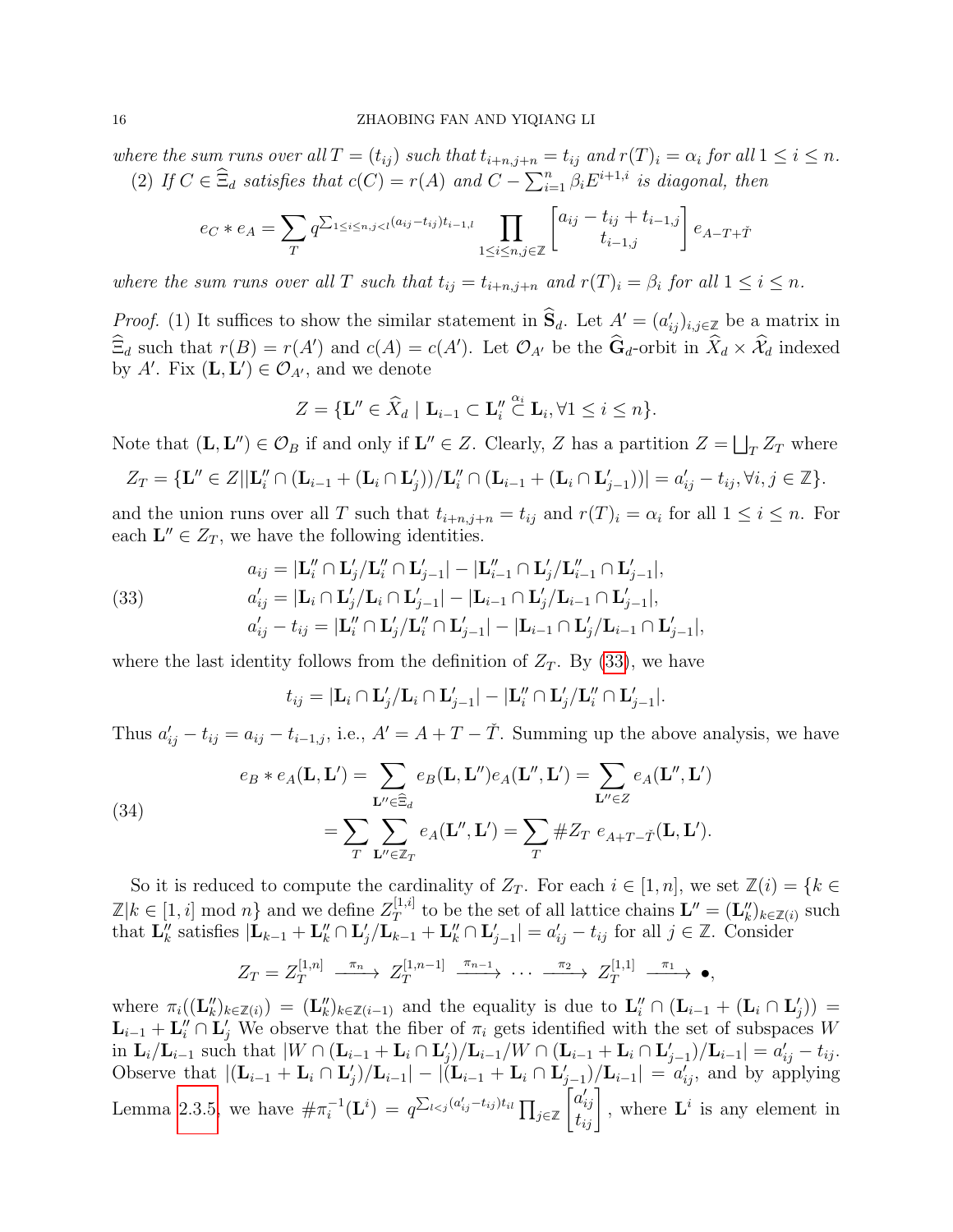$Z_T^{[1,i-1]}$  $T^{[1,i-1]}$ . So  $\pi_i$  is surjective with constant fiber. Hence

<span id="page-16-0"></span>(35) 
$$
\#Z_T = \prod_{1 \leq i \leq n} \# \pi_i^{-1}(\mathbf{L}^i) = q^{\sum_{1 \leq i \leq n, l < j} (a'_{ij} - t_{ij}) t_{il}} \prod_{1 \leq i \leq n, j \in \mathbb{Z}} \begin{bmatrix} a'_{ij} \\ t_{ij} \end{bmatrix}.
$$

The statement (1) follows from [\(34\)](#page-15-1) and [\(35\)](#page-16-0).

Let us prove (2). Let A' be a matrix such that  $r(A') = r(C)$  and  $c(A') = c(A)$ . Fix  $(\mathbf{L}, \mathbf{L}') \in \mathcal{O}_{A'}$ . We consider the set  $Y = {\mathbf{L}'' \widehat{X}_d \vert \mathbf{L}_{i-1} \subseteq L''_i \subseteq \mathbf{L}_i, \forall 1 \leq i \leq n}.$  Then Y admits a partition  $Y = \sqcup Y_T$ , where

$$
Y_T = \{ \mathbf{L}'' \in Y \mid \left| \mathbf{L}_{i-1} + \mathbf{L}_{i-1}'' \cap \mathbf{L}_j' / \mathbf{L}_{i-1} + \mathbf{L}_{i-1}'' \cap \mathbf{L}_{j-1}' \right| = t_{i-1,j}, \quad \forall i, j \in \mathbb{Z} \}.
$$

By applying Lemma [2.3.5](#page-14-3) and arguing similar to (1), we have

#Y<sup>T</sup> = Y 1≤i≤n q P l>j ti−1,l(a 0 ij−ti−1,j )Y j∈**Z** a 0 ij <sup>t</sup>i−1,j .

Moreover, for  $L'' \in Y_T$  such that  $(\mathbf{L}'', \mathbf{L}') \in \mathcal{O}_A$  if and only if  $A' = A - T + \check{T}$  Therefore, we have (2). The proposition is thus proved.  $\square$ 

**Remark 2.3.7.** If  $n = 1$ , Proposition [2.3.6](#page-14-4) shows that  $e_B * e_A = e_A * e_B$ . (Here we use  $(e_A * e_B)^t = e_{B^t} e_{A^t}$ .) This implies that  $\hat{S}_d$  is commutative for  $n = 1$ , which corresponds to the geometric Satake of type A.

<span id="page-16-1"></span>**Lemma 2.3.8.** Suppose that  $[B] * [A] = \sum Q_{B,A}^C[C]$ . If  $B = \sum_{1 \leq j \leq n} \beta_j E^{j,j} + \alpha_j E^{j,j+1}$  or  $\sum_{1 \leq j \leq n} \beta_j E^{j,j} + \alpha_j E^{j+1,j}$ , and  $Q_{B,A}^C \neq 0$ , then  $\varepsilon_i(A) + \varepsilon_i(B) = \varepsilon_i(C)$  for all  $i \in \mathbb{Z}$ .

*Proof.* Assume that  $B = \sum_{1 \leq j \leq n} \beta_j E^{j,j} + \alpha_j E^{j,j+1}$ . Then we have  $\varepsilon_i(B) = \alpha_i$ . If  $Q_{B,A}^C \neq 0$ , then by Proposition [2.3.6](#page-14-4) (1), the matrix C is of the form  $A + T - \dot{T}$ . Thus we have

$$
\varepsilon_i(C) = \varepsilon_i(A) + \varepsilon_i(T - \check{T}) = \varepsilon_i(A) + \sum_{r \leq i < s} t_{r,s} - \check{t}_{r,s} + \sum_{r > i \geq s} t_{r,s} - \check{t}_{r,s}
$$
\n
$$
= \varepsilon_i(A) + \sum_{i < s} t_{i,s} - \sum_{i \geq s} -\check{t}_{i+1,s} = \varepsilon_i(A) + \sum_{s \in \mathbb{Z}} t_{i,s} = \varepsilon_i(A) + \alpha_i = \varepsilon_i(A) + \varepsilon_i(B).
$$

Therefore, the lemma holds for  $B = \sum_{1 \leq j \leq n} \beta_j E^{j,j} + \alpha_j E^{j,j+1}$ .

For the case when  $B = \sum_{1 \leq j \leq n} \beta_j E^{j,j} + \alpha_j E^{j+1,j}$ , then  $\varepsilon_i(B) = -\alpha_i$  and C is of the form  $A-T+\check{T}$  if  $Q_{B,A}^C\neq 0$  by Proposition [2.3.6](#page-14-4) (2). So we have  $\varepsilon_i(C)=\varepsilon_i(A)-\varepsilon_i(T-\check{T})=$  $\varepsilon_i(A) - \alpha_i = \varepsilon_i(A) + \varepsilon_i(B)$ . Therefore the lemma holds in this case. We are done.

Next we introduce a second numerical data. We define

$$
\deg_i\left(\sum_{1\leq j\leq n}\beta_jE^{j,j}+\alpha_jE^{j+1,j}\right)=-\alpha_i,\quad \deg_i\left(\sum_{1\leq j\leq n}\beta_jE^{j,j}+\alpha_jE^{j,j+1}\right)=\alpha_i.
$$

Suppose that  $M = [A_1]*\cdots * [A_m]$  is a monomial in  $[A_j]$  where  $A_j$  is either  $\sum_{1 \leq k \leq n} \beta_{jk} E^{k,k} +$  $\alpha_{jk} E^{k+1,k}$ , or  $\sum_{1 \leq k \leq n} \beta_{jk} E^{k,k} + \alpha_{jk} E^{k,k+1}$ . We define  $\deg_i(M) = \sum_{1 \leq j \leq m} \deg_i(A_j)$ . To the same monomial M, we also define its length  $\ell(M)$  to be  $\ell(M) = \sum_{1 \leq j \leq m} \sum_{1 \leq k \leq n} \alpha_{jk}$ . (We define  $[A]$  to be a monomial of length zero if A is diagonal.) Then we have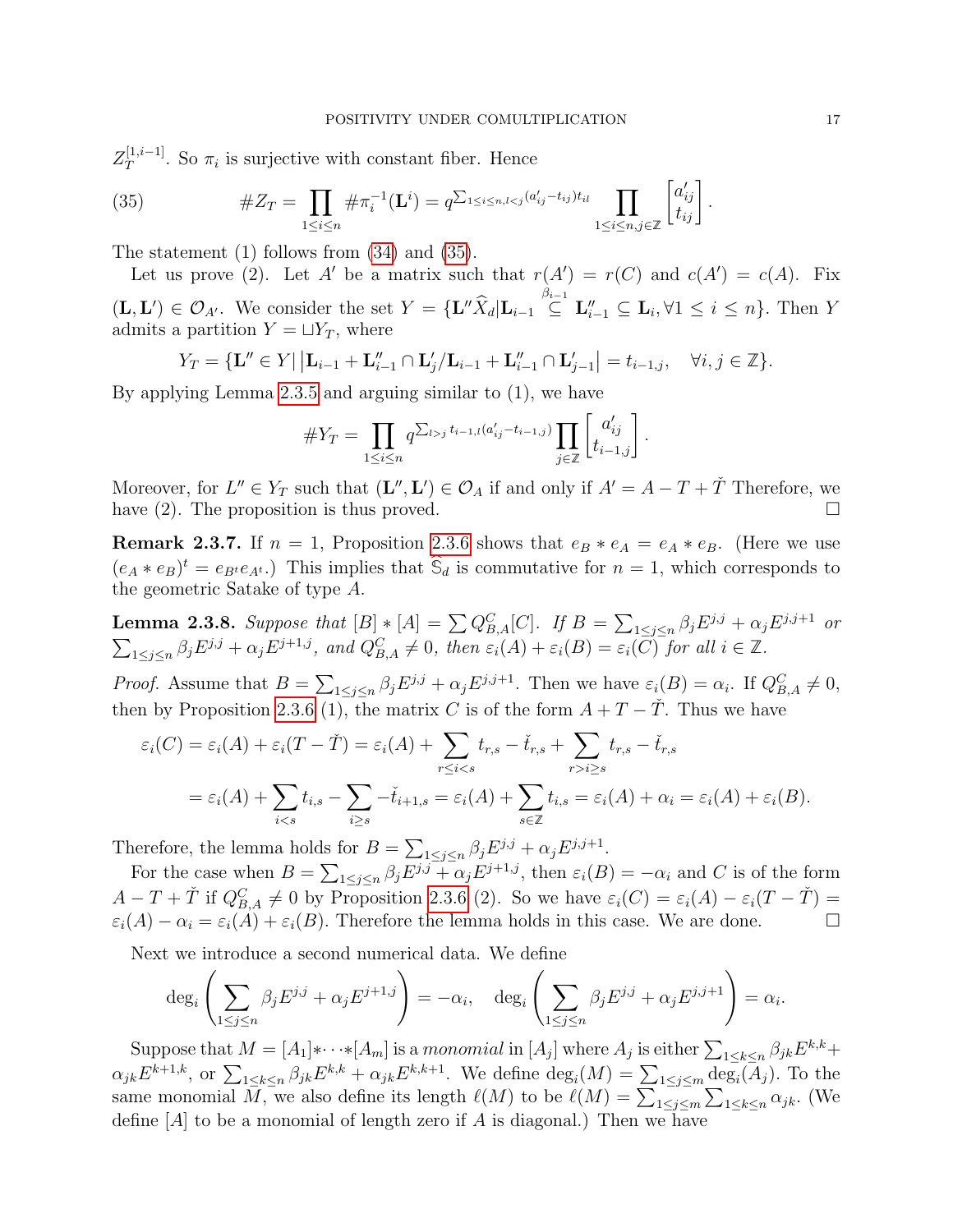<span id="page-17-3"></span>**Lemma 2.3.9.** Let M be a monomial and write  $M = \sum R_A[A]$ . If  $R_A \neq 0$ , then  $\deg_i(M) =$  $\varepsilon_i(A)$  for all  $i \in \mathbb{Z}$ .

*Proof.* We argue by induction on the length  $\ell(M)$  of M. When  $\ell(M) = 1$ , the lemma follows from the definitions. Assume now that  $\ell(M) > 1$  and the lemma holds for any monomial M' such that  $\ell(M') < \ell(M)$ . We write  $M = [A_1] * [M']$ , where A is either  $\sum_{1 \leq j \leq n} \beta_j E^{j,j} + \alpha_j E^{j+1,j}$  or  $\sum_{1 \leq j \leq n} \beta_j E^{j,j} + \alpha_j E^{j,j+1}$ , and M' is a monomial of the remaining terms in M. Thus  $\ell(M') < \ell(M)$ . Suppose that  $M' = \sum R_{A'}[A']$ , then we have

$$
M = [A_1] * M' = \sum_{A'} R_{A'}[A_1] * [A'] = \sum_{A',B} R_{A'}Q_{A_1,A'}^B[B].
$$

If  $A_1 = \sum_{1 \leq j \leq n} \beta_j E^{j,j} + \alpha_j E^{j+1,j}$ , then by Lemma [2.3.8](#page-16-1) and induction hypothesis, we have

$$
\deg_i(M) = -\alpha_i + \deg_i(M') = -\alpha_i + \varepsilon_i(A') = \varepsilon_i(B), \quad \text{if } Q_{A_1, A'}^B \neq 0, R_{A'} \neq 0.
$$

Similarly, if  $A_1 = \sum_{1 \leq j \leq n} \beta_j E^{j,j} + \alpha_j E^{j,j+1}$ , then

$$
\deg_i(M) = \alpha_i + \deg_i(M') = \alpha_i + \varepsilon_i(A') = \varepsilon_i(B), \quad \text{if } Q_{A_1, A'}^B \neq 0, R_{A'} \neq 0.
$$

Lemma follows.  $\Box$ 

By a result in [\[DF13\]](#page-44-16) (see also [\[LL\]](#page-44-21)), there exists a monomial  $M_A$  such that

<span id="page-17-0"></span>(36) 
$$
M_A = [A] + \sum_{A' \prec A} S_{A,A'}[A'], \text{ for some } S_{A,A'} \in \mathbb{Z}[v, v^{-1}].
$$

Since [A] forms a basis for  $\widehat{S}_d$ , the monomial  $M_A$  forms a basis for  $\widehat{S}_d$ . In particular,

<span id="page-17-1"></span>(37) 
$$
[A] = M_A + \sum_{A' \prec A} R_{A, A'} M_{A'}, \text{ for some } R_{A, A'} \in \mathbb{Z}[v, v^{-1}].
$$

Moreover, we have

<span id="page-17-2"></span>**Lemma 2.3.10.** Suppose that  $R_{A,A'} \neq 0$  in [\(36\)](#page-17-0), then  $\varepsilon_i(A) = \varepsilon_i(A')$ .

*Proof.* We prove by induction with respect to  $\preceq$  in descending order. If  $A' = A$ , it is trivial. Suppose that for all A'' such that  $A' \prec A'' \preceq A$ , the statement holds. If [A'] appears in  $M_{A''}$ for some A'' such that  $A' \prec A''$ , then  $\varepsilon_i(A) = \varepsilon_i(A'') = \deg_i(M_{A''}) = \varepsilon_i(A')$  by induction hypothesis. If  $[A']$  does not appear in  $M_{A''}$  for all  $A''$  such that  $A' \prec A''$ , then the coefficient of  $[A']$  in the right-hand side of [\(37\)](#page-17-1) is 0, contradicting to the assumption. We are done.  $\square$ 

Furthermore,

<span id="page-17-4"></span>**Lemma 2.3.11.** Suppose that  $\overline{[A]} = [A] + \sum_{A' \prec A} C_{A,A'}[A']$  for some  $C_{A,A'} \in \mathbb{Z}[v, v^{-1}]$ . If  $C_{A,A'} \neq 0$ , then  $\varepsilon_i(A) = \varepsilon_i(A')$  for all  $i \in \mathbb{Z}$ .

*Proof.* By [\(37\)](#page-17-1) and Lemma [2.3.10,](#page-17-2) we have  $[A] = M_A + \sum_{A' \prec A, \varepsilon_i(A') = \varepsilon_i(A)} \overline{R_{A,A'}} M_{A'}$ . By Lemma [2.3.9,](#page-17-3) we have  $M_{A'} = \sum_{A'' \preceq A', \varepsilon_i(A'') = \varepsilon_i(A')} S_{A',A''}[A'']$ . The lemma follows by putting the previous two identities together.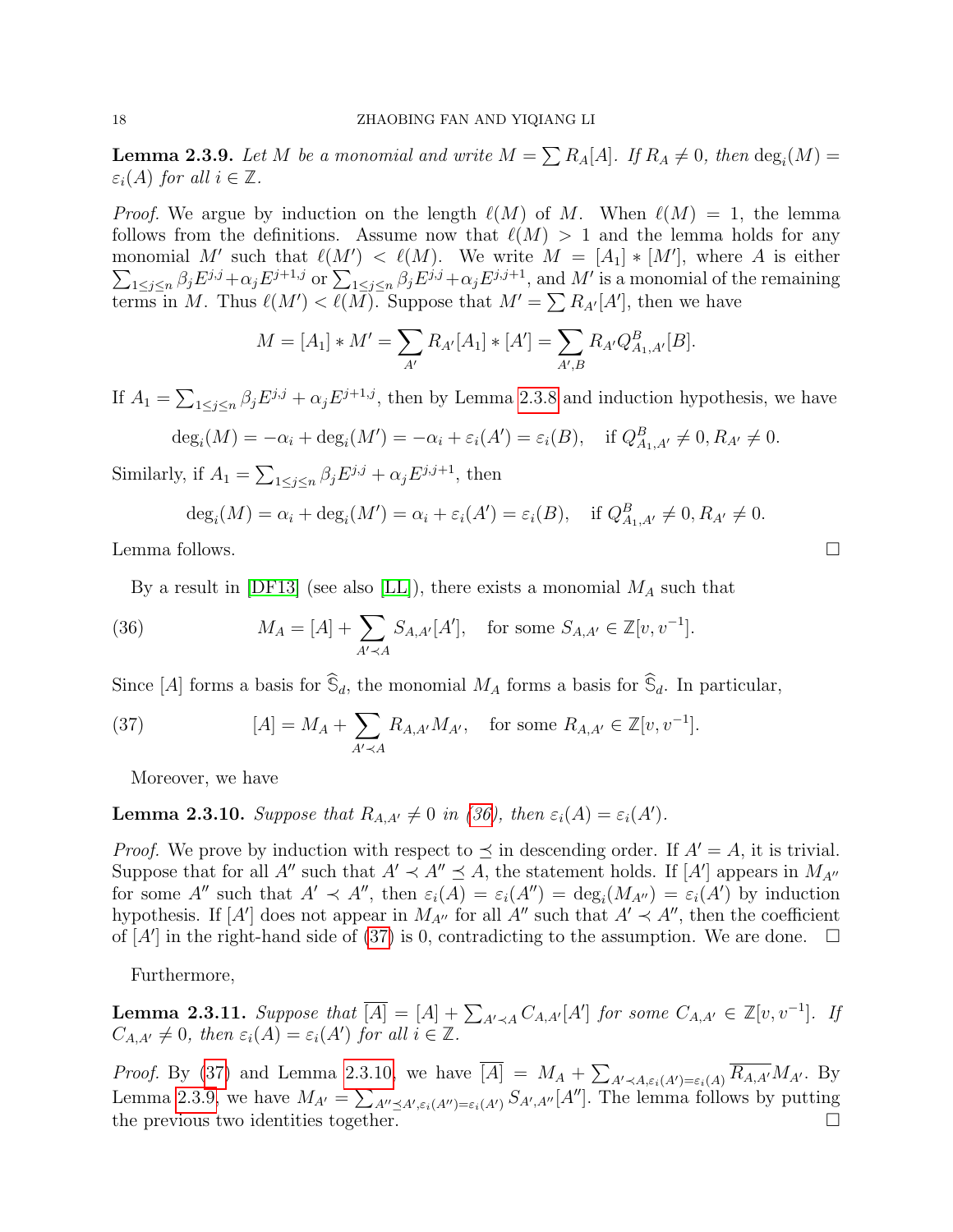Finally, we are ready to prove Theorem [2.3.2.](#page-14-2) We set  $\phi = \{A' | P_{A,A'} \neq 0, \varepsilon_i(A') \neq \varepsilon_i(A)\}.$ We only need to show that  $\phi$  is empty. Pick an element B in  $\phi$  that is maximal with respect to the partial order  $\preceq$ . Clearly, we have  $B \neq A$ . We rewrite  $\{A\}$  as follows.

$$
\{A\} = P_{A,B}[B] + \left(\sum_{B \prec A'} + \sum_{A' \prec B} + \sum_{A' \not\preceq B, B \not\preceq A'}\right) P_{A,A'}[A'].
$$

Apply the bar operation to the above equality, we have

$$
\{A\} = \overline{\{A\}} = \overline{P_{A,B}[B]} + \left(\sum_{B \prec A'} \sum_{A' \prec B} \sum_{A' \not\preceq B, B \not\preceq A'} \right) \overline{P_{A,A'}[A']}.
$$

By Lemma [2.3.11,](#page-17-4) we know that the coefficient of  $[B]$  in  $\overline{[A']}$  for  $B \prec A'$  is zero. Notice  $[B]$ will not appear in the rest of the terms, except  $\overline{B}$ . Hence, by comparing the coefficients of [B] in the previous two equalities, we must have  $P_{A,B} = \overline{P_{A,B}}$ . But  $P_{A,B} \in v^{-1}\mathbb{Z}[v^{-1}]$  forces  $P_{A,B} = 0$ , a contradiction to the definition of  $\phi$ . Hence  $\phi$  is empty. Theorem [2.3.2](#page-14-2) follows.

2.4. **Positivity of**  $\mathbb{\Delta}$ . We set  $X_d(\mathbf{a}) = {\mathbf{L} \in X_d | |\mathbf{L}_i/\mathbf{L}_{i-1}| = a_i, \quad \forall i \}$  and  $P_{\mathbf{a}} = \text{Stab}_{\hat{\mathbf{G}}_d}(\mathbf{L})$ for a fixed chain  $\mathbf{L} \in \hat{X}_d$ . We still have the same commutative diagram as in Lemma [1.3.5.](#page-6-2)

$$
\begin{array}{ccc} {\mathcal A}_{G_d}(\widehat{X}_d(\textbf{b})\times\widehat{X}_d(\textbf{a})) & \stackrel{i^*_{\textbf{b},\textbf{a}}}{\longrightarrow} {\mathcal A}_{\widehat{P}_{\textbf{b}}}(\widehat{X}_d(\textbf{a})) \\ \stackrel{\sim}{\sim}_{\textbf{b}',\textbf{a}',\textbf{b}'',\textbf{a}''} & & & \\ {\mathcal A}_{G_{d'}}(\widehat{X}_{d'}(\textbf{b}')\times\widehat{X}_{d'}(\textbf{a}'))} & \stackrel{i^*_{\textbf{b}',\textbf{a}'}\otimes i^*_{\textbf{b}'',\textbf{a}''}}{\longrightarrow} {\mathcal A}_{\widehat{P}_{\textbf{b}'}}(\widehat{X}_{d'}(\textbf{a}'))\otimes{\mathcal A}_{\widehat{P}_{\textbf{b}''}}(\widehat{X}_{d''}(\textbf{a}'')). \end{array}
$$

So the positivity of  $\tilde{\Delta}_{\mathbf{b}',\mathbf{a}',\mathbf{b}'',\mathbf{a}''}$  is reduced to the positivity of  $\pi_!\iota^*$ .

Fix  $\mathbf{b}', \mathbf{b}''$  such that  $\mathbf{b}' + \mathbf{b}'' = \mathbf{b}$ . Let  $d' = |\mathbf{b}'|$  and  $d'' = |\mathbf{b}''|$ . Let  $\mathbf{V} = \mathbf{T} \oplus \mathbf{W}$  and  $\mathbf{L}_{\mathbf{b}} = \mathbf{L}_{\mathbf{b}'} \oplus \mathbf{L}_{\mathbf{b}''}$ . Thus we have  $\pi'(\mathbf{L}_{\mathbf{b}}) = \mathbf{L}_{\mathbf{b}'}, \pi''(\mathbf{L}_{\mathbf{b}}) = \mathbf{L}_{\mathbf{b}''}$ . Let  $\mathbf{L}_i$  be the *i*-th lattice in  $\mathbf{L}_{\mathbf{a}}$ . We consider the following subset in  $\ddot{X}_d(\mathbf{a})$ .

$$
Y_{\mathbf{a}}^{\mathbf{L}_0,p} := \{ \widetilde{\mathbf{L}} \in \widehat{X}_d(\mathbf{a}) \big| \varepsilon^p \mathbf{L}_0 \subseteq \widetilde{\mathbf{L}}_0 \subseteq \varepsilon^{-p} \mathbf{L}_0 \}, \quad \forall p \in \mathbb{Z}_{\geq 0}.
$$

It is well-known that  $Y^{\mathbf{L}_0,p}$  for various p is a  $G_{\mathbf{L}_b}$ -invariant algebraic variety over  $\overline{\mathbb{F}_q}$  if we replace the ground field  $\mathbb{F}_q((\varepsilon))$  by  $\overline{\mathbb{F}_q}((\varepsilon))$ , which we shall assume now and for the rest of this section. Moreover, there exists a  $p_0$  such that

$$
X_A^{\mathbf{L}_{\mathbf{b}}} := {\mathbf{L}' | (\mathbf{L}_{\mathbf{b}}, \mathbf{L}') \in \mathcal{O}_A} \subseteq Y^{\mathbf{L}_0, p}, \quad p \ge p_0.
$$

Indeed, we have  $a_{0,p} = 0$  and  $a_{p,0}$  for  $p \gg 0$  due to the fact that  $\sum_{j \in \mathbb{Z}} a_{0,j}, \sum_{i \in \mathbb{Z}} a_{i,0} < \infty$ . The first condition implies that  $\mathbf{L}_0 \subseteq \mathbf{L}_p$ , if  $\mathbf{L} \in X_{\mathbf{L}}^{\mathbf{L}}$ , while  $\mathbf{L}_0 \subseteq \mathbf{L}_p$ , if  $\mathbf{L} \in X_{\mathbf{A}}^{\mathbf{L}}$ , follows from the second. Fix an l such that  $p < ln$ . Then we have

$$
\varepsilon^l \mathbf{L}_0 \subseteq \widetilde{\mathbf{L}}_0 \subseteq \varepsilon^{-l} \mathbf{L}_0.
$$

Set  $p_0 = l$ , then we have  $X_A^{\mathbf{L}_{\mathbf{b}}} \subseteq Y^{\mathbf{L}_{0}, p}$  for  $p \geq p_0$ .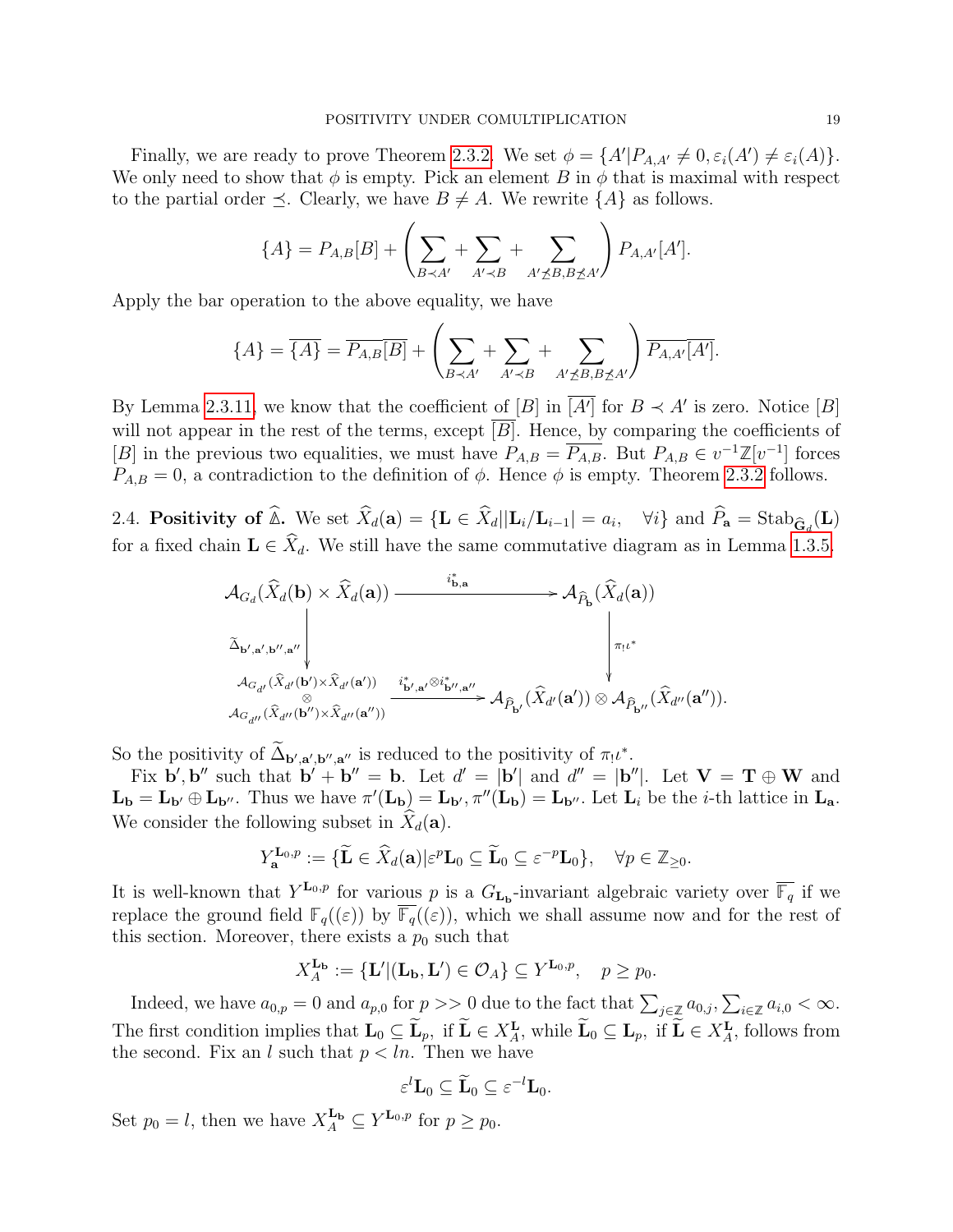Now we fix a 1-parameter subgroup of  $P_{L<sub>b</sub>}$ :

$$
\lambda: GL(1, \overline{\mathbb{F}}_q) \to P_{\mathbf{L}_{\mathbf{b}}}, t \mapsto \begin{pmatrix} 1_{\mathbf{T}} & 0 \\ 0 & t.1_{\mathbf{W}} \end{pmatrix}.
$$

The fixed point set  $(Y_{\mathbf{a}}^{\mathbf{L}_0,p})^{\mathrm{GL}(1,\overline{\mathbb{F}_q})} = \sqcup_{\mathbf{a}',\mathbf{a}''} Y_{\mathbf{a}'}^{\mathbf{L}_0',p} \times Y_{\mathbf{a}''}^{\mathbf{L}_0'',p}$ , and the attracting set associated to  $Y_{\mathbf{a}'}^{\mathbf{L}'_0,p} \times Y_{\mathbf{a}''}^{\mathbf{L}''_0,p}$  is<br> $Y_{\mathbf{a}'}^{\mathbf{L}_0,p}$  is<br> $Y_{\mathbf{a}'}^{\mathbf{L}_0,p}$  is

$$
Y_{\mathbf{a}',\mathbf{a}''}^{\mathbf{L}_0,p} = \{\widetilde{\mathbf{L}} \in Y_{\mathbf{a}}^{\mathbf{L}_0,p} | \pi'(\widetilde{\mathbf{L}}) \in Y_{\mathbf{a}'}^{\mathbf{L}_0',p}, \pi''(\widetilde{\mathbf{L}}) \in Y_{\mathbf{a}''}^{\mathbf{L}_0'',p} \}.
$$

Hence we have the following cartesian diagram.

$$
\begin{array}{ccc}\nY_{\mathbf{a}}^{\mathbf{L}_0,p} & \xleftarrow{\iota_1} & Y_{\mathbf{a}',\mathbf{a}''}^{\mathbf{L}_0,p} & \xrightarrow{\pi_1} & Y_{\mathbf{a}'}^{\mathbf{L}_0',p} \times Y_{\mathbf{a}''}^{\mathbf{L}_0'',p} \\
\downarrow & & \downarrow & & \downarrow \\
\hat{X}_d(\mathbf{a}) & \xleftarrow{\iota} & \hat{X}_{\mathbf{a},\mathbf{a}',\mathbf{a}''}^+ & \xrightarrow{\pi} & \hat{X}_{d'}(\mathbf{a}') \times \hat{X}_{d''}(\mathbf{a}''),\n\end{array}
$$

where the vertical maps are natural inclusion and the top horizontal maps are induced from the corresponding bottom ones.

Hence the positivity of  $\pi_1 \iota^*$  is boiled down to that of  $\pi_1 \iota_1^*$ , which follows from Braden's work [\[B03\]](#page-44-15), since all objects involved are in the category of algebraic varieties over  $\mathbb{F}_q$ .

<span id="page-19-1"></span>Proposition 2.4.1. If  $\widetilde{\Delta}_{\mathbf{b}',\mathbf{a}',\mathbf{b}'',\mathbf{a}'}(\{A\}_d) = \sum \widetilde{m}_A^{B,C}$  ${}_{A}^{B,C}$ {B}<sub>d</sub>  $\otimes$  {C}<sub>d</sub>, then  $\widetilde{m}_{A}^{B,C} \in \mathbb{Z}_{\geq 0}[v, v^{-1}].$ 

The following is an affine version of Proposition [1.5.3,](#page-8-0) which is a consequence of Proposition [2.4.1](#page-19-1) and Theorem [2.3.1](#page-14-1)

<span id="page-19-0"></span>**Theorem 2.4.2.** If 
$$
\mathbb{A}_{\mathbf{b}',\mathbf{a}',\mathbf{b}'',\mathbf{a}'}(\{A\}_d) = \sum \widehat{m}_{A}^{B,C} \{B\}_d \otimes \{C\}_d
$$
, then  $\widehat{m}_{A}^{B,C} \in \mathbb{Z}_{\geq 0}[v, v^{-1}].$ 

Following [\[L00\]](#page-44-4), the transfer map  $\hat{\phi}_{d,d-n}$  :  $\hat{\mathbb{S}}_d \to \hat{\mathbb{S}}_{d-n}$  is the composition of

$$
\widehat{\mathbb{S}}_d \stackrel{\widetilde{\Delta}}{\xrightarrow{\qquad \sim}} \widehat{\mathbb{S}}_{d-n} \otimes \widehat{\mathbb{S}}_n \stackrel{\xi^{-1}\otimes \chi}{\xrightarrow{\qquad \sim}} \widehat{\mathbb{S}}_{d-n} \otimes \mathbb{A} \cong \widehat{\mathbb{S}}_{d-n},
$$

where  $\xi$  is in Remark [2.3.3](#page-14-5) and  $\chi$  is the signed representation of  $\mathcal{S}_n$  defined in [\[L00,](#page-44-4) 1.8].

Note that by [\[L00,](#page-44-4) 1.12] and an argument similar to [\[LW15,](#page-44-0) 3.3],  $\chi$  sends a canonical basis element to 1 or 0. By Remark [2.3.3](#page-14-5) and Proposition [2.4.1,](#page-19-1) we have

**Corollary 2.4.3.** 
$$
\hat{\phi}_{d,d-n}(\{A\}_d) = \sum c_{A,A'}\{A'\}_{d-n}
$$
 where  $c_{A,A'} \in \mathbb{Z}_{\geq 0}[v, v^{-1}].$ 

2.5. Positivity in quantum affine  $\mathfrak{sl}_n$ . Let  $\tilde{\mathfrak{S}}_n$  be the set of all  $\mathbf{a} = (a_i)_{i \in \mathbb{Z}}$  such that  $a_i \in \mathbb{Z}$  and  $a_i = a_{i+n}$  for all  $i \in \mathbb{Z}$ . Let  $\hat{\mathbb{Y}} = {\mathbf{a} \in \tilde{\mathfrak{S}}_n | \sum_{1 \leq i \leq n} a_i = 0}$ . We define an equivalence relation  $\sim$  on  $\tilde{\mathfrak{S}}_n$  by declaring  $\mathbf{a} \sim \mathbf{b}$  if there is a z in Z such that  $a_i - b_i = z$ for all *i*. Let  $\hat{\mathbb{X}}$  be the set  $\tilde{\mathfrak{S}}_n/\sim$  of all equivalence classes in  $\tilde{\mathfrak{S}}_n$  with respect to  $\sim$ . Let  $\overline{a}$  denote the class of **a**. Both  $\hat{\mathbb{X}}$  and  $\hat{\mathbb{Y}}$  admit a natural abelian group structure with the component-wise addition. Moreover, we have a bilinear form

$$
\langle -, - \rangle : \widehat{\mathbb{Y}} \times \widehat{\mathbb{X}} \to \mathbb{Z}, \quad \langle \mathbf{b}, \bar{\mathbf{a}} \rangle = \sum_{1 \leq i \leq n} b_i a_i.
$$

Now set  $\hat{I} = \mathbb{Z}/n\mathbb{Z}$ . For each  $i \in \hat{I}$ , we associate an element, still denoted by i, in  $\hat{Y}$  whose value is 1 for each integer in the equivalence class  $i$  and zero otherwise. This defines a map  $\widehat{I} \to \widehat{Y}$ . The same map induces a map  $\widehat{I} \to \widehat{X}$  which sends  $i \in \widehat{I}$  to the equivalence class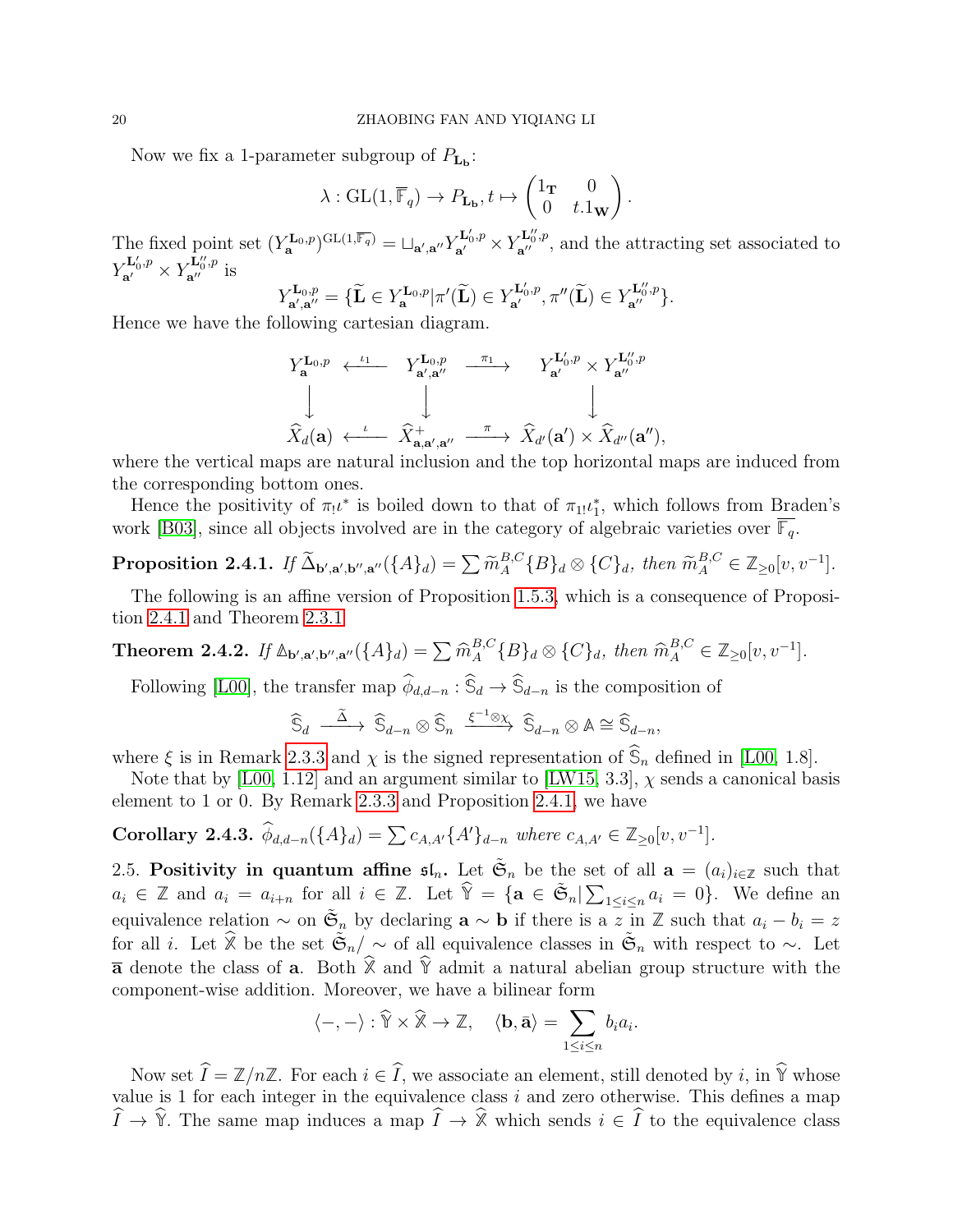of  $i \in \hat{\mathbb{Y}}$  in  $\tilde{\mathfrak{S}}_n$ . By abuse of notations, we still use i to denote its image in  $\hat{\mathbb{Y}}$ . The data  $(\hat{Y}, \hat{\mathbb{X}}, \langle -, -\rangle, \hat{I} \subset \hat{Y}, \hat{I} \subset \hat{\mathbb{X}})$  is thus a Cartan datum of affine type  $\mathbf{A}_{n-1}$ , which is neither  $\widehat{\mathbb{X}}$ -regular nor  $\widehat{\mathbb{Y}}$ -regular.

By definition, the quantum affine  $\mathfrak{sl}_n$  attached to the above root datum, denoted by  $\mathbb{U}(\widehat{\mathfrak{sl}}_n)$ , is an associative algebra over  $\mathbb{Q}(v)$  generated by the generators:  $\mathbb{E}_i, \mathbb{F}_i, \mathbb{K}_{\mu}$  forall  $i \in I, \mu \in \mathbb{Y}$ , and subject to the relations  $\mathbb{K}_1 \mathbb{K}_2 \cdots \mathbb{K}_n = 1$  and [\(17\)](#page-8-2), for all  $i, j \in \hat{I}$ . Note that the first defining relation of  $\mathbb{U}(\widehat{\mathfrak{sl}}_n)$  is due to the degeneracy of the Cartan datum.

Moreover,  $\mathbb{U}(\widehat{\mathfrak{sl}}_n)$  admits a Hopf-algebra structure, whose comultiplication is defined by the following rules.

(38) 
$$
\Delta(\mathbb{E}_i) = \mathbb{E}_i \otimes \mathbb{K}_i + 1 \otimes \mathbb{E}_i, \ \Delta(\mathbb{F}_i) = \mathbb{F}_i \otimes 1 + \mathbb{K}_i^{-1} \otimes \mathbb{F}_i, \ \Delta(\mathbb{K}_i) = \mathbb{K}_i \otimes \mathbb{K}_i, \quad \forall i \in \widehat{I}.
$$

Let  $\mathbb{U}(\mathfrak{sl}_n)$  be Lusztig's idempotented algebra associated to  $\mathbb{U}(\mathfrak{sl}_n)$ . It is defined similar to that of quantum  $\mathfrak{sl}_n$  in Section [1.6.](#page-8-3) Similar to the finite case,  $\Delta$  then induces a linear map

(39) 
$$
\mathbb{A}_{\overline{\mu'},\overline{\lambda'},\overline{\mu'},\overline{\lambda''}}: \ \overline{\mu}\mathbb{U}_{\overline{\lambda}}(\widehat{\mathfrak{sl}}_n) \to \ \overline{\mu'}\mathbb{U}_{\overline{\lambda'}}(\widehat{\mathfrak{sl}}_n) \otimes \ \overline{\mu''}\mathbb{U}_{\overline{\lambda''}}(\widehat{\mathfrak{sl}}_n),
$$

where  $\overline{\mu} \mathbb{U}_{\overline{\lambda}}(\mathfrak{sl})$  is defined similar to  $\overline{\mu} \mathbb{U}_{\overline{\lambda}}$  in finite case and  $\overline{\mu} = \overline{\mu'} + \overline{\mu''}$ ,  $\overline{\lambda} = \overline{\lambda'} + \overline{\lambda''}$  in X.

By the same definition as  $\phi_d$  in [\(19\)](#page-9-1), we still have an algebra homomorphism

$$
\widehat{\phi}_d: \mathbb{U}(\widehat{\mathfrak{sl}}_n) \to \widehat{\mathbb{S}}_d.
$$

But this time  $\widehat{\phi}_d$  is not surjective anymore. Then the rest of the result in finite case can be transported to affine case. In particular, we have

<span id="page-20-1"></span>**Theorem 2.5.1.** Let b be a canonical basis element of  $\dot{\mathbb{U}}(\widehat{\mathfrak{sl}}_n)$ . If  $\mathbb{\Delta}_{\overline{\mu'},\overline{\lambda'},\overline{\mu''},\overline{\lambda''}}(b) = \sum_{b',b''} \hat{m}_b^{b',b''}$  $_{b}^{b^{\prime },b^{\prime \prime }}b^{\prime }\otimes$  $b'', \text{ then } \hat{m}_b^{b',b''} \in \mathbb{Z}_{\geq 0}[v, v^{-1}].$ 

By [\[L93,](#page-44-6) 25.2.2], Theorem [2.5.1](#page-20-1) remains valid over other root datum of affine type  $A_{n-1}$ .

### 3. COPRODUCT FOR THE  $i$ SCHUR ALGEBRAS

<span id="page-20-0"></span>In this section, we define the comultiplication on the  $\jmath$ Schur algebra level and show that it gives rise to the transfer map used in [\[LW15\]](#page-44-0). We shall also show that the comultiplication degenerates to an imbedding of a *j*Schur algebra to an ordinary Schur algebra and establish a direct connection of the type A geometric duality of Grojnowski-Lusztig [\[GL92\]](#page-44-14) and the type  $B/C$  geometric duality in [\[BKLW14\]](#page-44-9).

# <span id="page-20-2"></span>3.1. The  $j$ Schur algebra  $S_d^j$ . In this section, we assume that n and D are odd, i.e.,

$$
n = 2r + 1 \quad \text{and} \quad D = 2d + 1.
$$

We fix a non-degenerate symmetric bilinear form  $Q^j: \mathbb{F}_q^D \times \mathbb{F}_q^D \to \mathbb{F}_q$ . Let  $W^{\perp}$  stand for the orthogonal complement of the vector subspace W in  $\mathbb{F}_q^D$  with respect to the form  $Q^j$ . By convention, W is called isotropic if  $W \subseteq W^{\perp}$ . Recall the set  $X_d$  from Section [1.2.](#page-3-1) Consider the subset  $X_d^j$  $_d^j$  of  $X_d$  defined by

$$
X_d^j = \{ V \in X_d | V_i = V_j^{\perp}, \text{ if } i + j = n \}.
$$

Let  $\mathbf{G}^j_{\vec{a}}$  $d_d$  be the orthogonal group attached to  $Q^j$ , i.e.,

$$
\mathbf{G}_d^{\jmath} = \{ g \in \mathbf{G}_d | Q^{\jmath}(gu, gu') = Q^{\jmath}(u, u'), \ \forall u, u' \in \mathbb{F}_q^D \}.
$$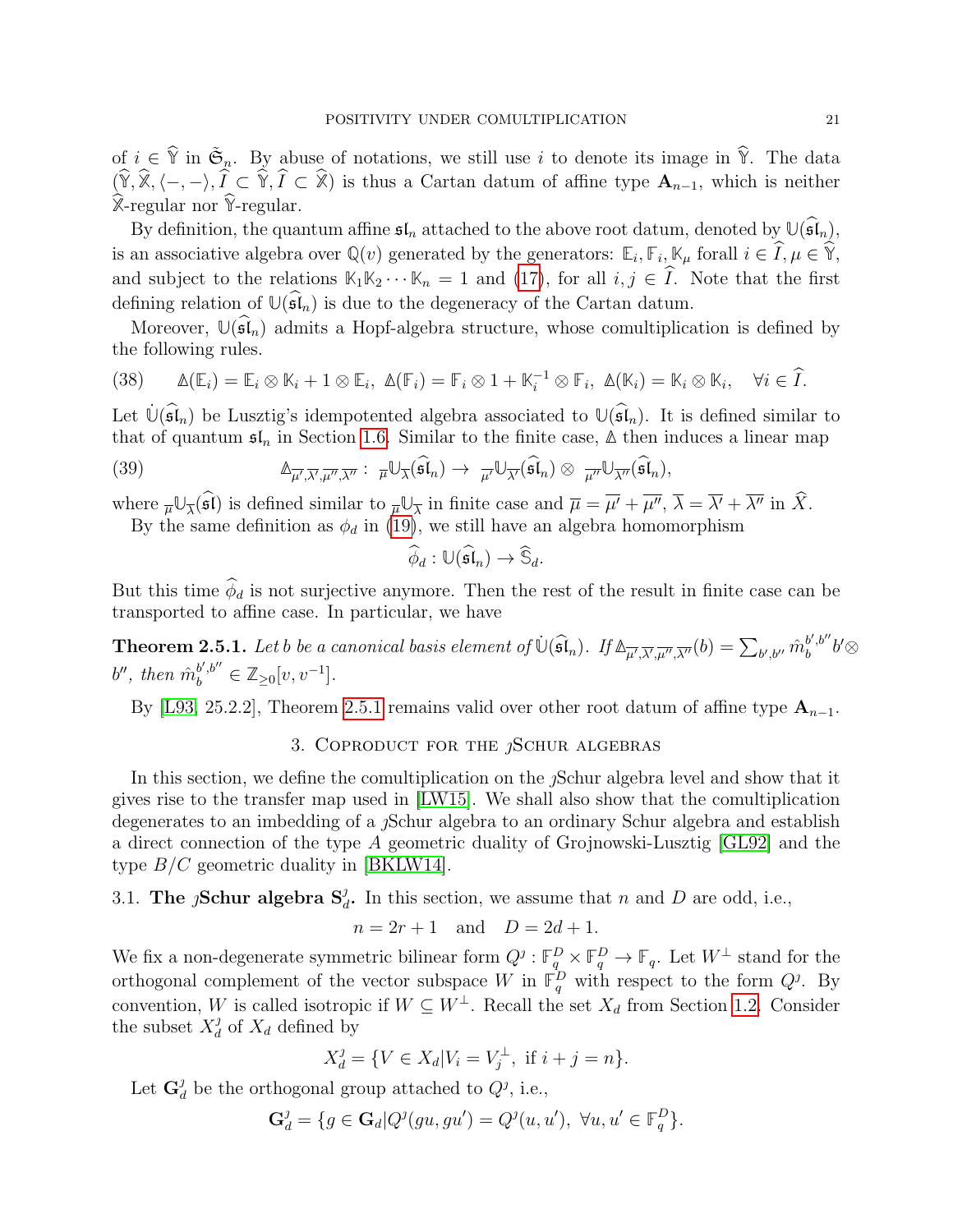The group  $\mathbf{G}^j_a$  $d_d$  acts from the left on  $X_d^j$ <sup>*j*</sup>, It induces a diagonal action on  $X_d^j \times X_d^j$  $\frac{\partial}{\partial t}$ . By the general construction in Section [1.1,](#page-2-1) we have a unital associative algebra

(40) 
$$
\mathbf{S}_d^j \equiv \mathcal{A}_{\mathbf{G}_d^j}(X_d^j \times X_d^j).
$$

This is the algebra first appeared in [\[BKLW14\]](#page-44-9). See also [\[G97\]](#page-44-22) and [\[DS00\]](#page-44-23).

3.2. **Coproduct on**  $S_d^j$ **.** We set  $\mathcal{D} = \mathbb{F}_q^D$ . We need the following auxiliary lemma.

<span id="page-21-0"></span>**Lemma 3.2.1.** Suppose that  $\mathcal{D}''$  is an isotropic subspace of  $\mathcal{D}$  and  $L = (L_i | 0 \le i \le n) \in X_d^j$  $\frac{j}{d}$ . Then we can find a pair  $(T, W)$  of subspaces in  $\mathcal D$  such that

- (a)  $\mathcal{D} = \mathcal{D}'' \oplus T \oplus W$ ,  $(\mathcal{D}'')^{\perp} = \mathcal{D}'' \oplus T$ ,
- (b) W is isotropic and  $T \perp W$ ,
- (c) There exists bases  $\{z_1, \dots, z_s\}$  and  $\{w_1, \dots, w_s\}$  of  $\mathcal{D}''$  and W, respectively, such that  $Q^j(z_i, w_j) = \delta_{ij}$  for any  $i, j \in [1, s],$
- (d)  $L_i = (L_i \cap \mathcal{D}'') \oplus (L_i \cap T) \oplus (L_i \cap W)$ , for any  $1 \leq i \leq n-1$ .

*Proof.* Assume that  $n = 3$ . We can use an induction process to find a subspace  $T' \subset (\mathcal{D}'')^{\perp}$ such that  $(\mathcal{D}'')^{\perp} = \mathcal{D}'' \oplus T'$  and

$$
L_i \cap (\mathcal{D}'')^{\perp} = (L_i \cap \mathcal{D}'') \oplus (L_i \cap T'), \quad \forall 1 \leq i \leq n-1.
$$

Moreover, the restriction of the bilinear form  $Q<sup>j</sup>$  to T' is automatically non-degenerate. next, we can find a subspace  $W_1 \subseteq L_1$  such that  $L_1 = (L_1 \cap (\mathcal{D}'')^{\perp}) \oplus W_1$ . Similarly, we can find subspaces  $U_2$  and  $T_2$  such that

$$
L_2 \cap \mathcal{D}'' = (L_1 \cap \mathcal{D}'') \oplus U_2, \quad L_2 \cap T' = (L_1 \cap T') \oplus T_2.
$$

Via the natural projection  $L_2 \to L_2/L_1$ , we can regard  $U_2 \oplus T_2$  as subspaces in  $L_2/L_1$ . Now  $L_2/L_1$  inherits a non-degenerate bilinear form from that of  $\mathcal{D}$ . Moreover,  $U_2 \oplus T_2$  is the orthogonal complement of  $U_2$  with respect to the form on  $L_2/L_1$ . By a well-known fact, say [\[J85,](#page-44-24) Theorem 6.11], we can find an isotropic subspace  $W_2'$  such that  $L_2/L_1 = U_2 \oplus T_2 \oplus W_2'$ ,  $T_2 \perp W'_2$  and dim  $U_2 = \dim W'_2$ . Furthermore, the restriction of the form to  $U_2 + W'_2$  is nondegenerate. Now take a subspace  $W_2$  in  $L_2$  such that it gets sent to  $W'_2$  via the projection map. Then by comparing the dimensions, we have

$$
L_2 = (L_2 \cap (\mathcal{D}'')^{\perp}) \oplus (W_1 \oplus W_2).
$$

It is clear that  $W_1 \oplus W_2$  is an isotropic subspace in  $L_2$  and  $(W_1 \oplus W_2) \perp (L_2 \cap T')$ .

Note that T' is not necessarily perpendicular to  $W_1 \oplus W_2$ . We consider the subspace  $\mathcal{D}'' \oplus T' \oplus W_1 \oplus W_2$ . We can find a subspace  $U_1$  in V'' such that  $U_1 \cap (L_2 \cap \mathcal{D}'') = \{0\}$  and the restriction of the bilinear form to  $U_1 \oplus W_1$  is non-degenerate. The latter implies that we can find bases  $\{u_1, \dots, u_s\}$  and  $\{w_1, \dots, w_s\}$  in  $U_1$  and  $W_1$ , respectively, such that  $(v_i, w_j) = \delta_{ij}$ . Recall that we have bases  $\{u_{r+i}|1 \leq i \leq s_1\}$  and  $\{w_{r+i}|1 \leq i \leq s_1\}$  for  $U_2$  and  $W_2$  such that  $(u_{r+i}, w_{r+j}) = \delta_{ij}$ . Fix a basis  $\{t'_i\}$  for T' such that  $\{t'_i\} \cap (L_2 \cap T')$  is a basis of  $L_2 \cap T'$ . Let T be the subspace spanned by the elements  $t_i = t'_i - \sum_{1 \leq j \leq s+s_1} (t'_i, w_j) u_j$ . We thus have  $T \perp (W_1 \oplus W_2)$  and T satisfies all properties T' has with respect to the flag L.

By [\[J85,](#page-44-24) Theorem 6.11], we can extend  $W_1 \oplus W_2$  to a subspace W satisfying the required properties, by extending the subspace  $(\mathcal{D}'')^{\perp} \oplus W_1 \oplus W_2$  to the whole space  $\mathcal{D}$ . So the pair  $(T, W)$  satisfies the desired properties. The lemma follows for  $n = 3$ . For general n, it can be shown by a similar argument inductively.  $\Box$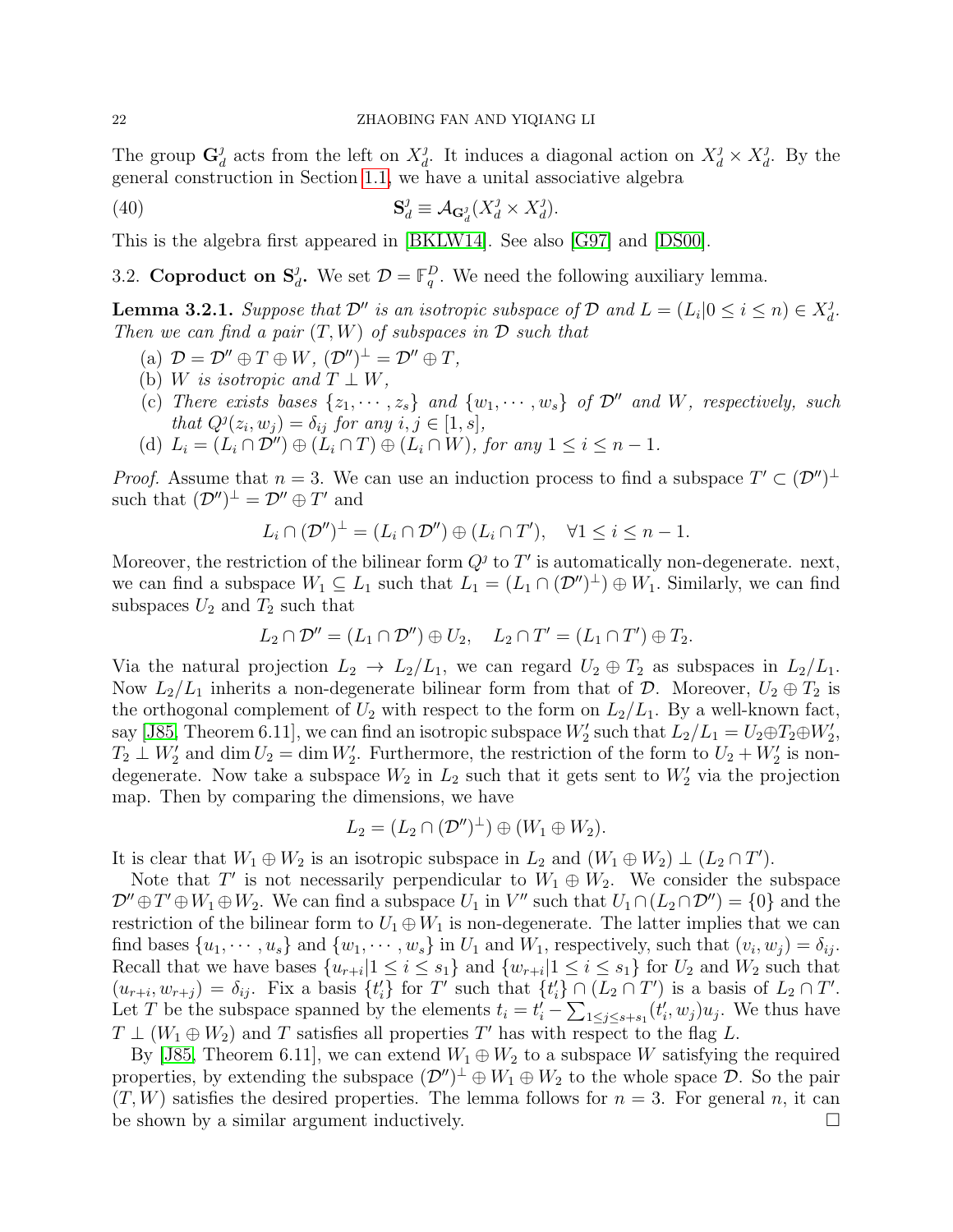Suppose that  $\mathcal{D}''$  is an isotropic subspace of  $\mathcal D$  of dimension d''. We set  $\mathcal{D}' = (\mathcal{D}'')^{\perp}/\mathcal{D}''$ , and denote by D' its dimension  $D - 2d'' = 2d' + 1$ . Thus D' admits a non-degenerate bilinear form inherited from that of D. Given any subspace  $C \subseteq D$ , it induces a subspace  $\pi^{\natural}(C) \in \mathcal{D}'$ defined by

$$
\pi^{\natural}(C)=\frac{C\cap (\mathcal{D}'')^{\perp}+\mathcal{D}''}{\mathcal{D}''}
$$

.

Recall the operation  $\pi''$  from Section [1.3.](#page-3-2) For any  $L \in X_d^j$ <sup>*j*</sup>, we have that  $\pi^{\natural}(L) \in X_d^j$  $\frac{\partial}{\partial t'}$  and  $\pi''(L) \in X_{d''}$ . For any pair  $(L'', L') \in X_{d''} \times X_{d}^j$  $\frac{\partial}{\partial t}$ , we set

<span id="page-22-0"></span>(41) 
$$
Z_{L',L''}^{\jmath} = \{ L \in X_d^{\jmath} | \pi^{\natural}(L) = L', \pi''(L) = L'' \}.
$$

We also set  $\tilde{Z}$  to be the set of all pairs  $(T, W)$  subject to the conditions (1), (2) and (3) in Lemma [3.2.1.](#page-21-0) To a pair  $(T, W) \in \tilde{Z}$ , we have an isomorphism  $\pi : T \to \mathcal{D}'$ . Define a map  $\tilde{Z} \to Z_I^j$  $L^{\prime}, L^{\prime\prime}$  by sending  $(T, W)$  to  $L^{T,W}$ , where

$$
L_i^{T,W} = L_i'' \oplus \pi^{-1}(L_i') \oplus (L_{n-i}'')^{\#}, \ (L_{n-i}'')^{\#} = \{w \in W | (w, L_{n-i}'') = 0\}, \quad \forall 1 \le i \le n,
$$

By Lemma [3.2.1,](#page-21-0) we see that the map  $\tilde{Z} \to Z_I^j$  $L^j, L^{\prime\prime}$  is surjective. Let

$$
\mathcal{U} = \{ g \in \mathbf{G}_d^j | g(v) = v, \forall v \in \mathcal{D}'', g(v_1) - v_1 \in \mathcal{D}'', \forall v_1 \in (\mathcal{D}'')^{\perp} \}.
$$

Clearly U acts on  $\tilde{Z}$  and  $Z_I^j$  $L^j_{L',L''}$ . Moreover, it can be checked that  $\mathcal U$  acts transitively on  $\tilde Z$ and is compatible with the surjective map  $\tilde{Z} \to Z_I^j$  $L^j_{L^j, L^{\prime\prime}}$ . Therefore, we have the following lemma, analogous to [\[L00,](#page-44-4) Lemma 1.4].

<span id="page-22-1"></span>**Lemma 3.2.2.** The group U acts transitively on the set  $Z_I^j$  $_{L^{\prime},L^{\prime\prime}}^{j}.$ 

Recall the algebra  $S_d$  from Section [1.2](#page-3-1) [\(3\)](#page-3-3). We are now ready to define the comulitiplication  $\Delta^j$ . This is a map

<span id="page-22-2"></span>(42) 
$$
\widetilde{\Delta}^j: \mathbf{S}_d^j \to \mathbf{S}_{d'}^j \otimes \mathbf{S}_{d''}, \quad \forall d' + d'' = d,
$$

defined by

$$
\widetilde{\Delta}^j(f)(L',\check{L}',L'',\check{L}'')=\sum_{\check{L}\in Z^j_{\check{L}',\check{L}''}}f(L,\check{L}),\quad \forall L',\check{L}'\in X^{\jmath}_{d'},L'',\check{L}''\in X_{d''},
$$

where L is a fixed element in  $Z_I^j$  $L^{\prime},L^{\prime\prime}$  (See [\(41\)](#page-22-0) for notations). By Lemma [3.2.2,](#page-22-1) we see that the definition of  $\tilde{\Delta}^j$  is independent of the choice of L. Moreover, by an argument exactly the same way as that of Proposition 1.5 in [\[L00\]](#page-44-4), we have

Proposition 3.2.3. The map  $\widetilde{\Delta}^j: \mathbf{S}_d^j \to \mathbf{S}_d^j$  $\mathbf{S}_{d'} \otimes \mathbf{S}_{d''}$  is an algebra homomorphism.

For any  $i \in [1, r]$ ,  $a \in [1, r + 1]$ , we define the following functions in  $S_d^j$ d

$$
\mathbf{e}_{i}(L, L') = \begin{cases} \mathbf{v}^{-|L'_{i+1}/L'_{i}|}, & \text{if } L_{i} \subset L'_{i}, L_{j} = L'_{j}, \forall j \in [1, r] \setminus \{i\}; \\ 0, & \text{otherwise}. \end{cases}
$$

$$
\mathbf{f}_{i}(L, L') = \begin{cases} \mathbf{v}^{-|L'_{i}/L'_{i-1}|}, & \text{if } L_{i} \supseteq L'_{i}, L_{j} = L'_{j}, \forall j \in [1, r] \setminus \{i\}; \\ 0, & \text{otherwise}. \end{cases}
$$

$$
\mathbf{h}_{a}^{\pm 1}(L, L') = \mathbf{v}^{\pm |L_{a}/L_{a-1}|} \delta_{L, L'}, \quad \mathbf{k}_{i}^{\pm 1} = \mathbf{h}_{i+1}^{\pm 1} \mathbf{h}_{i}^{\mp 1},
$$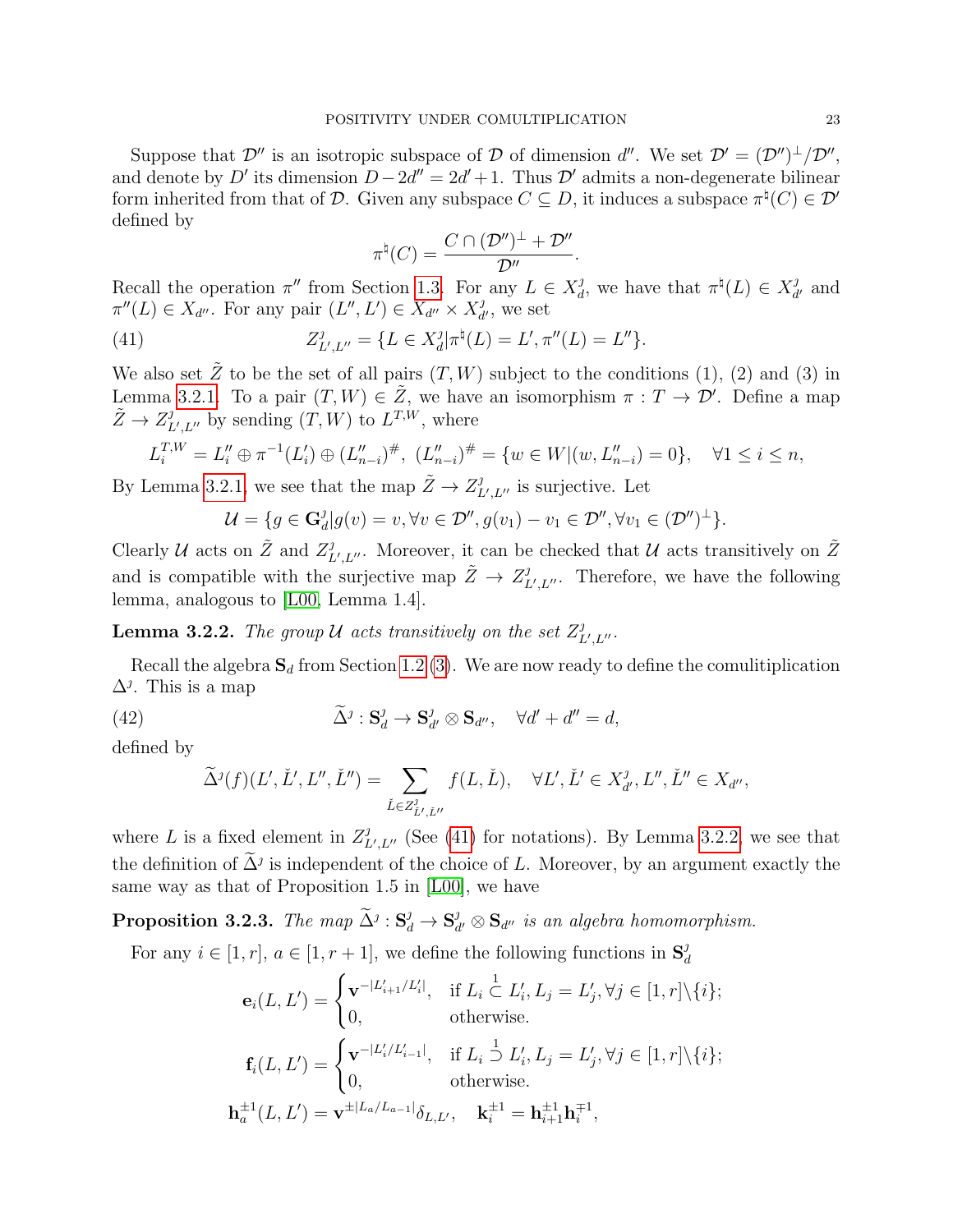for any  $L, L' \in X_d^j$ <sup>*j*</sup>. We write  $\mathbf{e}'_i$ ,  $\mathbf{f}'_i$  and  $\mathbf{h}'_{\pm i}$  for the elements in  $\mathbf{S}_a^j$  $\frac{d}{dt'}$  analogous to  $\mathbf{e}_i$ ,  $\mathbf{f}_i$  and  $\mathbf{h}_{\pm i}$  in  $\mathbf{S}_{\dot{a}}^j$ <sup>*f*</sup><sub>d</sub>, respectively. Similarly, we use the notations  $\mathbf{E}''_i$ ,  $\mathbf{F}''_i$ , and  $\mathbf{K}''_i$  for  $1 \leq i \leq n-1$ , and  $\mathbf{H}''_{\pm i}$ , for  $1 \leq i \leq n$ , for elements in  $\mathbf{S}_{d''}$  defined in Section [1.3.](#page-3-2) We now study the effect of the application of  $\Delta^j$  to the generators.

<span id="page-23-0"></span>**Proposition 3.2.4.** For any  $i \in [1, r]$ , we have

$$
\widetilde{\Delta}^{j}(\mathbf{e}_{i}) = \mathbf{e}'_{i} \otimes \mathbf{H}''_{i+1} \mathbf{H}''^{-1}_{n-i} + \mathbf{h}'^{-1}_{i+1} \otimes \mathbf{E}''_{i} \mathbf{H}''^{-1}_{n-i} + \mathbf{h}'_{i+1} \otimes \mathbf{F}''_{n-i} \mathbf{H}''_{i+1}.
$$
  
\n
$$
\widetilde{\Delta}^{j}(\mathbf{f}_{i}) = \mathbf{f}'_{i} \otimes \mathbf{H}''^{-1}_{i} \mathbf{H}''_{n+1-i} + \mathbf{h}'_{i} \otimes \mathbf{F}''_{i} \mathbf{H}''_{n+1-i} + \mathbf{h}'^{-1}_{i} \otimes \mathbf{E}''_{n-i} \mathbf{H}''^{-1}_{i}.
$$
  
\n
$$
\widetilde{\Delta}^{j}(\mathbf{k}_{i}) = \mathbf{k}'_{i} \otimes \mathbf{K}''_{i} \mathbf{K}''^{-1}_{n-i}.
$$

Proof. By definition, we have

$$
\widetilde{\Delta}^j(\mathbf{e}_i)(L',\check{L}',L'',\check{L}'')=\mathbf{v}^{-|\check{L}_{i+1}/\check{L}_i|} \#S,
$$

where  $S = \{ \check{L} \in Z_{\check{r}}^j \}$  $\tilde{L}_{\tilde{L}',\tilde{L}''}^j |L_i \subset \tilde{L}_i, |\tilde{L}_i/L_i| = 1, L_j = \tilde{L}_j, \forall 1 \leq j \neq i \leq r$ . The set S is nonempty only when the quadruple  $(L', L', L'', L'')$  is in one of the following three cases.

- (i)  $L'_i \subset \check{L}'_i, |\check{L}'_i/L'_i| = 1, L'_j = \check{L}'_j$ , for all  $1 \leq j \neq i \leq r, L''_j = \check{L}''_j$ , for all j.
- (ii)  $L'_j = \check{L}'_j$ , for all j,  $L''_i \subset \check{L}''_i$ ,  $|\check{L}''_i/L''_i| = 1$ ,  $L''_j = \check{L}''_j$  for all  $j \neq i$ .
- (iii)  $L'_j = L'_j$ , for all j,  $L''_{n-i} \supset L''_{n-i}$ ,  $|L''_{n-i}/\tilde{L}''_{n-i}| = 1$ ,  $L''_j = L''_j$  for all  $j \neq n-i$ .

We now compute the number  $\#S$  in case (i). This amounts to count all possible lines  $u >$ , spanned by the vector u, such that  $L_i + \langle u \rangle$  is in S. Since we want  $L_i + \langle u \rangle \subseteq$  $L_{i+1}$ , we should find u in  $L_{i+1}$ . Since we need  $\pi^{\natural}(L_i + \langle u \rangle) = L'_{i}$ , we need to find those u such that  $\pi(u) = u'$ , where u' is a fixed element in  $\mathcal{D}'$  such that  $\tilde{L}'_i = L'_i + \langle u' \rangle$ . Fix a pair  $(T, W)$  in  $\mathcal D$  such that it satisfies all conditions in Lemma [3.2.1](#page-21-0) with respect to the flag L. In particular,  $L_{i+1} = L''_{i+1} \oplus (L_{i+1} \cap T) \oplus (L_{i+1} \cap W)$ . Since T gets identified with  $\mathcal{D}'$ via the canonical projection, there is a unique  $t$  in  $T$  sending to  $u'$ . So we need to look for those u such that at component  $L_{i+1} \cap T$ ,  $u = t$ , and at component  $L_{i+1} \cap W$ ,  $u = 0$ . Thus u is of the form  $t + w$  where  $w \in L''_{i+1}$ . Since adding w by any vector in  $L''_i$  does not change the resulting space  $L_i + \langle u \rangle$ , we see that the freedom of choice for w is  $L''_{i+1}$  mod  $L''_i$ , i.e.,  $L''_{i+1}/L''_i$ . So we see that the value of  $\tilde{\Delta}^j(\mathbf{e}_i)(L', \check{L}', L'', \check{L}'')$  is equal to

$$
\mathbf{v}^{-|\check{L}_{i+1}/\check{L}_{i}|}q^{|L''_{i+1}/L''_{i}|} = \mathbf{v}^{-|\check{L}'_{i+1}/\check{L}'_{i}|} \mathbf{v}^{-|\check{L}''_{n-i}/\check{L}''_{n-i-1}|+|\check{L}''_{i+1}/\check{L}''_{i}|} = (\mathbf{e}'_{i} \otimes \mathbf{H}''^{-1}_{n-i} \mathbf{H}''_{i+1})(L', \check{L}', L'', \check{L}''),
$$

where we use  $|\check{L}_{i+1}/\check{L}_{i}| = |\check{L}_{i+1}''/\check{L}_{i}'| + |\check{L}_{i+1}'/\check{L}_{i}'| + |\check{L}_{n-i}''/\check{L}_{n-i-1}'|.$ 

For case (ii), S consists of only one element, i.e., the  $\check{L}$  such that  $\check{L}_j = L_j$  for  $1 \leq j \neq i \leq r$ , and  $\check{L}_i = L_i + \check{L}''_i$ . (Since  $\check{L}''_i \subseteq L''_{n-i}$ ,  $\check{L}_i$  is isotropic.) So the value of  $\widetilde{\Delta}^j(\mathbf{e}_i)(L', \check{L}', L'', \check{L}'')$ in case (ii) is equal to

$$
\mathbf{v}^{-|\check{L}_{i+1}/\check{L}_{i}|} = \mathbf{v}^{-|\check{L}'_{i+1}/\check{L}'_{i}|}v^{-|\check{L}''_{i+1}/\check{L}''_{i}|}\mathbf{v}^{-|\check{L}''_{n-i}/\check{L}''_{n-i-1}|} = (\mathbf{h}'^{-1}_{i+1} \otimes \mathbf{E}''_{i} \mathbf{H}''^{-1}_{n-i})(L', \check{L}', L'', \check{L}'').
$$

For case (iii), we need to consider two situations, i.e.,  $i = r$  or  $i \neq r$ . For  $i = r$ , the set S gets identified with the set  $S_r = \{l \in L_{r+1}/L_r : \check{U}_{r+1} \subset l^{\perp}, U_{r+1} \not\subset l^{\perp}\},\$  via  $\check{L} \mapsto \check{L}_r/L_r$ , where  $\check{U}_{r+1} = (\check{L}_{r+1}'' + L_r)/L_r$  and  $\check{U}_{r+1} = (L_{r+1}'' + L_r)/L_r$ . Set

$$
\tilde{S}_r = \{ W \subset L_{r+1}/L_r | W \text{ isotropic}, \ U_{r+1} \subset W, \dim W/\tilde{U}_{r+1} = 1, W + U_{r+1} \text{ not isotropic} \}.
$$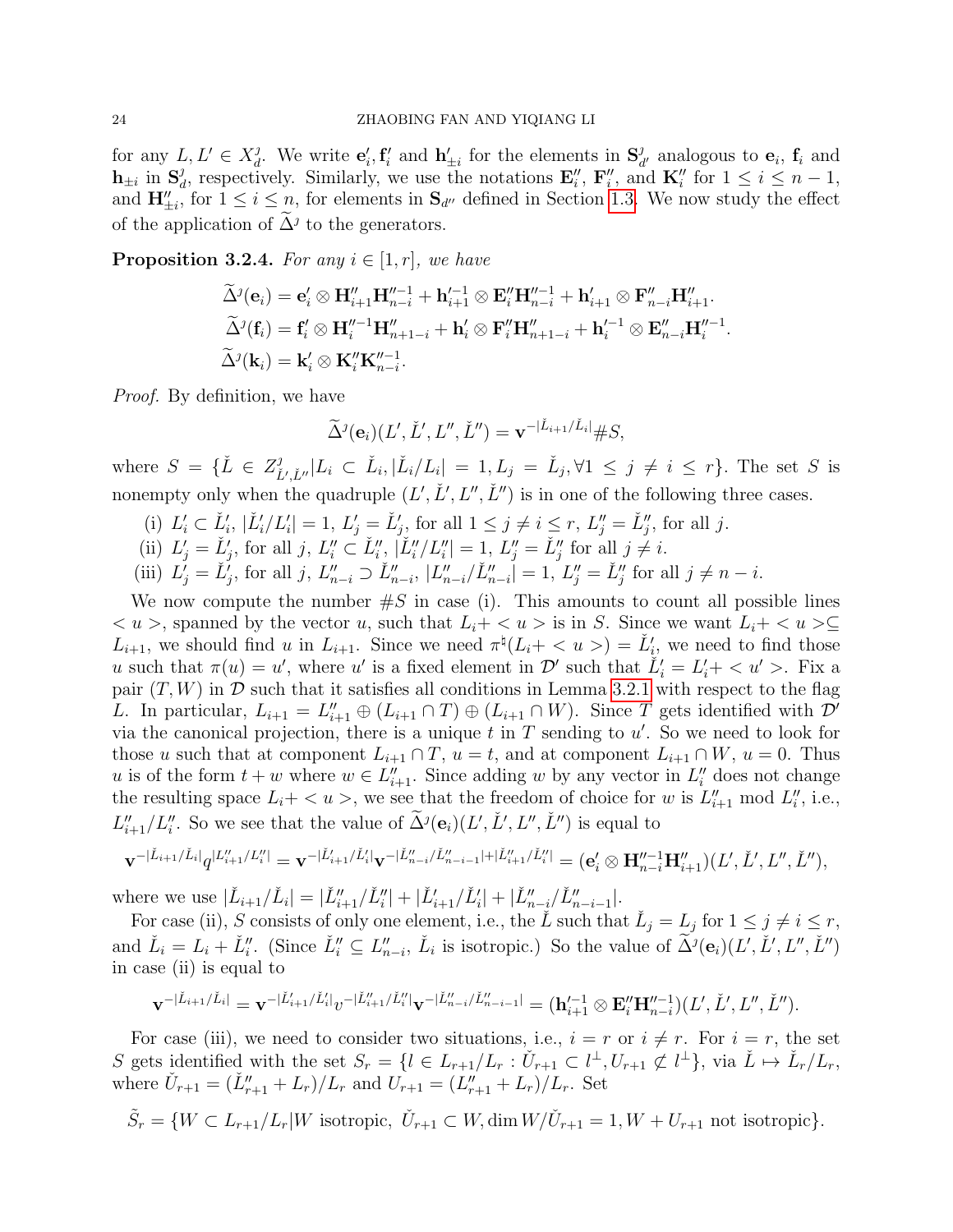We define a map  $S_r \to \tilde{S}_r$  by  $l \mapsto l + \check{U}_{r+1}$ . It is clear that this is a surjective map and its fiber is isomorphic to  $\check{U}_{r+1}$ . The set  $\tilde{S}_r$  can be broken into the difference of the two sets

$$
\tilde{S}_r = \{W|W \text{ isotropic } \check{U}_{r+1} \subset W, \dim W/\check{U}_{r+1} = 1\}
$$
  
- 
$$
\{W|W \text{ isotropic } \check{U}_{r+1} \subset W, \dim W/\check{U}_{r+1} = 1, W + U_{r+1} \text{ isotropic}\}.
$$

For the first set, its order is equal to  $\frac{q^{|L_{r+1}/L_r|-2|\tilde{L}''_{r+1}/\tilde{L}''_r|-1}-1}{q-1}$  $\frac{\tilde{U}_{r+1}/L_r^{n-1}-1}{q-1}$ , because  $\tilde{U}_{r+1} \simeq \tilde{L}_{r+1}''/\tilde{L}_r''$ . For the second set, it is the union of  $\{W = U_{r+1}\}\$  and the subset  $\{\dim W + U_{r+1}/\tilde{U}_{r+1} = 2\}$ . The latter has a surjection onto the set of isotropic lines in  $U_{r+1}^{\perp}/U_{r+1}$  with fiber isomorphic to  $\mathbb{F}_q$ , via  $W \mapsto W + U_{r+1}/U_{r+1}$ . Thus the order of the second set is equal to  $1+q^{\frac{q^{\lfloor L_r+1/L_r\rfloor-\lfloor L_r\rfloor}L_r^{\prime\prime}+1} - 1}$  $\frac{r+1}{r+1}$ . So we have

$$
\#S = \# \check{U}_{r+1}(\frac{q^{|L_{r+1}/L_r|-2|\check{L}''_{r+1}/\check{L}''_r|-1}-1-q^{\underline{q}^{|L_{r+1}/L_r|-2|L''_{r+1}/L''_r|-1}-1}}{q-1}-1-q^{\underline{q}^{|L_{r+1}/L_r|-2|L''_{r+1}/L''_r|-1}-1})
$$

So we see that the value of  $\tilde{\Delta}^j(e_i)(L', \tilde{L}', L'', \tilde{L}'')$ , for  $i = r$  in case (iii), is equal to

$$
\mathbf{v}^{-|\check{L}_{r+1}/\check{L}_r|}q^{|\check{L}_{r+1}''/\check{L}_r''|+|\check{L}_{r+1}'/\check{L}_r'|}=\mathbf{v}^{|\check{L}_{r+1}'/\check{L}_r'|}=(\mathbf{h}_{i+1}'\otimes \mathbf{F}_{n-i}''\mathbf{H}_{i+1}'')(L',\check{L}',L'',\check{L}'').
$$

For  $i \neq r$ , the set S gets identified with the set S' of isotropic lines l in  $L_{n-i}/L_i$  such that

$$
l \subseteq L_{i+1}/L_i, \check{U} \subset l^{\perp}, U \not\subset l^{\perp},
$$

where  $\check{U} = \check{L}_{n-i}'' + L_i/L_i$  and  $U = L_{n-i}'' + L_i/L_i$ . Notice S' is the difference of the two sets:

$$
S' = \{l | l \subseteq L_{i+1}/L_i, \check{U} \subset l^{\perp}\} - \{l | l \subseteq L_{i+1}/L_i, U \subset l^{\perp}\}.
$$

We can use a similar arguments as in (i) to compute the two sets and we get

$$
\#S = \frac{q^{|L_{i+1}''/L_i''| + |L_{i+1}'/L_i'|+1}-1}{q-1} + \frac{q^{|L_{i+1}''/L_i''| + |L_{i+1}'/L_i'|}-1}{q-1} = q^{|L_{i+1}''/L_i''| + |L_{i+1}'/L_i'|}.
$$

So we see that the value of  $\tilde{\Delta}^j(e_i)(L', \check{L}', L'', \check{L}'')$ , for  $i \neq r$  in case (iii), is equal to

<span id="page-24-0"></span>
$$
\mathbf{v}^{-|\check{L}_{i+1}/\check{L}_i|}q^{|L''_{i+1}/L''_i|+|L'_{i+1}/L'_i|} = \mathbf{v}^{|\check{L}'_{i+1}/\check{L}'_i|} \mathbf{v}^{-|\check{L}''_{n-i}/\check{L}''_{n-i-1}|+|\check{L}''_{i+1}/\check{L}''_i|}
$$
  
=  $(\mathbf{h}'_{i+1} \otimes \mathbf{F}''_{n-i} \mathbf{H}''_{i+1})(L', \check{L}', L'', \check{L}'').$ 

We have the first identity.

Next, we determine  $\tilde{\Delta}^j(\mathbf{f}_i)$ . By definition, we have

(43) 
$$
\widetilde{\Delta}^j(\mathbf{f}_i)(L', \check{L}', L'', \check{L}'') = \mathbf{v}^{-|\check{L}_i/\check{L}_{i-1}|} \# R
$$

where  $R = \{ \check{L} \in Z_{\check{I}}^{\mathcal{I}} \}$  $\tilde{L}_{\tilde{L}',\tilde{L}''}^j | L_i \supset \tilde{L}_i | L_i/\tilde{L}_i | = 1, L_j = \tilde{L}_j, \forall 1 \le j \le r, j \ne r$ . Now the set R is empty unless the quadruple  $(L', L'', L'')$  is in one of the following cases.

(iv)  $L'_i \supset L'_i$ ,  $|L'_i/\check{L}'_i| = 1$ ,  $L'_j = \check{L}'_j$ ,  $\forall 1 \leq j \leq r$ ,  $j \neq i$ ,  $L''_j = \check{L}''_j$  for all j. (v)  $L'_j = \check{L}'_j$  for all j,  $L''_i \supset \check{L}''_i$ ,  $|\check{L}''_i/\check{L}''_i| = 1$ ,  $L''_j = \check{L}''_j$ ,  $\forall 1 \le j \ne i \le n$ . (vi)  $L'_j = \check{L}'_j$  for all j,  $L''_{n-i} \subset \check{L}''_{n-i}$ ,  $|\check{L}''_{n-i}/L''_{n-i}| = 1$ ,  $L''_j = \check{L}''_j$ ,  $\forall 1 \leq j \neq n-i \leq n$ .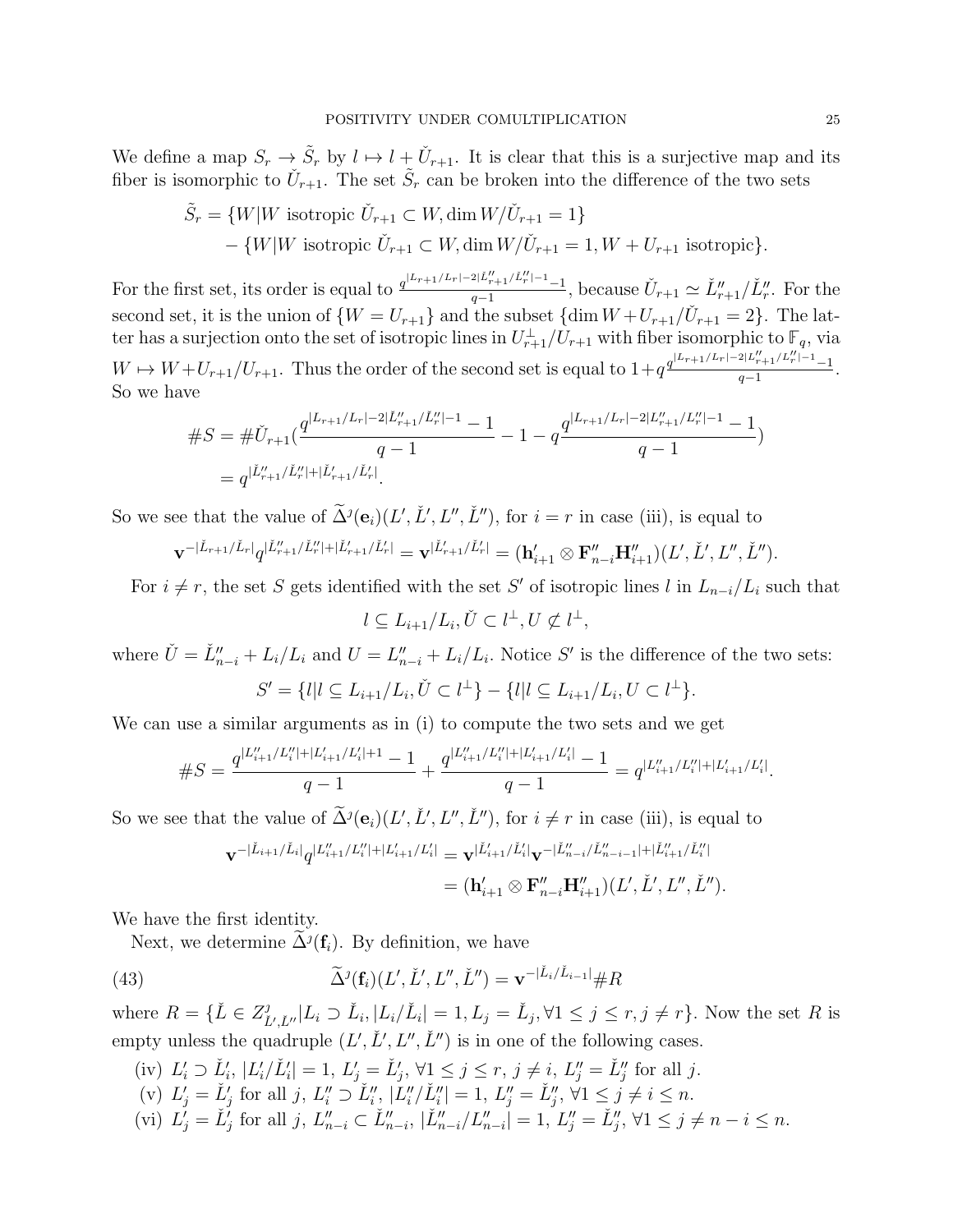### 26 ZHAOBING FAN AND YIQIANG LI

In these cases,  $\check{L}$  differs from L only at i and  $n - i$ . Thus we can identify  $\check{L}$  with  $\check{L}_i$ .

In case (iv), to count the number of elements in  $R$ , we break it into two steps. We first determine all possible choices of  $\check{L}_i \cap (\mathcal{D}'')^{\perp}$  for  $\check{L}_i \in R$ . Since  $\check{L}_i'' = L_i''$ , we have only one choice, i.e.,  $\tilde{L}_i = L''_i + T$ , where T is any subspace (of dimension  $|\check{L}'_i|$ ) in  $L_i \cap (\mathcal{D}'')^{\perp}$  maps onto  $\check{L}'_i$  via the canonical projection. We next want to determine the number of choices of  $W \subseteq L_i$  such  $W + \tilde{L}_i \in R$ . We first observe that if  $\check{L} \in R$ , then the projection, say  $\check{L}_i'''$ , of  $\check{L}_i$  to  $\mathcal{D}/(\mathcal{D}'')^{\perp}$  is the same as that of  $L_i$ . Since  $|L_i \cap (\mathcal{D}'')^{\perp}/\check{L}_i \cap (\mathcal{D}'')^{\perp}| = 1$  and  $L_{i-1} \subseteq \check{L}_i$ , we see that all possible choices for  $W \in L_i$  such that  $W + \tilde{L}_i \in R$  is bijective to the space

$$
\check{L}'''_i/L'''_{i-1} \simeq (\check{L}''_{n-i})^{\#}/(\check{L}''_{n-i+1})^{\#} \simeq \check{L}''_{n-i+1}/\check{L}''_{n-i},
$$

where  $L''_{i-1}$  is the projection of  $L_{i-1}$  to  $\mathcal{D}/(\mathcal{D}'')^{\perp}$ . Thus, in case (iv), the left hand side of [\(43\)](#page-24-0) is equal to  $\mathbf{v}^{-|\check{L}_i/\check{L}_{i-1}|}q^{|\check{L}_{n-i+1}''/\check{L}_{n-i}''|} = \mathbf{f}'_i \otimes \mathbf{H}''^{-1}\mathbf{H}''_{n+1-i}(L',\check{L}',L'',\check{L}'').$ 

In case (v), to build a subspace  $\check{L}_i$  in  $L_i$  such that it is in R, there are  $\check{L}'_i/\check{L}'_{i-1}$  choices to build the component  $\tilde{L}_i = \check{L}_i \cap (\mathcal{D}'')^{\perp}$ . This is done by using a similar argument as in the first step of case (iv) since  $L''_i \supset L''_i$  and  $|L''_i/\tilde{L}''_i| = 1$ . By a similar argument as the step two in case (iv), we see that the number of choices for a subspace W in  $L_i$  such that  $W + \tilde{L_i} \in R$ is again  $\check{L}''_{n-i+1}/\check{L}''_{n-i}$  for a fixed subspace from the first step. Thus the value of [\(43\)](#page-24-0) in case (v) is equal to

$$
\mathbf{v}^{-|\check{L}_i/\check{L}_{i-1}|}q^{|\check{L}'_i/\check{L}'_{i-1}|}q^{|\check{L}''_{n-i+1}/\check{L}''_{n-i}|}=\mathbf{h}'_i\otimes \mathbf{F}''_i\mathbf{H}''_{n+1-i}(L',\check{L}',L'',\check{L}'').
$$

In case (vi), there is only one element in R. First of all,  $\check{L}_i \cap (\mathcal{D}'')^{\perp} = L_i \cap (\mathcal{D}'')^{\perp}$  for  $\check{L}_i \in R$ . Second of all, by fixing a decomposition of  $\mathcal{D} = \mathcal{D}'' \oplus T \oplus W$  as in Lemma [3.2.1,](#page-21-0) we see that if  $\check{L}_i \in R$ , then the projection of  $\check{L}_i$  to  $\mathcal{D}/(\mathcal{D}'')^{\perp}$  is  $(\check{L}'_{n-i})^{\#}$ . Thus by an argument similar to the second step of case (iv), we see that there is only one  $\check{L}_i$  in R. This implies that the value of [\(43\)](#page-24-0) in case (vi) is equal to  $\mathbf{v}^{-|\check{L}_i/\check{L}_{i-1}|} = \mathbf{h}'^{-1}_i \otimes \mathbf{E}''_{n-i} \mathbf{H}''^{-1}_i(L', \check{L}', L'', \check{L}'').$ We see that the second identity follows from the above computations.

Finally the last identity follows from the definitions and  $\tilde{\Delta}^{j}(\mathbf{h}_{i}) = \mathbf{h}'_{i} \otimes \mathbf{H}''_{i} \mathbf{H}''_{n+1-i}$  $\Box$ 

**Corollary 3.2.5.** We have  $(1 \otimes \tilde{\Delta})\tilde{\Delta}^j = (\tilde{\Delta}^j \otimes 1)\tilde{\Delta}^j$ .

The corollary follows by checking if the relation holds for generators, which is immeidate.

<span id="page-25-0"></span>3.3. **Renormalization.** Given a pair  $(b, a)$  in  $\Lambda_{d,n}$  for  $n = 2r + 1$  (see [\(6\)](#page-4-4)), we set

(44)  

$$
u(\mathbf{b}, \mathbf{a}) = \frac{1}{2} \left( \sum_{i+j \ge n+1} b_i b_j - a_i a_j + \sum_{i \ge r+1} a_i - b_i \right)
$$

$$
= \sum_{i>j, i+j \ge n+1} b_i b_j - a_i a_j + \frac{1}{2} (\sum_{i \ge r+1} b_i^2 - a_i^2 + a_i - b_i) \in \mathbb{Z}.
$$

Consider the subset  $\Lambda_{d,n}^j$  of  $\Lambda_{2d+1,n}$  defined by

$$
\Lambda_{d,n}^j = \{ \mathbf{a} \in \Lambda_{2d+1,n} | a_i = a_{n+1-i}, \ \forall 1 \le i \in n \}.
$$

Similar to  $X_d$ , the set  $X_d^j$  $_d^j$  admits a decomposition:

$$
X_d^j = \sqcup_{\mathbf{a} \in \Lambda_{d,n}^j} X_d^j(\mathbf{a}), \quad X_d^j(\mathbf{a}) = \{ V \in X_d^j | |V_i / V_{i-1}| = a_i, \forall 1 \le i \le n \}.
$$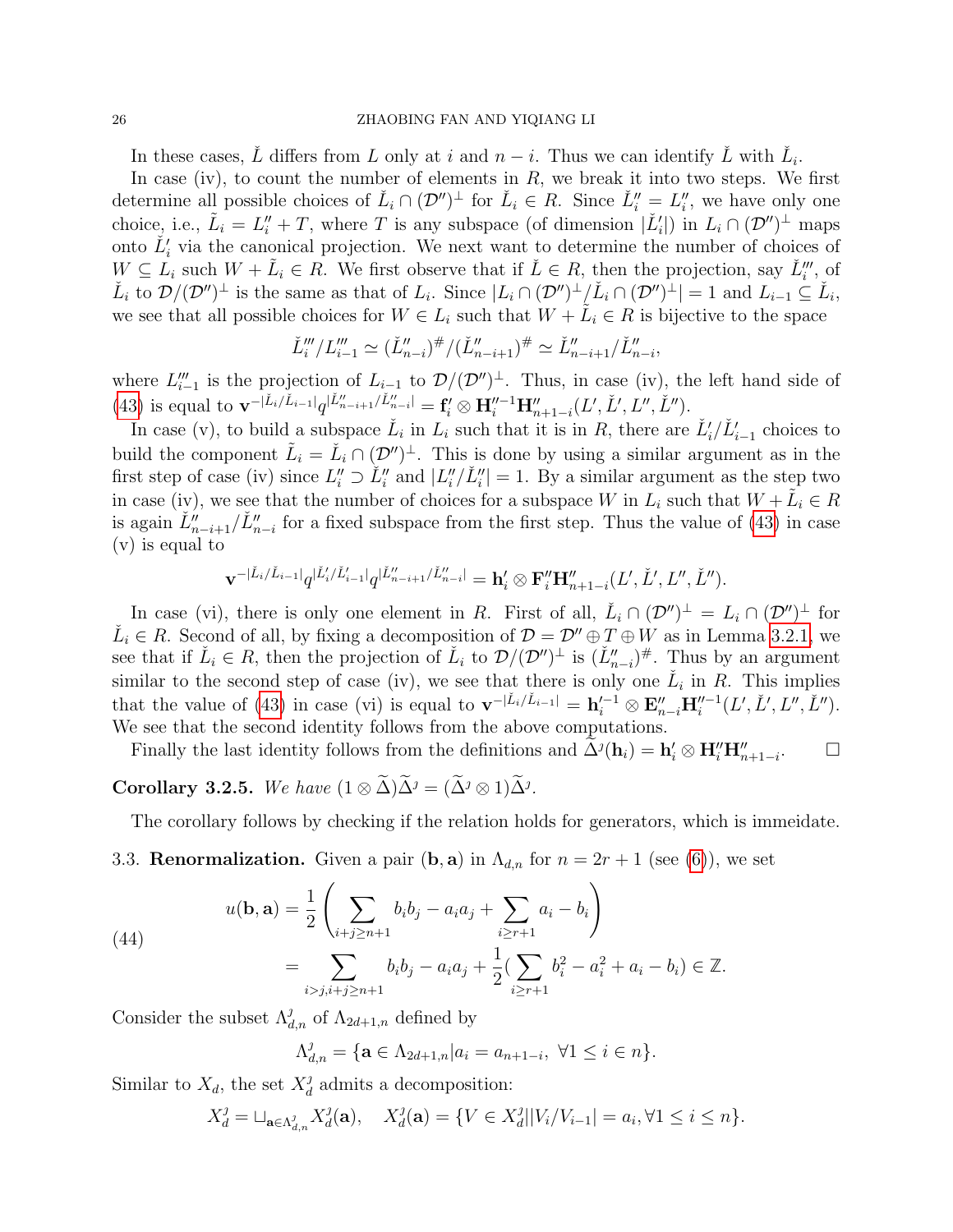Let  $\mathbf{S}_{\alpha}^{j}$  $\frac{d}{d}(\mathbf{b}, \mathbf{a})$  be the subspace of  $\mathbf{S}_{d}^{j}$  $d_d$  spanned by all functions supported on  $X_d^j$  $d_d^j(\mathbf{b}) \times X_d^j$  $\frac{\jmath_d({\bf a})}{\jmath$ . We have

$$
\mathbf S^{\jmath}_d = \oplus_{\mathbf b, \mathbf a \in \Lambda^{\jmath}_{d, n}} \mathbf S^{\jmath}_d(\mathbf b, \mathbf a),
$$

such that  $S_a^j$  $\frac{\partial}{\partial d}(\mathbf{c},\mathbf{b}) * \mathbf{S}^{\partial}_{d}$  $\frac{\partial}{\partial d}(\mathbf{b},\mathbf{a})\subseteq \mathbf{S}^{\mathcal{G}}_{\alpha}$  $d_d^j(\mathbf{c}, \mathbf{a})$ . So  $\tilde{\Delta}^j$  in [\(42\)](#page-22-2) can be decomposed as

$$
\widetilde{\Delta}^{\jmath}=\oplus \widetilde{\Delta}^{\jmath}_{{\bf b}',{\bf a}',{\bf b}'',{\bf a}''}
$$

where  $\widetilde{\Delta}^j_{\mathbf{b}',\mathbf{a}',\mathbf{b}'',\mathbf{a}''}$  is the component from  $S^j_a$  $\frac{\partial}{\partial d}(\mathbf{b}, \mathbf{a})$  to  $\mathbf{S}_{d}^{\mathcal{J}}$  $\mathbf{d}_d^{\jmath}(\mathbf{b}', \mathbf{a}') \otimes \mathbf{S}(\mathbf{b}'', \mathbf{a}'')$  such that

$$
b_i = b'_i + b''_i + b''_{n+1-i}, \quad a_i = a'_i + a''_i + a''_{n+1-i}, \quad \forall 1 \le i \le n.
$$

We renormalize  $\tilde{\Delta}_{\mathbf{v}}^{j}$  in [\(42\)](#page-22-2) as follows.

<span id="page-26-1"></span>(45) 
$$
\Delta_{\mathbf{v}}^{\jmath} = \oplus_{\mathbf{b},\mathbf{a},\mathbf{b}',\mathbf{a}',\mathbf{b}'',\mathbf{a}''}\Delta_{\mathbf{b}',\mathbf{a}',\mathbf{b}'',\mathbf{a}''}^{\jmath},
$$

where  $\Delta^j_{\mathbf{b}',\mathbf{a}',\mathbf{b}'',\mathbf{a}''} = \mathbf{v}^{\sum_{1\leq i\leq j\leq n}b'_ib''_j-a'_ia''_j}\mathbf{v}^{u(\mathbf{b}'',\mathbf{a}'')}\widetilde{\Delta}^j_{\mathbf{b}',\mathbf{a}',\mathbf{b}'',\mathbf{a}''}.$  Note that  $\Delta^j_{\mathbf{v}}$  is again an algebra homomorphism, due to the fact that  $u(c, a) = u(c, b) + u(b, a)$ . By a straightforward computation based on Proposition [3.2.4,](#page-23-0) we have

<span id="page-26-0"></span>**Proposition 3.3.1.** For any  $i \in [1, r]$ ,

$$
\Delta_{\mathbf{v}}^{j}(\mathbf{e}_{i}) = \mathbf{e}'_{i} \otimes \mathbf{K}_{i}'' + 1 \otimes \mathbf{E}_{i}'' + \mathbf{k}_{i}' \otimes \mathbf{F}_{n-i}'' \mathbf{K}_{i}''.
$$
  

$$
\Delta_{\mathbf{v}}^{j}(\mathbf{f}_{i}) = \mathbf{f}'_{i} \otimes \mathbf{K}_{n-i}'' + \mathbf{k}_{i}'^{-1} \otimes \mathbf{K}_{n-i}'' \mathbf{F}_{i}'' + 1 \otimes \mathbf{E}_{n-i}''.
$$
  

$$
\Delta_{\mathbf{v}}^{j}(\mathbf{k}_{i}) = \mathbf{k}_{i}' \otimes \mathbf{K}_{i}'' \mathbf{K}_{n-i}''.
$$

*Proof.* Fix an  $i \in [1, r]$ . Assume that we have a quadruple  $(\mathbf{b}', \mathbf{a}', \mathbf{b}'', \mathbf{a}'')$  such that  $b'_k =$  $a'_k - \delta_{k,i} + \delta_{k,i+1} + \delta_{k,n-i} - \delta_{k,n+1-i}$  and  $b''_k = a''_k$  for all  $k \in [1, n]$ . We have  $u(\mathbf{b}'', \mathbf{a}'') = 0$  and  $\sum_{1 \leq k \leq j \leq n} b'_k a''_j - a'_k a''_j = -a''_i + a''_{n-i}$ . So, after the twist, the first term on the right of  $\tilde{\Delta}_{\mathbf{v}}^j(\mathbf{e}_i)$ in Proposition [3.2.4](#page-23-0) becomes  $\mathbf{e}'_i \otimes \mathbf{H}''_{i+1} \mathbf{H}''^{-1}_{n-i} |_{\mathbf{b}',\mathbf{a}',\mathbf{b}'',\mathbf{a}''} v^{-a''_i+a''_{n-i}} = \mathbf{e}'_i \otimes \mathbf{K}''_i |_{\mathbf{b}',\mathbf{a}',\mathbf{b}'',\mathbf{a}''}$  where the notation  $f|_{\mathbf{b}',\mathbf{a}',\mathbf{b}'',\mathbf{a}''}$  is the restriction of f to  $X_d^j$  $\frac{d}{d'}(\mathbf{b'})\times X_d^j$  $d'_{d'}(\mathbf{a}') \times X_{d''}(\mathbf{b}'') \times X_{d''}(\mathbf{a}'').$ 

Assume that we have a quadruple  $(\mathbf{b}', \mathbf{a}', \mathbf{b}'', \mathbf{a}'')$  such that  $b'_k = a'_k$  and  $b''_k = a''_k - \delta_{k,i} + \delta_{k,i+1}$ for all  $k \in [1, n]$ . Then we have  $\sum_{1 \leq k \leq j \leq n} b'_k b''_j - a'_k a''_j = a'_{i+1}$  and  $u(\mathbf{b}'', \mathbf{a}'') = a''_{n-i}$ . Thus, after the twist, the second term on the right of  $\Delta_v^j(e_i)$  in Proposition [3.2.4](#page-23-0) is equal to  $\mathbf{h}_{i+1}'^{-1} \otimes \mathbf{E}''_i \mathbf{H}_{n-i}''^{-1}|_{\mathbf{b}',\mathbf{a}',\mathbf{b}'',\mathbf{a}''} v^{a_{i+1}'+a_{n-i}''}=1 \otimes \mathbf{E}''_i|_{\mathbf{b}',\mathbf{a}',\mathbf{b}'',\mathbf{a}''}.$ 

Assume that we have a quadruple  $(\mathbf{b}', \mathbf{a}', \mathbf{b}'', \mathbf{a}'')$  such that  $b'_k = a'_k$  and  $b''_k = a''_k + \delta_{k,n-i}$  $\delta_{k,n+1-i}$  for all  $k \in [1,n]$ . Then we have  $\sum_{1 \leq k \leq j \leq n} b'_k b''_j - a'_k a''_j = -a'_i$  and  $u(\mathbf{b}'', \mathbf{a}'') = -a''_i +$  $\delta_{i,r+1} = -a''_i$ , where the latter equality is due to  $i \in [1,r]$ . Hence, after the twist, the third term on the right of  $\tilde{\Delta}_{\mathbf{v}}^j(\mathbf{e}_i)$  in Proposition [3.2.4](#page-23-0) is equal to  $\mathbf{h}'_{i+1}\otimes \mathbf{F}''_{n-i}\mathbf{H}''_{i+1}v^{-a'_i-a''_i}|_{\mathbf{b}',\mathbf{a}',\mathbf{b}'',\mathbf{a}''}=\mathbf{h}'$  $\mathbf{k}'_i\otimes \mathbf{F}''_{n-i}\mathbf{K}''_i|_{\mathbf{b}',\mathbf{a}',\mathbf{b}'',\mathbf{a}''}.$ 

The first equality in the proposition follows from the above analysis.

Assume that we have a quadruple  $(\mathbf{b}', \mathbf{a}', \mathbf{b}'', \mathbf{a}'')$  such that  $b'_k = a'_k + \delta_{k,i} - \delta_{k,i+1} - \delta_{k,n-i} +$  $\delta_{k,n+1-i}$  and  $b''_k = a''_k$  for all  $k \in [1,n]$ . Then we have  $\sum_{1 \leq k \leq j \leq n} b'_k b''_j - a'_k a''_j = a''_i - a''_{n-i}$  and  $u(\mathbf{b}'', \mathbf{a}'') = 0$ . So, after the twist, the first term on the right of  $\tilde{\Delta}_{\mathbf{v}}(\mathbf{f}_i)$  in Proposition [3.2.4](#page-23-0)  $\text{becomes } f'_i \otimes \textbf{H}_i''^{-1}\textbf{H}_{n+1-i}''^{a''_i-a''_{n-i}}|_{\textbf{b}',\textbf{a}',\textbf{b}'',\textbf{a}''} = \textbf{f}'_i \otimes \textbf{K}_{n-i}''|_{\textbf{b}',\textbf{a}',\textbf{b}'',\textbf{a}''}.$ 

Assume that we have a quadruple  $(\mathbf{b}', \mathbf{a}', \mathbf{b}'', \mathbf{a}'')$  such that  $b'_k = a'_k$  and  $b''_k = a''_k + \delta_{k,i} - \delta_{k,i+1}$ for all  $k \in [1, n]$ . Then we have  $\sum_{1 \leq k \leq j \leq n} b'_k b''_j - a'_k a''_j = -a'_{i+1}$  and  $u(\mathbf{b}'', \mathbf{a}'') = -a_{n-i} + \delta_{i,r}$ .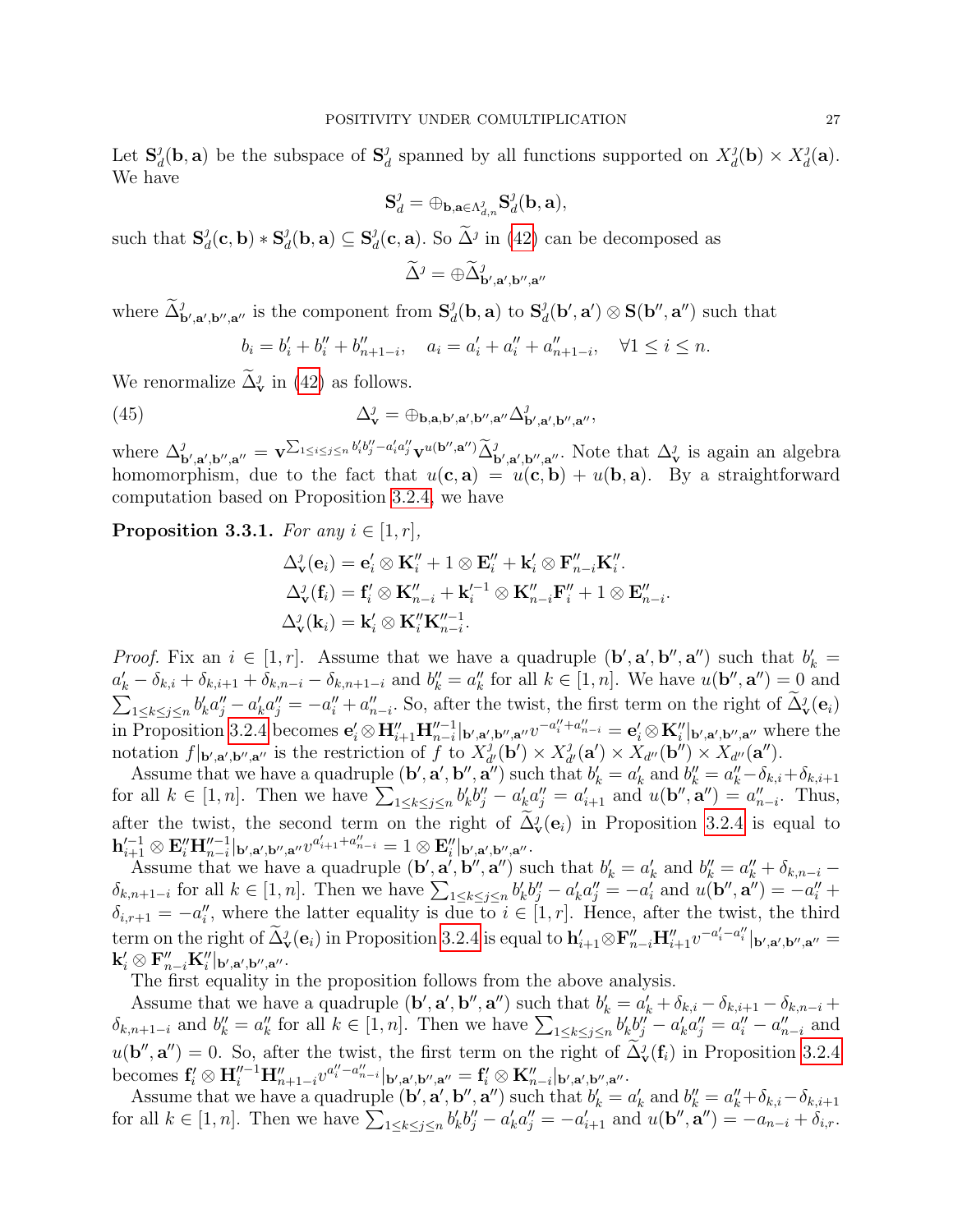So, after the twist, the second term on the right of  $\Delta_v^j(\mathbf{f}_i)$  in Proposition [3.2.4](#page-23-0) becomes  $\mathbf{h}'_i \otimes \mathbf{h}'_i$  $\mathbf{F}''_i \mathbf{H}''_{n+1-i} v^{-a'_{i+1}-a_{n-i}+\delta_{i,r}}|_{\mathbf{b}',\mathbf{a}',\mathbf{b}'',\mathbf{a}''} = \mathbf{k}_i'^{-1} \otimes v^{\bar{\delta}_{i,r}} \mathbf{F}''_i \mathbf{K}''_{n-i}|_{\mathbf{b}',\mathbf{a}',\mathbf{b}'',\mathbf{a}''} = \mathbf{k}_i'^{-1} \otimes \mathbf{K}''_{n-i} \mathbf{F}''_i|_{\mathbf{b}',\mathbf{a}',\mathbf{b}'',\mathbf{a}''}.$ 

Assume that we have a quadruple  $(\mathbf{b}', \mathbf{a}', \mathbf{b}'', \mathbf{a}'')$  such that  $b'_k = a'_k$  and  $b''_k = a''_k - \delta_{k,n-i}$  $\delta_{k,n+1-i}$  for all  $k \in [1,n]$ . Then we have  $\sum_{1 \leq k \leq j \leq n} b'_k b''_j - a'_k a''_j = a'_{n+1-i} = a'_i$  and  $u(\mathbf{b}'', \mathbf{a}'') =$  $a''_i$ . So, after the twist, the third term on the right of  $\tilde{\Delta}^j_{\mathbf{v}}(\mathbf{f}_i)$  in Proposition [3.2.4](#page-23-0) becomes  $\mathbf{h}_{i}^{'-1} \otimes \mathbf{E}''_{n-i} \mathbf{H}_{i}''^{-1} v^{a'_{i} + a''_{i}} |_{\mathbf{b}',\mathbf{a}',\mathbf{b}'',\mathbf{a}''} = 1 \otimes \mathbf{E}''_{n-i} |_{\mathbf{b}',\mathbf{a}',\mathbf{b}'',\mathbf{a}''}.$ 

The above analysis implies the second equality in the proposition. Since the twist will not affect the original term when  $\mathbf{b}' = \mathbf{a}'$  and  $\mathbf{b}'' = \mathbf{a}''$ , we have the third equality.

Moreover, we have

<span id="page-27-2"></span>**Proposition 3.3.2.**  $(1 \otimes \Delta_v)\Delta_v^j = (\Delta_v^j \otimes 1)\Delta_v^j$ . More precisely, we have the following commutative diagram for the quadruple d, d', d'', d''' such that  $d = d' + d'' + d''$ 

$$
\begin{array}{ccc} {\bf S}_d^{\jmath} & \stackrel{\Delta_{\bf V}^{\jmath}}{\longrightarrow} & {\bf S}_{d'}^{\jmath} \otimes {\bf S}_{d'' + d'''}\\ \\ \Delta_{\bf v}^{\jmath} \Big\downarrow & & \Big\downarrow_{1 \otimes \Delta_{\bf v}}\\ \\ {\bf S}_{d' + d''}^{\jmath} \otimes {\bf S}_{d'''} & \stackrel{\Delta_{\bf v}^{\jmath} \otimes 1}{\longrightarrow} & {\bf S}_{d'}^{\jmath} \otimes {\bf S}_{d''} \otimes {\bf S}_{d'''}.\end{array}
$$

3.4. The imbedding  $\chi_{d,v}: \mathbf{S}_d^j \to \mathbf{S}_d$ . In this section, we set  $d' = 0$  and  $d'' = d$ , then the comulitiplication  $\Delta_v^j$  in [\(42\)](#page-22-2) becomes  $\Delta_v^j : \mathbf{S}_d^j \to \mathbf{S}_0^j \otimes \mathbf{S}_d$ . Observe that  $\mathbf{S}_0^j$  $_0^j$  consists of only one basis element, so we have  $S_0^j \simeq A$ . Thus the coproduct  $\Delta_v^j$  becomes the following algebra homomorphism, denoted by  $j_{d,\mathbf{v}},$ 

<span id="page-27-0"></span>(46)  $\qquad \qquad \qquad \qquad \qquad \qquad \qquad \mathcal{J}_{d,\mathbf{v}} : \mathbf{S}_d^{\jmath} \to \mathbf{S}_d.$ 

The following corollary is by Proposition [3.3.1,](#page-26-0)  $\mathbf{e}_i = 0$ ,  $\mathbf{f}_i = 0$  and  $\mathbf{k}'_i = \mathbf{v}^{\delta_{i,r}}$  in  $\mathbf{S}^j_0$  $\frac{j}{0}$ .

<span id="page-27-1"></span>Corollary 3.4.1. We have

$$
j_{d,\mathbf{v}}(\mathbf{e}_i) = \mathbf{E}_i + \mathbf{K}_i \mathbf{F}_{n-i},
$$
  
\n
$$
j_{d,\mathbf{v}}(\mathbf{f}_i) = \mathbf{F}_i \mathbf{K}_{n-i} + \mathbf{E}_{n-i},
$$
  
\n
$$
j_{d,\mathbf{v}}(\mathbf{k}_i) = \mathbf{v}^{\delta_{i,r}} \mathbf{K}_i \mathbf{K}_{n-i}^{-1}, \quad \forall 1 \le i \le r.
$$

Proof. By Proposition [3.3.1,](#page-26-0) we have

$$
\jmath_{d,\mathbf{v}}(\mathbf{e}_i) = \mathbf{e}_i' \otimes \mathbf{K}_i'' + 1 \otimes \mathbf{E}_i'' + \mathbf{k}_i' \otimes \mathbf{F}_{n-i}'' \mathbf{K}_i'' = 0 + \mathbf{E}_i'' + v^{\delta_{i,r}} \mathbf{F}_{n-i}'' \mathbf{K}_i'' = \mathbf{E}_i'' + \mathbf{K}_i'' \mathbf{F}_{n-i}'' ,
$$

Which is the first identity if we skip the superscripts. The rest two are obtained in exactly the same manner, and skipped.

**Remark 3.4.2.** The homomorphism  $\jmath_{d,v}$  matches with the imbedding  $\jmath$  in [\[BKLW14,](#page-44-9) Proposition 4.5. The only difference is an involution  $\omega$  on  $\mathbb{U}$  defined by  $(\mathbb{E}_i, \mathbb{F}_i, \mathbb{K}_i) \mapsto (\mathbb{F}_i, \mathbb{E}_i, \mathbb{K}_i^{-1})$  $\binom{-1}{i}$ .

<span id="page-27-3"></span>**Lemma 3.4.3.**  $j_{d,v}$  in [\(46\)](#page-27-0) is injective.

*Proof.* Recall from [\[BKLW14,](#page-44-9) Theorem 3.10] that  $S^j_{\alpha}$  $\frac{d}{d}$  has a monomial basis  $m_A^j$  $A$  indexed by  $A \in \Xi_a^j$  $\frac{d}{d}$  (which is denoted  $m_A$  therein). It is enough to show that the set  $\{g_{d,v}(m_A^j)\}$  $_{A}^{j})|A\in\Xi_a^j$  $_{d}^{j}\}$ is linearly independent in  $S_d$ . We set

$$
\deg(1_{\lambda}) = 0, \ \deg(\mathbf{e}_i 1_{\lambda}) = i, \ \deg(\mathbf{f}_i 1_{\lambda}) = n - i, \quad \forall \lambda \in \Lambda_{d,n}^j, 1 \leq i \leq r.
$$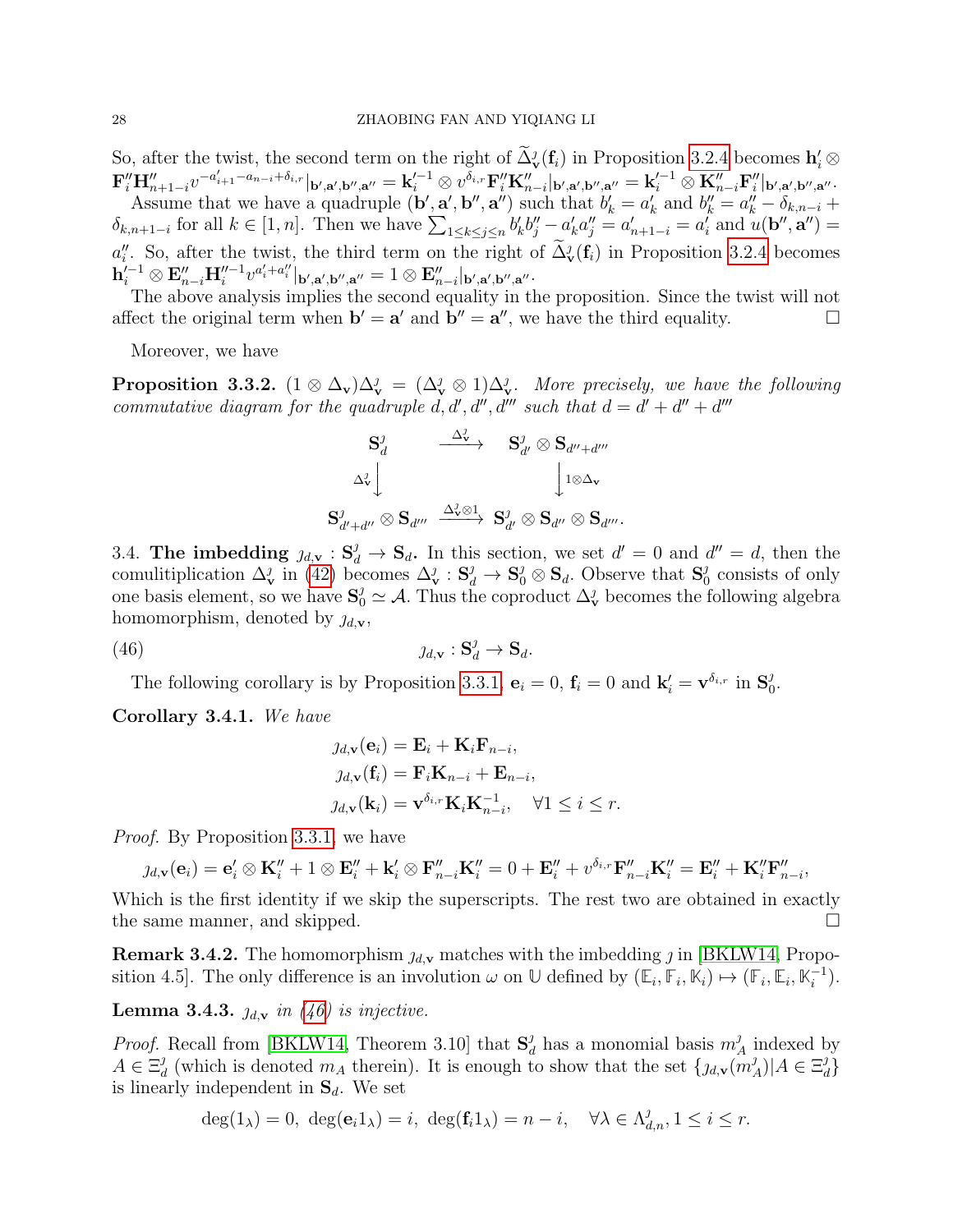Similarly, we define

$$
\deg(1_{\lambda}) = 0, \ \deg(\mathbf{E}_{i}1_{\lambda}) = i, \ \deg(\mathbf{F}_{i}1_{\lambda}) = -i, \quad \forall \lambda \in \Lambda_{d,n}, 1 \leq i \leq n.
$$

We write  $\nu' < \nu$  if  $\nu'_i \leq \nu_i$  for all i and  $\nu'_{i_0} < \nu_{i_0}$  for some  $i_0$ . Suppose that  $\deg(m)$  $_{A}^{j})=\nu\in$  $\mathbb{Z}_{\geq 0}[I]$ . By Corollary [3.4.1,](#page-27-1) we have

$$
\jmath_{d,\mathbf{v}}(m_A^{\jmath}) \in \oplus_{\overline{\mathbf{b}}-\overline{\mathbf{a}}=\nu} \mathbf{S}_d(\mathbf{b},\mathbf{a}) \oplus \oplus_{\overline{\mathbf{d}}-\overline{\mathbf{c}}<\nu} \mathbf{S}_d(\mathbf{d},\mathbf{c}).
$$

For  $A = (a_{ij}) \in \Xi_a^j$  $_d^j$ , we set

$$
\Xi_d(A) = \{ B = (b_{ij}) \in \Xi_d | b_{ij} = 0, \forall i < j, b_{ij} = a_{ij}, \forall i > j, \text{co}(B) \vdash \text{co}(A) \},
$$

where  $\mathbf{b} \vdash \mathbf{a}$  if  $b_i + b_{n+1-i} + \delta_{i,r+1} = a_i$  for all  $1 \leq i \leq n$ . By Corollary [3.4.1,](#page-27-1) we see that

$$
j_{d,\mathbf{v}}(m_A^j) = \sum_{B \in \Xi_d(A)} m_B + \text{lower terms},
$$

where  $m_B$  denotes the monomial attached to B in [\[BLM90,](#page-44-1) Proposition 3.9] and 'lower term' is the remaining summand in  $\oplus_{\bar{\mathbf{d}}-\bar{\mathbf{c}}<\nu} \mathbf{S}_d(\mathbf{d}, \mathbf{c})$ . Now suppose that we have

$$
\sum_{A \in \Xi_d^j} c_{A} \jmath_{d,\mathbf{v}}(m_A^j) = 0, \quad c_A \in \mathcal{A}.
$$

Let M be the set of maximal  $\nu \in \mathbb{Z}[I]$  in the set  $\{\deg(m)$  $\binom{J}{A}$ | $A \in \Xi_a^J$  $\left\{\begin{array}{c}J\ J\end{array}\right\}$  with respect to the natural partial order in  $\mathbb{Z}[I]$ , i.e.,  $\nu' \leq \nu$  if and only if  $\nu_i' \leq \nu_i$  for all i. We have

$$
0 = \sum_{A \in \Xi_d^j} c_{A} \jmath_{d,\mathbf{v}}(m_A^j) = \sum_{A: \deg(m_A^j) \in \mathcal{M}} c_{A} \jmath_{d,\mathbf{v}}(m_A^j) + \text{lower term}.
$$

So we have  $\sum_{A:\deg(m_A^j)\in\mathcal{M}} c_{A}j_{d,\mathbf{v}}(m_A^j)$  $\mathcal{A}_{A}^{J}$  = 0. By [\[BLM,](#page-44-10) Proposition 3.9] and the fact that  $\Xi_d(A) \cap \Xi_d(A') = \emptyset$  if  $A \neq A'$ , the set  $\{\sum_{B \in \Xi_d(A)} m_B\}$ , where A runs over all matrices in  $\Xi_d^J$ such that  $\deg(m)$  $(A_A)^j$   $\in \mathcal{M}$ , is linearly independent in  $\mathbf{S}_d$ . Thus,  $c_A = 0$  for all  $A \in \Xi_d^j$  $\frac{J}{d}$  such that  $deg(m)$  $(\mathcal{A})_A^{\jmath}$   $\in \mathcal{M}$ . Inductively,  $c_A = 0$  for all  $A \in \Xi_a^{\jmath}$ <sup>*j*</sup> Therefore, the set  $\{j_{d,\mathbf{v}}(m)$ <sup>*j*</sup>  $\binom{J}{A}|\mathring{A} \in \Xi_a^{\jmath}$  $_{d}^{j}$ } is linearly independent.

The following is nothing but a special case of Proposition [3.3.2.](#page-27-2)

<span id="page-28-0"></span>**Corollary 3.4.4.** Suppose that  $d' + d'' = d$ . We have the following commutative diagram.

$$
\begin{array}{ccc}\n\mathbf{S}_{d}^{j} & \stackrel{\Delta_{\mathbf{v}}^{j}}{\longrightarrow} & \mathbf{S}_{d'}^{j} \otimes \mathbf{S}_{d''} \\
\downarrow^{j_{d,\mathbf{v}}} & & \downarrow^{j_{d',\mathbf{v}}} \otimes 1 \\
\mathbf{S}_{d} & \stackrel{\Delta_{\mathbf{v}}}{\longrightarrow} & \mathbf{S}_{d'} \otimes \mathbf{S}_{d''}.\n\end{array}
$$

Remark 3.4.5.  $S^j_a$  $\frac{d}{d}$  can be regarded as a 'coideal' subalgebra of  $S_d$  in view of Lemma [3.4.3](#page-27-3) and Corollary [3.4.4.](#page-28-0)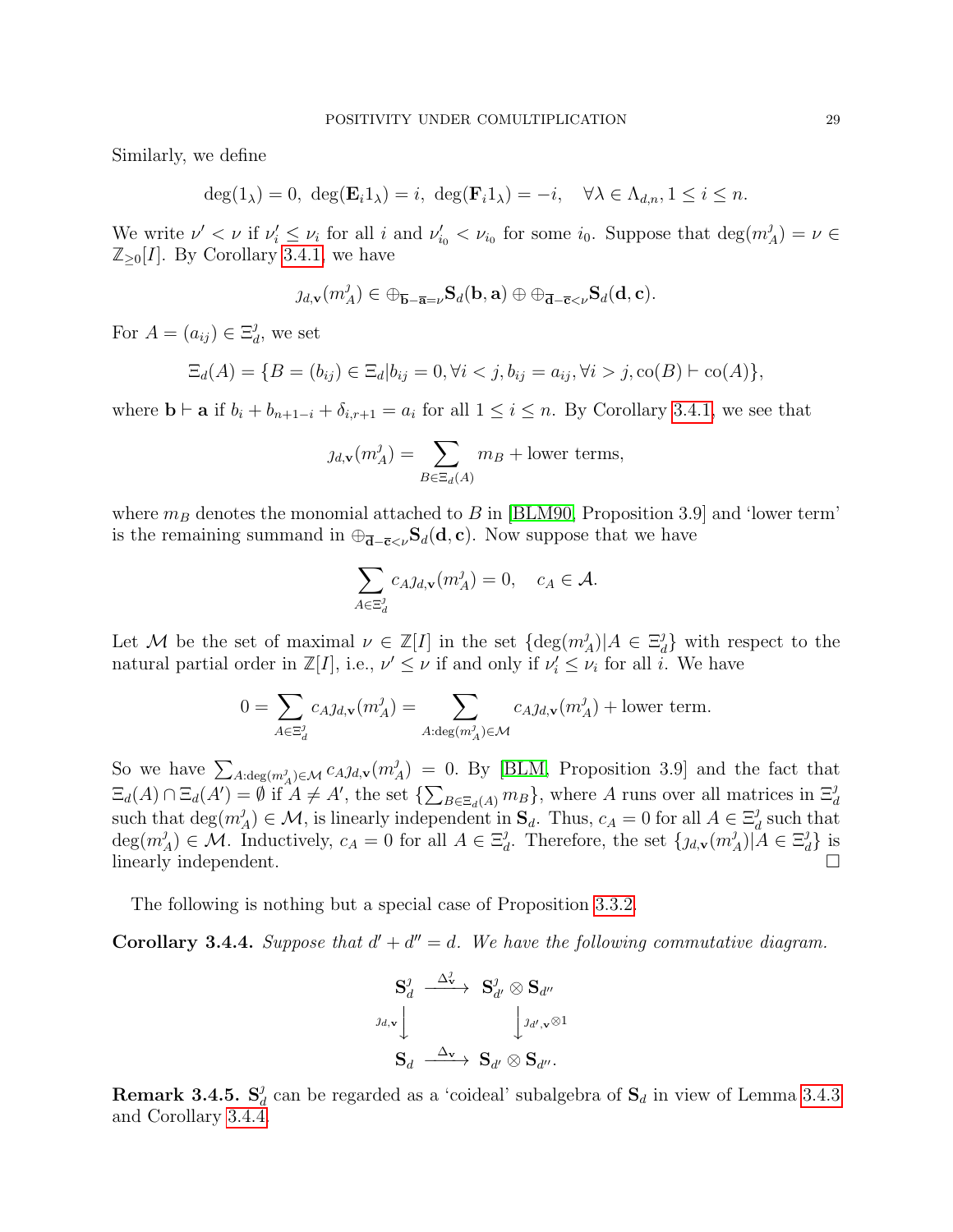3.5. Type A duality vs type B duality. In this section, we use the algebra homomorphism  $\eta_{d,v}$  to establish a direct connection between the geometric type A duality in [\[GL92\]](#page-44-14) and the geometric type B duality in [\[BKLW14\]](#page-44-9).

For any nonnegative integers a, b, we write  $1^a0^b$  for the sequence  $(1, \dots, 1, 0, \dots, 0)$  containing a copies of 1's and b copies of 0's. Similarly, we can define  $1^a0^b1^c$ , etc.

Recall  $X_d$ ,  $X_d(\mathbf{b})$  for  $\mathbf{b} \in \Lambda_{d,n}$  from Section [1.2](#page-3-1) and [1.3.](#page-3-2) We set

$$
\mathbf{T}_{d,n} = \mathcal{A}_{\mathbf{G}_d}(X_d \times X_d(1^d)), \text{ and } \mathbf{H}_{A_d} = \mathcal{A}_{\mathbf{G}_d}(X_d(1^d) \times X_d(1^d)).
$$

By [\[GL92\]](#page-44-14), we know that  $H_{A_d}$  is a Hecke algebra of type  $A_d$  and  $\mathbf{T}_{d,n}$  is a tensor space  $\mathbf{V}_n^{\otimes d}$ where  $V_n$  is a free A-module of rank n. Now the standard convolution defines commuting actions of  $S_d$  and  $H_{A_d}$  on  $T_{d,n}$  from the left and the right, respectively, which is captured in the following diagram.

<span id="page-29-0"></span>(47) 
$$
\mathbf{S}_d \times \mathbf{T}_{d,n} \to \mathbf{T}_{d,n} \stackrel{\psi}{\leftarrow} \mathbf{T}_{d,n} \times \mathbf{H}_{A_d}.
$$

Moreover, the two actions centralize each other.

We shall recall a similar picture in [\[BKLW14\]](#page-44-9) if the  $X_d$  is replaced by its *j*-analogue. Recall  $X_d^j$  $_d^j$ ,  $X_d^j$  $d_{d}^{j}(\mathbf{b})$  for  $\mathbf{b} \in \Lambda_{d,n}^{j}$  from Section [3.1](#page-20-2) and [3.3.](#page-25-0) We set

(48) 
$$
\mathbf{T}_{d,n}^{\jmath} = \mathcal{A}_{\mathbf{G}_d^{\jmath}}(X_d^{\jmath} \times X_d^{\jmath}(1^{2d+1})) \text{ and } \mathbf{H}_{B_d} = \mathcal{A}_{\mathbf{G}_d^{\jmath}}(X_d^{\jmath}(1^{2d+1}) \times X_d^{\jmath}(1^{2d+1})).
$$

Then we have that  $\mathbf{T}_{d,n}^j$  is also isomorphic to the tensor space  $\mathbf{V}_n^{\otimes d}$ , and the following diagram of commuting actions.

(49) 
$$
\mathbf{S}_d^{\jmath} \times \mathbf{T}_{d,n}^{\jmath} \to \mathbf{T}_{d,n}^{\jmath} \leftarrow \mathbf{T}_{d,n}^{\jmath} \times \mathbf{H}_{B_d}.
$$

A slight variant of the imbedding  $\jmath_{d,\mathbf{v}}$  yields the following linear map

$$
\zeta'_{d,\mathbf{b},\mathbf{v}}:\mathcal{A}_{\mathbf{G}_d^{\jmath}}(X_d^{\jmath}(\mathbf{b})\times X_d^{\jmath}(1^{2d+1}))\to\oplus_{\mathbf{b}''\models \mathbf{b},\mathbf{a}''\models 1^{2d+1}}\mathcal{A}_{\mathbf{G}_d}(X_d(\mathbf{b}'')\times X_d(\mathbf{a}'')), \forall \mathbf{b}\in \Lambda_{d,n}^{\jmath},
$$

where  $\mathbf{b}'' \models \mathbf{b}$  stands for  $b_i = b''_i + b''_{n+1-i} + \delta_{i,r+1}$  for all *i*.

For  $\mathbf{a}^{\prime\prime}, \mathbf{b}^{\prime\prime} \models 1^{2d+1}$ , we set

$$
\mathbf{T}_{d,n}^{\mathbf{a}''} = \mathcal{A}_{\mathbf{G}_d}(X_d \times X_d(\mathbf{a}'')) \quad \text{and} \quad {}^{\mathbf{b}''}\mathbf{H}_{A_d} = \mathcal{A}_{\mathbf{G}_d}(X_d(\mathbf{b}'') \times X_d(1^d)).
$$

Let  $\zeta_{d,b,\mathbf{v}}$  denote the composition of  $\zeta'_{b,\mathbf{v}}$  with the projection to the components of  $\mathbf{a}'' =$  $1^{\text{d}}0^{\text{d}+1}$ , i.e.,

$$
\zeta_{d,\mathbf{b},\mathbf{v}} : \mathcal{A}_{\mathbf{G}_d^{\jmath}}(X_d^{\jmath}(\mathbf{b}) \times X_d^{\jmath}(1^{2d+1})) \to \oplus_{\mathbf{b}'' \models \mathbf{b}} \mathcal{A}_{\mathbf{G}_d}(X_d(\mathbf{b}'') \times X_d(1^d)),
$$

where we identify  $X_d(1^d 0^{d+1})$  with  $X_d(1^d)$ . Summing over all  $\mathbf{b} \in \Lambda_{d,n}^j$ , we get a linear map

$$
\zeta_{d,\mathbf{v}}\equiv \oplus_{\mathbf{b}\in \Lambda_{d,n}}\zeta_{d,\mathbf{b},\mathbf{v}}:\mathbf{T}_{d,n}^{\jmath}\rightarrow \mathbf{T}_{d,n}.
$$

Take  $n = 2d + 1$ ,  $\mathbf{b} = 1^{2d+1}$ , we obtain a linear map

$$
\zeta_{d,\mathbf{v}}^1:\mathbf{H}_{B_d}\to \oplus_{\mathbf{b}''\models 1^{2d+1}}\ ^{\mathbf{b}''}\mathbf{H}_{A_d},
$$

which is not necessarily an algebra homomorphism. Note that we identify  ${\bf T}^{1^d0^{d+1}}_{d,n}$  and  $^{1^d0^{d+1}}\mathbf{H}_{A_d}$  with  $\mathbf{T}_{d,n}$  and  $\mathbf{H}_{A_d}$ , respectively.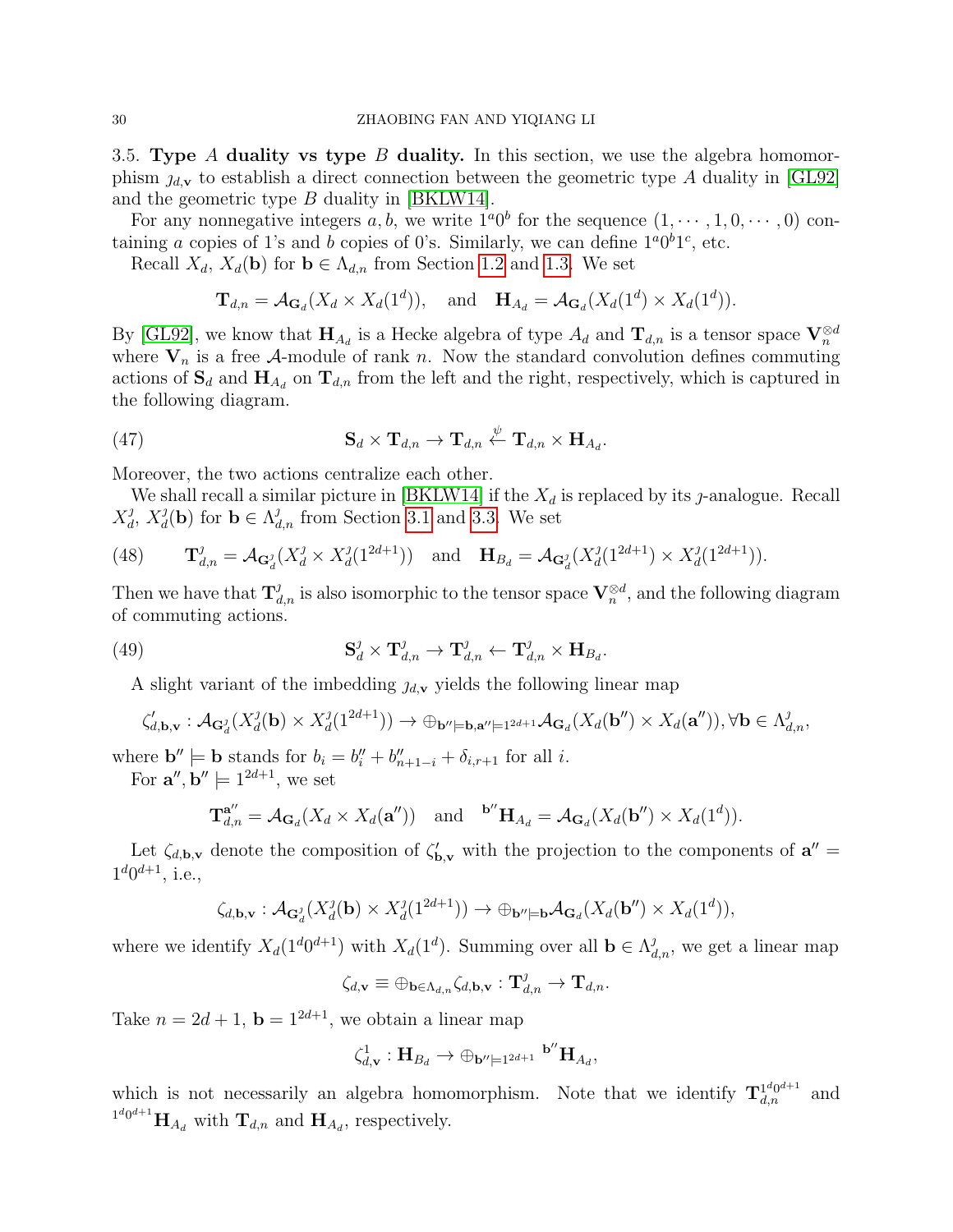<span id="page-30-4"></span>**Proposition 3.5.1.** We have the following commutative diagram relating the geometric type A duality with the geometric type B duality.

$$
\begin{array}{ccc}\n\mathbf{S}_{d}^{j} \times \mathbf{T}_{d,n}^{j} & \longrightarrow & \mathbf{T}_{d,n}^{j} \longleftarrow & \mathbf{T}_{d,n}^{j} \times \mathbf{H}_{B_{d}} \\
\downarrow^{j_{d,\mathbf{v}} \times \zeta_{d,\mathbf{v}}} \downarrow & \downarrow^{j_{d,\mathbf{v}} \times \zeta_{d,\mathbf{v}}^{1}} & \downarrow^{j_{d,\mathbf{v}} \times \zeta_{d,\mathbf{v}}^{1}} \\
\mathbf{S}_{d} \times \mathbf{T}_{d,n} & \longrightarrow & \mathbf{T}_{d,n} \longleftarrow & \oplus_{\mathbf{a}'' \models 1^{2d+1}} \mathbf{T}_{d,n}^{\mathbf{a}''} \times \oplus_{\mathbf{b}'' \models 1^{2d+1}} \mathbf{b}'' \mathbf{H}_{A_{d}} \longleftarrow & \mathbf{T}_{d,n} \times \mathbf{H}_{A_{d}}.\n\end{array}
$$

where  $\psi_2$  is the natural imbedding and  $\psi_2 \psi_1$  is the  $\psi$  in [\(47\)](#page-29-0).

We can describe the linear map  $\zeta_{d,v}$  explicitly. Let  $\Pi_{d,n}$  be the set of  $n \times d$  matrices A such that  $a_{ij} \in \{0,1\}$  and  $\sum_{1 \leq i \leq n} a_{ij} = 1$  for all  $1 \leq j \leq d$ . Then we have

<span id="page-30-3"></span>(50) 
$$
\mathbf{T}_{d,n} = \text{span}_{\mathcal{A}} \{ \ ^{a}[A] | A \in \Pi_{d,n} \}
$$

where  ${}^a[A] = v^{d_A} \zeta_A$  and  $d_A = \sum_{i \ge k, j < l} a_{ij} a_{kl}$ .

Let  $\Pi_{d,n}^j$  be the subset of  $\Pi_{2d+1,n}$  such that  $a_{ij} = a_{n+1-i,2d+2-j}$  for all  $1 \leq i \leq n$  and  $1 \leq j \leq 2d+1$ . (In particular, we have  $a_{r+1,d+1} = 1$ .) We have

<span id="page-30-2"></span>(51) 
$$
\mathbf{T}_{d,n}^{\jmath} = \mathrm{span}_{\mathcal{A}}\{[A]|A \in \Pi_{d,n}^{\jmath}\},
$$

where  $[A] = v^{\ell_A} \zeta^{\jmath}_A$  $\ell_A^j$  and  $\ell_A = \frac{1}{2}$  $\frac{1}{2} \left( \sum_{i \geq j, k < l} a_{ij} a_{kl} - \sum_{i \geq n+1, d+1 > j} a_{ij} \right).$ 

Let  $J_m$  be the  $m \times m$  matrix whose  $(i, j)$ -th component is  $\delta_{i,n+1-j}$  for all  $1 \leq i, j \leq m$ . To a matrix  $A \in \Pi_{d,n}$ , we define a matrix

$$
A^J = (A|\epsilon_{r+1}|J_nAJ_d),
$$

where  $\epsilon_{r+1}$  is the column vector whose entries are zero except at  $r + 1$  which is 1. Then the assignment  $A \mapsto A^J$  defines a bijection  $\Pi_{d,n} \stackrel{\simeq}{\to} \Pi_{d,n}^J$ .

<span id="page-30-1"></span>**Proposition 3.5.2.**  $\zeta_{d,v}([A^J]) = {}^a[A]$ , for all  $A \in \Pi_{d,n}$ .

*Proof.* Suppose that  $\text{ro}(A^{J}) = \mathbf{b}$ . We set  $\mathbf{a}'' = 1^d 0^{d+1}$ ,  $\mathbf{b}' = 0^r 1^1 0^r$  and  $\mathbf{a}' = 0^d 1^1 0^d$ . Then by the definition of  $\zeta_{d,\mathbf{v}}$ , we have

<span id="page-30-0"></span>(52) 
$$
\zeta_{d,\mathbf{v}}([A^J]) = \mathbf{v}^{t_{\mathbf{b''}}}\widetilde{\Delta}_{\mathbf{b'},\mathbf{a'},\mathbf{b''},\mathbf{a''}}^j([A^J])
$$

where

$$
t_{\mathbf{b}''} = \sum_{1 \leq i \leq j \leq n} b_i' b_j'' - \sum_{1 \leq i \leq j \leq 2d+1} a_i' a_i'' + \frac{1}{2} (\sum_{i+j \geq n+1} b_i'' b_j'' - \sum_{i \geq r+1} b_i'' - \sum_{i+j \geq 2d+1} a_i'' a_j'' + \sum_{i \geq d+1} a_i'').
$$

Note that the following formula  $t_{\mathbf{b}''}$  is compatible with the twist in [\(45\)](#page-26-1), since we need to rescale from *n* components to  $2d + 1$  components for **a'** and **a''**. Now using the fact that  $\mathbf{a}'' = 1^d 0^{d+1}$ ,  $\mathbf{b}' = 0^r 1^1 0^r$  and  $\mathbf{a}' = 0^d 1^1 0^d$ , the twist  $t_{\mathbf{b}''}$  can be simplified to

$$
t_{\mathbf{b}''} = \frac{1}{2} \left( \sum_{i+j \ge n+1} b_i'' b_j'' - \sum_{i \ge r+1} b_i'' \right).
$$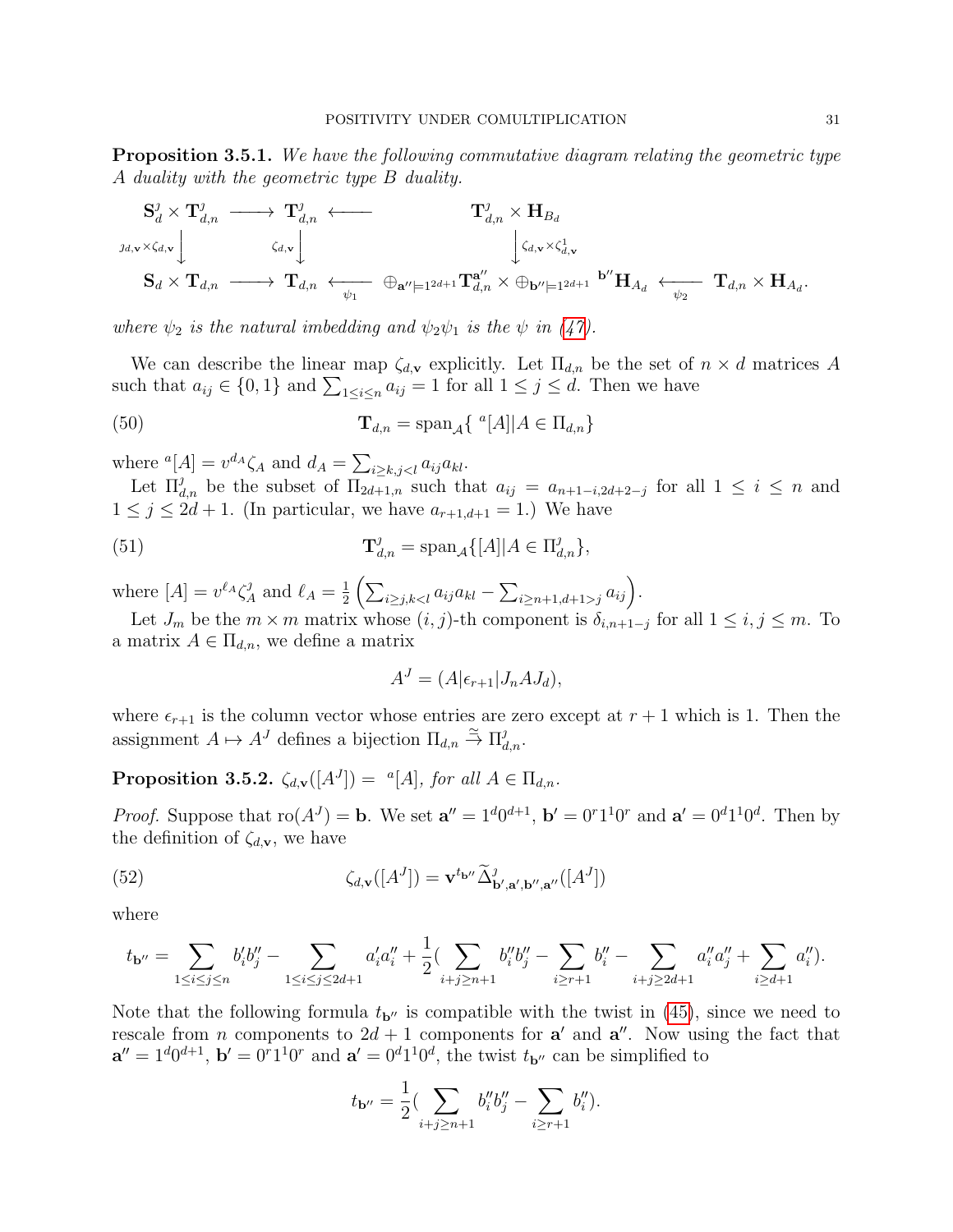By the definition of  $A<sup>J</sup>$ , we can also simplify the numeric  $\ell_{A<sup>J</sup>}$  as follows.

(53) 
$$
\ell_{A^J} = \frac{1}{2} \left( \sum_{i \ge k, j < l} a_{ij}^J a_{kl}^J - \sum_{i \ge r+1, d+1 > j} a_{ij}^J \right), \quad A^J = (a_{ij}^J) \n= \frac{1}{2} \left( \left( \sum_{i \ge k, j < l < d+1} + \sum_{i \ge k, j < d+1 \le l} + \sum_{i \ge k, d+1 \le j < l} a_{ij}^J a_{kl}^J - \sum_{i \ge r+1, d+1 > j} a_{ij}^J \right) \right).
$$

The first sum simplifies to  $\sum_{i \geq k, j < l < d+1} a_{ij} a_{kl}$ . The third sum simplifies to

$$
\sum_{i\geq k,d+1\leq jj} a_{ij}.
$$

The second sum is reduced to

$$
\sum_{i\geq k,jj} a_{ij} = 2t_{\text{ro}(A)}.
$$

So we get  $t_{\mathbf{b}''} - \ell_{A} = -d_A + t_{\mathbf{b}''} - t_{\text{ro}(A)}$ , Thus the identity [\(52\)](#page-30-0) can be rewritten as

$$
\zeta_{d,\mathbf{v}}([A^J]) = v^{-d_A + t_{\mathbf{b}''} - t_{\text{ro}(A)}} \widetilde{\Delta}_{\mathbf{b}',\mathbf{a}',\mathbf{b}'',\mathbf{a}''}^{\jmath}(\zeta_{A^J}^{\jmath})
$$

where  $\zeta_{A}^j$  denote the characteristic function attached to the  $\mathbf{G}_a^j$  $_{d}^{j}$ -orbit indexed by  $A^{J}$ .

Recall that  $\mathbf{a}'' = 1^d 0^{d+1}$ . This implies that for any  $\tilde{L}'' \in X_d(\mathbf{a}'')$ , we have  $Z_i^j$  $\tilde{L}^{\prime}, \tilde{L}^{\prime\prime}$  consists of only one point, i.e., the flag  $\tilde{L}$  such that  $\tilde{L}_i = \tilde{L}_i''$  for all  $i \leq r$  and  $\tilde{L}_i = (\tilde{L}_{n+1-i}'')^{\perp}$  for all  $i \geq r+1$ . Furthermore, if  $(L'', \tilde{L}'') \in \mathcal{O}_A$ , then  $(L, \tilde{L}) \in \mathcal{O}_{A^J}$  for any  $L \in Z_I^J$  $L^j$ ,  $L^j$  and  $\tilde{L} \in Z_{\tilde{r}}^j$  $\tilde{L}'_{\tilde{L}''}$  because  $L_i \cap \tilde{L}_j = L''_i \cap \tilde{L}''_j$ ,  $\forall j \leq d$ . Hence we have  $\tilde{\Delta}_{\mathbf{b}',\mathbf{a}',\mathbf{b}'',\mathbf{a}''}^j(\zeta_{A'}^j) = \delta_{\mathbf{b}'',\text{ro}(A)}\zeta_{A'}$ . The proposition is proved.

By Proposition [3.5.2,](#page-30-1) we have

<span id="page-31-0"></span>**Theorem 3.5.3.** For all  $A \in \Pi_{d,n}$ , we have  $\zeta_{d,\mathbf{v}}(\{A^J\}) = \binom{a}{A} + \sum_{B^J \prec A^J, \text{ro}(B) \neq \text{ro}(A)} c_{B,A} \binom{a}{B}$ where  $c_{B,A} \in \mathbb{Z}_{\geq 0}[\mathbf{v}, \mathbf{v}^{-1}].$ 

Recall the parabolic Kazhdan-Lusztig polynomials  $P_{B,J,AJ}$  and  $P_{B,A}$  of type  $B_d$  and  $A_d$ , respectively.

**Corollary 3.5.4.**  $P_{B^J, A^J} = P_{B, A}$  if  $\text{ro}(B) = \text{ro}(A)$ .

More generally, we have the following commutative diagram of algebras.

$$
\mathbf{H}_{B_d} = \mathcal{A}_{\mathbf{G}_d^j}(X_d^j(1^{2d+1}) \times X_d^j(1^{2d+1})) \xrightarrow{\zeta_{d,\mathbf{v}}} \oplus_{\mathbf{b}'',\mathbf{a}'' \models 1^{2d+1}} \mathcal{A}_{\mathbf{G}_d}(X_d(\mathbf{b}'') \times X_d(\mathbf{a}''))
$$
\n
$$
\downarrow \qquad \qquad \downarrow
$$
\n
$$
\mathbf{S}_{d,2d+1}^j \qquad \qquad \overrightarrow{\phantom{A}_{d,2d+1}} \qquad \qquad \overrightarrow{\phantom{A_{d,2d+1}} \qquad \qquad } \mathbf{S}_{d,2d+1}.
$$

# 3.6. Transfer maps on  $S_d^j$ . The transfer map

$$
\phi_{d,d-n,\mathbf{v}}^{ \jmath}: \mathbf{S}_{d}^{\jmath} \to \mathbf{S}_{d-n}^{\jmath}
$$

is defined to be the composition:  $S_d^j$  $\mathbf{S}^{\jmath}_d \stackrel{\widetilde{\Delta}^{\jmath}}{\longrightarrow} \mathbf{S}^{\jmath}_{d-n} \otimes \mathbf{S}_n \stackrel{1 \otimes \chi}{\longrightarrow} \mathbf{S}^{\jmath}_{d-n} \otimes \mathcal{A} \equiv \mathbf{S}^{\jmath}_d$  $_{d-n}^j$ , where  $\chi$  is in [\(13\)](#page-6-3). It is clear that  $\phi^j_a$  $d_{d,d-n,\mathbf{v}}^j$  is an algebra homomorphism. Moreover, we have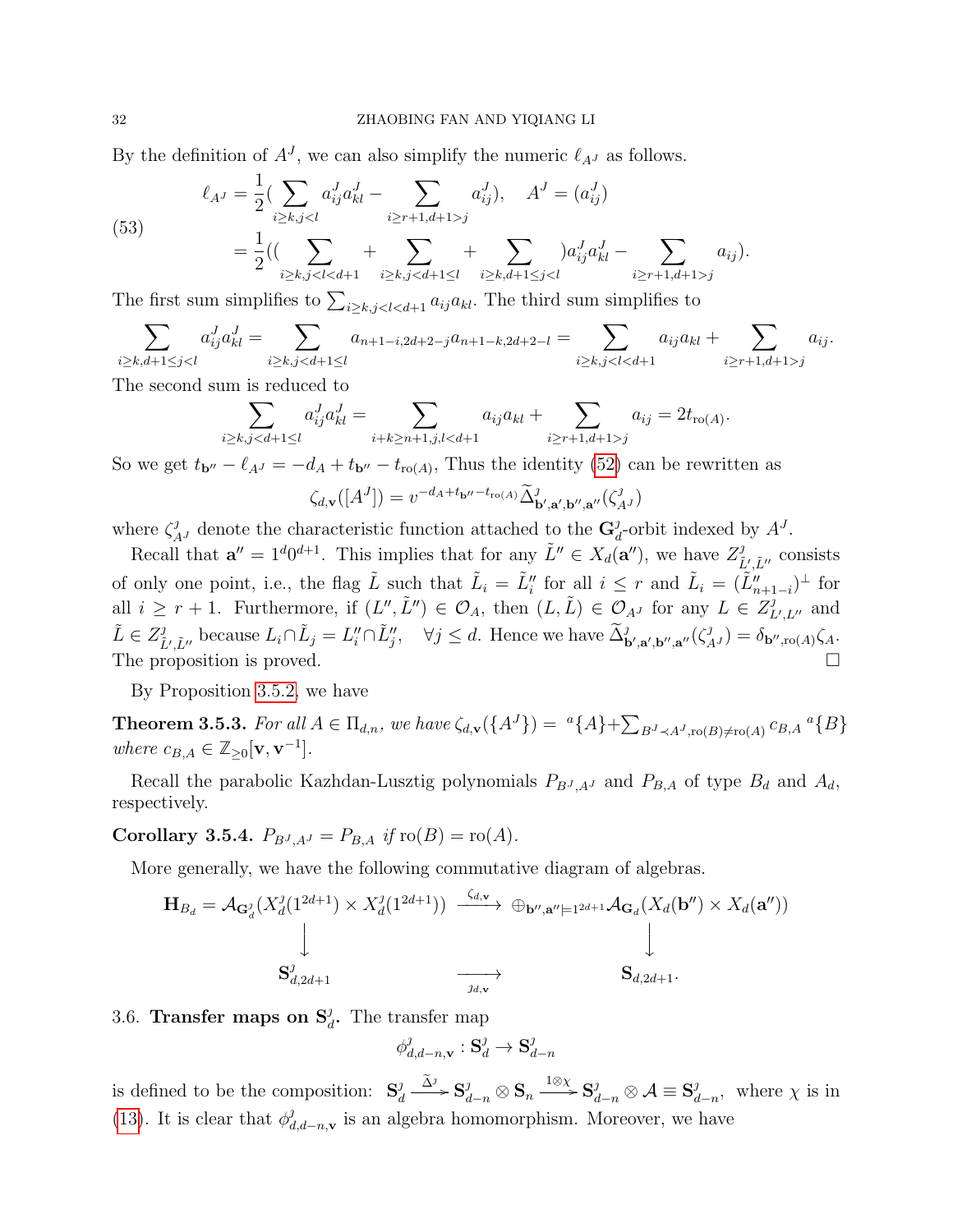<span id="page-32-0"></span>Proposition 3.6.1.  $\phi^j_a$  $\theta _{d,d-n,\mathbf{v}}^{j}(\mathbf{e}_{i})\,=\,\mathbf{e}_{i}^{\prime },\,\,\phi _{d}^{j}% (\mathbf{\hat{e}}_{i}),\,\,\phi _{d,n}^{j}(\mathbf{\hat{e}}_{i}),\,\,\phi _{d,n}^{j}(\mathbf{\hat{e}}_{i}),\,\,\phi _{d,n}^{j}(\mathbf{\hat{e}}_{i}),\,\,\phi _{d,n}^{j}(\mathbf{\hat{e}}_{i}),\,\,\phi _{d,n}^{j}(\mathbf{\hat{e}}_{i}),\,\,\phi _{d,n}^{j}(\mathbf{\hat{e}}_{i}),\,\,\phi _{d,n}^{j}(\mathbf{\hat{e}}_{$  $\mathbf{d}_{d,d-n,\mathbf{v}}^{j}(\mathbf{f}_{i}) = \mathbf{f}'_{i}$ , and  $\phi_{d}^{j}$  $^{\jmath}_{d,d-n,\mathbf{v}}(\mathbf{k}_i^{\pm1})$  $\epsilon^{\pm 1}_i)=\,{\bf k}_i^{\prime\pm 1}$  $i^{\pm 1}$ , for any  $i \in [1, r]$ .

*Proof.* By definitions, we have 
$$
\chi(\mathbf{E}_{i}^{"}) = 0
$$
,  $\chi(\mathbf{F}_{i}^{"}) = 0$ , and  $\chi(\mathbf{H}_{i}^{"}) = \mathbf{v}$ . So we have  
\n
$$
\phi_{d,d-n,\mathbf{v}}^{j}(\mathbf{e}_{i}) = \mathbf{e}_{i}^{\prime} \chi(\mathbf{H}_{i+1}^{"}\mathbf{H}_{n-i}^{"-1}) + \mathbf{h}_{i+1}^{\prime-1} \chi(\mathbf{E}_{i}^{"}\mathbf{H}_{n-i}^{"-1}) + \mathbf{h}_{i+1}^{\prime} \chi(\mathbf{F}_{n-i}^{"}\mathbf{H}_{i+1}^{"}) = \mathbf{e}_{i}^{\prime},
$$
\n
$$
\phi_{d,d-n,\mathbf{v}}^{j}(\mathbf{f}_{i}) = \mathbf{f}_{i}^{\prime} \chi(\mathbf{H}_{i}^{\prime\prime-1}\mathbf{H}_{n+1-i}^{"}) + \mathbf{h}_{i}^{\prime} \chi(\mathbf{F}_{i}^{"}\mathbf{H}_{n+1-i}^{"}) + \mathbf{h}_{i}^{\prime-1} \chi(\mathbf{E}_{n-i}^{"}\mathbf{H}_{i}^{\prime\prime-1}) = \mathbf{f}_{i}^{\prime},
$$
\n
$$
\phi_{d,d-n,\mathbf{v}}^{j}(\mathbf{k}_{i}) = \mathbf{k}_{i}^{\prime} \chi(\mathbf{K}_{i}^{"}\mathbf{K}_{n+1-i}^{"}) = \mathbf{k}_{i}^{\prime}.
$$

The lemma is proved.  $\square$ 

Together with Theorem 3.10 in [\[BKLW14\]](#page-44-9), we have

**Corollary 3.6.2.** The homomorphism  $\phi^j_a$  $\frac{d}{d}$ ,  $d-n$ , v is surjective.

3.7. **Generic version.** Recall the definition of  $\mathbf{v} = \sqrt{q}$  from [\(2\)](#page-3-4) and  $\mathbb{A} = \mathbb{Z}[v, v^{-1}]$ . Recall from [\[BKLW14\]](#page-44-9) that one can construct an associative algebra  $\mathcal{S}_{d}^{j}$  $_d^j$  over  $\mathbb A$  such that

$$
\mathbf S_d^{\jmath} = \mathcal A \otimes_{\mathbb A} \mathbb S_d^{\jmath},
$$

where A is regarded as an A-module with v acting as **v**. Let us make the algebra  $\mathbb{S}_d^j$  more precise. Recall  $\Xi_d$  from Section [1.4.](#page-6-0) Consider the set

<span id="page-32-3"></span>(54) 
$$
\Xi_d^j = \{ M \in \Xi_d | m_{ij} = m_{n+1-i,n+1-j}, \forall 1 \le i, j \le n \}.
$$

Then  $\mathbb{S}_a^j$ <sup>*f*</sup><sub>d</sub> is a free A-module with basis  $\zeta_M^j$  for any  $M \in \Xi_d^j$  whose multiplication is defined by the condition that if  $\zeta_n^j$  $\sum_{M_1}^{j} \zeta_{M_2}^j = \sum_{M \in \Xi_d} h_{M_1,M_2}^M(v) \zeta_M^j$ , where  $h_{M_1,M_2}^M(v) \in A$ , then  $\eta_M^j$  $\eta_{M_1}^j\eta_{M_2}^j=$  $\sum_{M \in \Xi_d^j} h_{M_1,M_2}^M(v)|_{v=v} \eta_M^j$ , in  $\mathbf{S}_d^j$ <sup>*f*</sup><sub>d</sub>, where  $\eta_M^j$  is the characteristic function of the  $\mathbf{G}_a^j$  $_{d}^{j}$ -orbit in  $X^{\jmath}_d \times \overset{u}{X}{}^{\jmath}_d$ <sup>*j*</sup> indexed by *M* via [\(12\)](#page-6-4). Let  $\mathbb{S}_d^j$  $d_d(\mathbf{b}, \mathbf{a}) = \text{span}_{\mathbb{A}} \{ \zeta_M | \text{ro}(M) = \mathbf{b}, \text{co}(M) = \mathbf{a} \}.$  We have  $\mathbb{S}_a^j$  $\smallint_{d}^{\jmath} (\mathbf{c},\mathbf{b}') \mathbb{S}^{\jmath}_d$  $\delta_d^{\jmath}(\mathbf{b},\mathbf{a})\subseteq \delta_{\mathbf{b}',\mathbf{b}}\hat{\mathbb{S}}_d^{\jmath}$  $\frac{\jmath_d}{}(\mathbf{c},\mathbf{a}).$ 

By using the monomial basis in [\[BKLW14,](#page-44-9) Theorem 3.10], one can show that  $\mathbb{S}_{q}^{j}$  $_d^j$  enjoys the same results for  $S_d^j$  $d<sub>d</sub>$  from the previous sections. The following is a generic version of Proposition [3.3.1.](#page-26-0)

**Proposition 3.7.1.** There is a unique algebra homomorphism

<span id="page-32-1"></span>(55) 
$$
\Delta^j : \mathbb{S}_d^j \to \mathbb{S}_{d'}^j \otimes \mathbb{S}_{d''}
$$

such that  $\mathcal{A} \otimes_{\mathbb{A}} \mathbb{A}^{\jmath} = \Delta^{\jmath}_{\mathbf{v}}$  and

$$
\Delta^{j}(\mathbf{e}_{i}) = \mathbf{e}'_{i} \otimes \mathbf{K}''_{i} + 1 \otimes \mathbf{E}''_{i} + \mathbf{k}'_{i} \otimes \mathbf{F}''_{n-i} \mathbf{K}''_{i},
$$
  
\n
$$
\Delta^{j}(\mathbf{f}_{i}) = \mathbf{f}'_{i} \otimes \mathbf{K}''_{n-i} + \mathbf{k}'_{i}^{-1} \otimes \mathbf{K}''_{n-i} \mathbf{F}''_{i} + 1 \otimes \mathbf{E}''_{n-i},
$$
  
\n
$$
\Delta^{j}(\mathbf{k}_{i}) = \mathbf{k}'_{i} \otimes \mathbf{K}''_{i} \mathbf{K}''_{n-i}, \quad \forall 1 \leq i \leq r.
$$

Recall the canonical basis  $\{\{M\}_d | M \in \Xi_d^j\}$  $\{d\}$  of  $\mathbb{S}_a^j$  $d_d$  from [\[BKLW14,](#page-44-9) 3.6]. We have the following positivity result of the canonical basis of  $\mathbb{S}_d^j$  with respect to the coproduct  $\Delta^j$ .

<span id="page-32-2"></span>**Proposition 3.7.2.** If  $\mathbb{A}^j(\{M\}_d) = \sum_{M' \in \Xi_{d'}^j, M'' \in \Xi_{d''}} h_M^{M', M''} \{M'\}_{d'} \otimes \{M''\}_{d''},$  then we have  $h_M^{M',M''} \in \mathbb{Z}_{\geq 0}[v, v^{-1}].$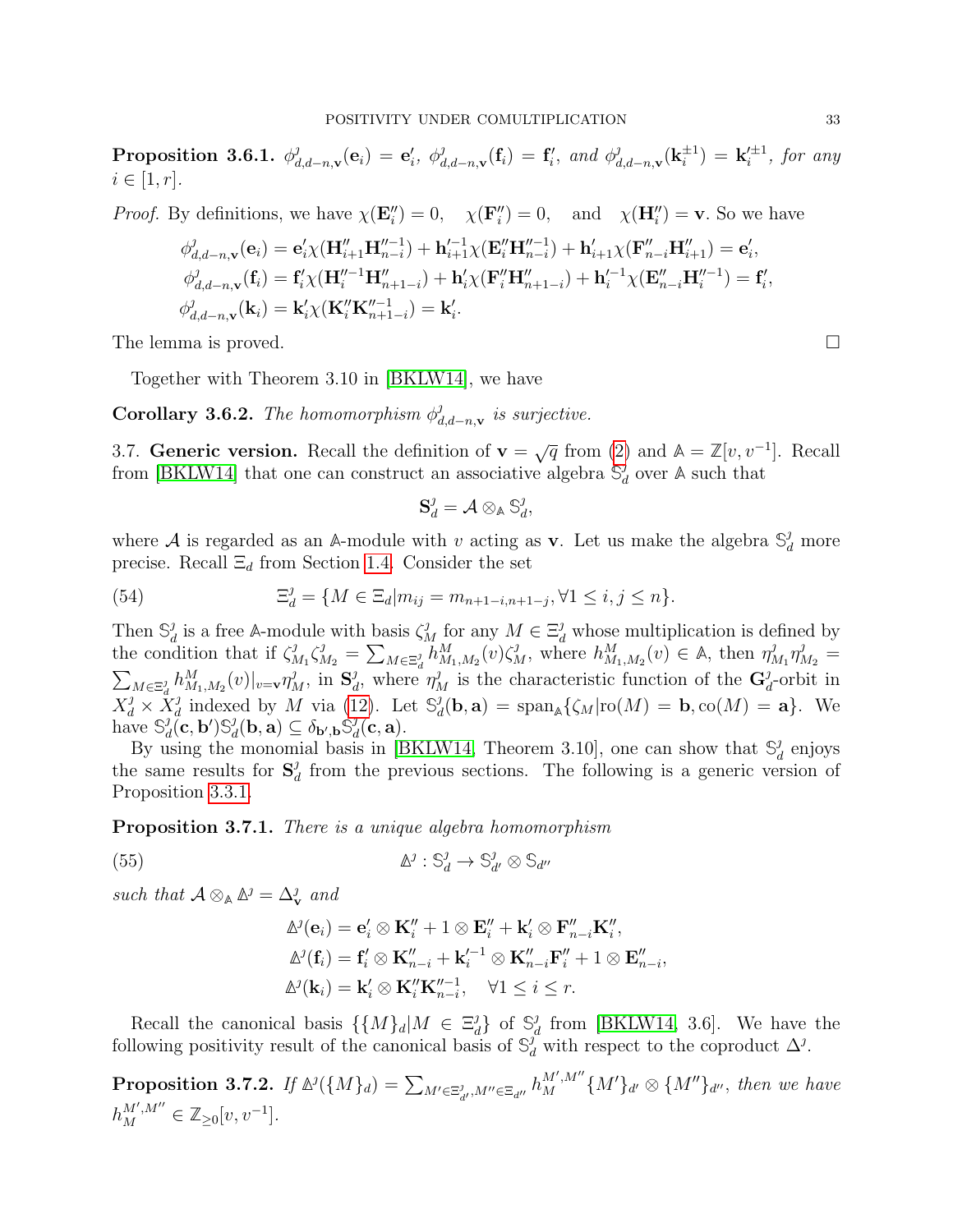Proof. The proof is similar to that of Proposition [1.5.3.](#page-8-0) We consider the orthogonal group  $\overline{\mathbf{G}}^{\jmath}_a$  $\frac{d}{d}$  and the isotropic flag variety  $\overline{\mathbf{X}}_{d}^{j}$  $d_d^j(\mathbf{a})$  over  $\overline{\mathbb{F}_q}$ , whose  $\mathbb{F}_q$ -points are exactly  $\mathbf{G}_d^j$  $\frac{d}{d}$  and  $X_d^j$  $_{d}^{\jmath}(\mathbf{a}),$ respectively. The linear form  $Q^j$  can be extended naturally to a form  $\mathbf{Q}^j$  on  $\overline{\mathbb{F}_q}^D$ . Suppose that  $\mathcal{D}''$  is isotropic with respect to  $\mathbf{Q}^j$ . We can fix a decomposition  $\overline{\mathbb{F}_q}^D = \mathcal{D}'' \oplus T \oplus W$  such that Lemma [3.2.1](#page-21-0) (a)-(c) hold. With respect to the bases in Lemma  $3.2.1$  (c) and fix a basis  $\sqrt{ }$ 0 0 1  $\setminus$ 

for T, we can further assume that the associated matrix of  $\mathbf{Q}^j$  is of the form  $\mathcal{L}$ 0 1 0 1 0 0  $\vert$ ,

since  $\mathbf{Q}^j$  is defined over an algebraic closed field. Recall that  $\overline{\mathbf{G}}_m = GL(1, \overline{\mathbb{F}_q})$ . We define  $\sqrt{ }$  $0 \t 0 \t t.1$  $\setminus$ 

an imbedding  $\overline{\mathbf{G}}_m \to \overline{\mathbf{G}}_d^j$  by  $t \mapsto$  $\overline{1}$ 0 1 0  $t^{-1}$ .1 0 0 where the 1s denote the identity matrix

of the desired rank. Then the  $\overline{\mathbf{G}}_m$ -fixed-point set of  $\overline{\mathbf{X}}_a^j$  $d_d(\mathbf{a})$  consists of all flags L such that  $L_i = (L_i \cap \mathcal{D}'') \oplus (L_i \cap T) \oplus (L_i \cap W)$  for all i, hence is  $\sqcup_{(\mathbf{a}',\mathbf{a}'')\vdash \mathbf{a}} \overline{\mathbf{X}}_{a}^j$  $d_d^{\jmath}(\mathbf{a}') \times \overline{\mathbf{X}}_{d''}(\mathbf{a}'')$ . Furthermore, the attracting set of  $\overline{\mathbf{X}}_a^j$  $d_d^j(\mathbf{a}') \times \overline{\mathbf{X}}_{d''}(\mathbf{a}'')$ , for all  $(\mathbf{a}', \mathbf{a}'') \vdash \mathbf{a}$ , is the algebraic variety  $\overline{\mathbf{X}}_{\mathbf{a}, \mathbf{a}'}^{j+1}$  $a,a',a''$ whose  $\mathbb{F}_q$ -point set is  $X_{\mathbf{a},\mathbf{a}}^{j+}$  $a_{\mathbf{a},\mathbf{a}',\mathbf{a}''}^{j+} = \{L \in X_d^j\}$  $d_d^{\jmath} |(\pi^{\natural}(L), \pi''(L)) \in X_d^{\jmath}$  $d'_{d'}(\mathbf{a}') \times X_{d''}(\mathbf{a}'')\}.$  Thus we have a diagram

$$
\overline{\mathbf{X}}^{\jmath}_d(\mathbf{a}) \stackrel{\iota_{\jmath}}{\longleftarrow} \overline{\mathbf{X}}^{\jmath+}_{\mathbf{a},\mathbf{a}',\mathbf{a}''} \stackrel{\pi^{\jmath}}{\xrightarrow{--}} \overline{\mathbf{X}}^{\jmath}_{d'}(\mathbf{a}') \times \overline{\mathbf{X}}_{d''}(\mathbf{a}''),
$$

where the first arrow is an inclusion and the second is induced by the definitions. Arguing in a similar way as Lemma [1.3.5,](#page-6-2) we see that  $\Delta_{\mathbf{b}',\mathbf{a}',\mathbf{b}'',\mathbf{a}'}^{j}$  is the function version of the hyperbolic localization functor  $\pi_l^j$  ${}_{1}^{j}$ . Now applying Braden's result [\[B03\]](#page-44-15), we are done.  $\square$ 

**Remark 3.7.3.** Note that the rank of the vector bundle  $\pi^j$  is

$$
\sum_{1 \leq i < j \leq n} a_i' a_j'' + \frac{1}{2} \left( \sum_{i+j > n+1} a_i'' a_j'' - \sum_{i > r+1} a_i'' \right).
$$

This provides an explanation of the twist in [\(45\)](#page-26-1).

Moreover, we have the following generic version of Proposition [3.6.1.](#page-32-0)

Proposition 3.7.4. There is a unique algebra homomorphism

$$
\phi_{d,d-n}^{\jmath}:\mathbb{S}_{d}^{\jmath}\to\mathbb{S}_{d-n}^{\jmath}
$$

such that  $\mathcal{A} \otimes_{\mathbb{A}} \phi_{d,d-n}^j = \phi_a^j$  $_{d,d-n,\mathbf{v}}^{j}$  and

$$
\phi_{d,d-n}^j(\mathbf{e}_i) = \mathbf{e}'_i, \ \phi_{d,d-n}^j(\mathbf{f}_i) = \mathbf{f}'_i, \ \text{and} \ \phi_{d,d-n}^j(\mathbf{k}_i^{\pm 1}) = \mathbf{k}'_i^{\pm 1}, \forall 1 \le i \le r.
$$

By setting  $d' = 0$  in [\(55\)](#page-32-1), we have the following generic version of Corollary [3.4.1.](#page-27-1)

<span id="page-33-0"></span>Proposition 3.7.5. There is a unique algebra imbedding

$$
j_d: \mathbb{S}_d^j \to \mathbb{S}_d
$$

such that  $A \otimes_{A} \mathcal{A} = \mathcal{A}_{d,v}$  and

$$
j_d(\mathbf{e}_i) = \mathbf{E}_i + \mathbf{K}_i \mathbf{F}_{n-i},
$$
  
\n
$$
j_d(\mathbf{f}_i) = \mathbf{F}_i \mathbf{K}_{n-i} + \mathbf{E}_{n-i},
$$
  
\n
$$
j_d(\mathbf{k}_i) = v^{\delta_{i,r}} \mathbf{K}_i \mathbf{K}_{n-i}^{-1}, \quad \forall 1 \le i \le r.
$$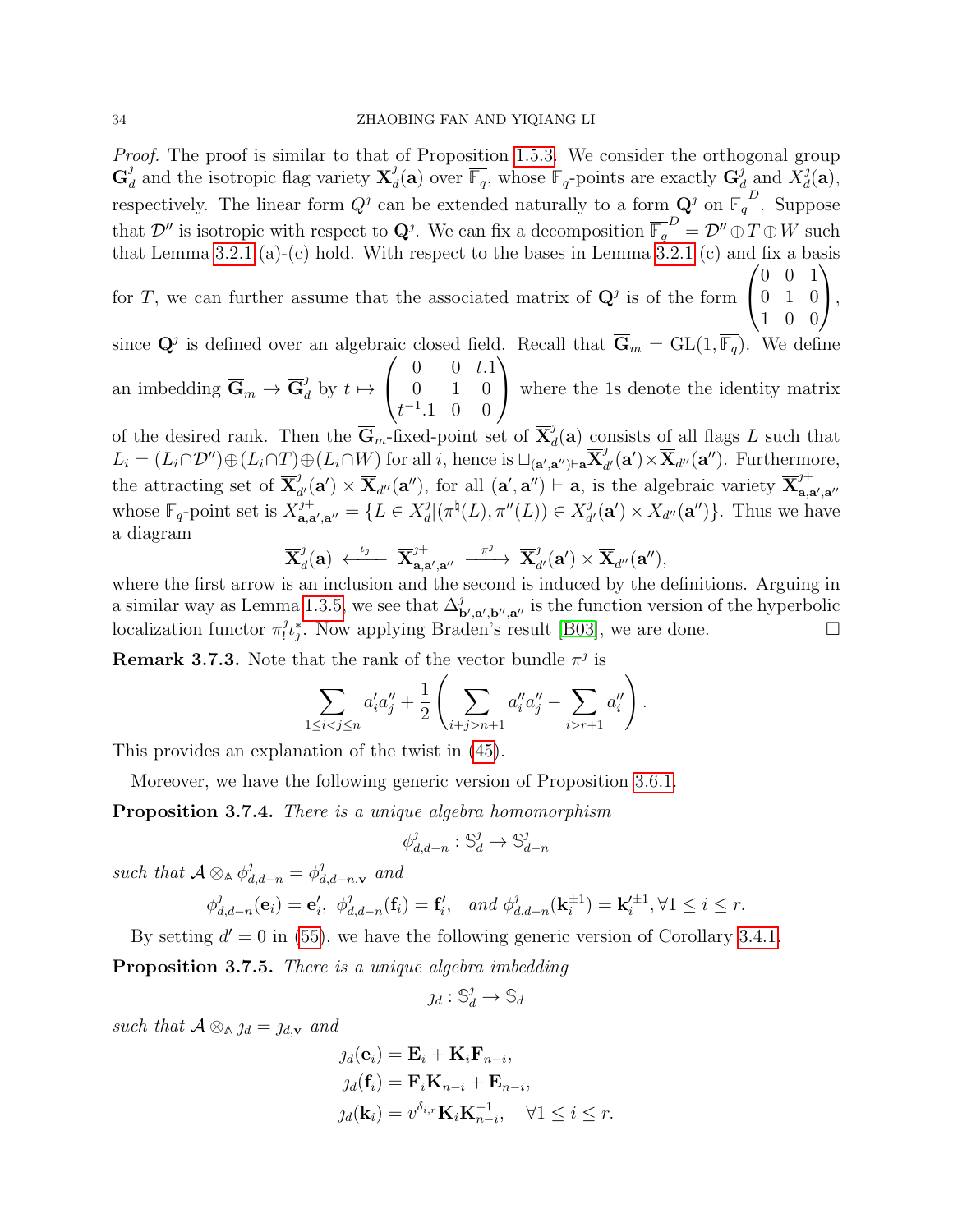Suppose that  ${B}_d$  is a canonical basis element in  $\mathbb{S}_d^j$  $_d^j$ , we have

<span id="page-34-2"></span>(56) 
$$
j_d({B}_d) = \sum g_{B,A}{A}_d
$$

where the sum runs over the set of canonical basis elements  $\{A\}_d$  in  $\mathcal{S}_d$ . By Propositions [3.7.2](#page-32-2) and [3.7.5,](#page-33-0) we have

<span id="page-34-3"></span>Corollary 3.7.6.  $g_{B,A} \in \mathbb{Z}_{\geq 0}[v, v^{-1}].$ 

## 4. POSITIVITY FOR THE MODIFIED COIDEAL SUBALGEBRA  $\dot{\mathbb{U}}^{\jmath}$

<span id="page-34-1"></span><span id="page-34-0"></span>4.1. **The coideal subalgebra**  $\mathbb{U}^j$ . By definition,  $\mathbb{U}^j \equiv \mathbb{U}^j(\mathfrak{sl}_n)$  is an associative algebra over  $\mathbb{Q}(v)$  generated by  $\mathbb{e}_i$ ,  $\mathbb{f}_i$ ,  $\mathbb{k}_{\pm i}$  for  $1 \leq i \leq r$  and subject to the following defining relations. For any  $1 \le i, j \le r$  and  $a_{ij} = 2\delta_{i,j} - \delta_{i,j+1} - \delta_{i,j-1}$ ,

$$
k_{i}k_{j} = k_{j}k_{i},
$$
  
\n
$$
k_{i}k_{i}^{-1} = k_{i}^{-1}k_{i} = 1,
$$
  
\n
$$
k_{i}e_{j} = v^{a_{ij} + \delta_{i,r}\delta_{j,r}}e_{j}k_{i},
$$
  
\n
$$
k_{i}f_{j} = v^{-a_{ij} - \delta_{i,r}\delta_{j,r}}f_{j}k_{i},
$$
  
\n
$$
e_{i}f_{j} - f_{j}e_{i} = \delta_{i,j}\frac{k_{i} - k_{i}^{-1}}{v - v^{-1}}, \text{ if } (i, j) \neq (r, r),
$$
  
\n
$$
e_{r}^{2}f_{r} + f_{r}e_{r}^{2} = (v + v^{-1})(e_{r}f_{r}e_{r} - e_{r}(vk_{r} + v^{-1}k_{r}^{-1})),
$$
  
\n
$$
f_{r}^{2}e_{r} + e_{r}f_{r}^{2} = (v + v^{-1})(f_{r}e_{r}f_{r} - (vk_{r} + v^{-1}k_{r}^{-1})f_{r}),
$$
  
\n
$$
e_{i}e_{j} = e_{j}e_{i}, \text{ if } |i - j| > 1,
$$
  
\n
$$
f_{i}f_{j} = f_{j}f_{i}, \text{ if } |i - j| > 1,
$$
  
\n
$$
e_{i}^{2}e_{j} + e_{j}e_{i}^{2} = (v + v^{-1})e_{i}e_{j}e_{i}, \text{ if } |i - j| = 1,
$$
  
\n
$$
f_{i}^{2}f_{j} + f_{j}f_{i}^{2} = (v + v^{-1})f_{i}f_{j}f_{i}, \text{ if } |i - j| = 1.
$$

Recall the algebra **U** from Section [1.6](#page-8-3) from [\[BKLW14,](#page-44-9) Proposition 4.5], see also [\[BW13\]](#page-44-8), we have an injective algebra homomorphism

$$
j:\mathbb{U}^j\to\mathbb{U},
$$

defined by

$$
\jmath(\mathbf{e}_i) = \mathbb{E}_i + \mathbb{K}_i \mathbb{F}_{n-i}, \ \jmath(\mathbf{f}_i) = \mathbb{F}_i \mathbb{K}_{n-i} + \mathbb{E}_{n-i}, \ \jmath(\mathbf{k}_i) = v^{\delta_{i,r}} \mathbb{K}_i \mathbb{K}_{n-i}^{-1}, \quad \forall 1 \le i \le r.
$$

Here  $n = 2r + 1$ . By composing *j* with  $\Delta$  in [\(18\)](#page-9-0), we have an algebra homomorphism  $\mathbb{\Delta}^j$  :  $\mathbb{U}^j$   $\rightarrow$   $\mathbb{U}^j$  ⊗  $\mathbb{U}$  defined by

$$
\Delta^{j}(\mathbf{e}_{i}) = \mathbf{e}_{i} \otimes \mathbb{K}_{i} + 1 \otimes \mathbb{E}_{i} + \mathbb{K}_{i} \otimes \mathbb{F}_{n-i} \mathbb{K}_{i},
$$
  

$$
\Delta^{j}(\mathbb{f}_{i}) = \mathbb{f}_{i} \otimes \mathbb{K}_{n-i} + \mathbb{K}_{i}^{-1} \otimes \mathbb{K}_{n-i} \mathbb{F}_{i} + 1 \otimes \mathbb{E}_{n-i},
$$
  

$$
\Delta^{j}(\mathbb{K}_{i}) = \mathbb{K}_{i} \otimes \mathbb{K}_{i} \mathbb{K}_{n-i}^{-1}, \quad \forall 1 \leq i \leq r.
$$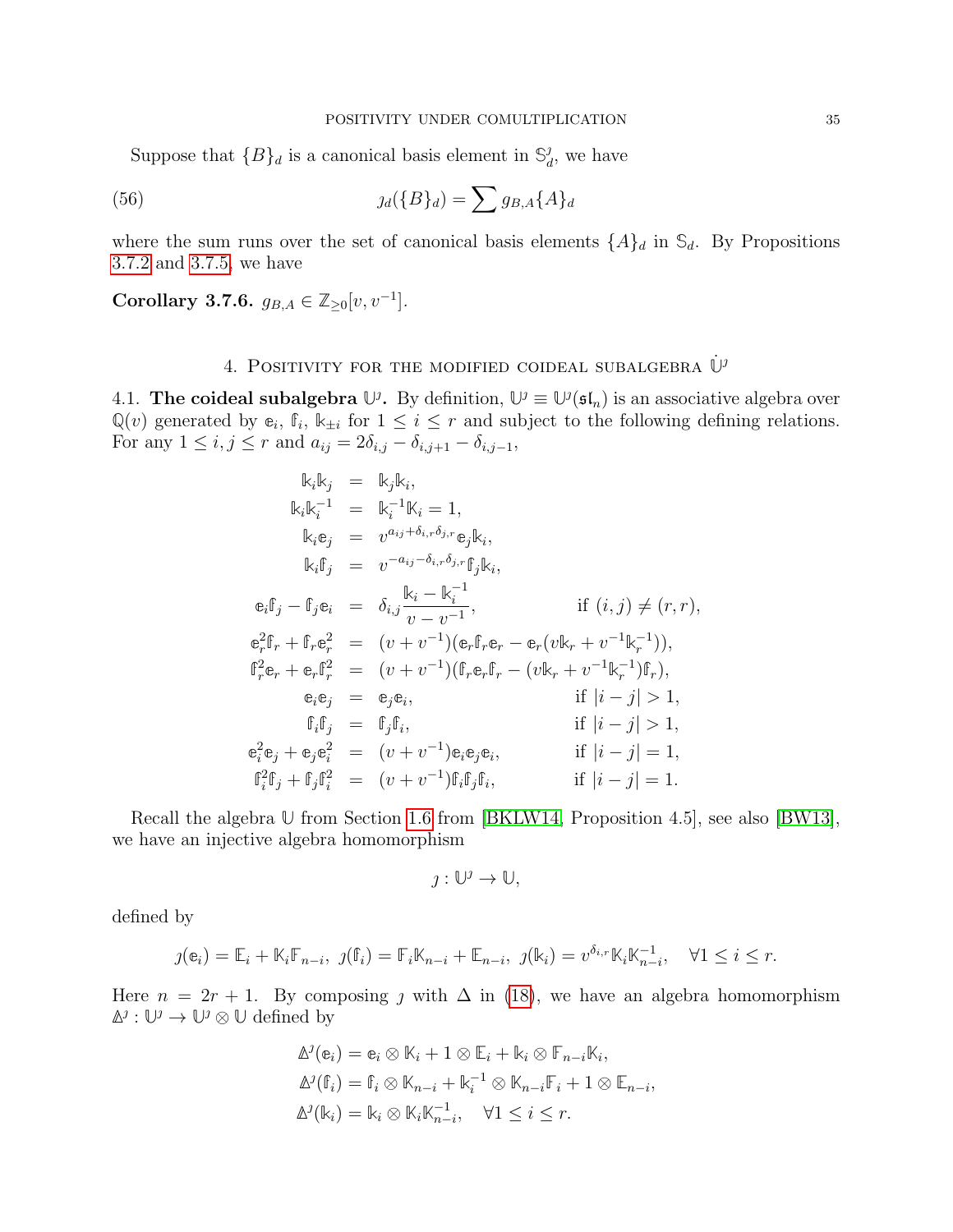4.2. **The algebra**  $\dot{\mathbb{U}}$ <sup>*i*</sup>. On  $\mathbb{Z}^n$ , we define an equivalence relation "≈" by  $\mu \approx \lambda$  if and only if  $\mu - \lambda = m(2, \dots, 2)$  for some  $m \in \mathbb{Z}$ . Let  $\hat{\mu}$  denote the equivalence class of  $\mu$  with respect to  $\approx$ . Consider the following subset in the set  $\mathbb{Z}^n/\approx$  of equivalence classes.

<span id="page-35-1"></span>(57) 
$$
\mathbb{X}^j = \{\widehat{\mu} \in \mathbb{Z}^n / \approx |\mu_i = \mu_{n+1-i}, \forall 1 \leq i \leq n, \mu_{r+1} \text{ is odd}\}.
$$

We define

$$
\dot{\mathbb{U}}^j = \bigoplus_{\widehat{\mu}, \widehat{\lambda} \in \mathbb{X}^j} \widehat{\mu} \mathbb{U}^j_{\widehat{\lambda}},
$$
  

$$
\widehat{\mu} \mathbb{U}^j_{\widehat{\lambda}} = \mathbb{U}^j / \left( \sum_{1 \le i \le r} (k_i - v^{-\mu_i + \mu_{i+1}}) \mathbb{U}^j + \sum_{1 \le i \le r} \mathbb{U}^j (k_i - v^{-\lambda_i + \lambda_{i+1}}) \right)
$$

.

The algebra  $\dot{\mathbb{U}}$ <sup>*i*</sup> is the modified form of  $\mathbb{U}$ <sup>*i*</sup> (see [\[BKLW14,](#page-44-9) 4.6] for the  $\mathfrak{gl}_n$  version). Let

$$
\pi_{\widehat{\mu},\widehat{\lambda}}:\mathbb{U}^{\jmath}\to \pi \mathbb{U}^{\jmath}_{\widehat{\lambda}}
$$

be the natural projection.

Recall the set  $\mathbb{X}^j$  from [\(57\)](#page-35-1) and  $s_i$  the *i*-standard basis element of  $\mathbb{Z}^n$ . We define an abelian group structure on  $\mathbb{X}^j$  by  $\widehat{\mu} + \widehat{\lambda} = \widehat{\pi}$ , with  $\pi = \mu + \lambda - s_{r+1}$ . We set

$$
I^j = \{1, \cdots, r\}.
$$

The assignment  $i \mapsto -s_i + s_{i+1} + s_{n-i} - s_{n+1-i} + s_{r+1}$ ,  $\forall i \in I^j$ , defines an embedding of abelian groups  $\mathbb{Z}[I^j] \hookrightarrow \mathbb{X}^j$ . We shall identify elements in  $\mathbb{Z}[I^j]$  with their images in  $\mathbb{X}^j$ . Then the algebra  $\mathbb{U}^j$  in Section [4.1](#page-34-1) admits a  $\mathbb{Z}[I^j]$ -graded decomposition  $\mathbb{U}^j = \bigoplus_{\omega \in \mathbb{Z}[I^j]} \mathbb{U}^j(\omega)$ defined by

$$
\mathbf{e}_i \in \mathbb{U}^{\mathcal{I}}(i), \ \mathbf{f}_i \in \mathbb{U}^{\mathcal{I}}(-i), \ \mathbf{k}_i^{\pm 1} \in \mathbb{U}^{\mathcal{I}}(0), \ \mathbb{U}^{\mathcal{I}}(\omega)\mathbb{U}^{\mathcal{I}}(\omega') \subseteq \mathbb{U}^{\mathcal{I}}(\omega + \omega'), \quad \forall i \in I^{\mathcal{I}}.
$$

Let  $\widehat{\mu} \mathbb{U}^{\jmath}_{\widehat{\jmath}}$  $\lambda$  $(\omega) = \pi_{\widehat{\mu}, \widehat{\lambda}}(\mathbb{U}^j(\omega)).$  By a standard argument, we have

<span id="page-35-2"></span> $\text{Lemma 4.2.1. } \widehat{\mu} \mathbb{U}^j_{\widehat{\lambda}}$  $\widehat{\lambda}^j(\omega) = 0$  unless  $\widehat{\mu} - \widehat{\lambda} = \omega \in \mathbb{Z}[I^j] \subseteq \mathbb{X}^j$ .

4.3. Positivity with respect to **∆** . We introduce the following notations to simplify the presentation. For any  $\mu, \mu', \mu'' \in \mathbb{Z}^n$ , we write

<span id="page-35-3"></span>
$$
(58)\qquad \qquad (\mu',\mu'') \vdash \mu,
$$

if and only if  $\mu'_i + \mu''_i + \mu''_{n+1-i} = \mu_i$ , for all  $1 \le i \le n$ . If  $\mu' = s_{r+1}$ , we simply write  $\mu'' \vdash \mu$ . Assume that  $(\mu', \mu'') \vdash \mu$ , then by definition we have

$$
\Delta^{j}(\mathbb{k}_{i} - v^{-\mu_{i} + \mu_{i+1}}) = (\mathbb{k}_{i} - v^{-\mu'_{i} + \mu'_{i+1}}) \otimes \mathbb{K}_{i} \mathbb{K}_{n-i}^{-1} + v^{-\mu'_{i} + \mu'_{i+1}} \otimes (\mathbb{K}_{i} - v^{-\mu''_{i} + \mu''_{i+1}}) \mathbb{K}_{n-i}^{-1} + v^{-\mu'_{i} - \mu''_{i} + \mu'_{i+1} + \mu''_{i+1}} \otimes (\mathbb{K}_{n-i}^{-1} - v^{\mu''_{n-i} - \mu''_{n+1-i}}).
$$

This induces a unique linear map

$$
\underline{\mathbb{A}}_{\widehat{\mu}',\widehat{\lambda}',\overline{\mu''},\overline{\lambda''}}^{\jmath}:\ \widehat{\mu}\mathbb{U}_{\widehat{\lambda}}^{\jmath}\to \ \widehat{\mu}\mathbb{U}_{\widehat{\lambda}'}^{\jmath}\otimes \overline{\mu''}\mathbb{U}_{\overline{\lambda''}},\quad \forall (\mu',\mu'')\vdash \mu, (\lambda',\lambda'')\vdash \lambda
$$

such that the following diagram commutes.

<span id="page-35-0"></span>(59)  
\n
$$
\downarrow \qquad \qquad \mathbb{U}^{j} \otimes \mathbb{U}
$$
\n
$$
\downarrow \qquad \qquad \downarrow
$$
\n
$$
\hat{\mu} \mathbb{U}^{j} \overset{\Delta^{j}}{\underset{\widehat{\mu}^{j}}{\longrightarrow} \widehat{\lambda^{j}, \widehat{\mu^{i}}, \widehat{\lambda^{j}}, \mu^{i}}}} \hat{\mu} \mathbb{U}^{j} \otimes \mathbb{U}
$$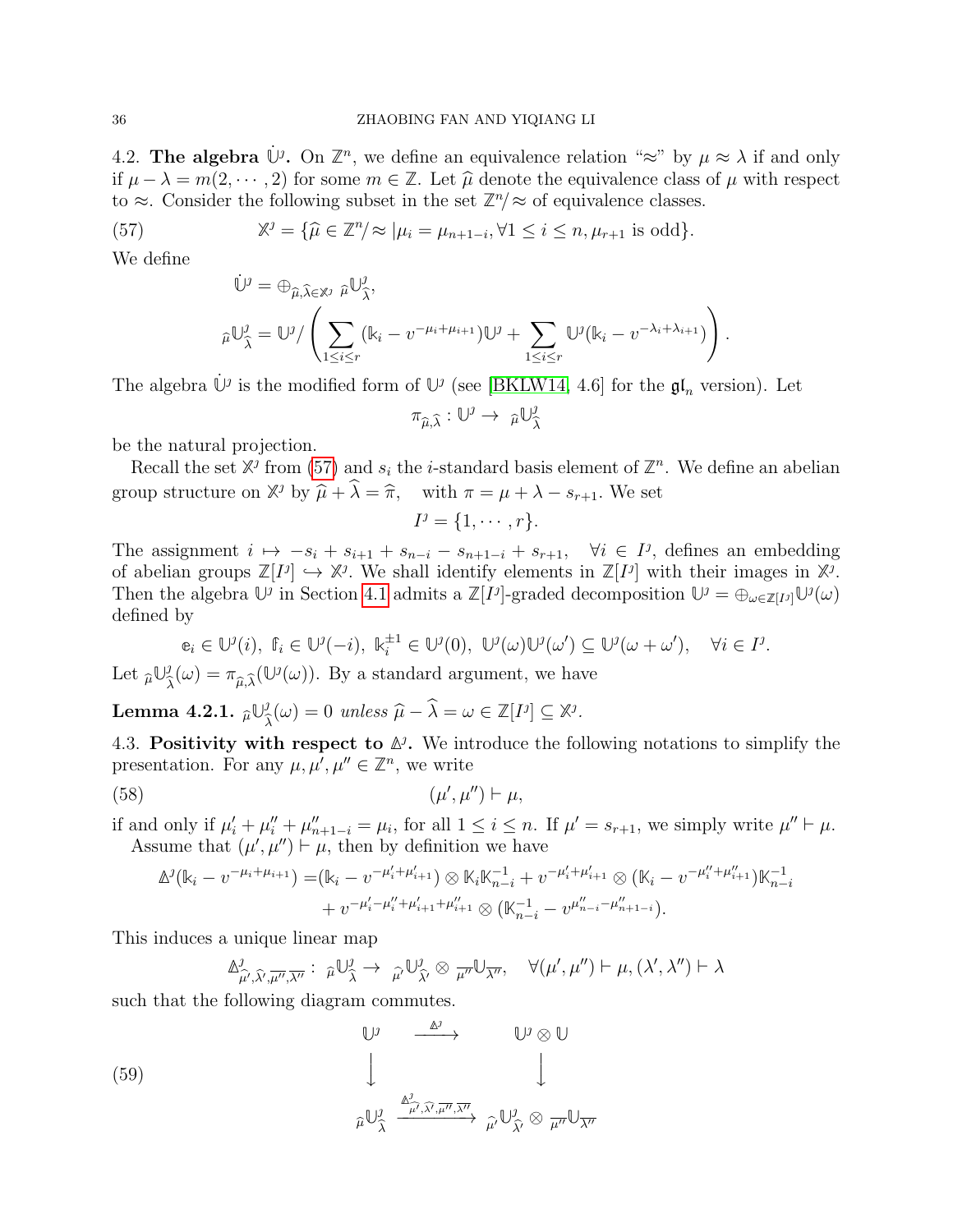Recall  $\mathbb B$  is the canonical basis for  $\dot{\mathbb U}$ . Let  $\mathbb B^{\jmath}$  be the canonical basis for  $\dot{\mathbb U}^{\jmath}$  defined in [\[LW15\]](#page-44-0).

<span id="page-36-0"></span>Theorem 4.3.1. Let  $a \in \mathbb{B}^j$ . If  $\mathbb{A}^j$  $\int_{\mu',\hat{\lambda}',\overline{\mu''},\overline{\lambda''}}^{\hat{\theta}}(a) = \sum_{b \in \mathbb{B}^j,c \in \mathbb{B}} n_a^{b,c}b \otimes c$ , then  $n_a^{b,c} \in \mathbb{Z}_{\geq 0}[v,v^{-1}].$ 

The rest of this section is devoted to the proof of Theorem [4.3.1.](#page-36-0)

For  $\omega, \omega' \in \mathbb{Z}[I^j]$  and  $\nu \in \mathbb{Z}[I]$ , we write

(60) 
$$
(\omega', \nu) \models \omega,
$$

if and only if  $\omega'_i + \nu_i - \nu_{n-i} = \omega_i$ , for all  $1 \leq i \leq r$ . If  $\omega' = 0$ , we simply write  $\nu \models \omega$ . By the definition of  $\mathbb{A}^j$ , we have

<span id="page-36-1"></span>**Lemma 4.3.2.** For any  $\omega \in \mathbb{Z}[I^j], \Delta^j(\mathbb{U}^j(\omega)) \subseteq \bigoplus_{(\omega',\nu) \models \omega} \mathbb{U}^j(\omega') \otimes \mathbb{U}(\nu)$ .

The following lemma is a refinement of [\(59\)](#page-35-0), and follows from Lemmas [4.3.2](#page-36-1) and [4.2.1.](#page-35-2)

<span id="page-36-5"></span>**Lemma 4.3.3.** Assume that  $\widehat{\mu}, \widehat{\lambda}, \widehat{\mu'}, \widehat{\lambda'} \in \mathbb{X}^j$ ,  $\omega, \omega' \in \mathbb{Z}[I^j]$ ,  $\overline{\mu''}, \overline{\lambda''} \in \mathbb{X}$ , and  $\nu \in \mathbb{Z}[I]$  such that  $\widehat{\lambda}$ ,  $\widehat{\lambda}$  and  $\widehat{\mu}$  and  $\widehat{\mu}$  and  $\widehat{\mu}$  and  $\widehat{\mu}$  and  $\widehat$ that  $\widehat{\mu} - \widehat{\lambda} = \omega, \widehat{\mu'} - \widehat{\lambda'} = \omega', \overline{\mu''} - \overline{\lambda''} = \nu, (\mu', \mu'') \vdash \mu, (\lambda', \lambda'') \vdash \lambda, (\omega', \nu) \models \omega$ . The following diagram commutes.

$$
\begin{array}{ccc}\n\mathbb{U}^{j}(\omega) & \xrightarrow{\Delta^{j}_{\omega,\nu}} & \mathbb{U}^{j}(\omega') \otimes \mathbb{U}(\nu) \\
\pi_{\widehat{\mu},\widehat{\lambda}} & & \pi_{\widehat{\mu'},\widehat{\lambda'}} \otimes \pi_{\overline{\mu''},\overline{\lambda''}} \\
\downarrow^{\Delta^{j}_{\widehat{\mu},\widehat{\lambda},\overline{\mu''},\overline{\lambda''}}} & & \widehat{\mu'} \mathbb{U}^{j}_{\widehat{\lambda'}} \otimes \pi_{\overline{\mu''}} \mathbb{U}_{\overline{\lambda''}}\n\end{array}
$$

The assignment of sending generators of  $\mathbb{U}^j$  to the respective generators of  $_{\mathbb{Q}(v)}\mathbb{S}_d^j$  $_d^j$  defines an algebra homomorphism, denoted by

 $\phi^j_o$  $\mathcal{L}_d^{\jmath} : \mathbb{U}^{\jmath} \to \mathbb{Q}(v) \mathbb{S}_d^{\jmath}$ (61)  $\phi_d^j : \mathbb{U}^j \to \mathbb{Q}(v) \mathbb{S}_d^j.$ 

Moreover, this algebra homomorphism is compatible with the gradings. In particular,

<span id="page-36-2"></span>(62) 
$$
\phi_d^{\jmath}(\mathbb{U}^{\jmath}(\omega)) \subseteq \oplus_{\mathbf{b},\mathbf{a}\in\Lambda_{d,n}^{\jmath}} \overline{\mathbf{b}} - \overline{\mathbf{a}} = \omega \mathbb{Q}(v) \mathbb{S}_d^{\jmath}(\mathbf{b},\mathbf{a}), \quad \forall \omega \in \mathbb{Z}[I^{\jmath}].
$$

On the other hand, we have

<span id="page-36-3"></span>(63) 
$$
\mathbb{A}^{j}(\mathbb{Q}(v) \mathbb{S}_{d}^{j}(\mathbf{b}, \mathbf{a})) \subseteq \bigoplus_{\substack{(\mathbf{b}', \mathbf{b}'') \vdash \mathbf{b} \\ (\mathbf{a}', \mathbf{a}'') \vdash \mathbf{a}}} \mathbb{Q}(v) \mathbb{S}_{d'}^{j}(\mathbf{b}', \mathbf{a}') \otimes \mathbb{Q}(v) \mathbb{S}_{d''}(\mathbf{b}'', \mathbf{a}'')
$$

where  $d = d' + d''$ . By Lemma [4.3.2,](#page-36-1) [\(62\)](#page-36-2), and [\(63\)](#page-36-3), we have the following diagram.

<span id="page-36-4"></span>**Lemma 4.3.4.** Assume that  $\mathbf{b}, \mathbf{a} \in \Lambda_{d,n}^j$ ,  $\omega, \omega' \in \mathbb{Z}[I^j]$ ,  $\nu \in \mathbb{Z}[I]$  such that  $(\omega', \nu) \models \omega$ . The following diagram commutes.

$$
\begin{array}{ccc} \mathbb{U}^{\jmath}(\omega) & \xrightarrow{\mathbb{A}^{\jmath}_{\omega',\nu}} & \mathbb{U}^{\jmath}(\omega') \otimes \mathbb{U}(\nu) \\ & & \downarrow^{\jmath}_{d'} \otimes \phi_{d''} \\ \oplus_{\mathbf{b},\mathbf{a} \in \Lambda^{\jmath}_{d,n}} \mathbb{Q}(v) \mathbb{S}^{\jmath}_d(\mathbf{b},\mathbf{a}) & \xrightarrow{\mathbb{A}^{\jmath}} & \oplus_{(\mathbf{b}',\mathbf{b}'') \vdash \mathbf{b},(\mathbf{a}',\mathbf{a}'') \vdash \mathbf{a}} \mathbb{Q}(v) \mathbb{S}^{\jmath}_{d'}(\mathbf{b}',\mathbf{a}') \otimes \mathbb{Q}(v) \mathbb{S}_{d''}(\mathbf{b}'',\mathbf{a}'') \\ & & \widehat{\mathbf{b}} \text{-}\widehat{\mathbf{a}} = \omega & \widehat{\mathbf{b}'} \text{-}\widehat{\mathbf{a}'} = \omega', \overline{\mathbf{b}''} \text{-}\overline{\mathbf{a}''} = \nu \end{array}
$$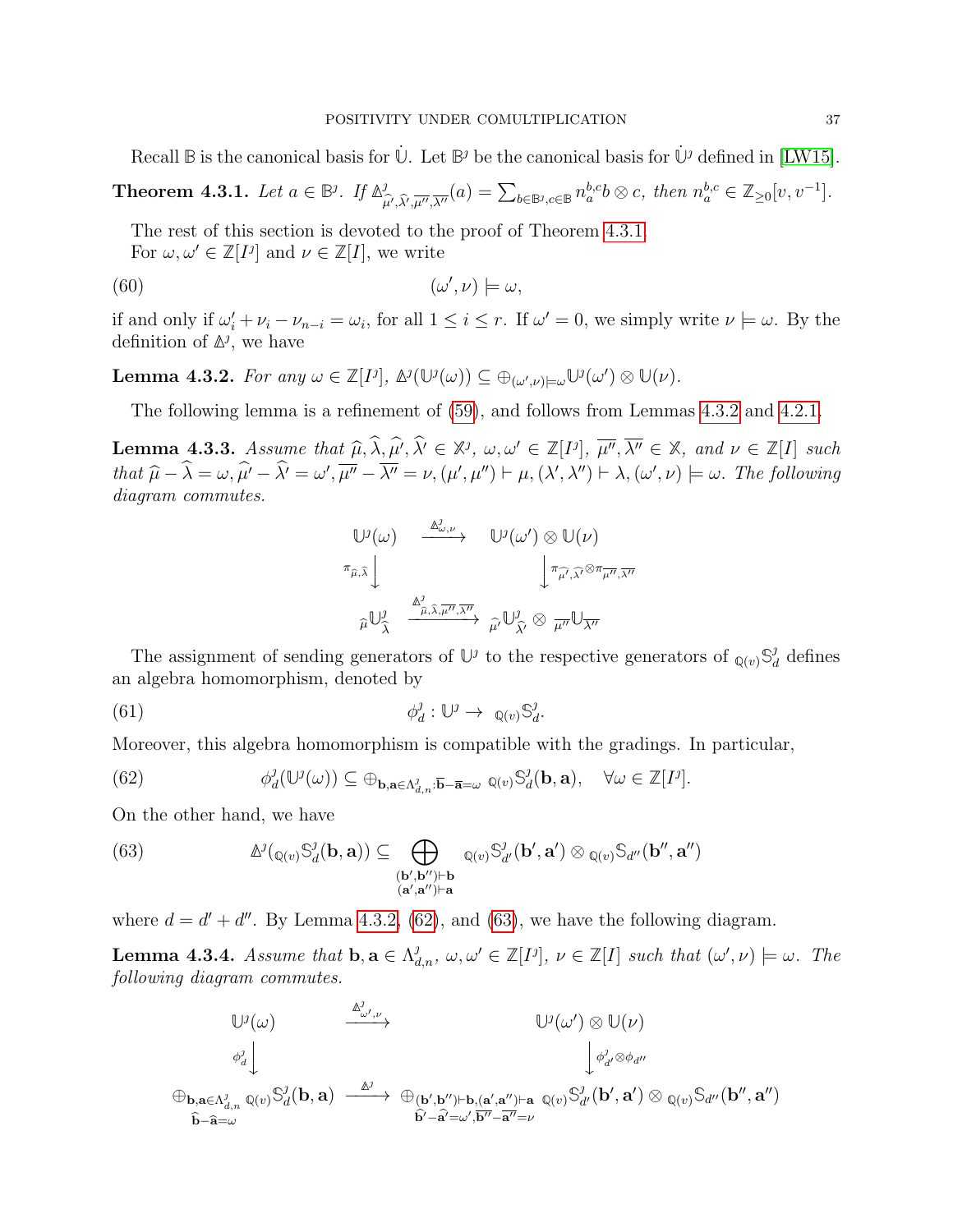Recall from [\[LW15\]](#page-44-0) that we have an algebra homomorphism

 $\widetilde{\phi}_d^j : \dot{\mathbb{U}}^j \to \mathbb{Q}(v) \mathbb{S}_d^j$ d (64)

defined by

(65)  
\n
$$
\widetilde{\phi}_d^j(1_{\widehat{\lambda}}) = \begin{cases}\n\zeta_{M_{\mathbf{a}}}^j, & \text{if } \widehat{\lambda} = \widehat{\mathbf{a}}, \ \mathbf{a} \in \Lambda_{d,n}^j, \\
0, & \text{o.w.} \n\end{cases}
$$
\n
$$
\widetilde{\phi}_d^j(\mathbf{e}_i 1_{\widehat{\lambda}}) = \begin{cases}\n\mathbf{e}_i \zeta_{M_{\mathbf{a}}}^j, & \text{if } \widehat{\lambda} = \widehat{\mathbf{a}}, \ \mathbf{a} \in \Lambda_{d,n}^j, \\
0, & \text{o.w.} \n\end{cases}
$$
\n
$$
\widetilde{\phi}_d^j(\mathbf{f}_i 1_{\widehat{\lambda}}) = \begin{cases}\n\mathbf{f}_i \zeta_{M_{\mathbf{a}}}^j, & \text{if } \widehat{\lambda} = \widehat{\mathbf{a}}, \ \mathbf{a} \in \Lambda_{d,n}^j, \\
0, & \text{o.w.} \n\end{cases}
$$

By restricting to  $\widehat{\mu} \mathbb{U}_{\widehat{\lambda}}^j$  $\lambda$ , it induces a linear map

$$
\widetilde{\phi}_d^j
$$
:  $\widehat{\mu}\bigcup_{\widehat{\lambda}}^j \to \mathbb{Q}(v)\mathbb{S}_d^j(\mathbf{b}, \mathbf{a})$ , if  $\widehat{\mu} = \widehat{\mathbf{b}}, \widehat{\lambda} = \widehat{\mathbf{a}}$ .

In particular, we have the following lemma.

**Lemma 4.3.5.** Assume that  $\mathbf{b}^0$ ,  $\mathbf{a}^0 \in \Lambda_{d,n}^j$  such that  $\widehat{\mathbf{b}^0} - \widehat{\mathbf{a}^0} = \omega \in \mathbb{Z}[I^j]$ . The following diagram is commutative.

<span id="page-37-0"></span>(66)  
\n
$$
\begin{array}{ccc}\n& \mathbb{U}^{j}(\omega) & \xrightarrow{\pi_{\mathbf{b}^{0},\mathbf{a}^{0}}} & \widehat{\mathbf{b}^{0}} \mathbb{U}^{j}_{\mathbf{a}^{0}} \\
& \downarrow \widetilde{\phi}_{d}^{j} & \downarrow \widetilde{\phi}_{d}^{j} \\
& \oplus_{\widehat{\mathbf{b}}-\widehat{\mathbf{a}}=\omega} \mathbb{Q}(v) \mathbb{S}_{d}^{j}(\mathbf{b},\mathbf{a}) & \longrightarrow \mathbb{Q}(v) \mathbb{S}_{d}^{j}(\mathbf{b}^{0},\mathbf{a}^{0})\n\end{array}
$$

where the arrow in the bottom is the natural projection.

By putting together Lemmas [4.3.4,](#page-36-4) [4.3.3](#page-36-5) and [\(66\)](#page-37-0), we have the following cube.

<span id="page-37-1"></span>µb**U** λb / µb0**U** <sup>λ</sup>b<sup>0</sup> <sup>⊗</sup> <sup>µ</sup><sup>00</sup>**U**λ<sup>00</sup> **U** (ω) <sup>π</sup>µ, <sup>b</sup> <sup>λ</sup><sup>b</sup> <sup>6</sup> / **U** (ω 0 ) ⊗ **U**(ν) 2 **S** d (b, a) /**S** d <sup>0</sup>(b 0 , a 0 ) ⊗ **S**<sup>d</sup> <sup>00</sup>(b 00 , a 00) ⊕**S** d (b, a) 6 /⊕**S** d <sup>0</sup>(b 0 , a 0 ) ⊗ **S**<sup>d</sup> <sup>00</sup>(b 00 , a 00) 2 (67)

where the sum on the bottom left is over all **b**,  $\mathbf{a} \in \Lambda_{d,n}^j$  such that  $\widehat{\mathbf{b}} - \widehat{\mathbf{a}} = \omega$ , while the sum on the bottom right is over  $\mathbf{b}', \mathbf{a}' \in \Lambda_d^j$  $d'_{d',n}$  and  $\mathbf{b}'', \mathbf{a}'' \in \Lambda_{d'',n}$  such that  $(\mathbf{b}', \mathbf{b}'') \vdash \mathbf{b},$  $(\mathbf{a}', \mathbf{a}'') \vdash \mathbf{a}, \mathbf{b}' - \mathbf{a}' = \omega, \text{ and } \overline{\mathbf{b}''} - \overline{\mathbf{a}''} = \nu.$ 

From [\(67\)](#page-37-1) and the surjectivity of  $\pi_{\hat{\mu}, \hat{\lambda}}$ , we have the following proposition.

<span id="page-37-2"></span>**Proposition 4.3.6.** The square in the back of  $(67)$  is commutative.



By using Proposition [4.3.6,](#page-37-2) we deduce Theorem [4.3.1](#page-36-0) via a similar argument for Theorem [1.6.5.](#page-11-0)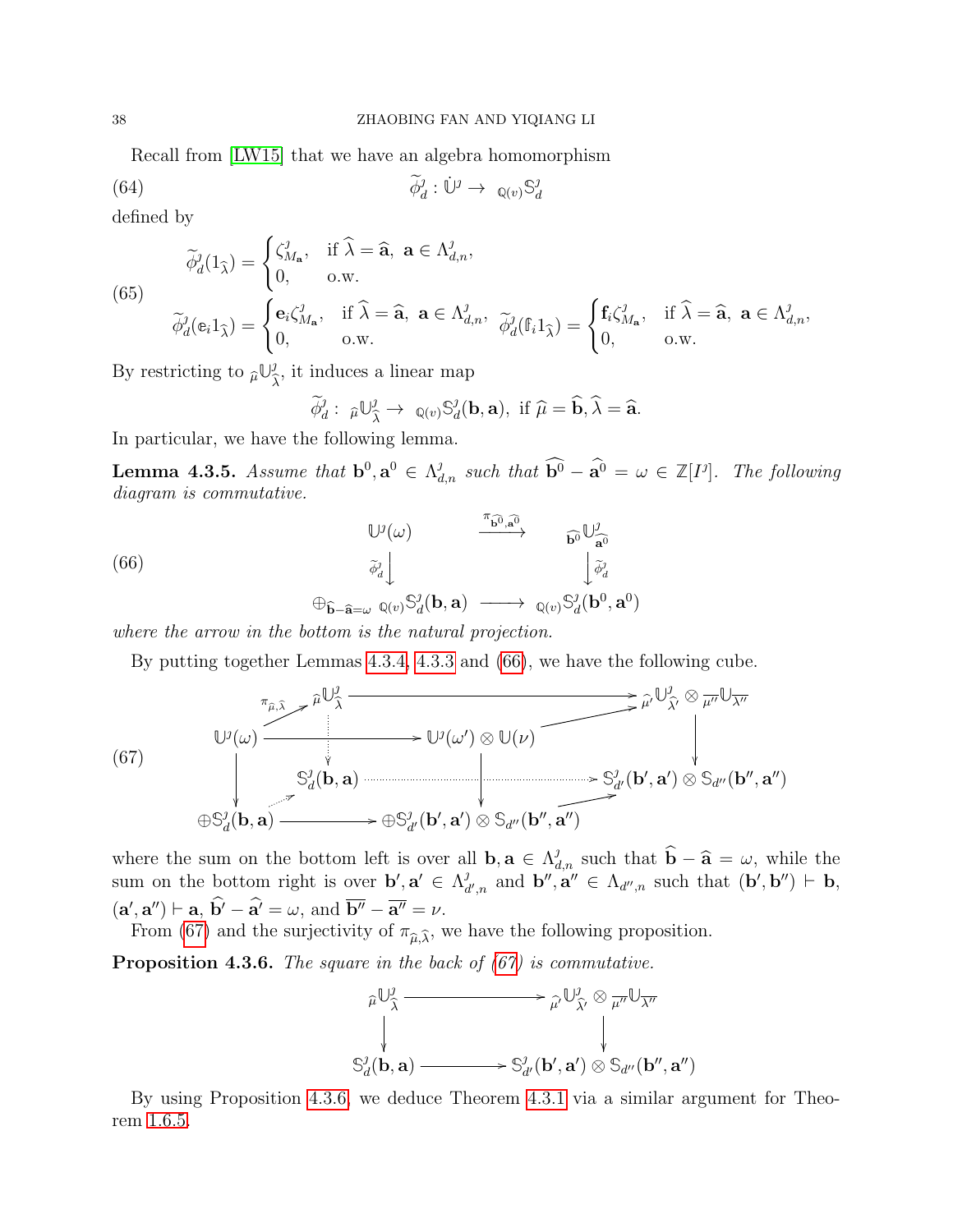$$
\jmath((\Bbbk_i - v^{-\mu_i + \mu_{i+1}}) \Bbb U^{\jmath}) \subseteq \sum_{1 \leq i \leq n} (\Bbbk_i - v^{-\mu''_i + \mu''_{i+1}}) \Bbb U.
$$

Similarly, for any  $\lambda, \lambda'' \in \mathbb{Z}^n$  such that  $\lambda'' \vdash \lambda$  we have

$$
\jmath(\mathbb{U}^{\jmath}(\mathbb{k}_i - v^{-\lambda_i + \lambda_{i+1}})) \subseteq \sum_{1 \leq i \leq n} \mathbb{U}(\mathbb{K}_i - v^{-\lambda_i^{\prime\prime} + \lambda_{i+1}^{\prime\prime}}).
$$

The above observations induce a linear map

<span id="page-38-0"></span>(68) 
$$
\jmath_{\widehat{\mu},\widehat{\lambda},\overline{\mu''},\overline{\lambda''}}: \widehat{\mu}\bigcup_{\widehat{\lambda}}^{j} \longrightarrow_{\overline{\mu''}} \mathbb{U}_{\overline{\lambda''}}, \quad \forall \mu'' \vdash \mu, \lambda'' \vdash \lambda
$$

such that the following diagram commutes.

<span id="page-38-3"></span>(69)  

$$
\begin{array}{ccc}\n & \mathbb{U}^{\jmath} & \xrightarrow{\jmath} & \mathbb{U} \\
 & \pi_{\widehat{\mu},\widehat{\lambda}} \downarrow & & \downarrow \pi_{\overline{\mu''},\overline{\lambda''}} \\
 & & \widehat{\mu} \mathbb{U}^{\jmath}_{\widehat{\lambda}} & \xrightarrow{\jmath} \widehat{\mu''} \mathbb{U}_{\overline{\lambda''}}.\n\end{array}
$$

<span id="page-38-1"></span>**Theorem 4.4.1.** Let  $b \in \mathbb{B}^j$ . If  $\lim_{\widehat{\mu}, \widehat{\lambda}, \overline{\mu''}, \overline{\lambda''}}(b) = \sum_{a \in \mathbb{B}} g_{b,a} a$ , then  $g_{b,a} \in \mathbb{Z}_{\geq 0}[v, v^{-1}]$ .

The proof of Theorem [4.4.1](#page-38-1) is a degenerate version of the proof of Theorem [4.3.1.](#page-36-0) For the sake of completeness, we provide it here. The following lemma is due to the fat that

$$
\jmath(\mathbf{e}_i) \in \mathbb{U}(i) + \mathbb{U}(-(n-i)), \ \jmath(\mathbf{f}_i) \in \mathbb{U}(-i) + \mathbb{U}(n-i), \ \jmath(\mathbf{k}_i^{\pm 1}) \in \mathbb{U}(0).
$$

<span id="page-38-2"></span>**Lemma 4.4.2.** For any  $\omega \in \mathbb{Z}[I^j], \jmath(\mathbb{U}^j(\omega)) \subseteq \bigoplus_{\nu \models \omega} \mathbb{U}(\nu).$ 

From Lemmas [4.4.2](#page-38-2) and [4.2.1,](#page-35-2) we have the following refinement of [\(69\)](#page-38-3).

<span id="page-38-5"></span>**Lemma 4.4.3.** Assume that  $\widehat{\mu}, \widehat{\lambda} \in \mathbb{X}^j$ ,  $\omega \in \mathbb{Z}[I^j]$ ,  $\overline{\mu''}, \overline{\lambda''} \in \mathbb{X}$ , and  $\nu \in \mathbb{Z}[I]$  such that  $\widehat{\mu} - \widehat{\lambda} = \omega, \overline{\mu''} - \overline{\lambda''} = \nu, \mu'' \vdash \mu, \lambda'' \vdash \lambda, \nu \models \omega.$ 

The following diagram commutes.

$$
\begin{array}{ccc}\n\mathbb{U}^{\jmath}(\omega) & \xrightarrow{\jmath\omega,\nu} & \mathbb{U}(\nu) \\
\pi_{\widehat{\mu},\widehat{\lambda}}\downarrow & & \downarrow^{\pi_{\widehat{\mu''},\overline{\lambda''}}} \\
\widehat{\mu}\mathbb{U}^{\jmath}_{\widehat{\lambda}} & \xrightarrow{\jmath\widehat{\mu},\widehat{\lambda},\overline{\mu''},\overline{\lambda''}} \mu''\mathbb{U}_{\overline{\lambda''}}\n\end{array}
$$

where  $j_{\omega,\nu}$  is the one induced from *j* by restricting to  $\mathbb{U}^j(\omega)$  and projecting down to  $\mathbb{U}(\nu)$ .

Note that we have

<span id="page-38-4"></span>(70) 
$$
\jmath_d(\mathbf{Q}(v) \mathbb{S}_d^{\jmath}(\mathbf{b}, \mathbf{a})) \subseteq \bigoplus_{\mathbf{b}'' \vdash \mathbf{b}, \mathbf{a}'' \vdash \mathbf{a}} \mathbf{Q}(v) \mathbb{S}_d(\mathbf{b}'', \mathbf{a}''),
$$

By Lemma [4.4.2,](#page-38-2) [\(62\)](#page-36-2) and [\(70\)](#page-38-4), we have the following commutative diagram.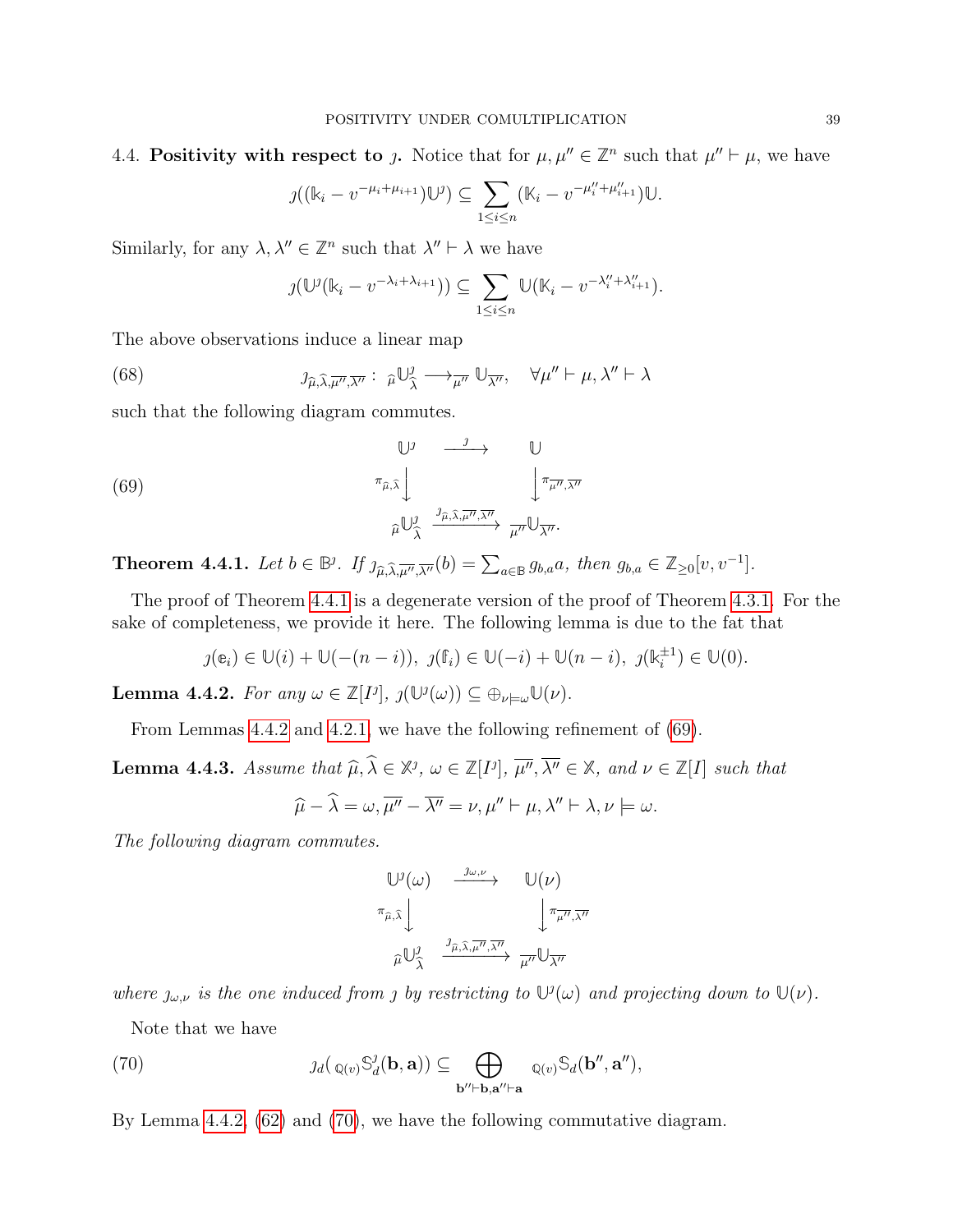<span id="page-39-0"></span>**Lemma 4.4.4.** Assume that  $\mathbf{b}, \mathbf{a} \in \Lambda_{d,n}^j$ ,  $\omega \in \mathbb{Z}[I], \nu \in \mathbb{Z}[I]$  such that  $\nu_i - \nu_{n-i} = \omega_i$  for any  $i \in I^j$ . The following diagram commutes.

$$
\begin{array}{ccc}\n\mathbb{U}^{j}(\omega) & \xrightarrow{\jmath\omega,\nu} & \mathbb{U}(\nu) \\
& \phi^{j}_{d} \downarrow & & \downarrow^{\phi_{d}} \\
\oplus_{\mathbf{b},\mathbf{a}\in\Lambda^{j}_{d,n}} \mathbb{Q}(v) \mathbb{S}^{j}_{d}(\mathbf{b},\mathbf{a}) & \xrightarrow{\jmath d} & \oplus_{\mathbf{b}'',\mathbf{a}''\in\Lambda_{d,n}:(\star)} \mathbb{Q}(v) \mathbb{S}_{d}(\mathbf{b}'',\mathbf{a}'') \\
\widehat{\mathbf{b}}-\widehat{\mathbf{a}}=\omega\n\end{array}
$$

where the condition  $(\star)$  is  $\overline{b''} - \overline{a''} = \nu$ ,  $b'' \vdash b$  and  $a'' \vdash a$ .

By putting together Lemmas [4.4.4,](#page-39-0) [4.4.3](#page-38-5) and [\(66\)](#page-37-0), we have the following cube.

<span id="page-39-1"></span>

From [\(71\)](#page-39-1) and the surjectivity of  $\pi_{\hat{\mu}, \hat{\lambda}}$ , we have the following proposition.

<span id="page-39-2"></span>**Proposition 4.4.5.** The square in the back of  $(71)$  is commutative.

$$
\widehat{\mu}\bigcup_{\widehat{\lambda}}^{J} \frac{\partial_{\widehat{\mu},\widehat{\lambda},\overline{\mu''},\overline{\lambda''}}}{\partial \lambda''} \rightarrow \widehat{\mu''}\bigcup_{\lambda''}
$$
\n
$$
\bigvee_{d}^{J}(\mathbf{b}, \mathbf{a}) \xrightarrow{Jd} \mathcal{S}_d(\mathbf{b'', \mathbf{a''}})
$$

Recall that for any  $b \in \mathbb{B}^j$ , we suppose that

$$
\jmath_{\widehat{\mu},\widehat{\lambda},\overline{\mu''},\overline{\lambda''}}(b) = \sum_{a \in \mathbb{B}} g_{b,a} a,
$$

where  $g_{b,a} \in \mathbb{Z}[v, v^{-1}]$  is zero except for finitely many terms. Let  $S = \{a | g_{b,a} \neq 0\}$ . Since the set S is finite, we can find a large enough d using [\[LW15\]](#page-44-0) and [\[M10\]](#page-44-5) such that

$$
\phi_d^j(b) = \{B\}_d, \phi_d(a) = \{A\}_d, \quad \forall a \in S
$$

where  ${B}_d$  and  ${A}_d$  are certain canonical basis elements in  $\mathbb{S}_d^j$  $_d^j$  and  $\mathbb{S}_d$ , respectively. Applying  $\phi_a^j$  $_d^j$  and Lemma [4.4.5,](#page-39-2) we have

$$
\jmath_d(\{B\}_d) = \jmath_d(\phi_d^{\jmath}(b)) = \phi_d \jmath_{\widehat{\mu}, \widehat{\lambda}, \overline{\mu''}, \overline{\lambda''}}(b) = \sum_{a \in \mathbb{B}} g_{b,a} \phi_d(a) = \sum_{a \in \mathbb{B}} g_{b,a} \{A\}_d.
$$

By comparing the above with [\(56\)](#page-34-2), we have  $g_{b,a} = g_{B,A}$ . So we have  $g_{b,a} \in \mathbb{Z}_{\geq 0}[v, v^{-1}]$  by Corollary [3.7.6.](#page-34-3) Theorem [4.4.1](#page-38-1) follows.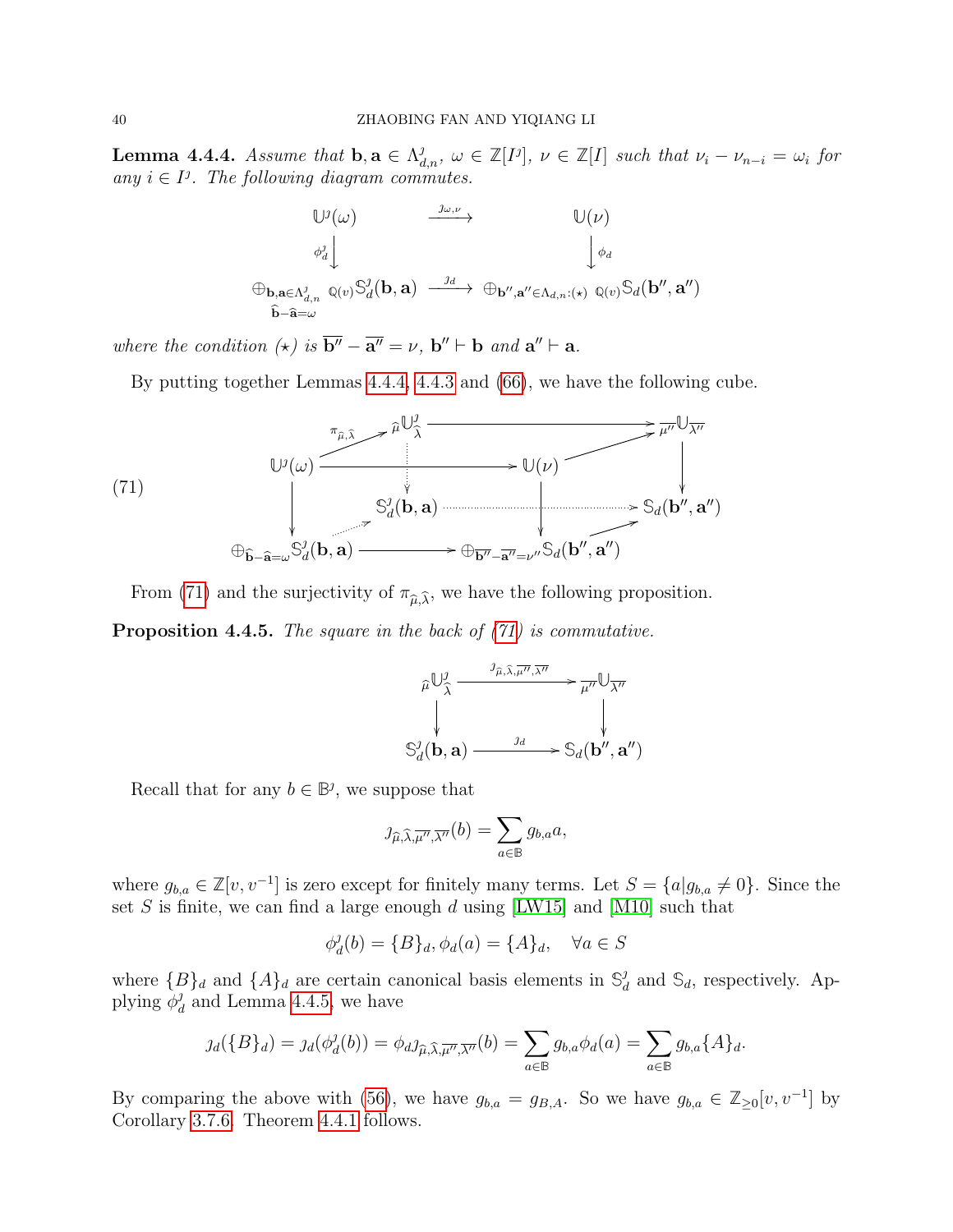# 4.5. **The imbedding**  $\tilde{j}$ . For any pair  $(\hat{\mu}, \hat{\lambda})$  in  $\mathbb{X}^{j}$ , we define

$$
\jmath_{\widehat{\mu},\widehat{\lambda}} \equiv \prod \jmath_{\widehat{\mu},\widehat{\lambda},\overline{\mu''},\overline{\lambda''}} : \widehat{\mu} \cup_{\widehat{\lambda}}^{\jmath} \longrightarrow \prod \widehat{\mu''} \cup_{\overline{\lambda''}},
$$

where the product runs over all  $\overline{\mu''}, \overline{\lambda''}$  in X such that  $\mu'' \vdash \mu$  and  $\lambda'' \vdash \lambda$ . We set

$$
\widetilde{\jmath} \equiv \bigoplus_{\widehat{\mu}, \widehat{\lambda} \in \mathbb{X}^{\jmath}} \jmath_{\widehat{\mu}, \widehat{\lambda}} : \dot{\mathbb{U}}^{\jmath} \longrightarrow \bigoplus_{\widehat{\mu}, \widehat{\lambda} \in \mathbb{X}^{\jmath}} \prod_{\mu''} \overline{\mathbb{U}_{\overline{\lambda''}}}.
$$

### Proposition 4.5.1.  $\tilde{\jmath}$  is injective.

*Proof.* It suffices to show that for any nonzero element x in  $\hat{\mu} \mathbb{U}^j_{\hat{\lambda}}$ , there is  $\overline{\mu''}$  and  $\overline{\lambda''}$  such  $\lambda$ that  $j_{\widehat{\mu}, \widehat{\lambda}, \overline{\mu''}, \overline{\lambda''}}(x)$  is nonzero. Suppose that  $\widehat{\mu} - \widehat{\lambda} = \omega$ . Let us pick an element  $u \in \mathbb{U}^j(\omega)$  such that  $\pi(\omega) = x$ . Since a is injective we have  $s(\omega) \neq 0 \in \mathbb{R}$ . If  $\mathbb{U}(\omega)$ . Thus there that  $\pi_{\hat{\mu},\hat{\lambda}}(u) = x$ . Since *j* is injective, we have  $\jmath(u) \neq 0 \in \bigoplus_{\nu \in \mathbb{Z}[I]} \mathbb{U}(\nu)$ . Thus there is  $\nu$  such that the *u* component  $\iota(u)$  of  $\iota(u)$  is poppens. It is well known (see [I,00]) that we see that the *v*-component  $\chi(u)$  of  $\chi(u)$  is nonzero. It is well-known (see [\[L00\]](#page-44-4)) that we can then find a large enough d such that  $\phi_d(j(u)_\nu) \neq 0$ . In particular, there is a pair **b''**, **a''** in  $\Lambda_{d,n}$ such that the  $(\mathbf{b}'', \mathbf{a}'')$ -component of  $\phi_d(j(u)_\nu)$  is nonzero. Take  $\overline{\mu''} = \overline{\mathbf{b}''}$  and  $\overline{\lambda''} = \overline{\mathbf{a}''}$ . By chasing along the cube [\(71\)](#page-39-1), we see immediately that  $j_{\hat{\mu}, \hat{\lambda}, \overline{\mu''}, \overline{\lambda''}}(x) \neq 0$ .

<span id="page-40-0"></span>**Remark 4.5.2.**  $\tilde{j}$  can be regarded as an idempotented version of  $j$ .

### $5.$   $i$ -VERSION

In this section, we show the positivity of the i-canonical basis of the modified coideal subalgebra of quantum  $\mathfrak{sl}_\ell$  for  $\ell$  even. Since the arguments are more or less the same as the n odd situation, the presentation will be brief.

### 5.1. *i*-Schur algebras and related results. Recall  $n = 2r + 1$  and  $D = 2d + 1$ . We set

$$
\ell=n-1.
$$

Recall  $\Xi_d^j$  from [\(54\)](#page-32-3). Let  $\Xi_d^i = \{A \in \Xi_d^j\}$  $\delta_d^j | a_{r+1,j} = \delta_{j,r+1}, a_{i,r+1} = \delta_{i,r+1} \}$ . Let  $\mathbf{j} = \sum [A]_d$ where the sum runs over all diagonal matrices in  $\Xi_d^i$ . Let  $\mathbb{S}_{d,\ell}^i = \mathbf{j} \mathbb{S}_{d,n}^j \mathbf{j}$ . It is a subalgebra in  $\mathbb{S}_{d,n}^j$  and admits a basis  $[A]_d$  for all  $A \in \Xi_d^i$ . In particular,  $\mathbb{S}_{d,\ell}^i$  contains the following elements.

(72) 
$$
\check{\mathbf{e}}_{i,d} = \mathbf{j} \mathbf{e}_i \mathbf{j}, \quad \check{\mathbf{f}}_{i,d} = \mathbf{j} \mathbf{f}_i \mathbf{j}, \quad \check{\mathbf{k}}_{i,d} = \mathbf{j} \mathbf{k}_i \mathbf{j}, \quad \forall i \in [1, r-1], \quad \check{\mathbf{h}}_{a,d} = \mathbf{j} \mathbf{h}_{a} \mathbf{j}, \quad \forall a \in [1, r],
$$

$$
\check{\mathbf{t}}_d = \mathbf{j} (\mathbf{f}_r \mathbf{e}_r + \frac{\mathbf{k}_r - \mathbf{k}_r^{-1}}{v - v^{-1}}) \mathbf{j}.
$$

Similarly, we consider the subset  $\Xi_{d,\ell}$  of  $\Xi_d$  defined by the condition  $a_{r+1,j} = 0$  and  $a_{i,r+1} =$ 0 for all *i*, *j*. Let  $J = \sum[A]_d$  where the sum runs over all diagonal matrices  $A \in \Xi_{d,\ell}$ . Then  $\mathbb{S}_{d,\ell} = \mathbf{J} \mathbb{S}_d \mathbf{J}$  is a subalgebra of  $\mathbb{S}_d$  with a basis  $[A]_d$  indexed by  $\Xi_{d,\ell}$ .  $\mathbb{S}_{d,\ell}$  contains the following.

$$
\check{\mathbf{E}}_{i,d} = \begin{cases}\n\mathbf{J}\mathbf{E}_i \mathbf{J}, & \text{if } i \in [1, r-1], \\
\mathbf{J}\mathbf{E}_{r+1}\mathbf{E}_r \mathbf{J}, & \text{if } i = r, \\
\mathbf{J}\mathbf{E}_{i+1}\mathbf{J}, & \text{if } i \in [r+1, \ell-1].\n\end{cases}\n\qquad\n\check{\mathbf{F}}_{i,d} = \begin{cases}\n\mathbf{J}\mathbf{F}_i \mathbf{J}, & \text{if } i = r, \\
\mathbf{J}\mathbf{F}_r \mathbf{F}_{r+1} \mathbf{J}, & \text{if } i = r, \\
\mathbf{J}\mathbf{F}_{i+1} \mathbf{J}, & \text{if } i \in [r+1, \ell-1].\n\end{cases}
$$
\n
$$
\check{\mathbf{K}}_{i,d} = \begin{cases}\n\mathbf{J}\mathbf{K}_i \mathbf{J}, & \text{if } i \in [1, r-1], \\
\mathbf{J}\mathbf{K}_r \mathbf{K}_{r+1} \mathbf{J}, & \text{if } i = r,\n\end{cases}\n\qquad\n\check{\mathbf{H}}_{a,d} = \begin{cases}\n\mathbf{J}\mathbf{H}_a \mathbf{J}, & \text{if } a \in [1, r], \\
\mathbf{J}\mathbf{H}_{a+1} \mathbf{J}, & \text{if } a \in [r+1, \ell].\n\end{cases}
$$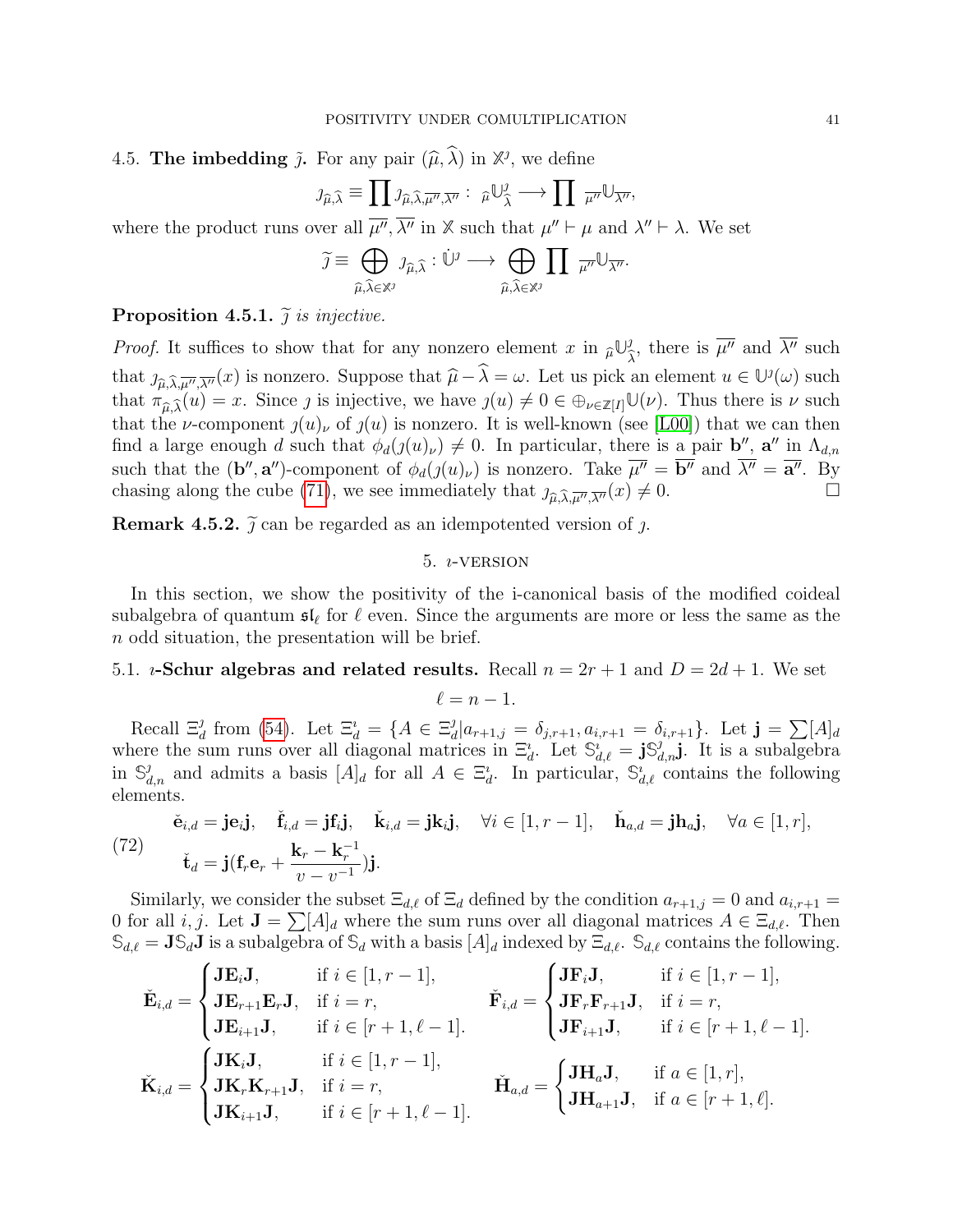Notice that we have  $JH_{r+1}J = 1$  and  $\check{K}_{r,d} = \check{H}_{r,d}^{-1} \check{H}_{r+1,d}$ .

<span id="page-41-0"></span>**Lemma 5.1.1.** Let 
$$
d' + d'' = d
$$
.  $\tilde{\Delta}^{j}(\mathbb{S}_{d,\ell}^{i}) \subseteq \mathbb{S}_{d',\ell}^{i} \otimes \mathbb{S}_{d'',\ell}$ . Moreover, for all  $i \in [1, r - 1]$ .  
\n
$$
\tilde{\Delta}^{j}(\check{\mathbf{e}}_{i,d}) = \check{\mathbf{e}}_{i,d'} \otimes \check{\mathbf{H}}_{i+1,d''} \check{\mathbf{H}}_{\ell-i,d''}^{-1} + \check{\mathbf{h}}_{i+1,d'}^{-1} \otimes \check{\mathbf{E}}_{i,d''} \check{\mathbf{H}}_{\ell-i,d''}^{-1} + \check{\mathbf{h}}_{i+1,d'} \otimes \check{\mathbf{F}}_{\ell-i,d''} \check{\mathbf{H}}_{i+1,d''}.
$$
\n
$$
\tilde{\Delta}^{j}(\check{\mathbf{f}}_{i,d}) = \check{\mathbf{f}}_{i,d'} \otimes \check{\mathbf{H}}_{i,d''}^{-1} \check{\mathbf{H}}_{\ell+1-i,d''} + \check{\mathbf{h}}_{i,d'} \otimes \check{\mathbf{F}}_{i,d''} \check{\mathbf{H}}_{\ell+1-i,d''} + \check{\mathbf{h}}_{i,d'}^{-1} \otimes \check{\mathbf{E}}_{\ell-i,d''} \check{\mathbf{H}}_{i,d''}^{-1}.
$$
\n
$$
\tilde{\Delta}^{j}(\check{\mathbf{k}}_{i,d}) = \check{\mathbf{k}}_{i,d'} \otimes \check{\mathbf{K}}_{i,d''} \check{\mathbf{K}}_{\ell-i,d''}^{-1}.
$$
\n
$$
\tilde{\Delta}^{j}(\check{\mathbf{t}}_{d}) = \check{\mathbf{t}}_{d'} \otimes \check{\mathbf{K}}_{r,d''} + v^{2} \check{\mathbf{k}}_{r,d'}^{-1} \otimes \check{\mathbf{H}}_{r+1,d''} \check{\mathbf{F}}_{r,d''} + v^{-2} \check{\mathbf{k}}_{r,d'} \otimes \check{\mathbf{H}}_{r,d''}^{-1} \check{\mathbf{E}}_{r,d''}.
$$

*Proof.* For convenience, we shall drop the subscript d and replace  $d'$ ,  $d''$  by superscript ' and " respectively in the proof. The first three equalities are from definitions and  $\tilde{\Delta}^j(\mathbf{j}) = \mathbf{j}' \otimes \mathbf{J}''$ . We now show the last one. By using  $\mathbf{j}f_r \mathbf{j} = 0$  and  $\mathbf{j}e_r \mathbf{j} = 0$ , we have

$$
\begin{aligned} \widetilde{\Delta}^{\jmath}(\mathbf{j}\mathbf{f}_{r}\mathbf{e}_{r}\mathbf{j})&=\mathbf{j}\mathbf{f}_{r}\mathbf{e}_{r}\mathbf{j}\otimes\mathbf{J}\mathbf{H}_{r}^{-1}\mathbf{H}_{r+2}\mathbf{J}+\mathbf{j}\mathbf{h}_{r}\mathbf{h}_{r+1}^{-1}\mathbf{j}\otimes\mathbf{J}\mathbf{F}_{r}\mathbf{H}_{r+2}\mathbf{E}_{r}\mathbf{H}_{r+1}^{-1}\mathbf{J}\\ &+\mathbf{j}\mathbf{h}_{r}\mathbf{h}_{r+1}\mathbf{j}\otimes\mathbf{J}\mathbf{F}_{r}\mathbf{H}_{r+2}\mathbf{F}_{r+1}\mathbf{H}_{r+1}\mathbf{J}+\mathbf{j}\mathbf{h}_{r}^{-1}\mathbf{h}_{r+1}\mathbf{j}\otimes\mathbf{J}\mathbf{E}_{r+1}\mathbf{H}_{r}^{-1}\mathbf{F}_{r+1}\mathbf{H}_{r+1}\mathbf{J}\\ &+\mathbf{j}\mathbf{h}_{r}^{-1}\mathbf{h}_{r+1}^{-1}\mathbf{j}\otimes\mathbf{J}\mathbf{E}_{r+1}\mathbf{H}_{r}^{-1}\mathbf{E}_{r}\mathbf{H}_{r+1}^{-1}\mathbf{J}. \end{aligned}
$$

We observe that  $\mathbf{j} \mathbf{h}_r^{-1} \mathbf{h}_{r+1} \mathbf{j} = \mathbf{k}_r$  and  $\mathbf{j} \mathbf{h}_r \mathbf{h}_{r+1} \mathbf{j} = v^2 \mathbf{k}_r^{-1}$ . We further observe that

$$
\mathbf{J} \mathbf{F}_r \mathbf{H}_{r+2} \mathbf{E}_r \mathbf{H}_{r+1}^{-1} \mathbf{J} = \check{\mathbf{H}}_{r+1} \frac{\check{\mathbf{H}}_r - \check{\mathbf{H}}_r^{-1}}{v - v^{-1}},
$$
  

$$
\mathbf{J} \mathbf{F}_r \mathbf{H}_{r+2} \mathbf{F}_{r+1} \mathbf{H}_{r+1} \mathbf{J} = \check{\mathbf{H}}_{r+1} \check{\mathbf{F}}_r,
$$
  

$$
\mathbf{J} \mathbf{E}_{r+1} \mathbf{H}_r^{-1} \mathbf{F}_{r+1} \mathbf{H}_{r+1} \mathbf{J} = \check{\mathbf{H}}_r^{-1} \frac{\check{\mathbf{H}}_{r+1} - \check{\mathbf{H}}_{r+1}^{-1}}{v - v^{-1}},
$$
  

$$
\mathbf{J} \mathbf{E}_{r+1} \mathbf{H}_r^{-1} \mathbf{E}_r \mathbf{H}_{r+1}^{-1} \mathbf{J} = \check{\mathbf{H}}_r^{-1} \check{\mathbf{E}}_r.
$$

So we have

$$
\widetilde{\Delta}^j(\check{\mathbf{t}}) = \check{\mathbf{t}}' \otimes \check{\mathbf{K}}''_r + v^2 \check{\mathbf{k}}'^{-1}_r \otimes \check{\mathbf{H}}''_{r+1} \check{\mathbf{F}}''_r + v^{-2} \check{\mathbf{k}}'_r \otimes \check{\mathbf{H}}''^{-1}_r \check{\mathbf{E}}''_r + R,
$$

where the remainder  $R$  is equal to

$$
\begin{aligned}\n&-\frac{\check{\mathbf{K}}_{r}-\check{\mathbf{K}}_{r}^{-1}}{v-v^{-1}}\otimes\check{\mathbf{K}}_{r}+\check{\mathbf{K}}_{r}^{-1}\otimes\check{\mathbf{H}}_{r+1}\frac{\check{\mathbf{H}}_{r}-\check{\mathbf{H}}_{r}^{-1}}{v-v^{-1}}+\check{\mathbf{K}}_{r}\otimes\check{\mathbf{H}}_{r}^{-1}\frac{\check{\mathbf{H}}_{r+1}-\check{\mathbf{H}}_{r+1}^{-1}}{v-v^{-1}}\\
&+\frac{\check{\mathbf{K}}_{r}\otimes\check{\mathbf{H}}_{r}\check{\mathbf{H}}_{r+1}^{-1}-\check{\mathbf{K}}_{r}^{-1}\otimes\check{\mathbf{H}}_{r}\check{\mathbf{H}}_{r+1}}{v-v^{-1}}.\n\end{aligned}
$$

We combine the terms with  $\check{\mathbf{k}}_r$  together and we get zero. So is the case when we combine the terms with  $\check{\mathbf{k}}_r^{-1}$ . Hence R is zero. Therefore, we have the last equality in the lemma.  $\Box$ 

We define the transfer map

(74) 
$$
\phi_{d,d-\ell}^i : \mathbb{S}_{d,\ell}^i \to \mathbb{S}_{d-\ell,\ell}^i
$$

to be the composition  $\mathbb{S}_{d,\ell}^i \xrightarrow{\tilde{\Delta}^j} \mathbb{S}_{d-\ell,\ell}^i \otimes \mathbb{S}_{\ell,\ell} \xrightarrow{1 \times \chi_{\ell}} \mathbb{S}_{d-\ell,\ell}^i$ , where  $\chi_{\ell} : \mathbb{S}_{\ell,\ell} \to \mathbb{A}$  is the signed representation. By Lemma [5.1.1,](#page-41-0) we have

<span id="page-41-1"></span> ${\rm Lemma~5.1.2.}~~\phi^i_{d,d-\ell}(\check {\bf e}_{i,d})=\check {\bf e}_{i,d-\ell},~\phi^i_{d,d-\ell}(\check {\bf f}_{i,d})=\check {\bf f}_{i,d-\ell},~\phi^i_{d,d-\ell}({\bf k}_{i,d}^{\pm 1})={\bf k}_{i,d}^{\pm 1}$  $\prod_{i,d=\ell}^{\pm 1}$  and  $\phi_{d,d-\ell}^i(\check{\mathbf{t}}_d) =$  $\check{\mathbf{t}}_{d-\ell}$  for all  $i \in [1, r-1]$ .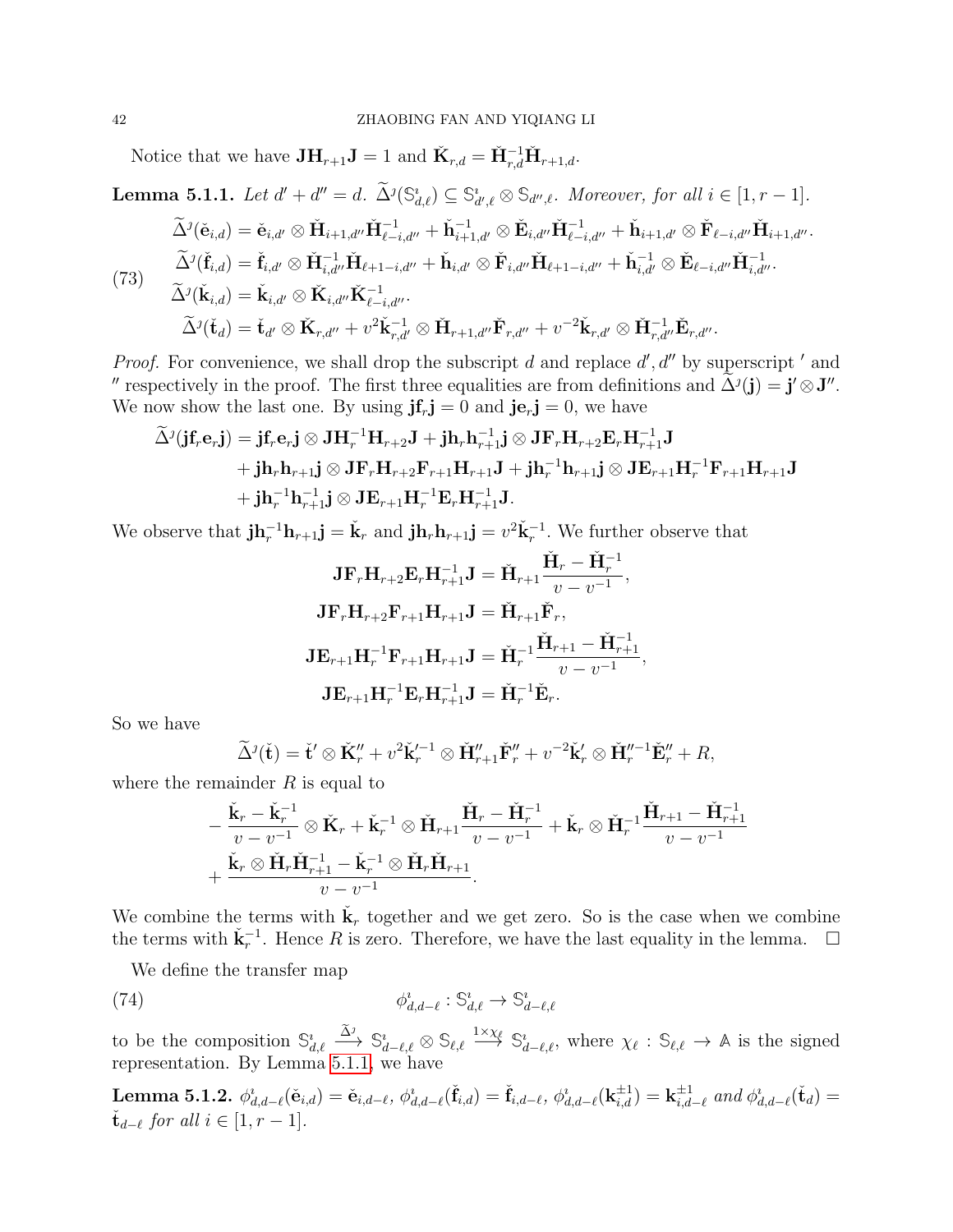Now we handle the case of **∆** .

<span id="page-42-0"></span>Proposition 5.1.3. For  $i \in [1, r-1]$ ,

$$
\Delta^{j}(\check{\mathbf{e}}_{i,d}) = \check{\mathbf{e}}_{i,d'} \otimes \check{\mathbf{K}}_{i,d''} + 1 \otimes \check{\mathbf{E}}_{i,d''} + \check{\mathbf{K}}_{i,d'} \otimes \check{\mathbf{F}}_{\ell-i,d''} \check{\mathbf{K}}_{i,d''}.
$$
\n
$$
\Delta^{j}(\check{\mathbf{f}}_{i,d}) = \check{\mathbf{f}}_{i,d'} \otimes \check{\mathbf{K}}_{\ell-i,d''} + \check{\mathbf{K}}_{i,d'}^{-1} \otimes \check{\mathbf{K}}_{\ell-i,d''} \check{\mathbf{F}}_{i,d''} + 1 \otimes \check{\mathbf{E}}_{\ell-i,d''}.
$$
\n
$$
\Delta^{j}(\check{\mathbf{K}}_{i,d}) = \check{\mathbf{K}}_{i,d'} \otimes \check{\mathbf{K}}_{i,d''} \check{\mathbf{K}}_{\ell-i,d''}^{-1}.
$$
\n
$$
\Delta^{j}(\check{\mathbf{t}}_{d}) = \check{\mathbf{t}}_{d'} \otimes \check{\mathbf{K}}_{r,d''} + 1 \otimes v \check{\mathbf{K}}_{r,d''} \check{\mathbf{F}}_{r,d''} + 1 \otimes \check{\mathbf{E}}_{r,d''}.
$$

*Proof.* Again only the last equality is nontrivial, and we drop the subscript d and  $d'$ ,  $d''$  are replaced by ' and ", respectively. Suppose that we have a quadruple  $(b', a', b'', a'')$  such that  $b'_k = a'_k$  and  $b''_k = a''_k$  for all k, then the twists  $\sum_{1 \le k \le j \le n} b'_k b''_j - a'_k a''_j$  and  $u(\mathbf{b}'', \mathbf{a}'')$  are zero. Hence we have the first term  $\check{\mathbf{t}} \otimes \check{\mathbf{K}}_r$  after the twist.

Suppose that we have a quadruple  $(\mathbf{b}', \mathbf{a}', \mathbf{b}'', \mathbf{a}'')$  such that  $b'_k = a'_k$  and  $b''_k = a''_k + \delta_{k,r}$  $\delta_{k,r+2}$ , then we have  $\sum_{1 \leq k \leq j \leq n} b'_k b''_j - a'_k a''_j = -(a'_{r+2} + 1)$  and  $u(\mathbf{b}'', \mathbf{a}'') = -a''_r$ . So after the twist, we have  $v^2\check{\mathbf{k}}_r'^{-1}\otimes \check{\mathbf{H}}_{r+1}''\check{\mathbf{F}}_r''|_{\mathbf{b}',\mathbf{a}',\mathbf{b}'',\mathbf{a}''}v^{-(a'_{r+2}+1)-a_r''}=1\otimes v\check{\mathbf{K}}_r\check{\mathbf{F}}_r|_{\mathbf{b}',\mathbf{a}',\mathbf{b}'',\mathbf{a}''},$  hence we have the second term.

Suppose that we have a quadruple  $(\mathbf{b}', \mathbf{a}', \mathbf{b}'', \mathbf{a}'')$  such that  $b'_k = a'_k$  and  $b''_k = a''_k - \delta_{k,r}$  +  $\delta_{k,r+2}$ . Then we have  $\sum_{1 \leq k \leq j \leq n} b'_k b''_j - a'_k a''_j = a'_{r+2} + 1$  and  $u(\mathbf{b}'', \mathbf{a}'') = a''_r - 1$ . Thus, adding the twists, we have  $v^{-2}\tilde{\mathbf{k}}_r \otimes \tilde{\mathbf{H}}_r''^{-1}\tilde{\mathbf{E}}_r''|_{\mathbf{b}',\mathbf{a}',\mathbf{b}'',\mathbf{a}''}v^{a'_{r+2}+1+a''_r-1} = 1 \otimes \tilde{\mathbf{E}}_r|_{\mathbf{b}',\mathbf{a}',\mathbf{b}'',\mathbf{a}''}.$  Whence we obtain the third term.

By the above analysis, we have the last equality. The proposition is proved.  $\Box$ 

Now we take care of the degenerate version when  $d' = 0$  and  $d'' = d$ . In this case,  $\Delta^j$ degenerates to an algebra homomorphism

$$
i_d: \mathbb{S}^i_{d,\ell} \to \mathbb{S}_{d,\ell},
$$

since  $\mathbb{S}_{0,n-1}^i \simeq \mathcal{A}$ . Observe that  $\check{\mathbf{e}}_{i,0} = 0$ ,  $\check{\mathbf{f}}_{i,0} = 0$  and  $\check{\mathbf{k}}_{i,0} = v^{\delta_{i,r}}$ , for all  $i \in [1,r]$ , and  $\mathbf{t}_0 = 1$ in  $\mathbb{S}_{0,n-1}^i$  from which the statements in Proposition [5.1.3](#page-42-0) now read as follows.

Corollary 5.1.4. For all  $i \in [1, r-1]$ ,

(76) 
$$
i_d(\check{\mathbf{e}}_{i,d}) = \check{\mathbf{E}}_{i,d} + \check{\mathbf{K}}_{i,d}\check{\mathbf{F}}_{\ell-i,d}, \quad i_d(\check{\mathbf{f}}_{i,d}) = \check{\mathbf{E}}_{\ell-i,d} + \mathbf{K}_{\ell-i,d}\check{\mathbf{F}}_{i,d}, \quad i_d(\check{\mathbf{k}}_{i,d}) = \check{\mathbf{K}}_{i,d}\check{\mathbf{K}}_{\ell-i,d}^{-1}.
$$

$$
i_d(\check{\mathbf{t}}_d) = \check{\mathbf{E}}_{r,d} + v\check{\mathbf{K}}_{r,d}\check{\mathbf{F}}_{r,d} + \check{\mathbf{K}}_{r,d}.
$$

Proposition 5.1.5.  $i_d$  is injective.

*Proof.* This is because  $\mathcal{U}_d$  is injective by Proposition [3.7.5.](#page-33-0)

Let  $\mathbb{A}^i$ :  $\mathbb{S}_{d,\ell}^i \to \mathbb{S}_{d',\ell}^i \otimes \mathbb{S}_{d'',\ell}$  be the homomorphism induced from  $\mathbb{A}^j$ . By Proposition [3.7.2,](#page-32-2)

<span id="page-42-1"></span>**Proposition 5.1.6.** Let  $M \in \Xi_d^i$ . If  $\mathbb{A}^i(\{M\}_d) = \sum_{M' \in \Xi_{d'}^i, M'' \in \Xi_{d'',\ell}} h_M^{M',M''} \{M'\}_{d'} \otimes \{M''\}_{d''},$ then we have  $h_M^{M',M''} \in \mathbb{Z}_{\geq 0}[v, v^{-1}].$ 

Write  $u_d$ ( $\{B\}_d$ ) =  $\sum_{A \in \Xi_{d,\ell}} g_{B,A} \{A\}_d$ . By Propositions [5.1.6,](#page-42-1) we have

<span id="page-42-2"></span>Corollary 5.1.7.  $g_{B,A} \in \mathbb{Z}_{\geq 0}[v, v^{-1}].$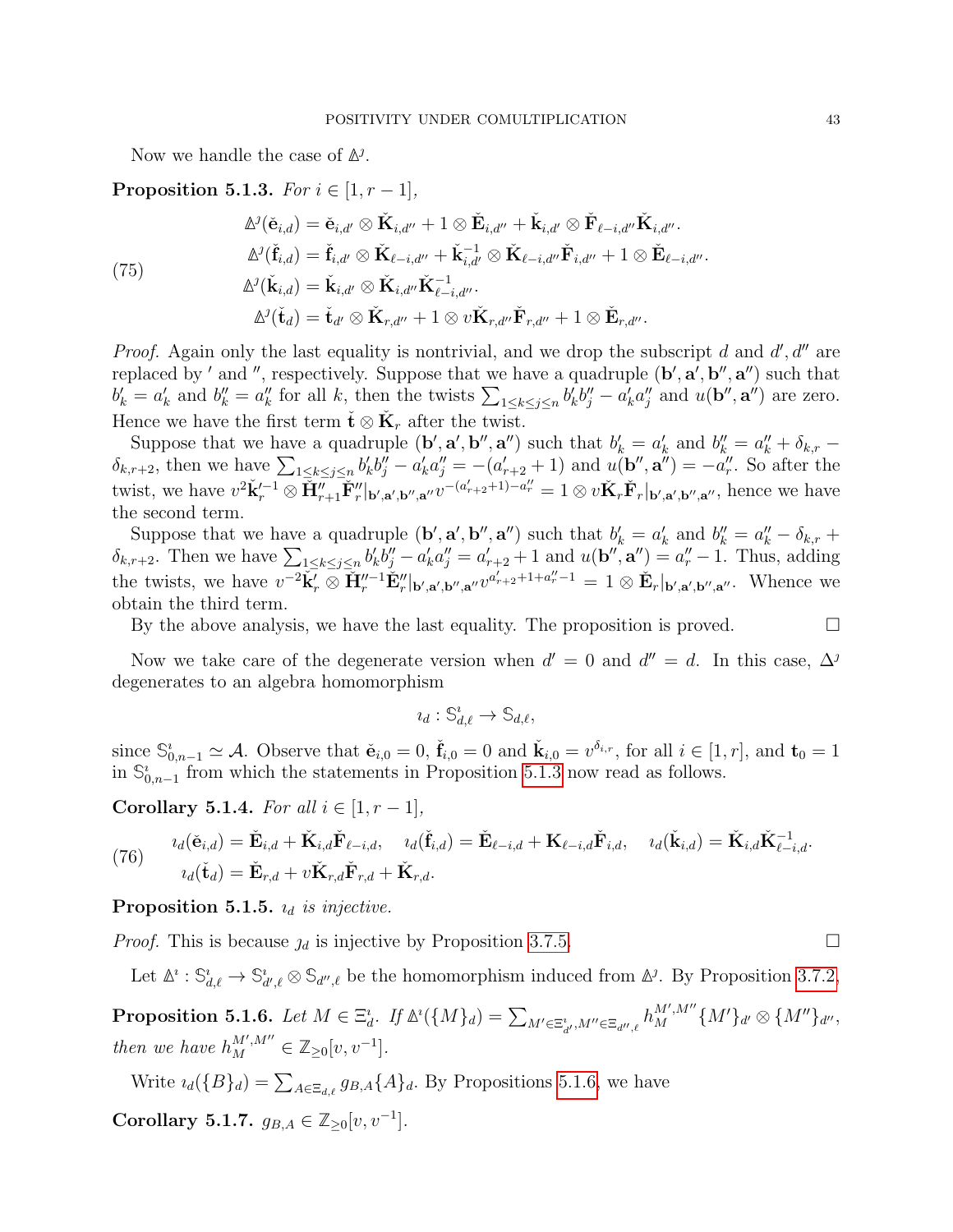Recall  $\mathbf{T}_{d,n}^{j}$  and  $\Pi_{d,n}^{j}$  from [\(51\)](#page-30-2). Note that  $\mathbf{T}_{d,n}^{j}$  is defined over A, but can be lifted to its generic version  $\mathbb{T}_{d,n}^j$ . Let  $\prod_{d,\ell}^i$  be the subset of  $\prod_{d,n}^j$  defined by  $a_{r+1,d+1} = 1$ . Let  $\mathbb{T}_{d,\ell}^i$  be the space of  $\mathbb{T}_{d,n}^j$  spanned by  $[A]_d$  where  $A \in \Pi_{d,\ell}^i$ . In the same fashion, let  $\mathbb{T}_{d,n}$  be the generic version of  $\mathbf{T}_{d,n}$  in [\(50\)](#page-30-3), and let  $\Pi_{d,\ell}$  be the subset of  $\Pi_{d,n}$  defined by  $a_{r+1,d+1} = 1$ . Similarly, we have  $\mathbb{T}_{d,\ell}^{\mathbf{a}''}$ . Let  $\mathbb{H}_{A_d}$  and  $\mathbb{H}_{B_d}$  be the generic version of the Hecke algebra  $\mathbf{H}_{A_d}$  and  $\mathbf{H}_{B_d}$ used in Proposition [3.5.1.](#page-30-4) The following is the  $\imath$ -analogue of Proposition [3.5.1,](#page-30-4) obtained by restricting the digram therein to the desired subspaces.

Proposition 5.1.8. We have the following commutative diagram.

$$
\mathbb{S}^i_{d,\ell} \times \mathbb{T}^i_{d,\ell} \longrightarrow \mathbb{T}^i_{d,\ell} \longleftarrow \mathbb{T}^i_{d,\ell} \times \mathbb{H}_{B_d}
$$
\n
$$
\mathbb{S}_{d,\ell} \times \mathbb{T}_{d,\ell} \longrightarrow \mathbb{T}_{d,\ell} \longleftrightarrow \mathbb{T}_{d,\ell} \longleftrightarrow \mathbb{T}_{d,\ell} \longleftrightarrow \mathbb{T}^i_{d,\ell} \longrightarrow \mathbb{T}^i_{d,\ell} \longrightarrow \mathbb{T}^i_{d,\ell} \longrightarrow \mathbb{T}^i_{d,\ell} \longrightarrow \mathbb{T}^i_{d,\ell} \longrightarrow \mathbb{T}^i_{d,\ell} \times \mathbb{H}_{B_d}
$$
\n
$$
\mathbb{S}_{d,\ell} \times \mathbb{T}_{d,\ell} \longrightarrow \mathbb{T}_{d,\ell} \longleftrightarrow \mathbb{T}^i_{d,\ell} \longrightarrow \mathbb{T}^i_{d,\ell} \longrightarrow \mathbb{T}^i_{d,\ell} \longrightarrow \mathbb{T}^i_{d,\ell} \longrightarrow \mathbb{T}^i_{d,\ell} \longrightarrow \mathbb{T}^i_{d,\ell} \longrightarrow \mathbb{T}^i_{d,\ell} \longrightarrow \mathbb{T}^i_{d,\ell} \longrightarrow \mathbb{T}^i_{d,\ell} \longrightarrow \mathbb{T}^i_{d,\ell} \longrightarrow \mathbb{T}^i_{d,\ell} \longrightarrow \mathbb{T}^i_{d,\ell} \longrightarrow \mathbb{T}^i_{d,\ell} \longrightarrow \mathbb{T}^i_{d,\ell} \longrightarrow \mathbb{T}^i_{d,\ell} \longrightarrow \mathbb{T}^i_{d,\ell} \longrightarrow \mathbb{T}^i_{d,\ell} \longrightarrow \mathbb{T}^i_{d,\ell} \longrightarrow \mathbb{T}^i_{d,\ell} \longrightarrow \mathbb{T}^i_{d,\ell} \longrightarrow \mathbb{T}^i_{d,\ell} \longrightarrow \mathbb{T}^i_{d,\ell} \longrightarrow \mathbb{T}^i_{d,\ell} \longrightarrow \mathbb{T}^i_{d,\ell} \longrightarrow \mathbb{T}^i_{d,\ell} \longrightarrow \mathbb{T}^i_{d,\ell} \longrightarrow \mathbb{T}^i_{d,\ell} \longrightarrow \mathbb{T}^i_{d,\ell} \longrightarrow \mathbb{T}^i_{d,\ell} \longrightarrow \mathbb{T}^i_{d,\ell} \longrightarrow \mathbb{T}^i_{d,\ell} \longrightarrow \mathbb{T}^i_{d,\ell} \longrightarrow \mathbb{T}^i_{d,\ell} \longrightarrow \mathbb{T}^i_{d,\ell} \longrightarrow \mathbb{T}^i_{d,\ell} \longrightarrow \mathbb
$$

Moreover,  $\zeta_d([A^J]_d) = [A]_d$  for all  $A \in \Pi^i_{d,\ell}$ .

5.2. Positivity in the projective limit. Consider the projective system  $(\mathbb{S}^i_{d,\ell}, \phi^i_{d,d-\ell})_{d \in \mathbb{Z}_{\geq 0}}$ of associative algebras. We define an element  $e_i$  in the projective system whose  $d$ -th component is  $e_{i,d}$  for all  $d \in \mathbb{Z}_{\geq 0}$ . This is well-defined by Lemma [5.1.2.](#page-41-1) Similarly, we can define  $\mathbb{f}_i$ ,  $\mathbb{t}$  and  $\mathbb{k}_i^{\pm 1}$  $\frac{\pm 1}{i}$ .

Let  $\mathbb{U}_{\ell}^i$  be the subalgebra of the projective system generated by  $e_i$ ,  $f_i$ ,  $k_i^{\pm 1}$  $i^{\pm 1}$  for all  $i \in [1, r-1]$ and  $\mathbf{t}$ . By [\[LW15\]](#page-44-0), this is a coideal subalgebra of the quantum  $\mathfrak{sl}_n$  for n even. A presentation of this algebra by generators and relations can also be found in [\[LW15\]](#page-44-0).

Set  $\Xi_{\infty,\ell}^i = \Box_{d\in\mathbb{Z}_{\geq 0}} \Xi_{d,\ell}^i$ . We say two matrices are equivalent if they differ by an even multiply of the identity matrix  $I_\ell$ . We denote  $\Xi_{\infty,\ell}^i/\approx$  for the set of equivalence classes.

By [\[LW15\]](#page-44-0), we know that  $\phi_{d,d-\ell}^i(\{A\}_d) = \{A - 2I_\ell\}_{d-\ell}$  if the diagonal entries of A are large enough. To an element  $\hat{A} \in \Xi^i_{\infty,\ell}/\approx$ , we define an element  $b_{\hat{A}}$  in the projective system whose d-th component is  $\{A + pI_{\ell}\}_d$  for some p if d is big enough.

Let  $\dot{\mathbb{U}}^i \equiv \dot{\mathbb{U}}^i_{\ell}$  be the space spanned by  $b_{\hat{A}}$  for  $\hat{A} \in \Xi^i_{\infty,\ell}/\approx$ . By [\[LW15\]](#page-44-0),  $\dot{\mathbb{U}}^i$  is an associative algebra, the idempotented version of  $\mathbb{U}_{\ell}^{i}$  and  $b_{\widehat{A}}$  forms the canonical basis  $\mathbb{B}^{i}$  of  $\mathbb{U}^{i}$  defined in [\[LW15\]](#page-44-0). Let  $\mathbb{X}_{\ell}^i$  be the subset of  $\widehat{A} \in \Xi_{\infty,\ell}^i/\approx$  parametrized by the diagonal matrices. This algebra admits a decomposition  $\dot{\mathbb{U}}^i = \bigoplus_{\widehat{\mu}, \widehat{\lambda} \in \mathbb{X}^i} \widehat{\mu} \mathbb{U}^i_{\widehat{\lambda}} \quad \text{where } \widehat{\mu} \mathbb{U}^i_{\widehat{\lambda}} = b_{\widehat{\mu}} \dot{\mathbb{U}}^i b_{\widehat{\lambda}}.$ 

Replace the projective system  $(\mathbb{S}_{d,\ell}^i, \phi_{d,d-\ell}^i)$  by  $(\mathbb{S}_{d,\ell}^i, \phi_{d,d-\ell})$ , we can define the elements  $\check{\mathbb{E}}_i$ ,  $\check{\mathbb{F}}_i$  and  $\check{\mathbb{K}}_i^{\pm 1}$  in this projective system and they generate over  $\mathbb{Q}(v)$  the quantum  $\mathfrak{sl}_i$ :  $\mathbb{U}_{\ell}$ .

Set  $\Xi_{\infty,\ell} = \Box_{d\in\mathbb{Z}_{\geq 0}}\Xi_{d,\ell}$ . We say two matrices are equivalent if they differ by a multiply of the identity matrix  $I_\ell$ . We denote  $\Xi_{\infty,\ell}/\sim$  for the set of equivalence classes. To an element  $A \in \Xi_{\infty,\ell}/\sim$ , we define an element  $b_{\overline{A}}$  in the projective system whose d-th component is  $\{A + pI_{\ell}\}_d$  for some p if d is big enough. Then the space  $\dot{\mathbb{U}}_{\ell}$  spanned by  $b_{\overline{A}}$  for all  $A \in \Xi_{\infty,\ell}/\sim$  is an associative algebra, the idempotented version of  $\mathbb{U}_{\ell}$  by [\[M10\]](#page-44-5) and  $b_{\overline{A}}$ forms the canonical basis  $\mathbb{B}_{\ell}$ . Let  $\mathbb{X}_{\ell}$  be the subset of  $\Xi_{\infty,\ell}/\sim$  consisting of all diagonal matrices.  $\dot{\mathbb{U}}_{\ell} = \bigoplus_{\overline{\mu}, \overline{\lambda} \in \mathbb{X}_{\ell}} \overline{\mu} \mathbb{U}_{\overline{\lambda}}$ , where  $\overline{\mu} \mathbb{U}_{\overline{\lambda}} = b_{\overline{\mu}} \dot{\mathbb{U}} b_{\overline{\lambda}}$ .

The linear map  $\Delta^i$  on the *i*Schur algebra level induces a linear map

<span id="page-43-0"></span>(77) 
$$
\Delta^i_{\widehat{\mu'},\widehat{\lambda'},\overline{\mu''},\overline{\lambda''}}: \widehat{\mu}} \cup_{\widehat{\lambda}}^i \to \widehat{\mu'}} \cup_{\widehat{\lambda'}}^i \otimes \widehat{\mu''}} \cup_{\overline{\lambda''}}, \quad \forall (\mu',\mu'') \vdash \mu, (\lambda',\lambda'') \vdash \lambda
$$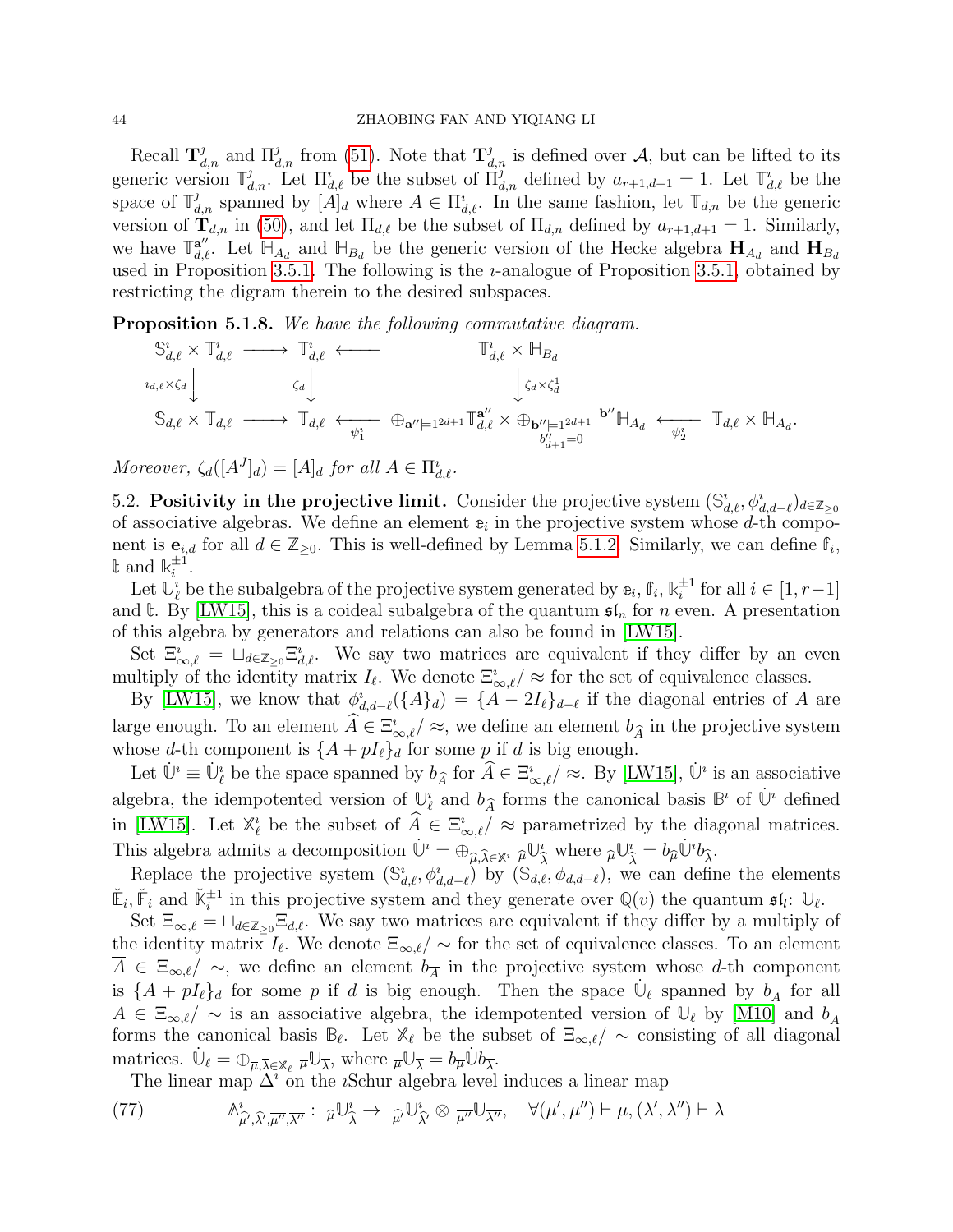where  $\vdash$  is defined similar to [\(58\)](#page-35-3) with row vectors replaced by diagonal matrices. Write **∆** ı  $\hat{\mu}_{\mu}$ ,  $\hat{\lambda}_{\mu}$ ,  $\overline{\mu}_{\mu}$ ,  $\overline{\lambda}^{\mu}$  (a) =  $\sum_{b \in \mathbb{B}^i, c \in \mathbb{B}} n_a^{b,c} b \otimes c$ , for all  $a \in \mathbb{B}^i$ , then we have the *i*-analogue of Theo-rem [4.3.1,](#page-36-0) whose proof is the same as the Theorem using Proposition [5.1.6.](#page-42-1)

<span id="page-44-11"></span>Theorem 5.2.1.  $n_a^{b,c} \in \mathbb{Z}_{\geq 0}[v, v^{-1}].$ 

The linear map  $i_d$  induces a linear map

<span id="page-44-12"></span>(78) 
$$
i_{\widehat{\mu},\widehat{\lambda},\overline{\mu''},\overline{\lambda''}}: \widehat{\mu} \cup_{\widehat{\lambda}}^i \longrightarrow \overline{\mu''} \cup_{\overline{\lambda''}}, \quad \forall \mu'' \vdash \mu, \lambda'' \vdash \lambda
$$

We have the *u*-analogue of Theorem [4.4.1](#page-38-1) by using Corollary [5.1.7.](#page-42-2)

<span id="page-44-13"></span>**Theorem 5.2.2.** Let  $b \in \mathbb{B}^i$ . If  $i_{\widehat{\mu}, \widehat{\lambda}, \overline{\mu''}, \overline{\lambda''}}(b) = \sum_{a \in \mathbb{B}} g_{b,a} a$ , then  $g_{b,a} \in \mathbb{Z}_{\geq 0}[v, v^{-1}]$ .

### <span id="page-44-20"></span>**REFERENCES**

- [BDPW] B. Deng, J. Du, B. Parshall and J. Wang, Finite dimensional algebras and quantum groups. Mathematical Surveys and Monographs, 150. American Mathematical Society, Providence, RI, 2008.
- <span id="page-44-10"></span>[BLM] A. Beilinson, G. Lusztig and R. MacPherson, A geometric setting for quantum deformations of  $GL_n$ , Duke Math. J. 61 (1990), 655–677.
- <span id="page-44-8"></span>[BW13] H. Bao and W. Wang, A new approach to Kazhdan-Lusztig theory of type B via quantum symmetric pairs, arXiv:1310.0103.
- <span id="page-44-9"></span>[BKLW14] H. Bao, J. Kujawa, Y. Li and W. Wang, Geometric Schur duality of classical type, with an appendix by H. Bao, Y. Li and W. Wang, arXiv:1404.4000v3.
- [BBD82] A. Beilinson, J. Bernstein and P. Deligne, *Faisceaux pervers*, Astérisque 100 (1982).
- <span id="page-44-1"></span>[BLM90] A. Beilinson, G. Lusztig and R. McPherson, A geometric setting for the quantum deformation of  $GL_n$ , Duke Math. J., 61 (1990), 655-677.
- <span id="page-44-15"></span>[B03] T. Braden, Hyperbolic localization of intersection cohomology, Transf. Groups 8 (2003), 209-216.
- <span id="page-44-16"></span>[DF13] J. Du and Q. Fu, *Quantum affine*  $\mathfrak{gl}_n$  *via Hecke algebras*, arXiv:1311.1868.
- <span id="page-44-23"></span>[DS00] J. Du and L. Scott, The  $q$ -Schur<sup>2</sup> algebra, Transactions of AMS, 352 (2000), 4355-4369.
- <span id="page-44-18"></span>[ES13] M. Ehrig and C. Stroppel, Nazarov-Wenzl algebras, coideal subalgebras and categorified skew Howe duality, arXiv:1310.1972.
- <span id="page-44-17"></span>[FLLLW] Z. Fan, C. Lai, Y. Li, L. Luo, and W. Wang, in preparation.
- <span id="page-44-19"></span>[FL14] Z. Fan and Y. Li, Geometric Schur duality of classical type, II, arXiv:1408.6740.
- <span id="page-44-2"></span>[GV93] V. Ginzburg and E. Vasserot, Langlands reciprocity for affine quantum groups of type  $A_n$ , Internat. Math. Res. Notices 3 (1993), 67–85.
- <span id="page-44-22"></span>[G97] R. M. Green, *Hyperoctahedral Schur algebras*, J. Algebra 192, (1997) 418-438.
- <span id="page-44-14"></span>[GL92] I. Grojnowski and G. Lusztig, On bases of irreducible representations of quantum  $GL_n$ , in Kazhdan-Lusztig theory and related topics (Chicago, IL, 1989), 167-174, Contemp. Math., 139, Amer. Math. Soc., Providence, RI, 1992.
- <span id="page-44-24"></span>[J85] N. Jacobson, *Basic algebra. I.* Second edition. W. H. Freeman and Company, New York, 1985.
- <span id="page-44-7"></span>[K94] M. Kashiwara, Crystal bases of modified quantized enveloping algebra, Duke Math. J. 73 (1994) 383-413.
- [KL79] D. Kazhdan and G. Lusztig, Representations of Coxeter groups and Hecke algebras, Invent. Math. 53 (1979), no. 2, 165-184.
- <span id="page-44-21"></span>[LL] C. Lai and L. Luo, An elementary construction of monomial bases of quantum affine  $\mathfrak{gl}_n$ , preprint.
- <span id="page-44-0"></span>[LW15] Y. Li and W. Wang, *Positivity vs negativity of canonical bases*, arXiv:1501.00688v2.
- <span id="page-44-6"></span>[L93] G. Lusztig, *Introduction to quantum groups*, Progress in Math. 110, Birkhäuser 1993.
- [L97] G. Lusztig, Cells in affine Weyl groups and tensor categories, Adv. Math. 129 (1997), no. 1, 85-98.
- <span id="page-44-3"></span>[L99] G. Lusztig, Aperiodicity in quantum affine  $\mathfrak{gl}_n$ , Asian J. Math. 3 (1999), 147-178.
- <span id="page-44-4"></span>[L00] G. Lusztig Transfer maps for quantum affine  $\mathfrak{sl}_n$ , in Representations and quantizations (Shanghai, 1998), 341-356, China High. Educ. Press, Beijing, 2000.
- <span id="page-44-5"></span>[M10] K. McGerty, On the geometric realization of the inner product and canonical basis for quantum affine  $\mathfrak{sl}_n$ , Algebra and Number Theory 6 (2012), 1097-1131.